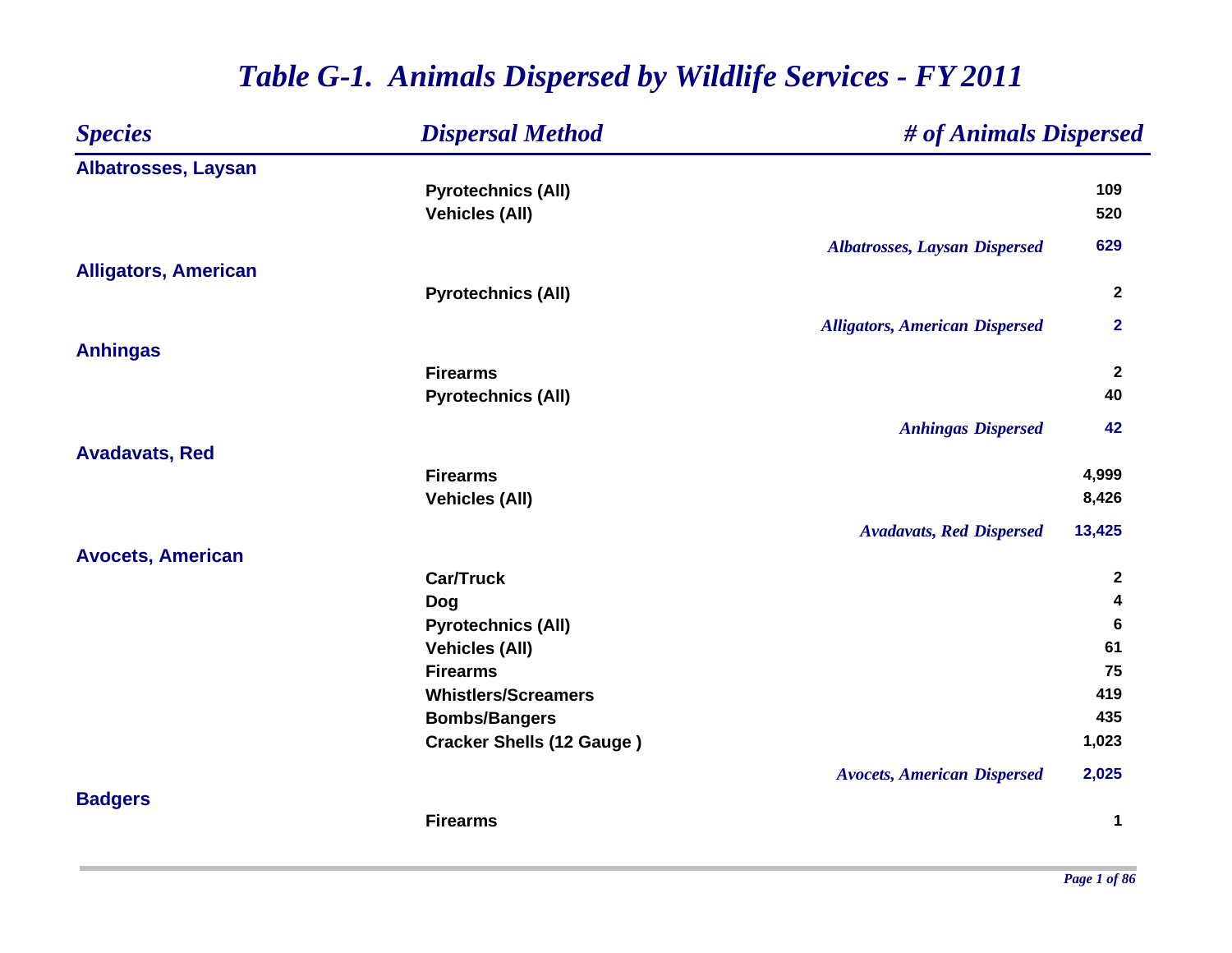### *Species Dispersal Method # of Animals Dispersed* **Badgers** *Badgers Dispersed* **1 Bears, Black Ammunition, Rubber (All) <sup>1</sup> Physical Actions (Hand/Voice) <sup>1</sup> Traps, Cage <sup>1</sup> Firearms 2 Dog <sup>4</sup> Pyrotechnics (All) <sup>4</sup> Cracker Shells (12 Gauge ) <sup>5</sup> Paint Balls 11 Vehicles (All) 13** *Bears, Black Dispersed* **42 Bears, Grizzly Pyrotechnics (All) <sup>1</sup>** *Bears, Grizzly Dispersed* **1 BeaversPyrotechnics (All) <sup>1</sup> Spotlight <sup>1</sup> Physical Actions (Hand/Voice) <sup>1</sup> Firearms 2** *Beavers Dispersed* **5 Birds, Unidentifiable Whistlers/Screamers 2 Bombs/Bangers <sup>3</sup> Vehicles (All) <sup>21</sup> Cracker Shells (12 Gauge ) <sup>101</sup> Pyrotechnics (All) <sup>142</sup>**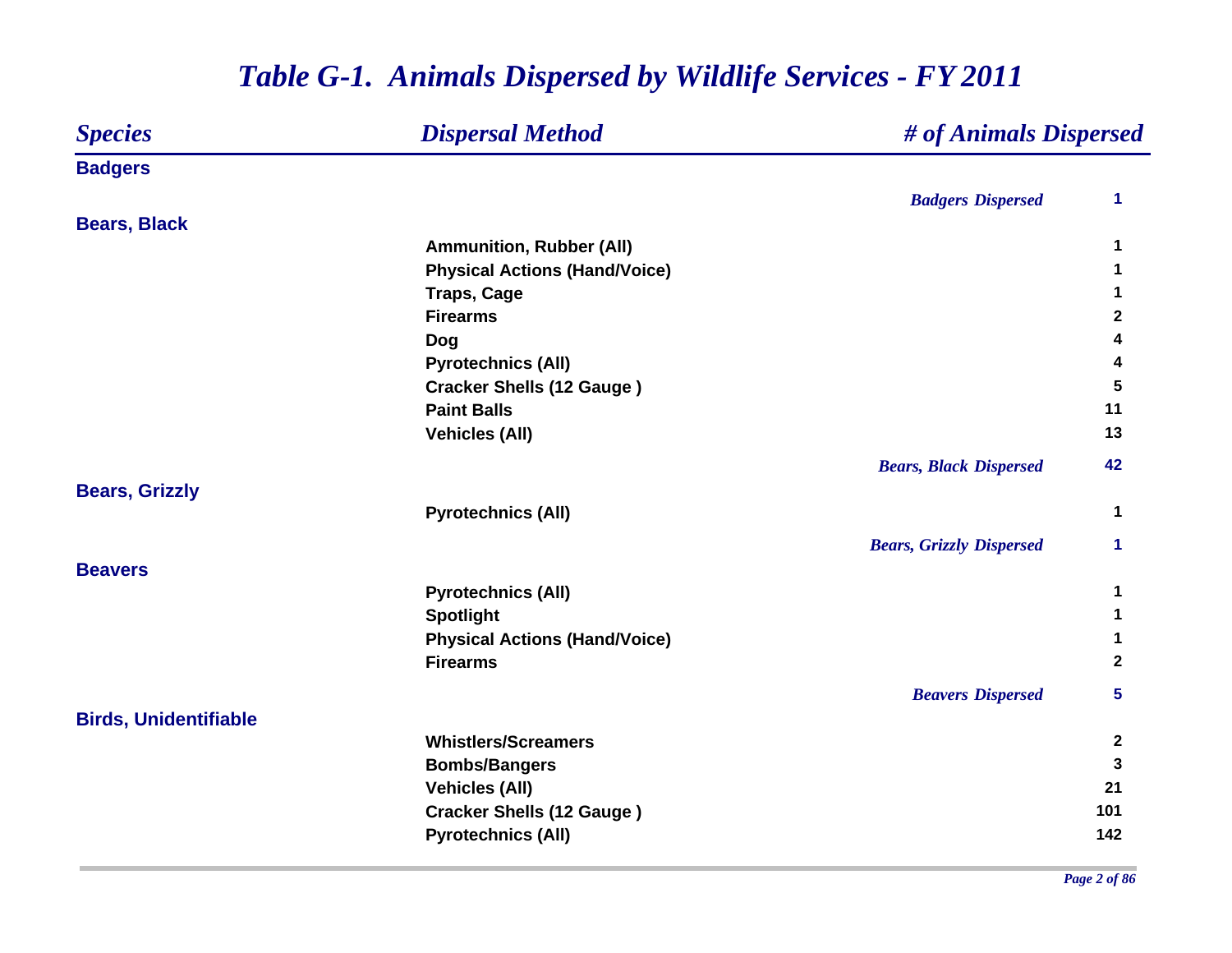### *Species Dispersal Method # of Animals Dispersed* **Birds, Unidentifiable** *Birds, Unidentifiable Dispersed* **269 Bitterns, Yellow Pyrotechnics (All) <sup>298</sup> Vehicles (All) 2,630** *Bitterns, Yellow Dispersed* **2,928 Blackbirds, (Mixed Species) Electronic Harassment Devices (Other) 10 Pneumatics21 21 Physical Actions (Hand/Voice) 345 Whistlers/Screamers 1,365 Car/Truck 2,460 Vehicles (All) 2,820 Bombs/Bangers 3,354 Cracker Shells (12 Gauge ) 3,650 Firearms 73,401 Exploders, Gas (All) 172,545 Pyrotechnics (All) 5,501,017** *Blackbirds, (Mixed Species) Dispersed* **5,760,988 Blackbirds, Brewer`s Dog <sup>233</sup> Electronic Harassment Devices (Other) 250 Whistlers/Screamers 485 Bombs/Bangers 2,618 Pyrotechnics (All) 4,355 Firearms 8,983 Vehicles (All) 9,541 Cracker Shells (12 Gauge ) 25,605**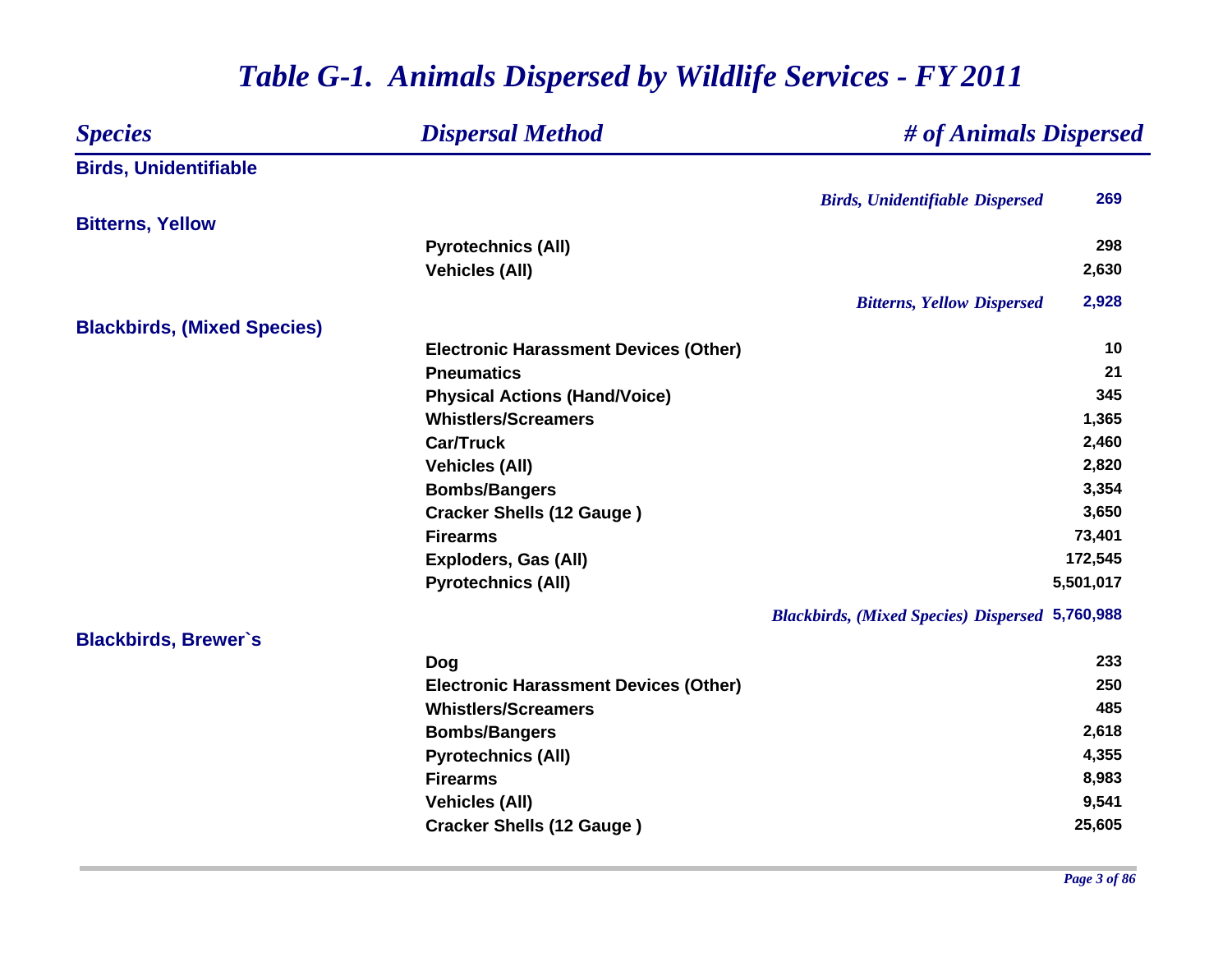### *Species Dispersal Method # of Animals Dispersed* **Blackbirds, Brewer`s** *Blackbirds, Brewer`s Dispersed* **52,070 Blackbirds, Red-Winged Dog <sup>43</sup> Pneumatics 43 Car/Truck 325 Electronic Harassment Devices (Other) 475 Cracker Shells (12 Gauge ) 3,500 Physical Actions (Hand/Voice) 3,625 Vehicles (All) 9,543 Exploders, Gas (All) 13,090 Whistlers/Screamers 16,189 Bombs/Bangers 32,726 Firearms 460,653 Pyrotechnics (All) 1,237,748** *Blackbirds, Red-Winged Dispersed* **1,777,960 Blackbirds, Yellow-Headed Vehicles (All) <sup>1</sup> Pyrotechnics (All) 1,750 Firearms 9,500** *Blackbirds, Yellow-Headed Dispersed* **11,251 Bluebirds, Eastern Pyrotechnics (All) <sup>4</sup>** *Bluebirds, Eastern Dispersed* **4 Bluebirds, Mountain Cracker Shells (12 Gauge ) <sup>2</sup>** *Bluebirds, Mountain Dispersed* **2 Bluebirds, Western**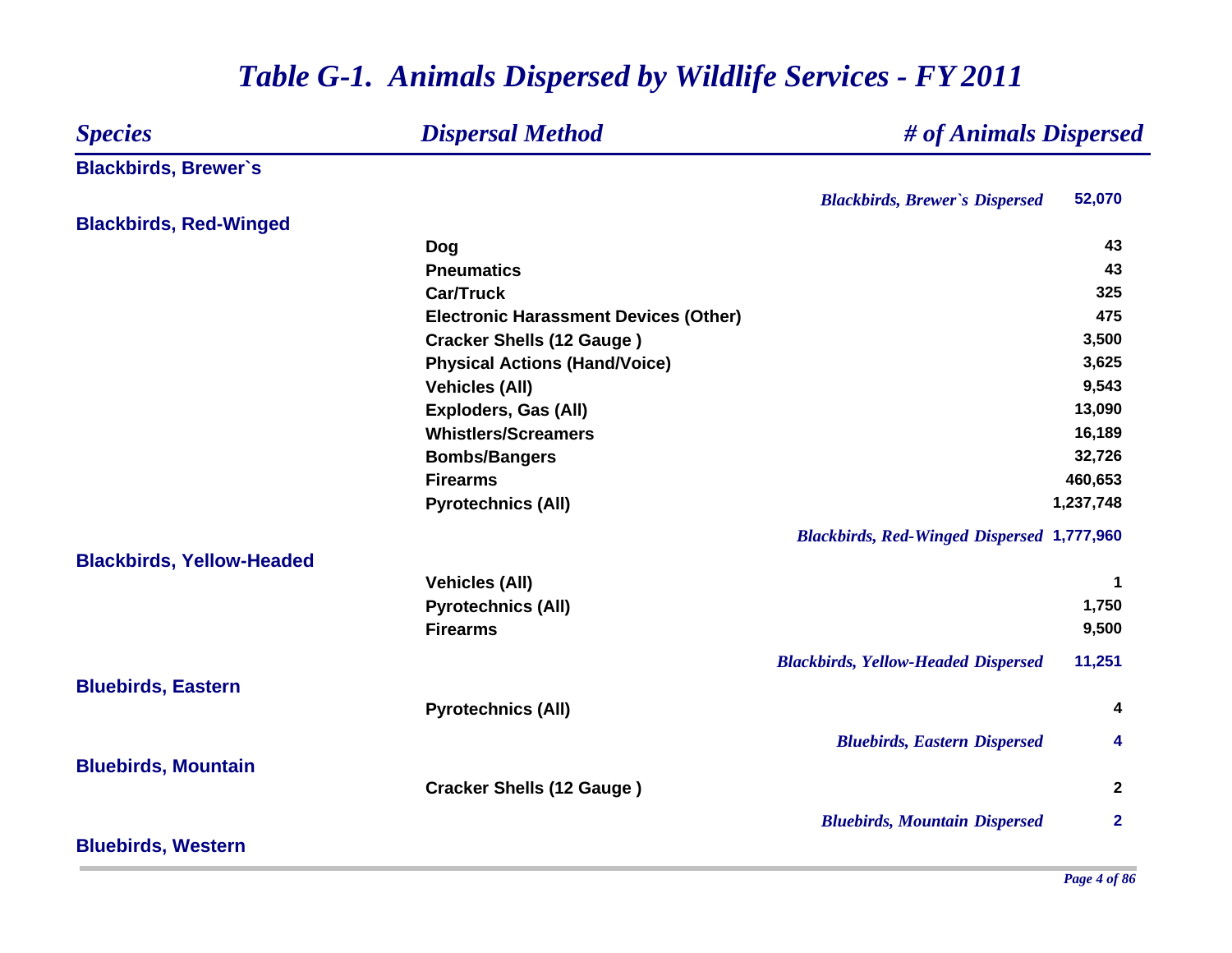| <b>Species</b>                | <b>Dispersal Method</b>              | # of Animals Dispersed                  |              |
|-------------------------------|--------------------------------------|-----------------------------------------|--------------|
| <b>Bluebirds, Western</b>     |                                      |                                         |              |
|                               | <b>Vehicles (All)</b>                |                                         | 3            |
|                               |                                      | <b>Bluebirds, Western Dispersed</b>     | 3            |
| <b>Bobcats</b>                |                                      |                                         |              |
|                               | <b>Physical Actions (Hand/Voice)</b> |                                         | 1            |
|                               | <b>Pyrotechnics (All)</b>            |                                         | 3            |
|                               | <b>Vehicles (All)</b>                |                                         | 3            |
|                               |                                      | <b>Bobcats Dispersed</b>                | 7            |
| <b>Bobolinks</b>              |                                      |                                         |              |
|                               | <b>Vehicles (All)</b>                |                                         | 23           |
|                               | <b>Pyrotechnics (All)</b>            |                                         | 1,395        |
|                               |                                      | <b>Bobolinks Dispersed</b>              | 1,418        |
| <b>Bulbuls, Red-Vented</b>    |                                      |                                         |              |
|                               | <b>Firearms</b>                      |                                         | 1,701        |
|                               | <b>Vehicles (All)</b>                |                                         | 4,809        |
|                               |                                      | <b>Bulbuls, Red-Vented Dispersed</b>    | 6,510        |
| <b>Bulbuls, Red-Whiskered</b> |                                      |                                         |              |
|                               | <b>Firearms</b>                      |                                         | $\mathbf{2}$ |
|                               | <b>Vehicles (All)</b>                |                                         | 33           |
|                               |                                      | <b>Bulbuls, Red-Whiskered Dispersed</b> | 35           |
| <b>Buntings, Lark</b>         |                                      |                                         |              |
|                               | <b>Car/Truck</b>                     |                                         | 10           |
|                               | <b>Firearms</b>                      |                                         | 25,859       |
|                               |                                      | <b>Buntings, Lark Dispersed</b>         | 25,869       |
| <b>Buntings, Snow</b>         |                                      |                                         |              |
|                               | <b>Physical Actions (Hand/Voice)</b> |                                         | 8            |
|                               | <b>Whistlers/Screamers</b>           |                                         | 175          |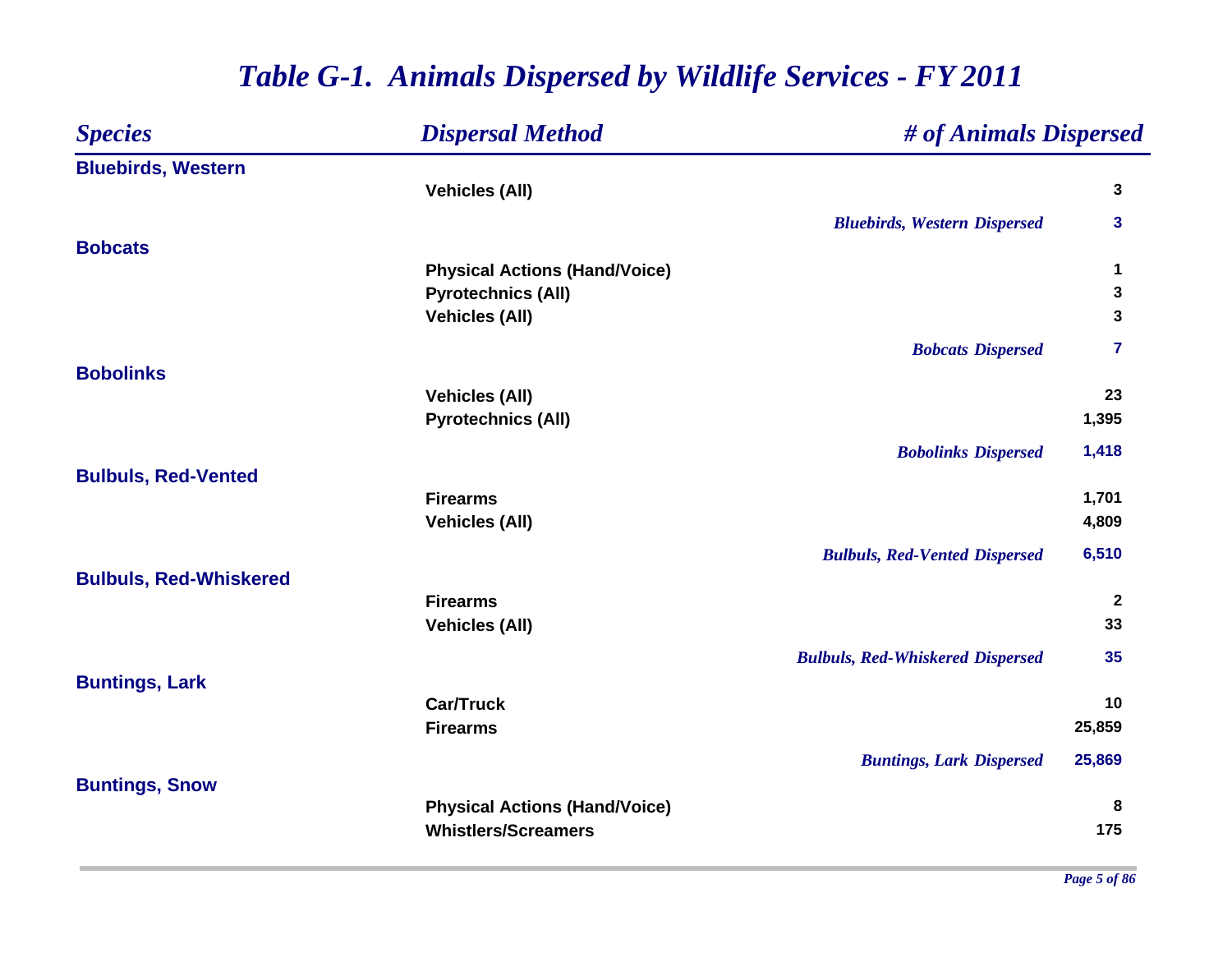### *Species Dispersal Method # of Animals Dispersed* **Buntings, Snow Firearms 395 Bombs/Bangers <sup>578</sup> Vehicles (All) 683 Pyrotechnics (All) 856** *Buntings, Snow Dispersed* **2,695 Caimans, Spectacled Pyrotechnics (All) <sup>2</sup>** *Caimans, Spectacled Dispersed* **2 CaracarasElectronic Harassment Devices (Other) <sup>7</sup> Firearms 23 Pyrotechnics (All) <sup>43</sup>** *Caracaras Dispersed* **73 Cardinals, Northern Firearms 23 Vehicles (All) 713** *Cardinals, Northern Dispersed* **736 Cardinals, Red Crested Pneumatics 4 Firearms 1,490 Vehicles (All) 10,844** *Cardinals, Red Crested Dispersed* **12,338 Caribou/ReindeerPhysical Actions (Hand/Voice) <sup>10</sup> Paint Balls 22 Vehicles (All) 161 Firearms168**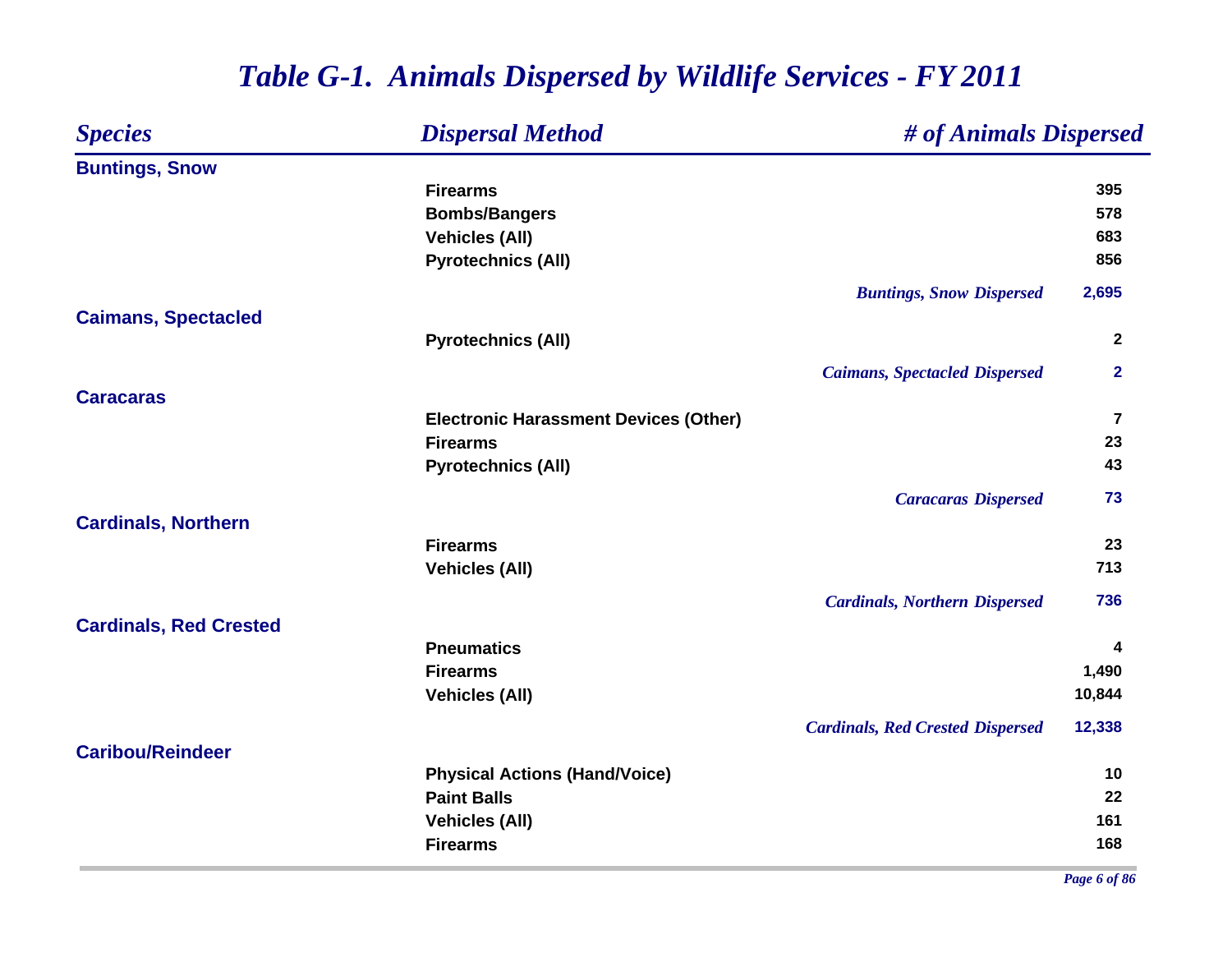| <b>Species</b>                      | <b>Dispersal Method</b>                      | # of Animals Dispersed                        |                  |
|-------------------------------------|----------------------------------------------|-----------------------------------------------|------------------|
| <b>Caribou/Reindeer</b>             |                                              |                                               |                  |
|                                     | <b>Pyrotechnics (All)</b>                    |                                               | 218              |
|                                     | <b>Cracker Shells (12 Gauge)</b>             |                                               | 1,116            |
|                                     |                                              | <b>Caribou/Reindeer Dispersed</b>             | 1,695            |
| <b>Cats, Feral/Free Ranging</b>     |                                              |                                               |                  |
|                                     | <b>Physical Actions (Hand/Voice)</b>         |                                               | 1                |
|                                     | <b>Pyrotechnics (All)</b>                    |                                               | 1                |
|                                     | Dog                                          |                                               | 1                |
|                                     | <b>Car/Truck</b>                             |                                               | $\mathbf{2}$     |
|                                     | <b>Spotlight</b>                             |                                               | 3                |
|                                     | <b>Paint Balls</b>                           |                                               | 4                |
|                                     | <b>Firearms</b>                              |                                               | 9                |
|                                     | <b>Vehicles (All)</b>                        |                                               | 180              |
|                                     |                                              | <b>Cats, Feral/Free Ranging Dispersed</b>     | 201              |
| <b>Chickens, Feral/Free Ranging</b> |                                              |                                               |                  |
|                                     | Nets, Other                                  |                                               | $\boldsymbol{2}$ |
|                                     | Handcaught/Gathered                          |                                               | 5                |
|                                     | Lights (All)                                 |                                               | 9                |
|                                     | <b>Firearms</b>                              |                                               | 1,526            |
|                                     | <b>Vehicles (All)</b>                        |                                               | 2,273            |
|                                     |                                              | <b>Chickens, Feral/Free Ranging Dispersed</b> | 3,815            |
| <b>Chukars</b>                      |                                              |                                               |                  |
|                                     | <b>Firearms</b>                              |                                               | 60               |
|                                     |                                              | <b>Chukars Dispersed</b>                      | 60               |
| <b>Coots, American</b>              |                                              |                                               | 16               |
|                                     | <b>Flaming Whistlers</b>                     |                                               |                  |
|                                     | <b>Electronic Harassment Devices (Other)</b> |                                               | 150              |
|                                     | <b>Pyrotechnics (All)</b>                    |                                               | 333              |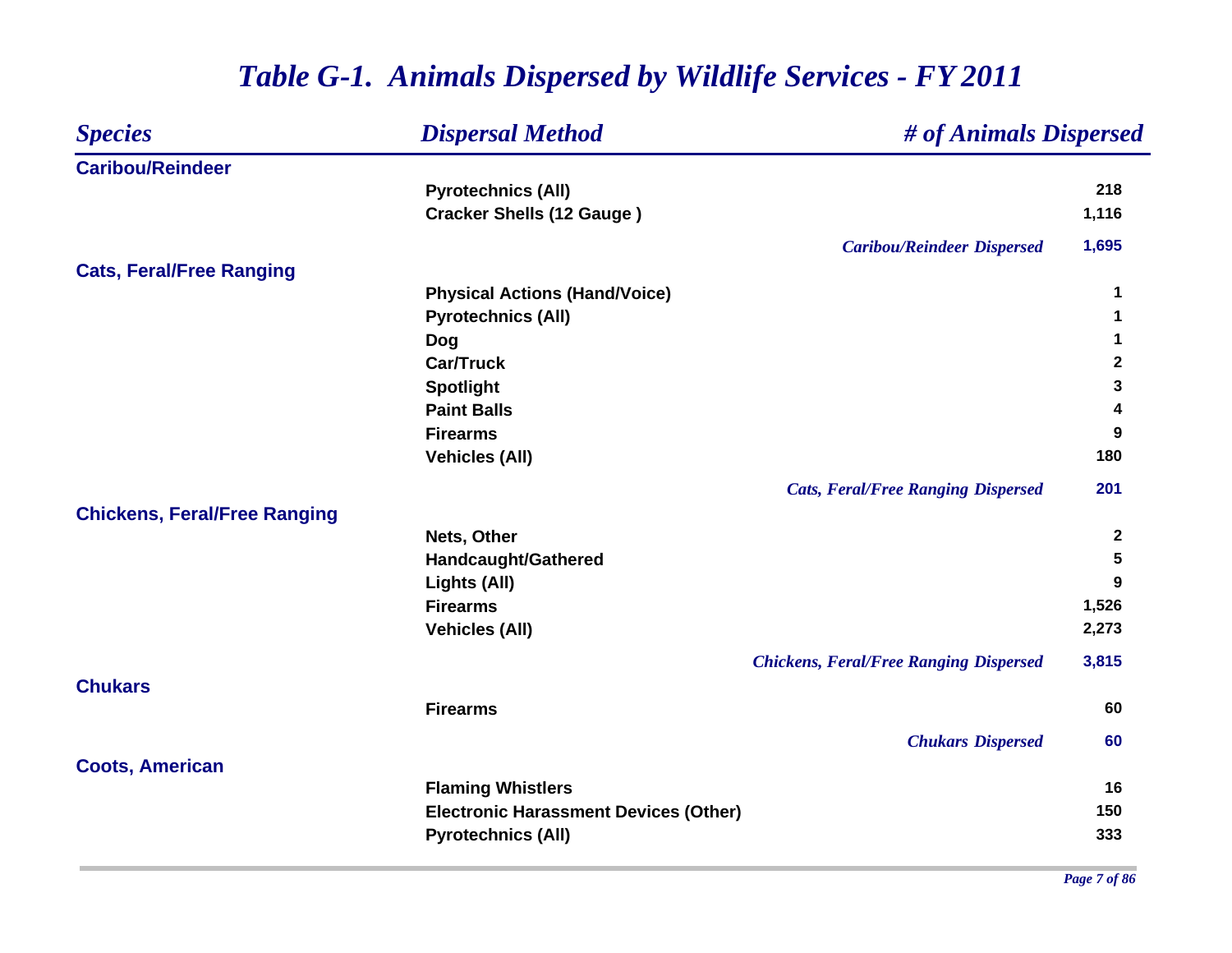| <b>Species</b>                    | <b>Dispersal Method</b>              | # of Animals Dispersed                      |             |
|-----------------------------------|--------------------------------------|---------------------------------------------|-------------|
| <b>Coots, American</b>            |                                      |                                             |             |
|                                   | Dog                                  |                                             | 623         |
|                                   | <b>Firearms</b>                      |                                             | 1,052       |
|                                   | <b>Whistlers/Screamers</b>           |                                             | 1,499       |
|                                   | <b>Bombs/Bangers</b>                 |                                             | 1,685       |
|                                   | <b>Vehicles (All)</b>                |                                             | 1,962       |
|                                   | <b>Cracker Shells (12 Gauge)</b>     |                                             | 4,177       |
|                                   |                                      | <b>Coots, American Dispersed</b>            | 11,497      |
| <b>Coots, Hawaiian (T/E)</b>      |                                      |                                             |             |
|                                   | <b>Pyrotechnics (All)</b>            |                                             | 1           |
|                                   | <b>Vehicles (All)</b>                |                                             | $\mathbf 2$ |
|                                   |                                      | Coots, Hawaiian (T/E) Dispersed             | 3           |
| <b>Cormorants, Double-Crested</b> |                                      |                                             |             |
|                                   | <b>Paint Balls</b>                   |                                             | 4           |
|                                   | <b>Capa Cartridges</b>               |                                             | 18          |
|                                   | <b>Physical Actions (Hand/Voice)</b> |                                             | 27          |
|                                   | <b>Flaming Whistlers</b>             |                                             | 750         |
|                                   | <b>Cracker Shells (12 Gauge)</b>     |                                             | 933         |
|                                   | <b>Whistlers/Screamers</b>           |                                             | 1,109       |
|                                   | <b>Exploders, Gas (All)</b>          |                                             | 1,725       |
|                                   | <b>Bombs/Bangers</b>                 |                                             | 1,735       |
|                                   | <b>Car/Truck</b>                     |                                             | 3,005       |
|                                   | <b>Detonator Rockets</b>             |                                             | 4,238       |
|                                   | <b>Boat</b>                          |                                             | 17,846      |
|                                   | <b>Vehicles (All)</b>                |                                             | 33,203      |
|                                   | <b>Firearms</b>                      |                                             | 86,753      |
|                                   | <b>Pyrotechnics (All)</b>            |                                             | 91,586      |
|                                   |                                      | <b>Cormorants, Double-Crested Dispersed</b> | 242,932     |

**Cormorants, Pelagic**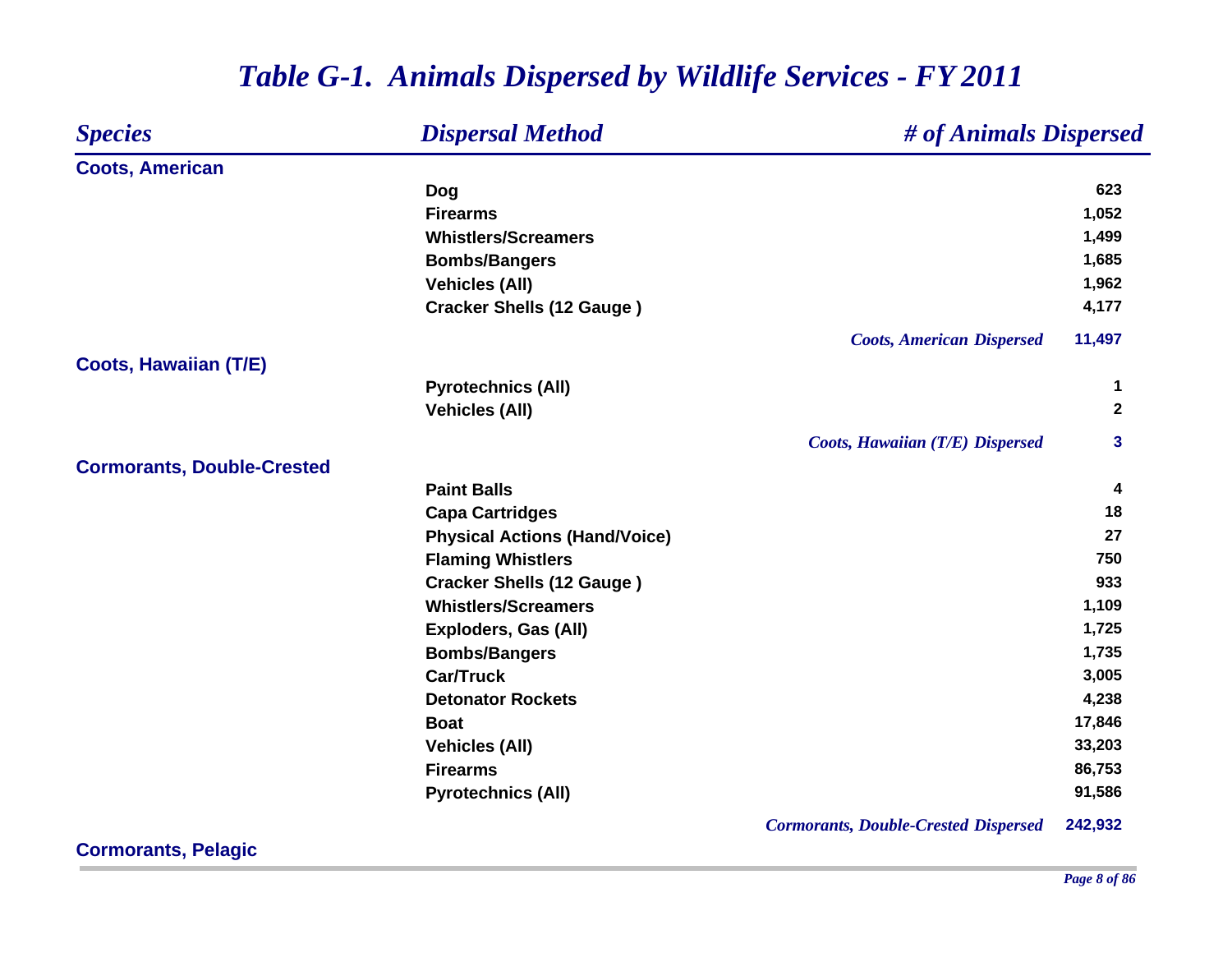#### *Species Dispersal Method # of Animals Dispersed* **Cormorants, Pelagic Firearms 1 Vehicles (All) 200 Pyrotechnics (All) <sup>203</sup>** *Cormorants, Pelagic Dispersed* **404 Cowbirds, Brown-Headed Hand Tools130 Cracker Shells (12 Gauge ) <sup>550</sup> Whistlers/Screamers 600 Electronic Harassment Devices (Other) 1,293 Car/Truck 2,425 Exploders, Gas (All) 3,155 Bombs/Bangers 7,729 Vehicles (All) 22,036 Pyrotechnics (All) 59,303 Firearms 76,367** *Cowbirds, Brown-Headed Dispersed* **173,588 Coyotes Physical Actions (Hand/Voice) <sup>1</sup> Electronic Harassment Devices (Other) <sup>2</sup> Whistlers/Screamers 2 Screamer Banger Rockets <sup>3</sup> Calling Device, Electronic <sup>4</sup> Spotlight <sup>4</sup> Bombs/Bangers <sup>5</sup> Cracker Shells (12 Gauge ) <sup>5</sup> Paint Balls 9 Pyrotechnics (All) <sup>18</sup> Car/Truck45**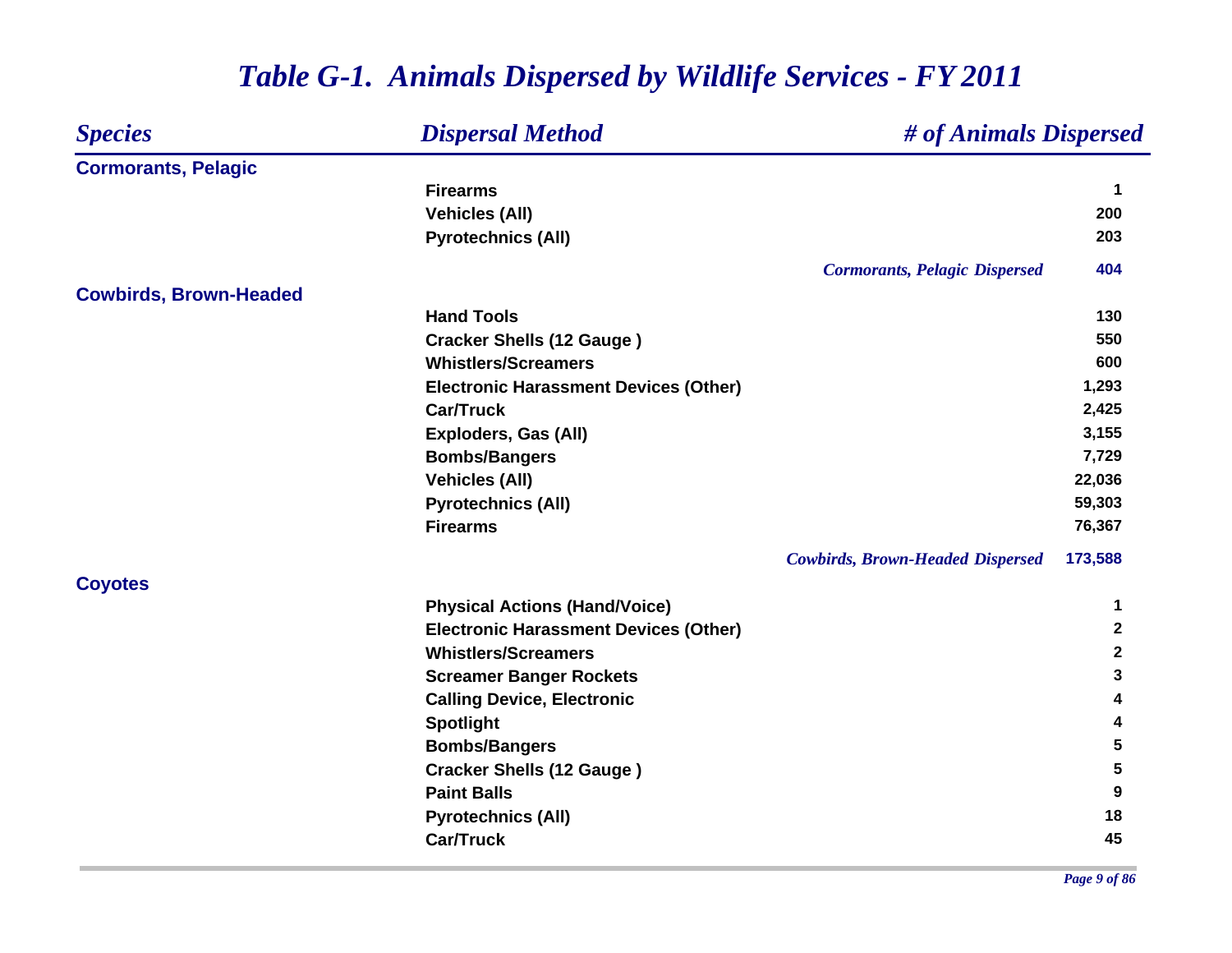#### *Species Dispersal Method # of Animals Dispersed* **Coyotes Firearms 168 Vehicles (All) 249** *Coyotes Dispersed* **515 Cranes, Sandhill Bombs/Bangers <sup>1</sup> Whistlers/Screamers 1 Car/Truck10 Paint Balls25 25 26 2020 2020 2020 2020 2020 2020 2020 2020 2020 2020 Exploders, Gas (All) <sup>71</sup> Firearms 94 Physical Actions (Hand/Voice) <sup>98</sup> Vehicles (All) 137 Cracker Shells (12 Gauge ) <sup>300</sup> Pyrotechnics (All) 495 Screamer Banger Rockets 81,062** *Cranes, Sandhill Dispersed* **82,294 Crows, American Hand Tools 2 Scarecrows (All) (Owl, Snake, Silhouette 50 Capa Cartridges <sup>130</sup> Exploders, Gas (All) 293 Car/Truck 752 Flaming Whistlers <sup>767</sup> Paint Balls 923 Pneumatics 925 Cracker Shells (12 Gauge ) 3,608 Physical Actions (Hand/Voice) 3,757 Vehicles (All) 9,276**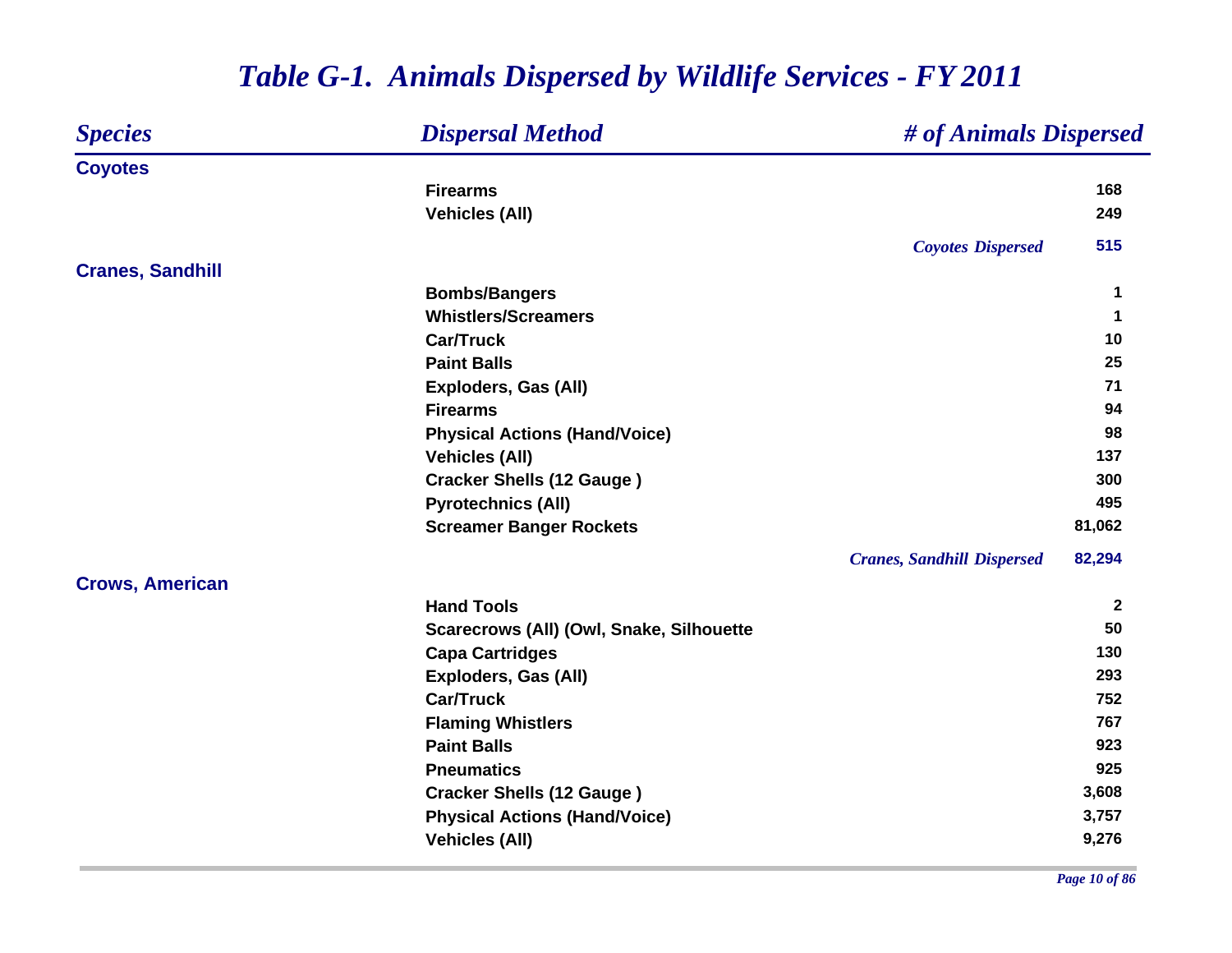| <b>Species</b>             | <b>Dispersal Method</b>                      | # of Animals Dispersed                     |              |
|----------------------------|----------------------------------------------|--------------------------------------------|--------------|
| <b>Crows, American</b>     |                                              |                                            |              |
|                            | Lights (All)                                 |                                            | 36,100       |
|                            | <b>Electronic Harassment Devices (Other)</b> |                                            | 63,534       |
|                            | <b>Bombs/Bangers</b>                         |                                            | 67,062       |
|                            | <b>Firearms</b>                              |                                            | 77,742       |
|                            | <b>Lasers (All) (Deterrent)</b>              |                                            | 161,209      |
|                            | <b>Whistlers/Screamers</b>                   |                                            | 168,765      |
|                            | <b>Pyrotechnics (All)</b>                    |                                            | 421,543      |
|                            |                                              | <b>Crows, American Dispersed 1,016,438</b> |              |
| <b>Crows, Fish</b>         |                                              |                                            |              |
|                            | <b>Pneumatics</b>                            |                                            | $\mathbf{2}$ |
|                            | <b>Physical Actions (Hand/Voice)</b>         |                                            | 3            |
|                            | <b>Cracker Shells (12 Gauge)</b>             |                                            | 66           |
|                            | <b>Bombs/Bangers</b>                         |                                            | 81           |
|                            | <b>Pyrotechnics (All)</b>                    |                                            | 127          |
|                            | <b>Whistlers/Screamers</b>                   |                                            | 159          |
|                            | <b>Car/Truck</b>                             |                                            | 323          |
|                            | <b>Vehicles (All)</b>                        |                                            | 397          |
|                            | <b>Firearms</b>                              |                                            | 2,399        |
|                            |                                              | <b>Crows, Fish Dispersed</b>               | 3,557        |
| <b>Crows, Northwestern</b> |                                              |                                            |              |
|                            | <b>Dog</b>                                   |                                            | 4            |
|                            | <b>Firearms</b>                              |                                            | 868          |
|                            | <b>Vehicles (All)</b>                        |                                            | 1,136        |
|                            | <b>Physical Actions (Hand/Voice)</b>         |                                            | 2,144        |
|                            | <b>Cracker Shells (12 Gauge)</b>             |                                            | 2,748        |
|                            | <b>Paint Balls</b>                           |                                            | 3,696        |
|                            | <b>Pyrotechnics (All)</b>                    |                                            | 8,530        |
|                            |                                              | <b>Crows, Northwestern Dispersed</b>       | 19,126       |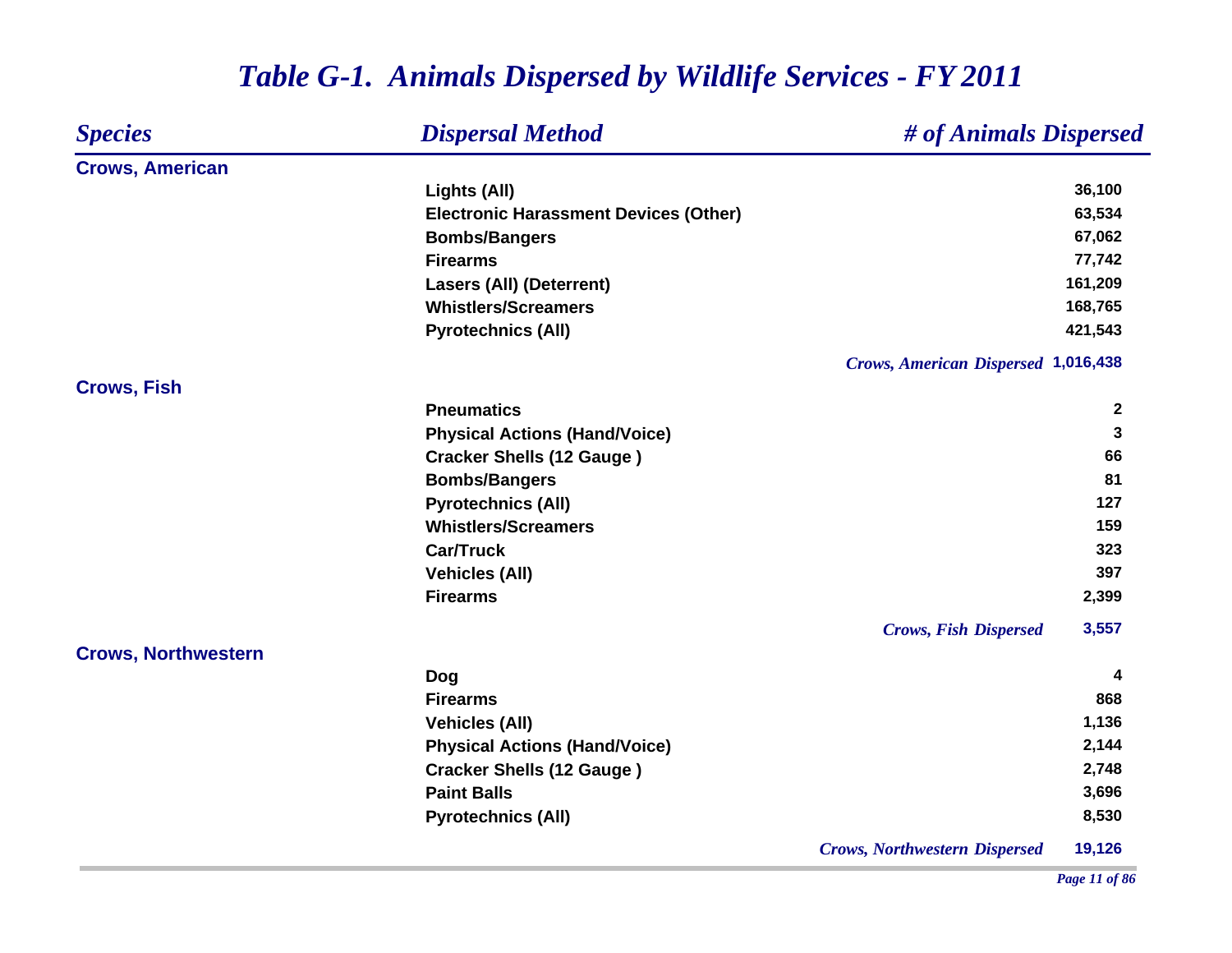### *Species Dispersal Method # of Animals Dispersed* **Curlews, Bristle-Thighed Pyrotechnics (All) <sup>1</sup>** *Curlews, Bristle-Thighed Dispersed* **1 Curlews, Long-Billed Screamer Banger Rockets <sup>2</sup> Pyrotechnics (All) <sup>17</sup> Physical Actions (Hand/Voice) <sup>18</sup> Cracker Shells (12 Gauge ) <sup>46</sup> Exploders, Gas (All) 175 Firearms 546 Dog <sup>755</sup> Bombs/Bangers 1,172 Vehicles (All) 1,221 Whistlers/Screamers 1,712** *Curlews, Long-Billed Dispersed* **5,664 Deer, Axis Physical Actions (Hand/Voice) <sup>1</sup> Firearms26 2011 - 2021 - 2022 2022 2022 2023 2024 2024 2024 2024 2024 2024 2024 2024 2024 2024 2024 2024 2024 2024 2024 2024 2024 2024 2024 2024 2024 2024 2024 2024 2024 Spotlight <sup>905</sup> Vehicles (All) 1,164** *Deer, Axis Dispersed* **2,096 Deer, Black-Tailed Firearms 1 Dog <sup>1</sup> Physical Actions (Hand/Voice) <sup>2</sup> Pyrotechnics (All) 5 Vehicles (All) 26** *Deer, Black-Tailed Dispersed* **35**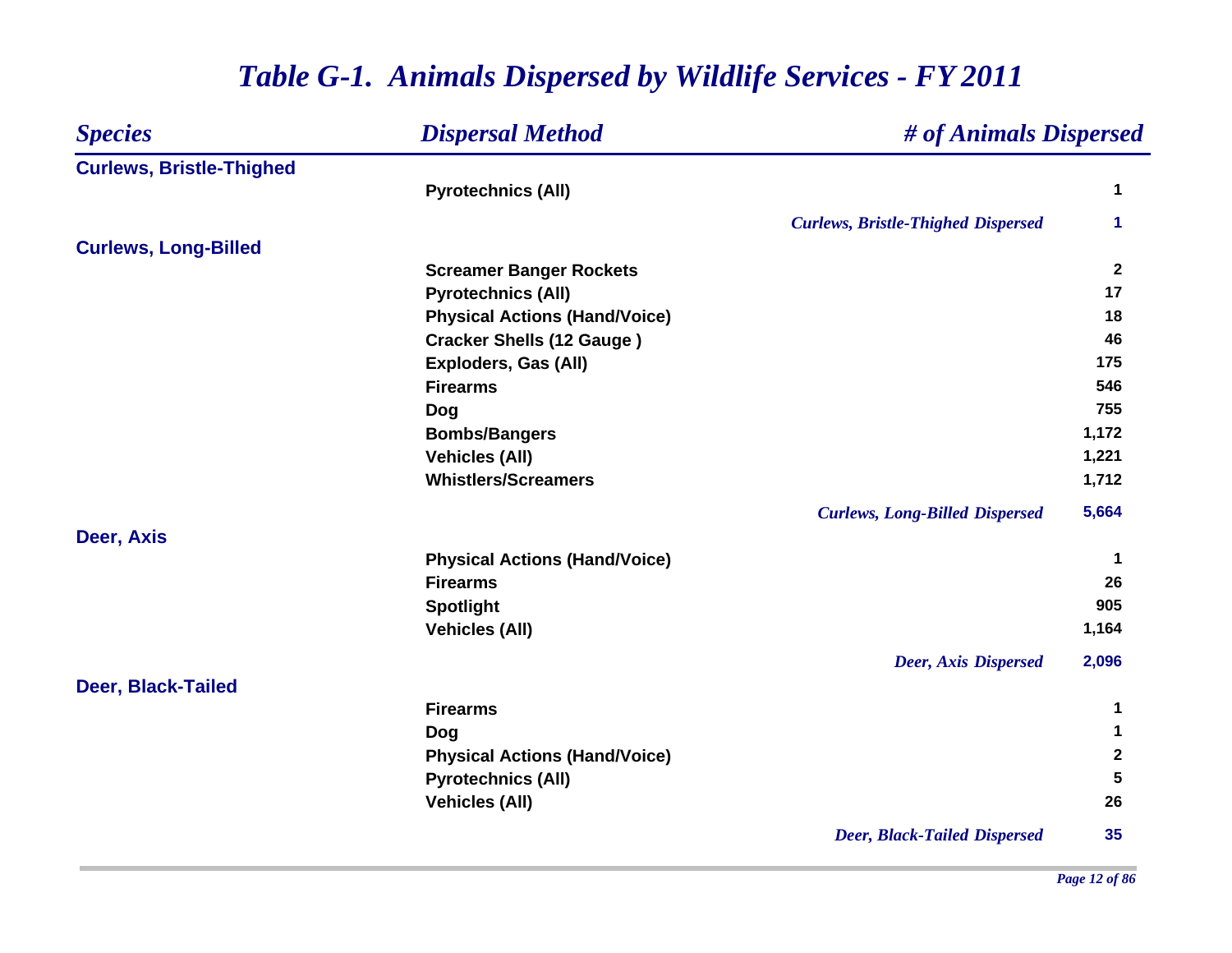#### *Species Dispersal Method # of Animals Dispersed* **Deer, Mule Physical Actions (Hand/Voice) <sup>1</sup> Pyrotechnics (All) <sup>10</sup> Paint Balls5 37 Vehicles (All) <sup>44</sup> Firearms 429** *Deer, Mule Dispersed* **521 Deer, White-Tailed (Wild) Physical Actions (Hand/Voice) <sup>2</sup> Hand Tools 2 Electronic Harassment Devices (Other) <sup>7</sup> Spotlight <sup>9</sup> Car/Truck10 Whistlers/Screamers 17 Paint Balls25 25 26 2020 2020 2020 2020 2020 2020 2020 2020 2020 2020 Bombs/Bangers <sup>46</sup> Pyrotechnics (All) <sup>100</sup> Vehicles (All) <sup>244</sup> Firearms 247** *Deer, White-Tailed (Wild) Dispersed* **709 Dogs, Feral, Free-Ranging And Hybrids Cracker Shells (12 Gauge ) <sup>1</sup> Firearms 2 Car/Truck 3 Bombs/Bangers <sup>5</sup> Physical Actions (Hand/Voice) 5 Whistlers/Screamers 5 Pyrotechnics (All) <sup>17</sup> Vehicles (All) 59**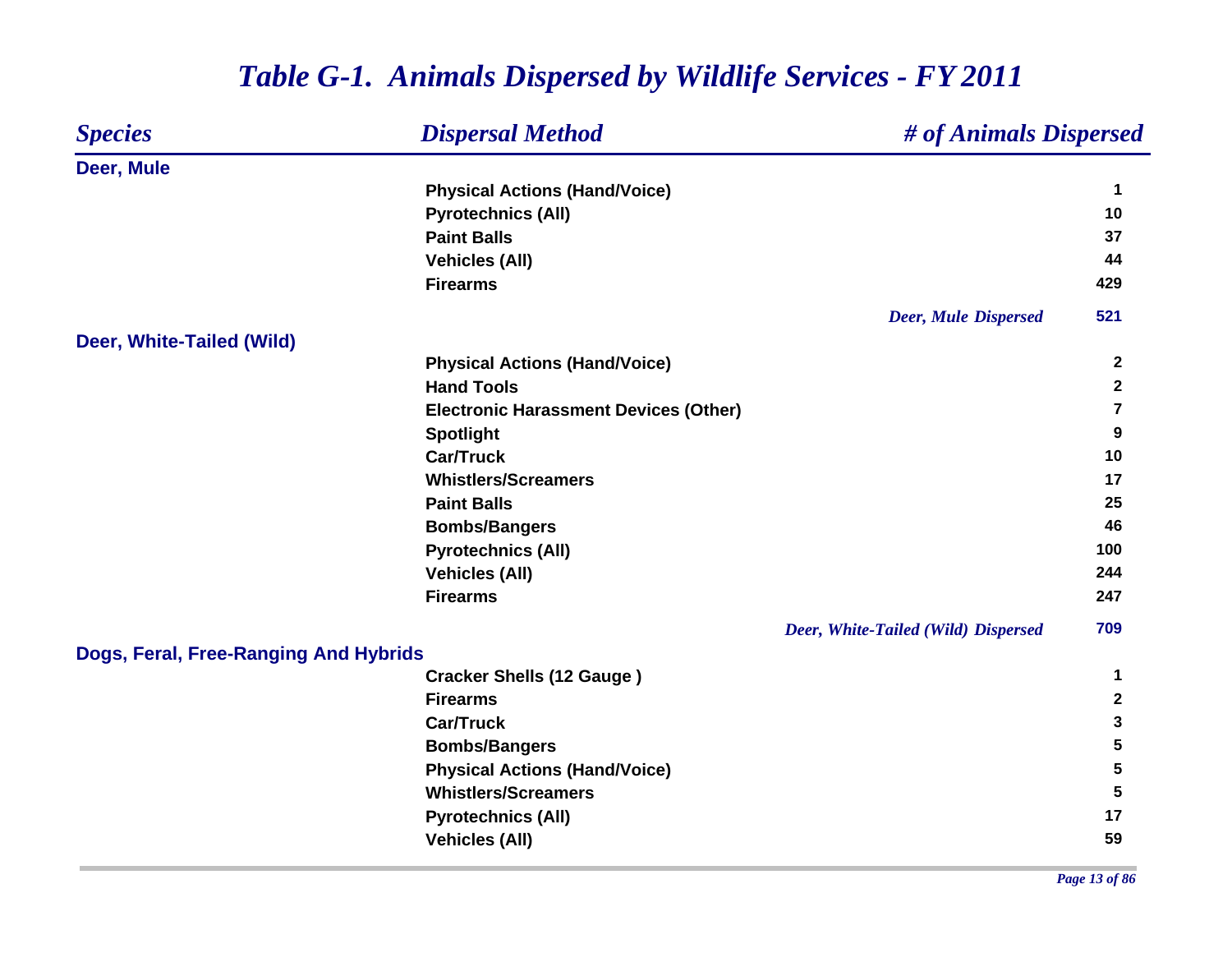### *Species Dispersal Method # of Animals Dispersed* **Dogs, Feral, Free-Ranging And Hybrids** *Dogs, Feral, Free-Ranging And Hybrids Dispersed* **97 Doves, Collared, Eurasian Pneumatics 5 Vehicles (All) 5 Exploders, Gas (All) 15 Pyrotechnics (All) <sup>27</sup> Firearms 1,559** *Doves, Collared, Eurasian Dispersed* **1,611 Doves, Collared, Island (Philippine) Pyrotechnics (All) <sup>40</sup>** *Doves, Collared, Island (Philippine) Dispersed* **40 Doves, Ground Pyrotechnics (All) <sup>2</sup>** *Doves, Ground Dispersed* **2 Doves, Mourning Traps, Decoy <sup>4</sup> Cracker Shells (12 Gauge ) <sup>23</sup> Dog <sup>34</sup> Hand Tools 60 Physical Actions (Hand/Voice) <sup>288</sup> Car/Truck 775 Electronic Harassment Devices (Other) 1,907 Whistlers/Screamers 2,172 Exploders, Gas (All) 2,398 Pneumatics 3,762 Lasers (All) (Deterrent) 6,585 Pyrotechnics (All) 13,130**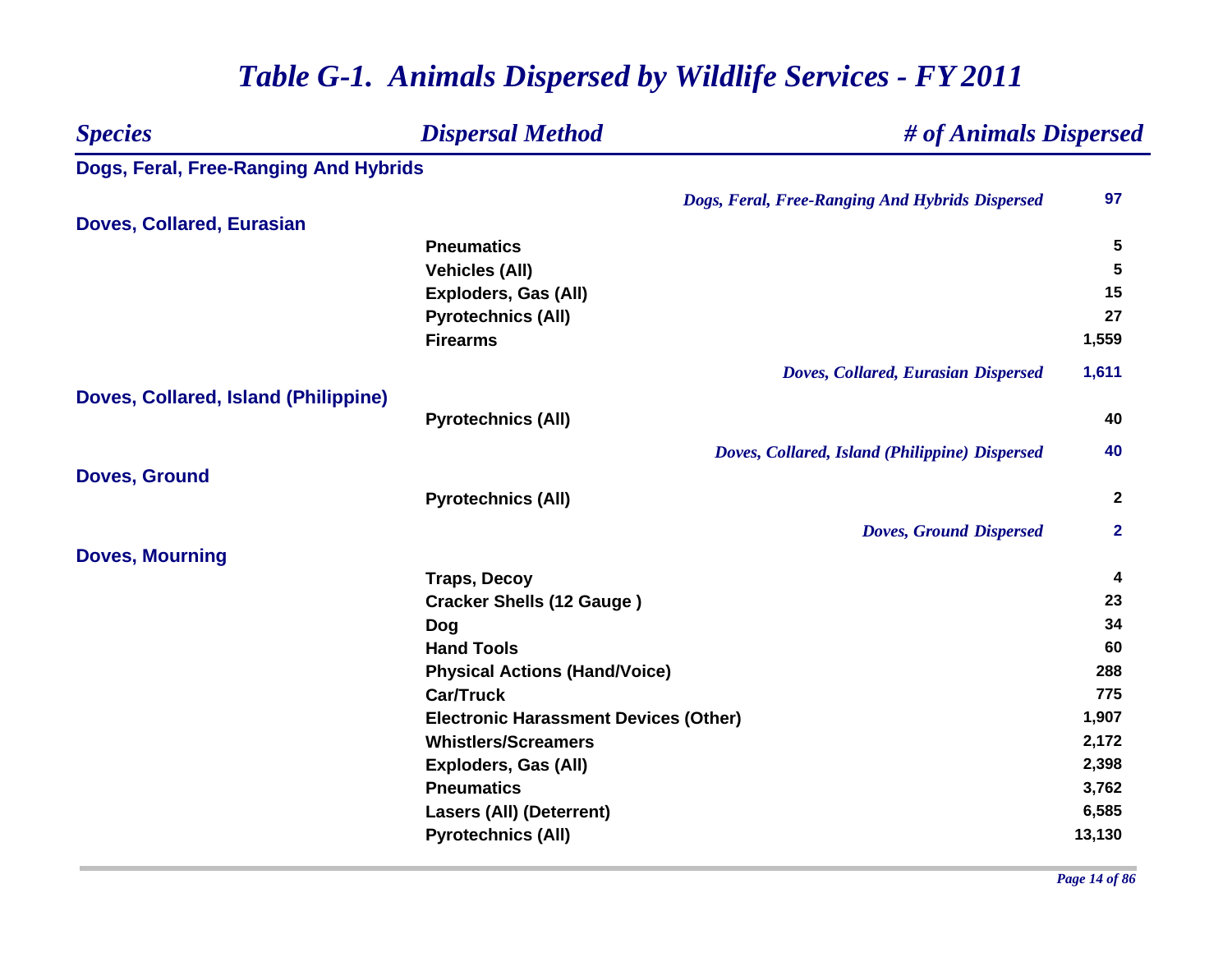| <b>Species</b>                  | <b>Dispersal Method</b>                      | # of Animals Dispersed                   |         |
|---------------------------------|----------------------------------------------|------------------------------------------|---------|
| <b>Doves, Mourning</b>          |                                              |                                          |         |
|                                 | <b>Vehicles (All)</b>                        |                                          | 13,647  |
|                                 | <b>Bombs/Bangers</b>                         |                                          | 71,541  |
|                                 | <b>Firearms</b>                              |                                          | 103,764 |
|                                 |                                              | <b>Doves, Mourning Dispersed</b>         | 220,090 |
| <b>Doves, Spotted</b>           |                                              |                                          |         |
|                                 | <b>Dog</b>                                   |                                          | 6       |
|                                 | <b>Pneumatics</b>                            |                                          | 9       |
|                                 | <b>Pyrotechnics (All)</b>                    |                                          | 908     |
|                                 | <b>Firearms</b>                              |                                          | 7,032   |
|                                 | <b>Vehicles (All)</b>                        |                                          | 30,574  |
|                                 |                                              | <b>Doves, Spotted Dispersed</b>          | 38,529  |
| <b>Doves, White-Winged</b>      |                                              |                                          |         |
|                                 | <b>Electronic Harassment Devices (Other)</b> |                                          | 115     |
|                                 | <b>Firearms</b>                              |                                          | 652     |
|                                 | <b>Pyrotechnics (All)</b>                    |                                          | 8,625   |
|                                 |                                              | Doves, White-Winged Dispersed            | 9,392   |
| Doves, Zebra                    |                                              |                                          |         |
|                                 | <b>Pneumatics</b>                            |                                          | 94      |
|                                 | <b>Pyrotechnics (All)</b>                    |                                          | 347     |
|                                 | Dog                                          |                                          | 430     |
|                                 | <b>Firearms</b>                              |                                          | 23,544  |
|                                 | <b>Vehicles (All)</b>                        |                                          | 43,027  |
|                                 |                                              | <b>Doves, Zebra Dispersed</b>            | 67,442  |
| <b>Dowitchers, Long-Billed</b>  |                                              |                                          |         |
|                                 | <b>Whistlers/Screamers</b>                   |                                          | 55      |
|                                 |                                              | <b>Dowitchers, Long-Billed Dispersed</b> | 55      |
| <b>Dowitchers, Short-Billed</b> |                                              |                                          |         |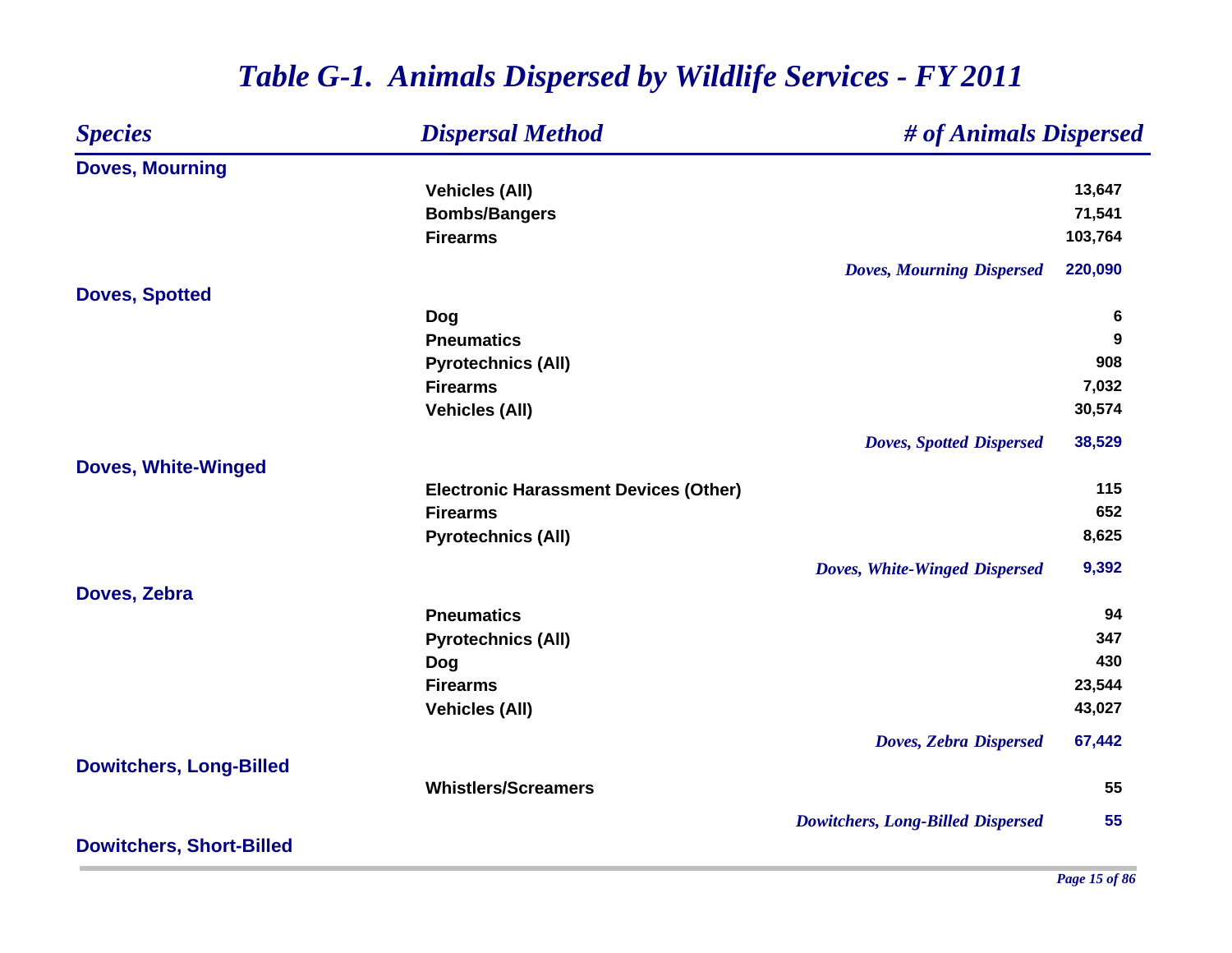| <b>Species</b>                  | <b>Dispersal Method</b>                      | # of Animals Dispersed                    |              |
|---------------------------------|----------------------------------------------|-------------------------------------------|--------------|
| <b>Dowitchers, Short-Billed</b> |                                              |                                           |              |
|                                 | <b>Paint Balls</b>                           |                                           | $\mathbf{2}$ |
|                                 | <b>Vehicles (All)</b>                        |                                           | 4            |
|                                 | <b>Firearms</b>                              |                                           | 8            |
|                                 | <b>Pyrotechnics (All)</b>                    |                                           | 62           |
|                                 | <b>Whistlers/Screamers</b>                   |                                           | 590          |
|                                 | <b>Bombs/Bangers</b>                         |                                           | 947          |
|                                 |                                              | <b>Dowitchers, Short-Billed Dispersed</b> | 1,613        |
| <b>Ducks, American Black</b>    |                                              |                                           |              |
|                                 | <b>Physical Actions (Hand/Voice)</b>         |                                           | 3            |
|                                 | <b>Paint Balls</b>                           |                                           | 4            |
|                                 | <b>Car/Truck</b>                             |                                           | 148          |
|                                 | <b>Pyrotechnics (All)</b>                    |                                           | 157          |
|                                 | <b>Vehicles (All)</b>                        |                                           | 303          |
|                                 | <b>Whistlers/Screamers</b>                   |                                           | 1,144        |
|                                 | <b>Bombs/Bangers</b>                         |                                           | 1,419        |
|                                 | <b>Firearms</b>                              |                                           | 1,601        |
|                                 |                                              | <b>Ducks, American Black Dispersed</b>    | 4,779        |
| <b>Ducks, Bufflehead</b>        |                                              |                                           |              |
|                                 | <b>Flaming Whistlers</b>                     |                                           | 8            |
|                                 | <b>Dog</b>                                   |                                           | 17           |
|                                 | <b>Paint Balls</b>                           |                                           | 83           |
|                                 | <b>Electronic Harassment Devices (Other)</b> |                                           | 93           |
|                                 | <b>Bombs/Bangers</b>                         |                                           | 129          |
|                                 | <b>Firearms</b>                              |                                           | 274          |
|                                 | <b>Cracker Shells (12 Gauge)</b>             |                                           | 321          |
|                                 | <b>Vehicles (All)</b>                        |                                           | 663          |
|                                 | <b>Physical Actions (Hand/Voice)</b>         |                                           | 861          |
|                                 | <b>Pyrotechnics (All)</b>                    |                                           | 2,253        |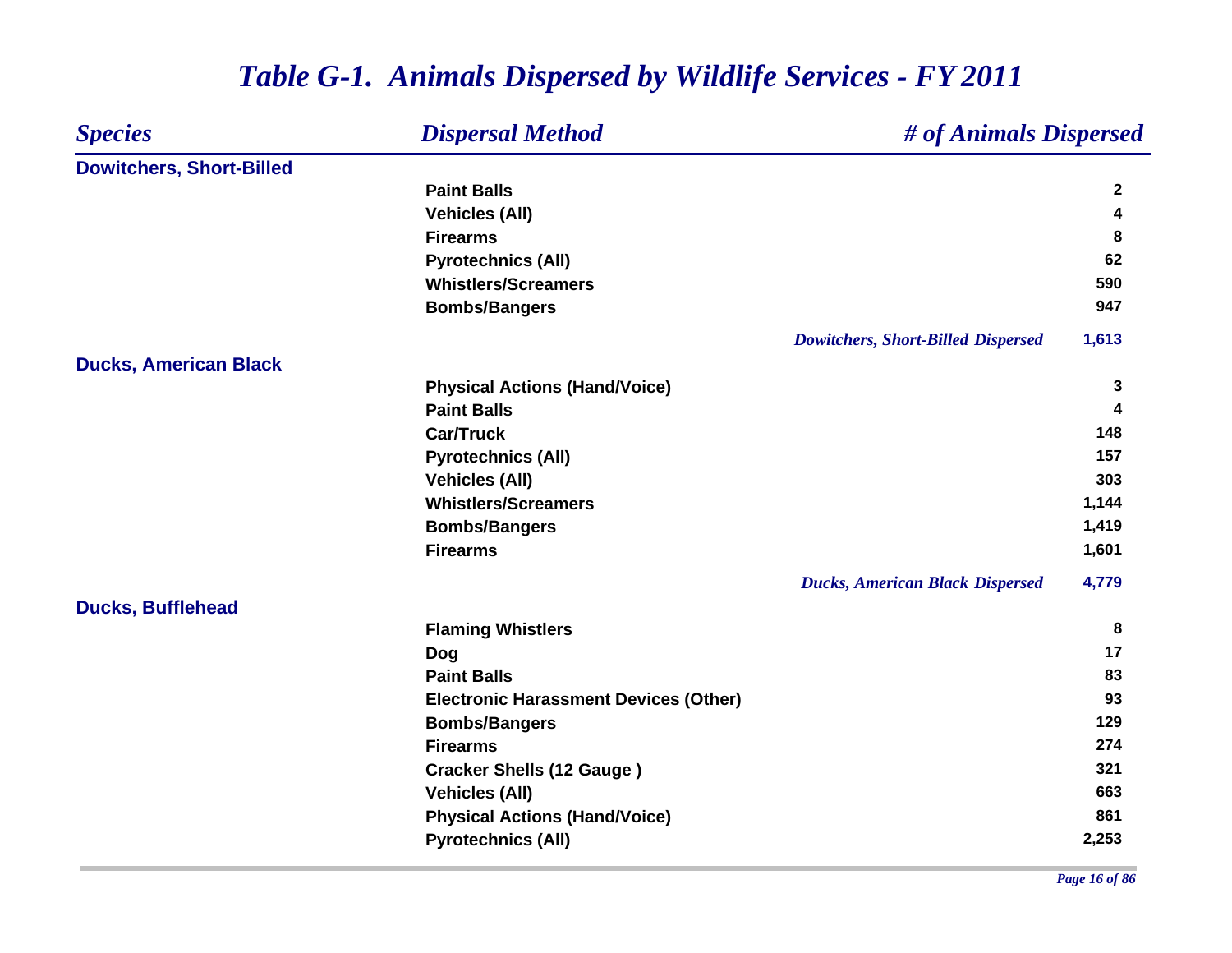### *Species Dispersal Method # of Animals Dispersed* **Ducks, Bufflehead** *Ducks, Bufflehead Dispersed* **4,702 Ducks, Canvasback Dog <sup>2</sup> Paint Balls 18 Physical Actions (Hand/Voice) <sup>60</sup> Firearms 93 Vehicles (All) 187 Cracker Shells (12 Gauge ) <sup>200</sup> Bombs/Bangers <sup>324</sup> Pyrotechnics (All) 385** *Ducks, Canvasback Dispersed* **1,269 Ducks, Eider, Common Firearms19** *Ducks, Eider, Common Dispersed* **19 Ducks, Eider, Spectacled Pyrotechnics (All) <sup>4</sup> Vehicles (All) <sup>4</sup> Cracker Shells (12 Gauge ) <sup>25</sup>** *Ducks, Eider, Spectacled Dispersed* **33 Ducks, Feral Dog <sup>2</sup> Firearms 9 Lasers (All) (Deterrent) 20 Paint Balls 155 Pyrotechnics (All) <sup>187</sup> Vehicles (All) 369** *Ducks, Feral Dispersed* **742**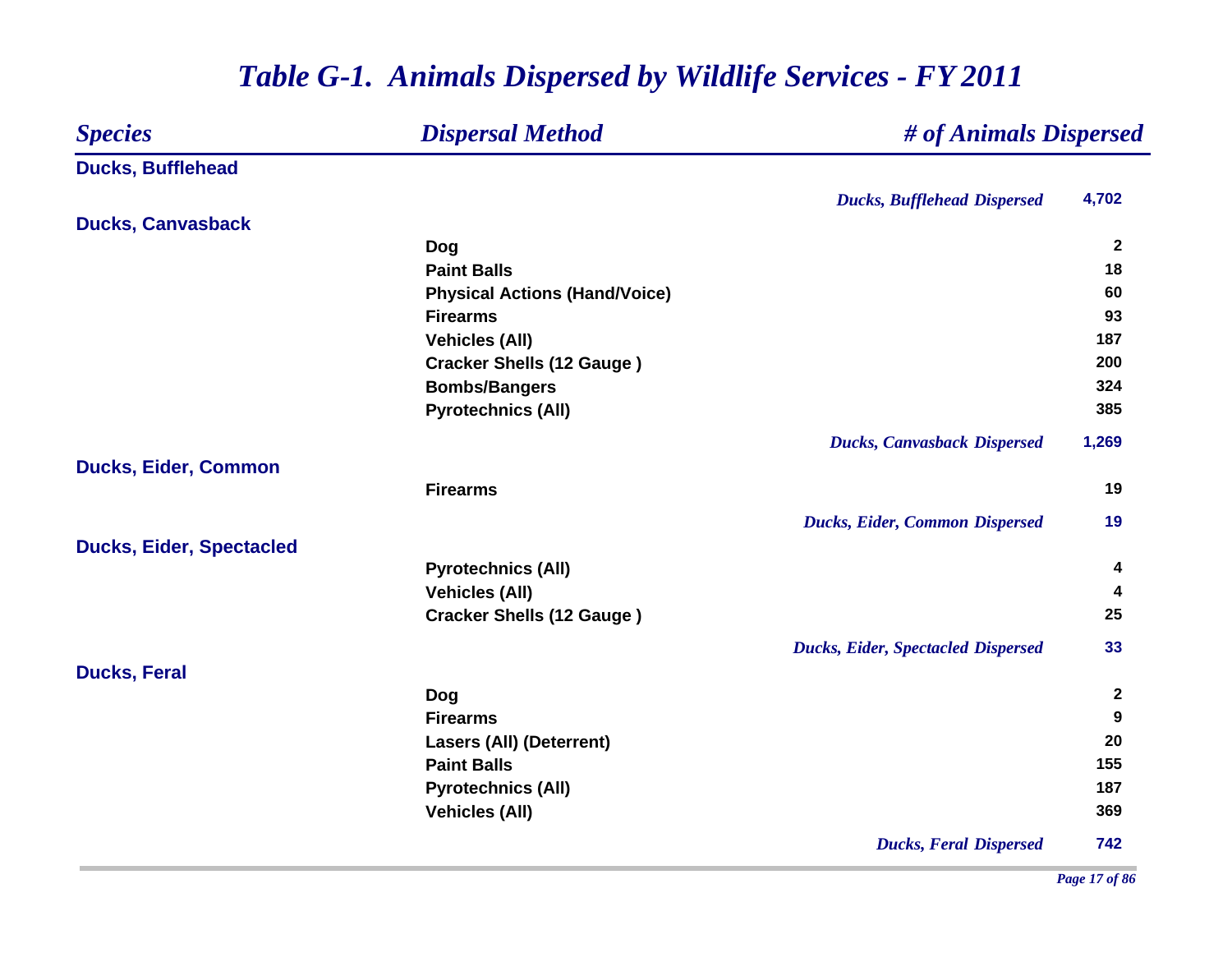#### *Species Dispersal Method # of Animals Dispersed* **Ducks, Gadwall Dog <sup>8</sup> Exploders, Gas (All) 10 Physical Actions (Hand/Voice) <sup>11</sup> Car/Truck 14 Screamer Banger Rockets <sup>54</sup> Whistlers/Screamers167 167 167 167 167 167 167 167 167 Firearms 346 Bombs/Bangers <sup>505</sup> Pyrotechnics (All) <sup>738</sup> Cracker Shells (12 Gauge ) <sup>803</sup> Vehicles (All) 1,822** *Ducks, Gadwall Dispersed* **4,478 Ducks, Goldeneye, Barrow`s Physical Actions (Hand/Voice) <sup>22</sup> Paint Balls 185 Pyrotechnics (All) 235 Cracker Shells (12 Gauge ) <sup>417</sup> Vehicles (All) 702 Firearms850 850 850** *Ducks, Goldeneye, Barrow`s Dispersed* **2,411 Ducks, Goldeneye, Common Bombs/Bangers <sup>1</sup> Physical Actions (Hand/Voice) 52 Firearms 282 Paint Balls 378 Cracker Shells (12 Gauge ) <sup>631</sup> Vehicles (All) 871 Pyrotechnics (All) 1,369**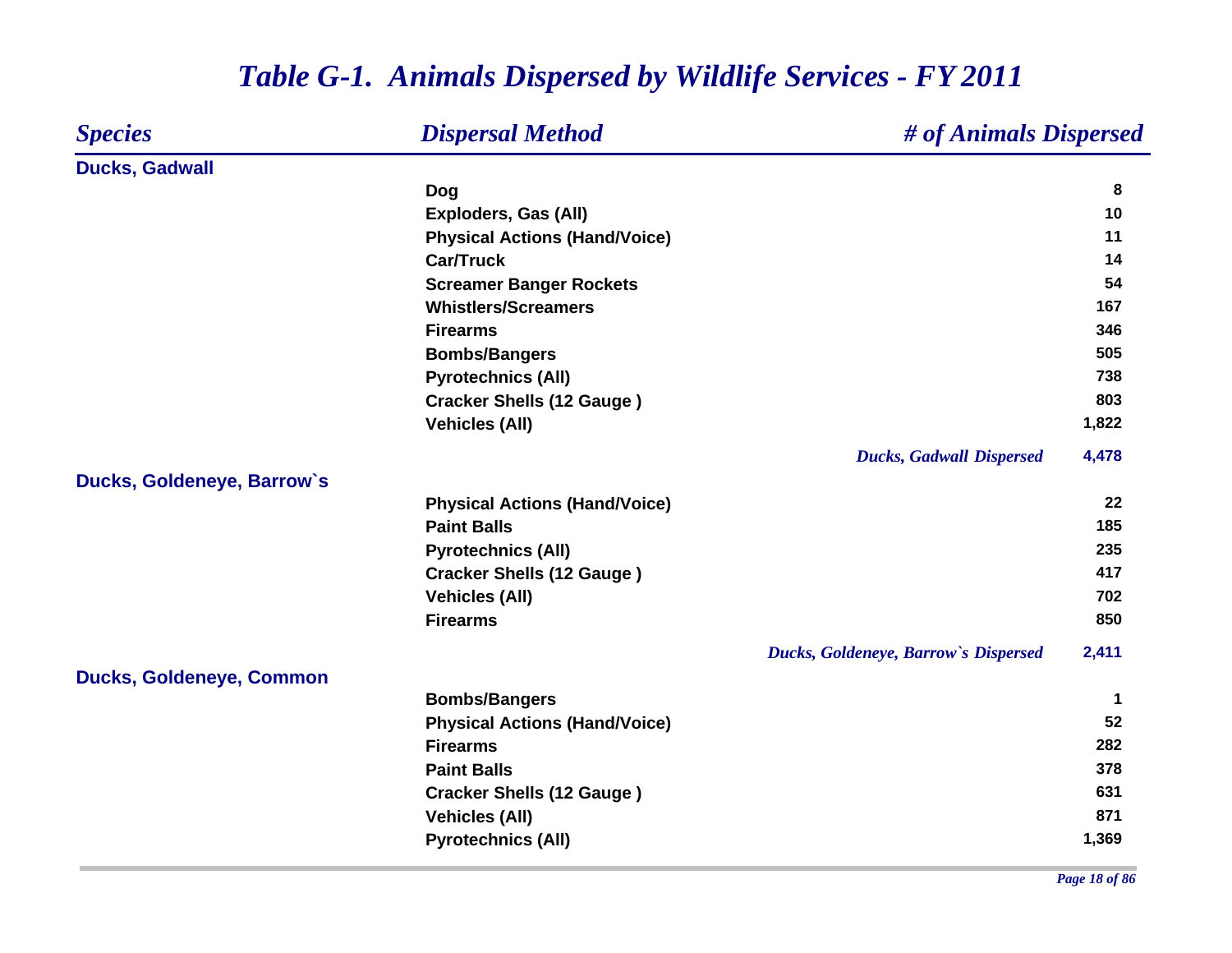### *Species Dispersal Method # of Animals Dispersed* **Ducks, Goldeneye, Common** *Ducks, Goldeneye, Common Dispersed* **3,584 Ducks, Harlequin Physical Actions (Hand/Voice) <sup>1</sup> Vehicles (All) 3 Cracker Shells (12 Gauge ) <sup>4</sup> Firearms 6 Pyrotechnics (All) <sup>41</sup>** *Ducks, Harlequin Dispersed* **55 Ducks, Hawaiian (T/E) Pyrotechnics (All) 596 Vehicles (All) 1,040** *Ducks, Hawaiian (T/E) Dispersed* **1,636 Ducks, Long-Tailed Bombs/Bangers <sup>4</sup> Physical Actions (Hand/Voice) <sup>7</sup> Firearms 15 Paint Balls5 34 Pyrotechnics (All) <sup>48</sup> Vehicles (All) 75 Cracker Shells (12 Gauge ) <sup>193</sup>** *Ducks, Long-Tailed Dispersed* **376 Ducks, Mallards Hand Tools 6 Electronic Harassment Devices (Other) <sup>7</sup> Pneumatics 20 Screamer Banger Rockets <sup>29</sup> Spotlight <sup>52</sup>**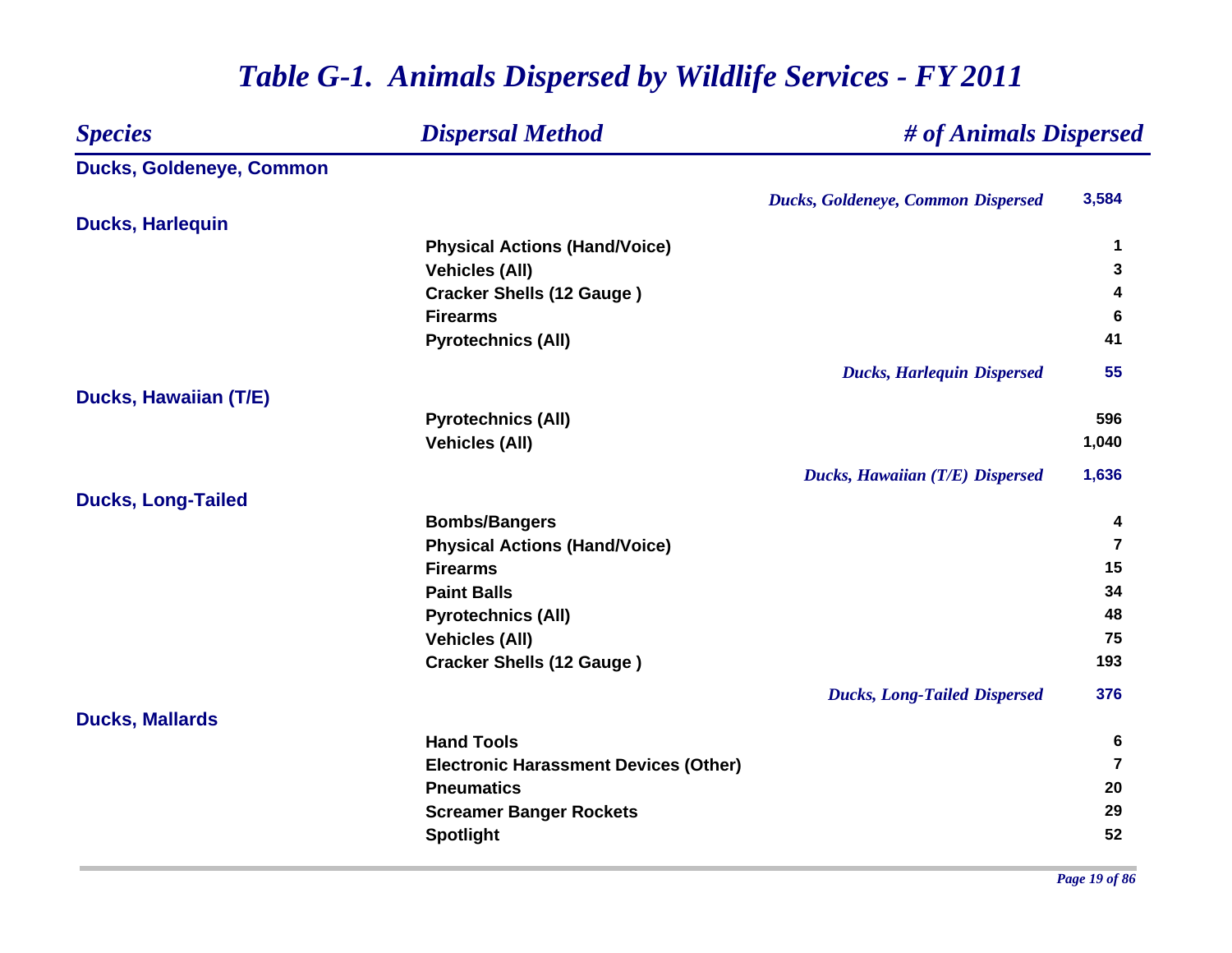#### *Species Dispersal Method # of Animals Dispersed* **Ducks, Mallards Flaming Whistlers <sup>70</sup> Capa Cartridges <sup>111</sup> Dog <sup>277</sup> Physical Actions (Hand/Voice) <sup>707</sup> Paint Balls 933 Car/Truck 1,044 Lasers (All) (Deterrent) 1,515 Exploders, Gas (All) 2,790 Cracker Shells (12 Gauge ) 2,939 Whistlers/Screamers 4,387 Vehicles (All) 7,787 Bombs/Bangers 7,885 Pyrotechnics (All) 21,313 Firearms 47,290** *Ducks, Mallards Dispersed* **99,162 Ducks, Merganser Common Cracker Shells (12 Gauge ) <sup>2</sup> Dog <sup>3</sup> Paint Balls 7 Whistlers/Screamers5** 37 **Bombs/Bangers <sup>42</sup> Firearms 49 Detonator Rockets52 52 Vehicles (All) <sup>111</sup> Pyrotechnics (All) <sup>641</sup>** *Ducks, Merganser Common Dispersed* **944 Ducks, Merganser, Hooded Bombs/Bangers <sup>6</sup>**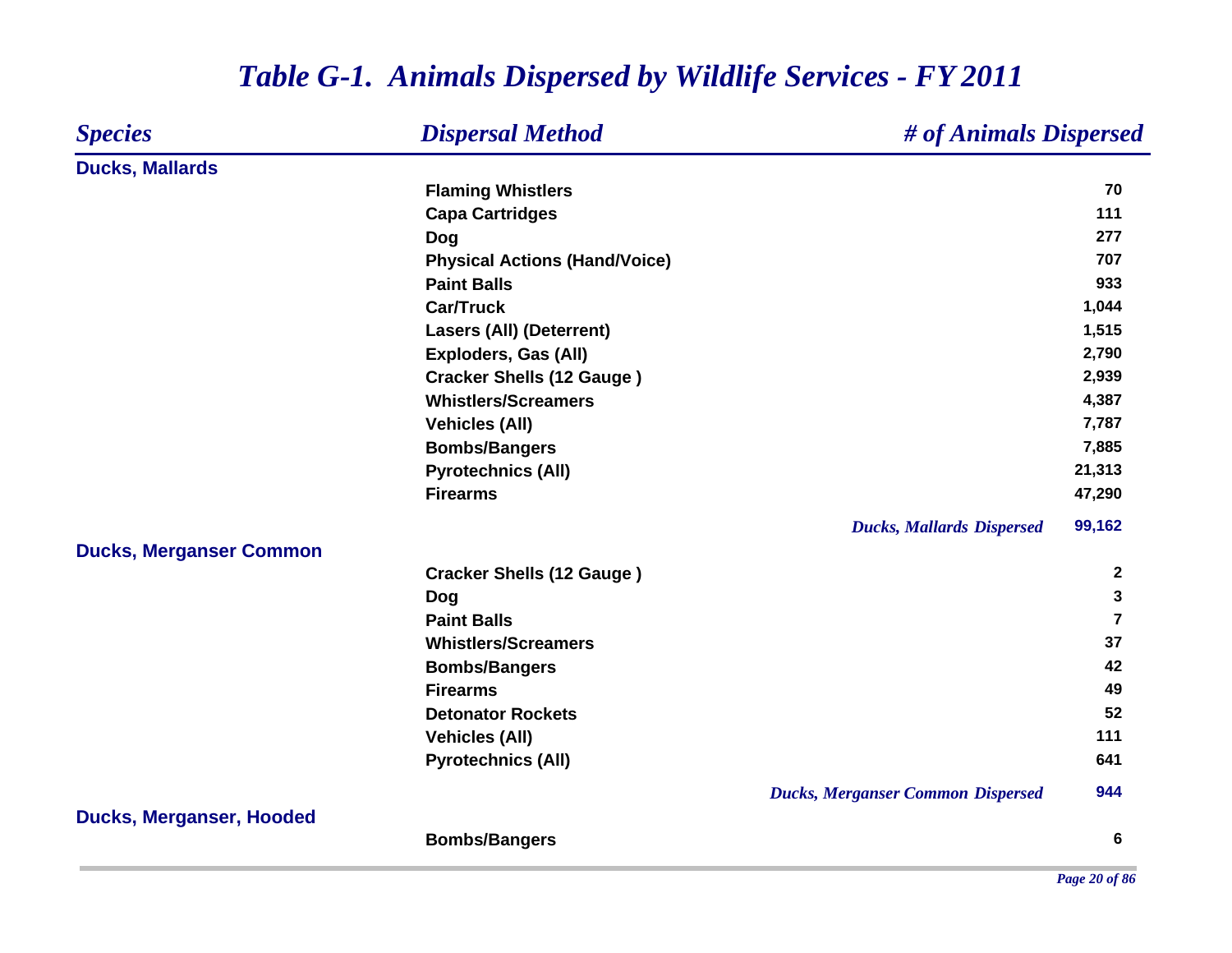| <b>Species</b>                        | <b>Dispersal Method</b>              | # of Animals Dispersed                          |              |
|---------------------------------------|--------------------------------------|-------------------------------------------------|--------------|
| <b>Ducks, Merganser, Hooded</b>       |                                      |                                                 |              |
|                                       | <b>Whistlers/Screamers</b>           |                                                 | 25           |
|                                       | <b>Vehicles (All)</b>                |                                                 | 141          |
|                                       | <b>Firearms</b>                      |                                                 | 359          |
|                                       | <b>Physical Actions (Hand/Voice)</b> |                                                 | 600          |
|                                       | <b>Pyrotechnics (All)</b>            |                                                 | 1,044        |
|                                       |                                      | <b>Ducks, Merganser, Hooded Dispersed</b>       | 2,175        |
| <b>Ducks, Merganser, Red-Breasted</b> |                                      |                                                 |              |
|                                       | <b>Pyrotechnics (All)</b>            |                                                 | 8            |
|                                       | <b>Flaming Whistlers</b>             |                                                 | 100          |
|                                       | <b>Whistlers/Screamers</b>           |                                                 | 207          |
|                                       | <b>Bombs/Bangers</b>                 |                                                 | 230          |
|                                       |                                      | <b>Ducks, Merganser, Red-Breasted Dispersed</b> | 545          |
| <b>Ducks, Mottled</b>                 |                                      |                                                 |              |
|                                       | <b>Firearms</b>                      |                                                 | $\mathbf{2}$ |
|                                       | <b>Pyrotechnics (All)</b>            |                                                 | 1,194        |
|                                       |                                      | <b>Ducks, Mottled Dispersed</b>                 | 1,196        |
| <b>Ducks, Northern Pintail</b>        |                                      |                                                 |              |
|                                       | <b>Capa Cartridges</b>               |                                                 | 26           |
|                                       | <b>Paint Balls</b>                   |                                                 | 88           |
|                                       | <b>Physical Actions (Hand/Voice)</b> |                                                 | 261          |
|                                       | <b>Whistlers/Screamers</b>           |                                                 | 599          |
|                                       | <b>Vehicles (All)</b>                |                                                 | 1,315        |
|                                       | <b>Pyrotechnics (All)</b>            |                                                 | 1,733        |
|                                       | <b>Bombs/Bangers</b>                 |                                                 | 3,355        |
|                                       | Exploders, Gas (All)                 |                                                 | 4,505        |
|                                       | <b>Firearms</b>                      |                                                 | 5,167        |
|                                       | <b>Cracker Shells (12 Gauge)</b>     |                                                 | 7,241        |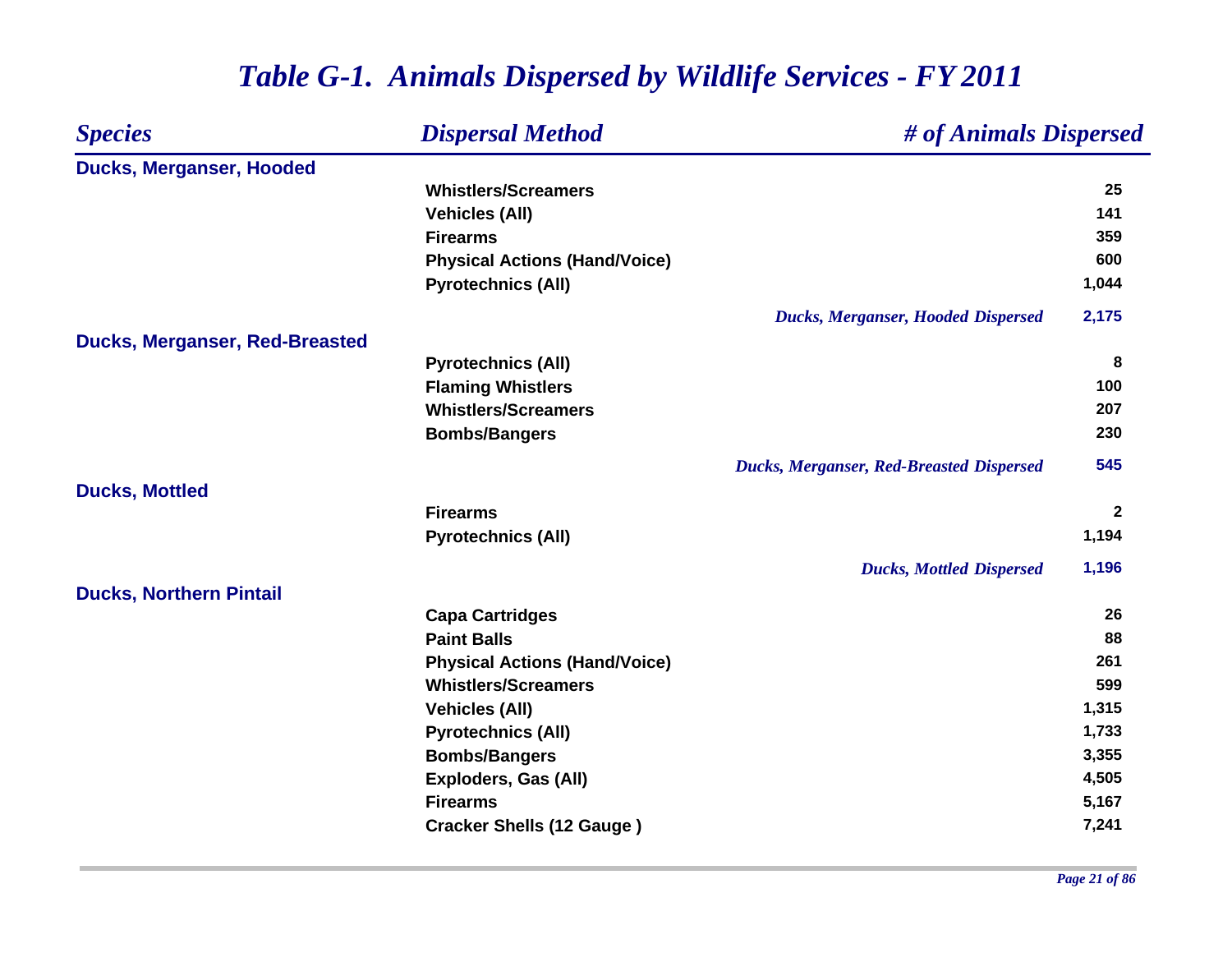| <b>Dispersal Method</b><br><b>Species</b> |                                              | # of Animals Dispersed                    |             |  |
|-------------------------------------------|----------------------------------------------|-------------------------------------------|-------------|--|
| <b>Ducks, Northern Pintail</b>            |                                              |                                           |             |  |
|                                           |                                              | <b>Ducks, Northern Pintail Dispersed</b>  | 24,290      |  |
| <b>Ducks, Northern Shoveler</b>           |                                              |                                           |             |  |
|                                           | <b>Flaming Whistlers</b>                     |                                           | 22          |  |
|                                           | <b>Paint Balls</b>                           |                                           | 68          |  |
|                                           | <b>Capa Cartridges</b>                       |                                           | 320         |  |
|                                           | <b>Physical Actions (Hand/Voice)</b>         |                                           | 580         |  |
|                                           | <b>Pyrotechnics (All)</b>                    |                                           | 847         |  |
|                                           | <b>Exploders, Gas (All)</b>                  |                                           | 1,550       |  |
|                                           | <b>Whistlers/Screamers</b>                   |                                           | 2,361       |  |
|                                           | <b>Firearms</b>                              |                                           | 3,518       |  |
|                                           | <b>Vehicles (All)</b>                        |                                           | 4,437       |  |
|                                           | <b>Bombs/Bangers</b>                         |                                           | 5,105       |  |
|                                           | <b>Cracker Shells (12 Gauge)</b>             |                                           | 6,237       |  |
|                                           |                                              | <b>Ducks, Northern Shoveler Dispersed</b> | 25,045      |  |
| <b>Ducks, Redhead</b>                     | <b>Whistlers/Screamers</b>                   |                                           | 6           |  |
|                                           | <b>Cracker Shells (12 Gauge)</b>             |                                           | 12          |  |
|                                           | <b>Electronic Harassment Devices (Other)</b> |                                           | 61          |  |
|                                           | <b>Vehicles (All)</b>                        |                                           | 100         |  |
|                                           | <b>Pyrotechnics (All)</b>                    |                                           | 158         |  |
|                                           | <b>Firearms</b>                              |                                           | 202         |  |
|                                           | <b>Bombs/Bangers</b>                         |                                           | 208         |  |
|                                           |                                              |                                           |             |  |
|                                           |                                              | <b>Ducks, Redhead Dispersed</b>           | 747         |  |
| <b>Ducks, Ring-Necked</b>                 |                                              |                                           |             |  |
|                                           | <b>Paint Balls</b>                           |                                           | $\mathbf 1$ |  |
|                                           | <b>Physical Actions (Hand/Voice)</b>         |                                           | 21          |  |
|                                           | <b>Whistlers/Screamers</b>                   |                                           | 26          |  |
|                                           | <b>Exploders, Gas (All)</b>                  |                                           | 75          |  |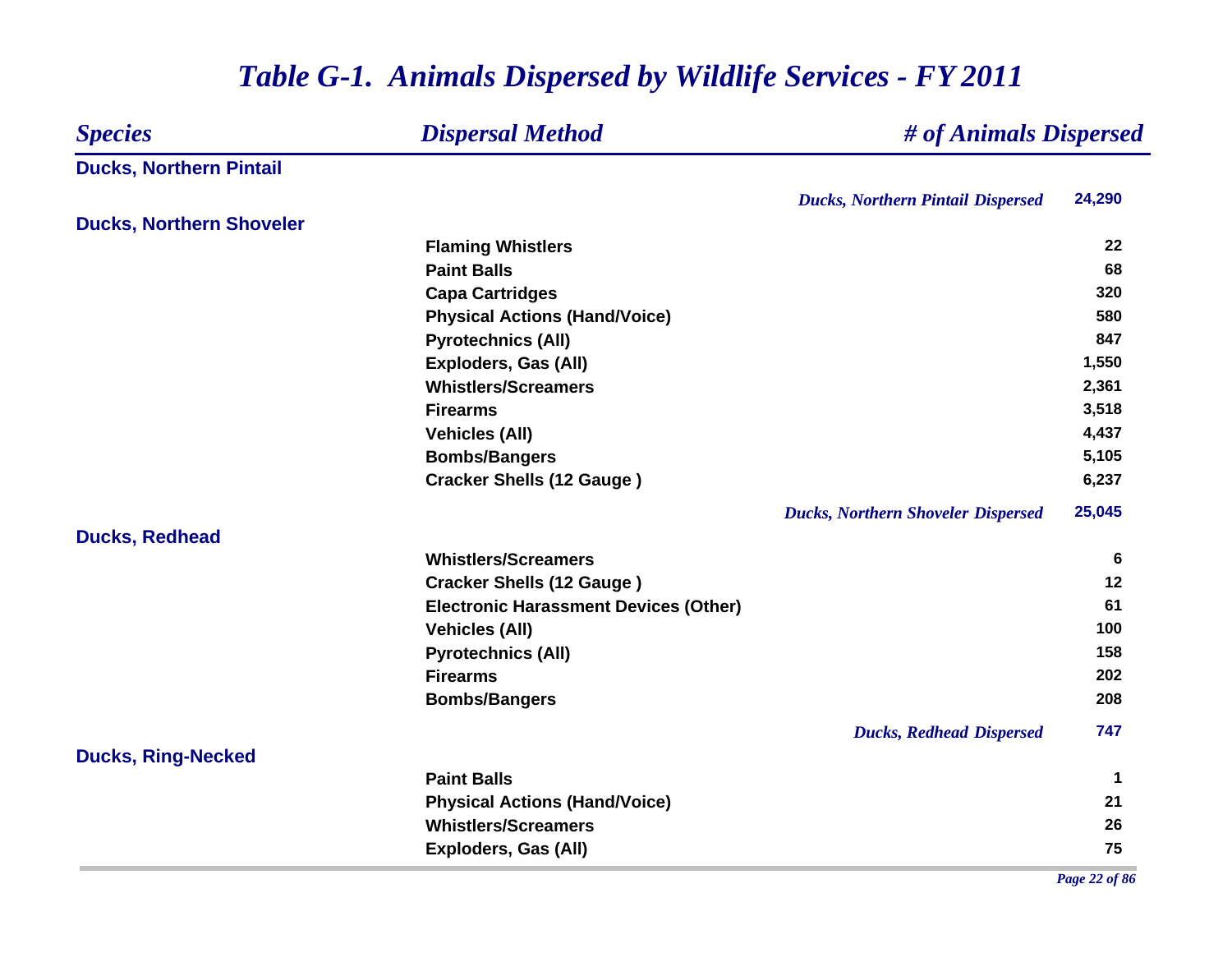### *Species Dispersal Method # of Animals Dispersed* **Ducks, Ring-Necked Cracker Shells (12 Gauge ) <sup>161</sup> Vehicles (All) 196 Bombs/Bangers <sup>320</sup> Pyrotechnics (All) <sup>487</sup> Firearms 753** *Ducks, Ring-Necked Dispersed* **2,040 Ducks, Ruddy Electronic Harassment Devices (Other) 20 Pyrotechnics (All) <sup>28</sup> Firearms 50 Bombs/Bangers <sup>53</sup> Vehicles (All) 80 Cracker Shells (12 Gauge ) <sup>195</sup> Whistlers/Screamers 349** *Ducks, Ruddy Dispersed* **775 Ducks, Scaup, Greater Flaming Whistlers <sup>25</sup> Bombs/Bangers <sup>30</sup> Physical Actions (Hand/Voice) <sup>204</sup> Paint Balls 1,345 Pyrotechnics (All) 2,288 Vehicles (All) 2,377 Firearms 2,945 Cracker Shells (12 Gauge ) 5,079** *Ducks, Scaup, Greater Dispersed* **14,293 Ducks, Scaup, Lesser Dog <sup>12</sup> Electronic Harassment Devices (Other) <sup>17</sup>**

### *Table G-1. Animals Dispersed by Wildlife Services - FY 2011*

*Page 23 of 86*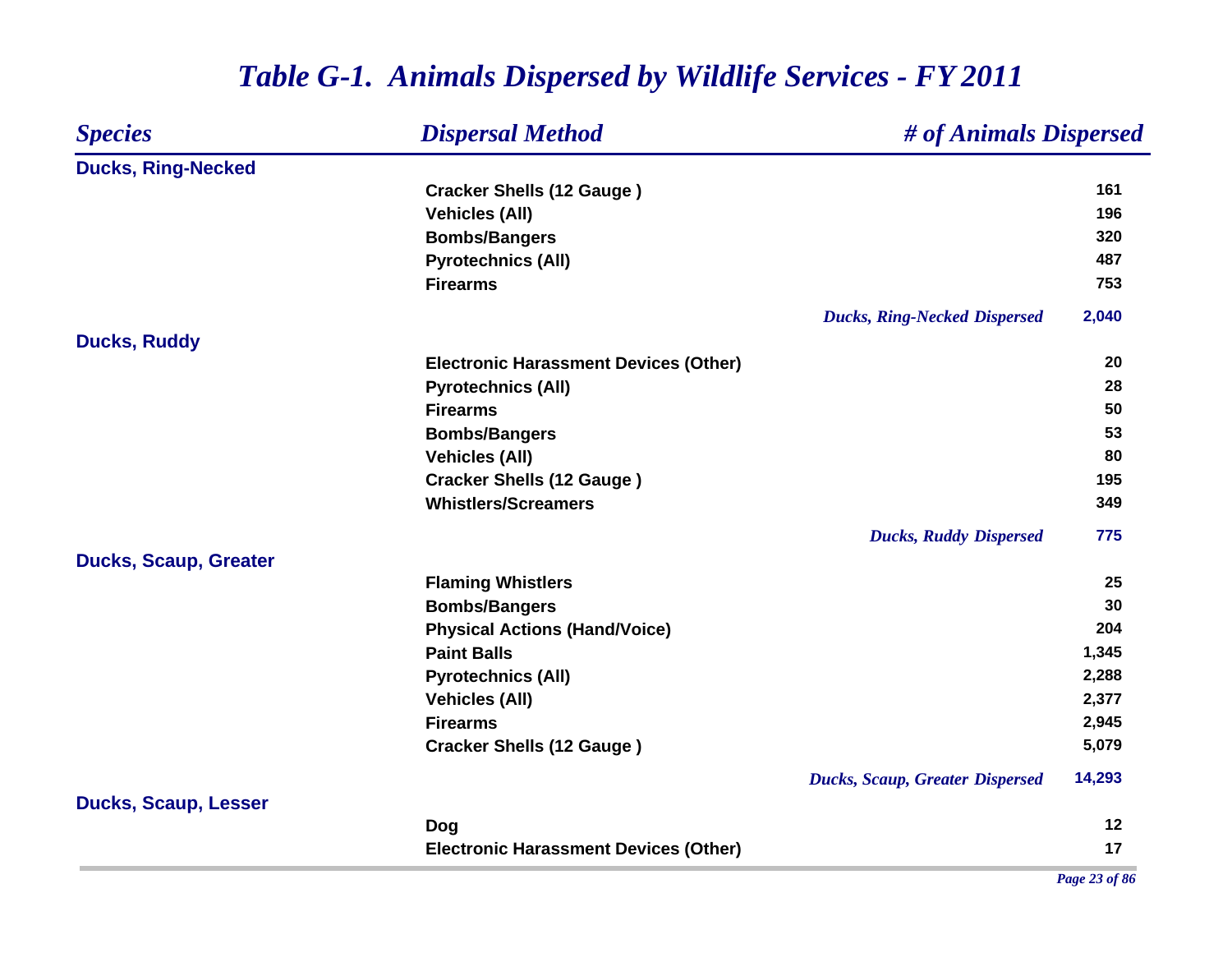### *Species Dispersal Method # of Animals Dispersed* **Ducks, Scaup, Lesser Whistlers/Screamers 98 Paint Balls 154 Flaming Whistlers <sup>240</sup> Physical Actions (Hand/Voice) <sup>300</sup> Vehicles (All) 889 Firearms 1,114 Bombs/Bangers 2,731 Cracker Shells (12 Gauge ) 3,025 Pyrotechnics (All) 4,831** *Ducks, Scaup, Lesser Dispersed* **13,411 Ducks, Scoter, Black Physical Actions (Hand/Voice) <sup>1</sup>** *Ducks, Scoter, Black Dispersed* **1 Ducks, Scoter, Surf Vehicles (All) <sup>4</sup> Firearms 15 Cracker Shells (12 Gauge ) <sup>23</sup> Pyrotechnics (All) <sup>217</sup>** *Ducks, Scoter, Surf Dispersed* **259 Ducks, Scoter, White-Winged Paint Balls 6 Firearms 35 Vehicles (All) 57 Pyrotechnics (All) <sup>179</sup> Cracker Shells (12 Gauge ) <sup>218</sup>** *Ducks, Scoter, White-Winged Dispersed* **495**

## *Table G-1. Animals Dispersed by Wildlife Services - FY 2011*

**Ducks, Teal, Blue-Winged**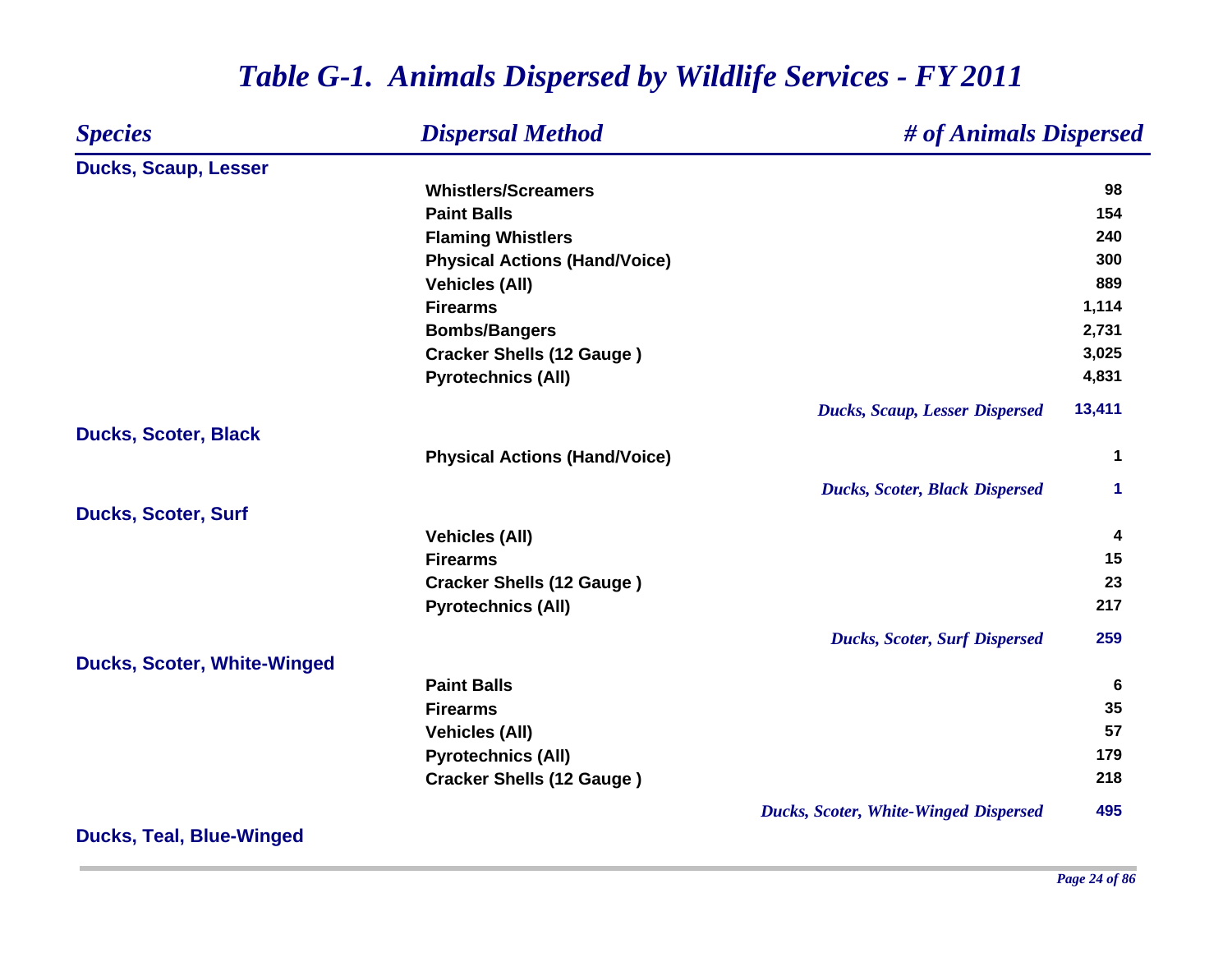### *Species Dispersal Method # of Animals Dispersed* **Ducks, Teal, Blue-Winged Physical Actions (Hand/Voice) <sup>2</sup> Cracker Shells (12 Gauge ) <sup>3</sup> Exploders, Gas (All) 6 Whistlers/ScreamersS** 395 **Vehicles (All) 853 Bombs/Bangers <sup>882</sup> Firearms 1,875 Pyrotechnics (All) 2,216** *Ducks, Teal, Blue-Winged Dispersed* **6,232 Ducks, Teal, Cinnamon Pneumatics 3 Electronic Harassment Devices (Other) <sup>4</sup> Dog <sup>15</sup> Whistlers/Screamers 16 Firearms 33 Capa Cartridges <sup>50</sup> Bombs/Bangers <sup>50</sup> Cracker Shells (12 Gauge ) <sup>110</sup> Vehicles (All) 194** *Ducks, Teal, Cinnamon Dispersed* **475 Ducks, Teal, Eurasian Green-Winged Cracker Shells (12 Gauge ) <sup>4</sup>** *Ducks, Teal, Eurasian Green-Winged Dispersed* **4 Ducks, Teal, Green-Winged Pneumatics 5 Exploders, Gas (All) 6 Dog <sup>34</sup> Physical Actions (Hand/Voice) <sup>73</sup>**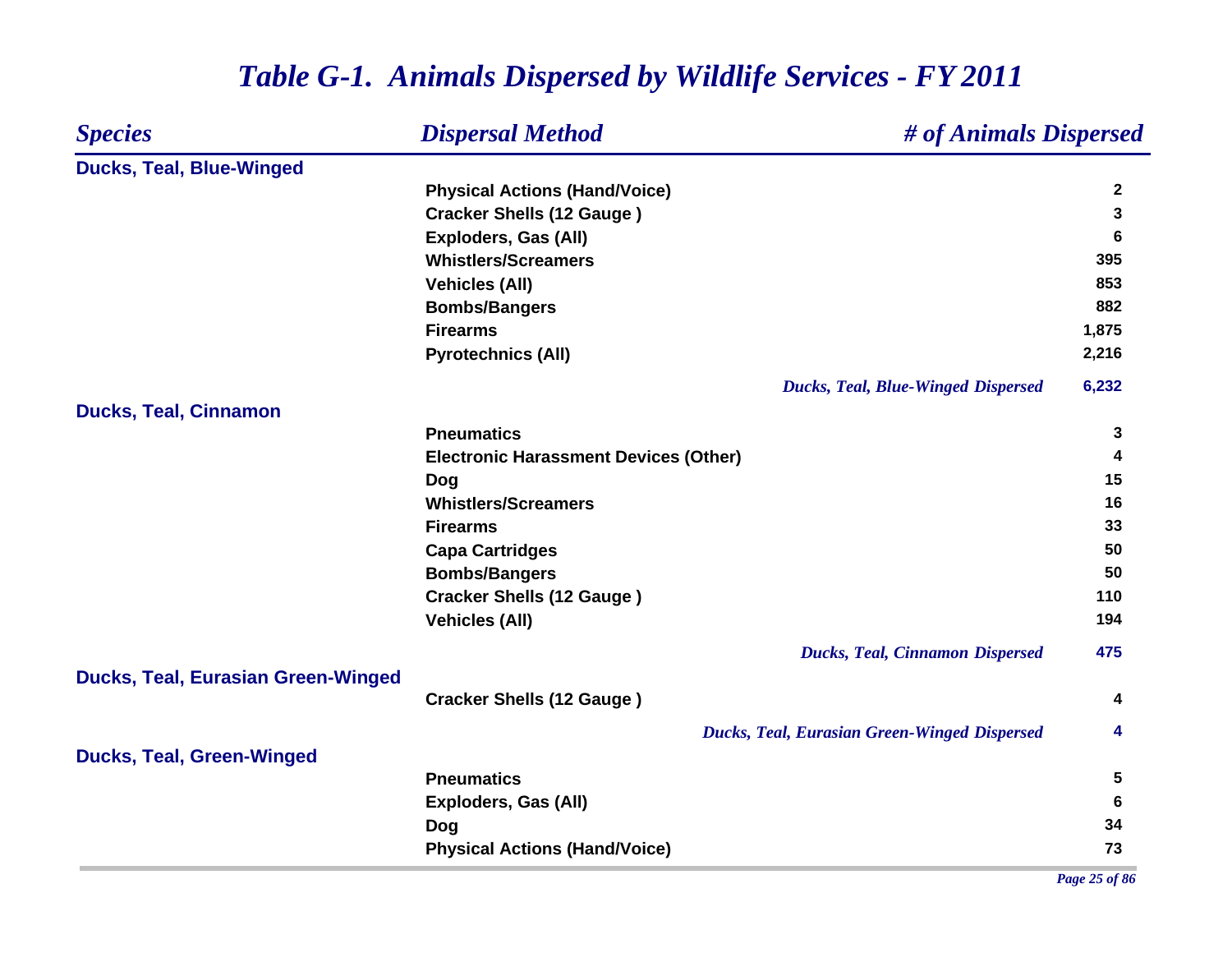#### *Species Dispersal Method # of Animals Dispersed* **Ducks, Teal, Green-Winged Paint Balls95 995 Whistlers/Screamers149 Cracker Shells (12 Gauge ) <sup>583</sup> Vehicles (All) 584 Bombs/Bangers <sup>660</sup> Firearms 955 Pyrotechnics (All) 1,534** *Ducks, Teal, Green-Winged Dispersed* **4,678 Ducks, Whistling, Black-Bellied Firearms 171 Pyrotechnics (All) 1,257** *Ducks, Whistling, Black-Bellied Dispersed* **1,428 Ducks, Wigeon, American Electronic Harassment Devices (Other) 16 Capa Cartridges <sup>50</sup> Paint Balls 64 Whistlers/Screamers 122 Firearms 241 Exploders, Gas (All) 264 Physical Actions (Hand/Voice) <sup>341</sup> Bombs/Bangers <sup>462</sup> Pyrotechnics (All) <sup>463</sup> Vehicles (All) 1,448 Cracker Shells (12 Gauge ) 3,812** *Ducks, Wigeon, American Dispersed* **7,283 Ducks, Wood Flaming Whistlers <sup>1</sup> Cracker Shells (12 Gauge ) <sup>5</sup>**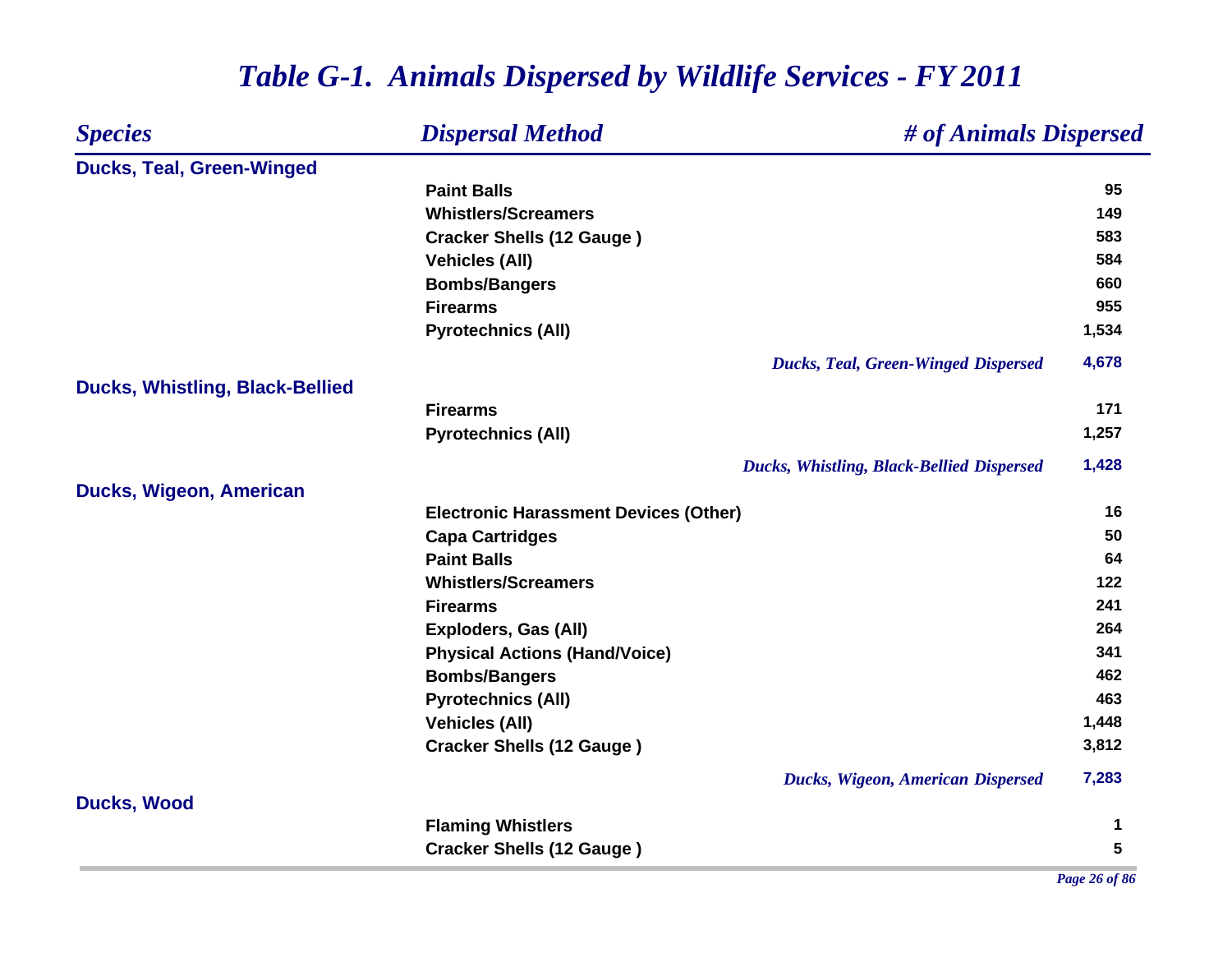#### *Species Dispersal Method # of Animals Dispersed* **Ducks, Wood Physical Actions (Hand/Voice) <sup>6</sup> Bombs/Bangers <sup>36</sup> Whistlers/Screamers 49 Pyrotechnics (All) <sup>110</sup> Firearms 111 Vehicles (All) 237** *Ducks, Wood Dispersed* **555 DunlinsPhysical Actions (Hand/Voice) <sup>20</sup> Bombs/Bangers <sup>20</sup> Car/Truck 75 Firearms 786 Pyrotechnics (All) 1,139** *Dunlins Dispersed* **2,040 Eagles, Bald Spotlight <sup>1</sup> Capa Cartridges <sup>1</sup> Electronic Harassment Devices (Other) 3 Whistlers/Screamers 3 Dog <sup>4</sup> Exploders, Gas (All) 6 Bombs/Bangers <sup>10</sup> Car/Truck10 Firearms153 153 Physical Actions (Hand/Voice) <sup>186</sup> Paint Balls 530 Vehicles (All) 733 Cracker Shells (12 Gauge ) 2,377**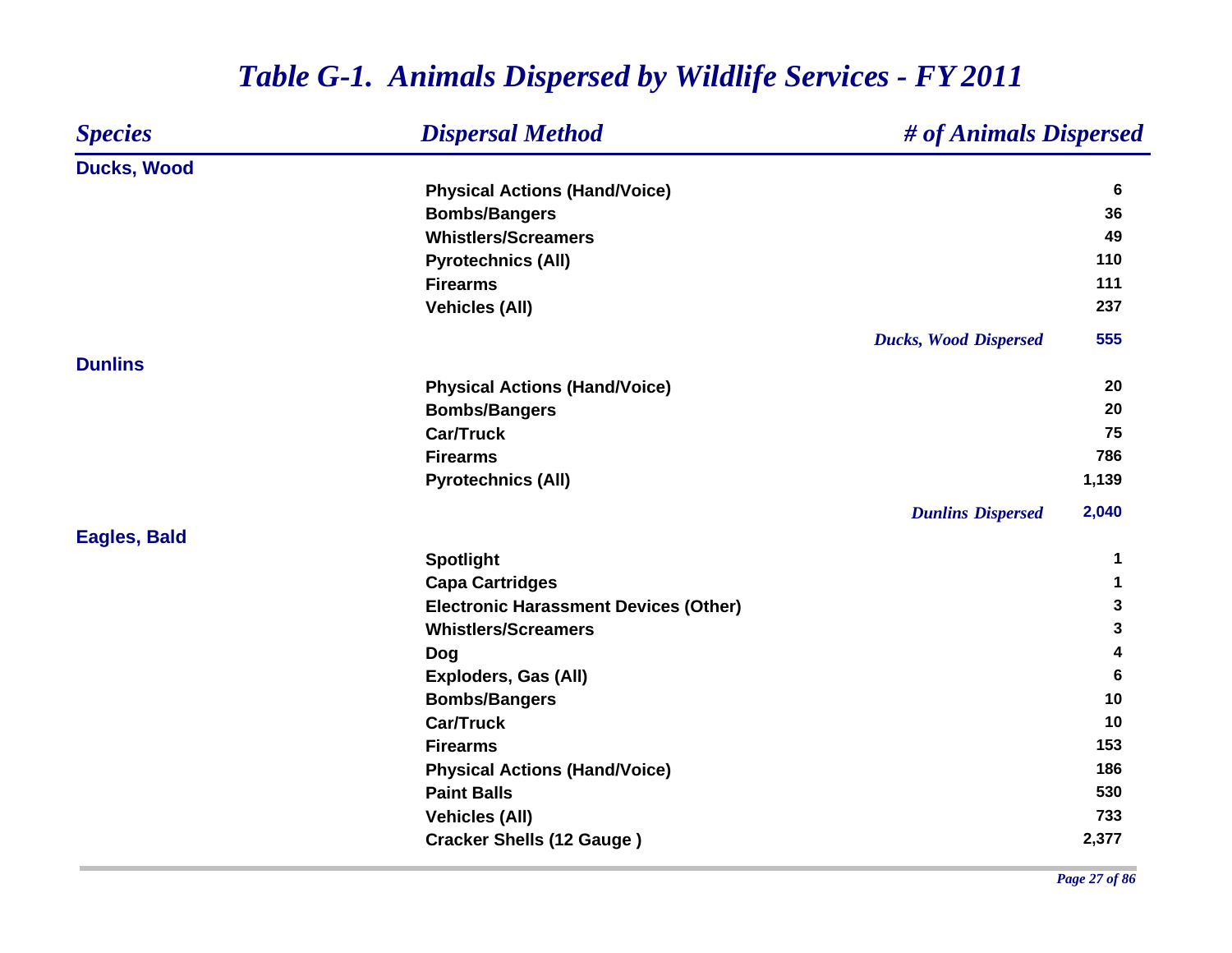| <b>Species</b>        | <b>Dispersal Method</b>                      | # of Animals Dispersed          |                  |
|-----------------------|----------------------------------------------|---------------------------------|------------------|
| <b>Eagles, Bald</b>   |                                              |                                 |                  |
|                       | <b>Pyrotechnics (All)</b>                    |                                 | 17,066           |
|                       |                                              | <b>Eagles, Bald Dispersed</b>   | 21,083           |
| <b>Eagles, Golden</b> |                                              |                                 |                  |
|                       | Nets, Gun                                    |                                 | $\mathbf 1$      |
|                       | <b>Vehicles (All)</b>                        |                                 | $\boldsymbol{2}$ |
|                       | <b>Car/Truck</b>                             |                                 | 4                |
|                       | <b>Firearms</b>                              |                                 | 26               |
|                       | <b>Pyrotechnics (All)</b>                    |                                 | 39               |
|                       |                                              | <b>Eagles, Golden Dispersed</b> | 72               |
| <b>Egrets, Cattle</b> |                                              |                                 |                  |
|                       | <b>Whistlers/Screamers</b>                   |                                 | 8                |
|                       | <b>Physical Actions (Hand/Voice)</b>         |                                 | 13               |
|                       | <b>Car/Truck</b>                             |                                 | 19               |
|                       | <b>Spotlight</b>                             |                                 | 25               |
|                       | <b>Electronic Harassment Devices (Other)</b> |                                 | 154              |
|                       | <b>Paint Balls</b>                           |                                 | 180              |
|                       | Exploders, Gas (All)                         |                                 | 529              |
|                       | <b>Lasers (All) (Deterrent)</b>              |                                 | 530              |
|                       | <b>Pneumatics</b>                            |                                 | 871              |
|                       | <b>Vehicles (All)</b>                        |                                 | 12,142           |
|                       | <b>Firearms</b>                              |                                 | 12,419           |
|                       | <b>Pyrotechnics (All)</b>                    |                                 | 78,825           |
|                       |                                              | <b>Egrets, Cattle Dispersed</b> | 105,715          |
| <b>Egrets, Great</b>  |                                              |                                 |                  |
|                       | <b>Car/Truck</b>                             |                                 | $\mathbf 1$      |
|                       | <b>Electronic Harassment Devices (Other)</b> |                                 | ${\bf 5}$        |
|                       | <b>Flaming Whistlers</b>                     |                                 | 8                |
|                       | <b>Physical Actions (Hand/Voice)</b>         |                                 | 15               |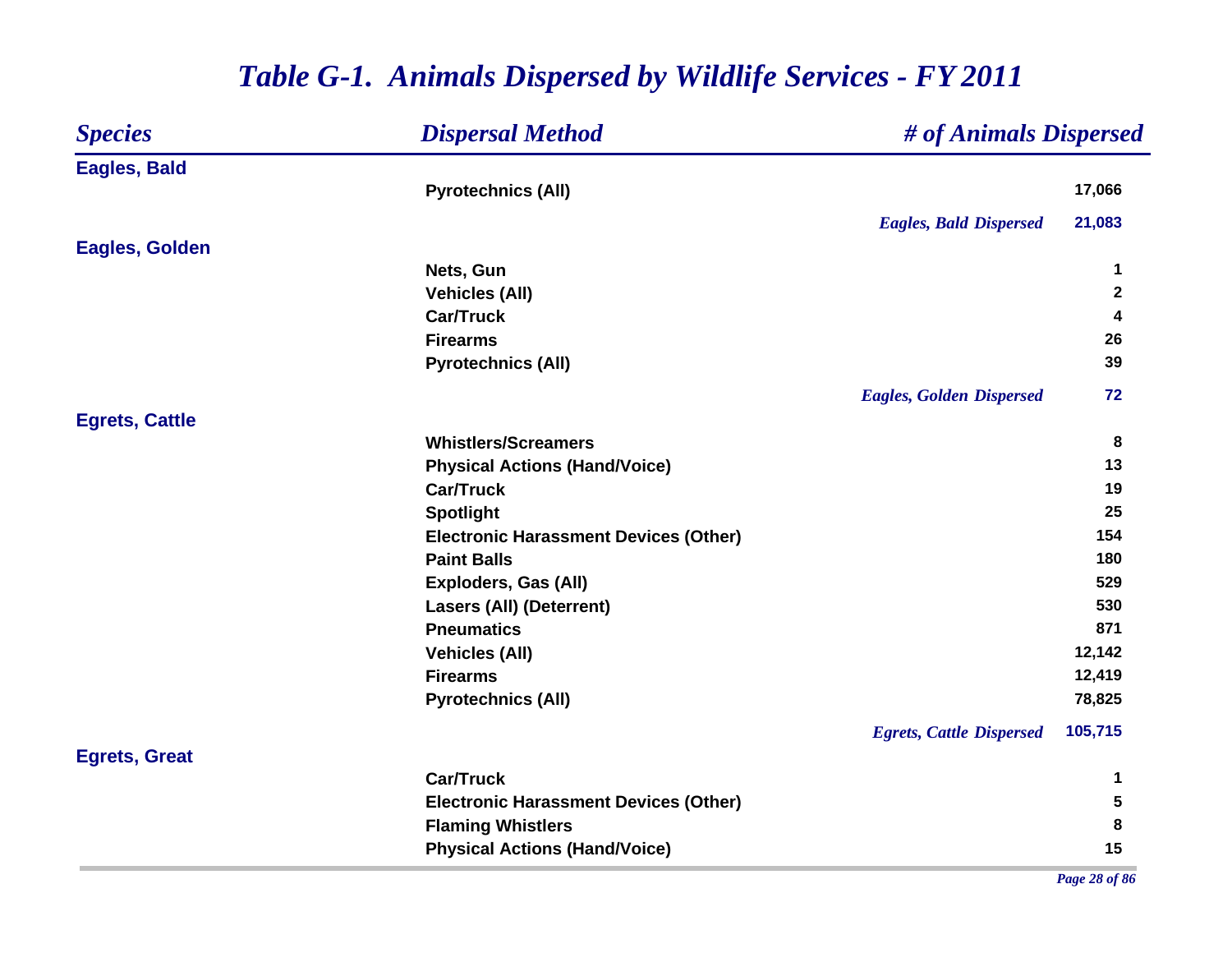### *Species Dispersal Method # of Animals Dispersed* **Egrets, Great Screamer Banger Rockets <sup>15</sup> Dog <sup>22</sup> Capa Cartridges <sup>74</sup> Whistlers/Screamers 615 Bombs/Bangers <sup>682</sup> Cracker Shells (12 Gauge ) <sup>739</sup> Pyrotechnics (All) 1,175 Vehicles (All) 1,438 Firearms 2,693** *Egrets, Great Dispersed* **7,482 Egrets, Snowy Capa Cartridges <sup>1</sup> Flaming Whistlers <sup>2</sup> Screamer Banger Rockets <sup>2</sup> Dog <sup>30</sup> Physical Actions (Hand/Voice) <sup>38</sup> Bombs/Bangers <sup>440</sup> Pyrotechnics (All) 548 Firearms550 550 Whistlers/Screamers576 576 Cracker Shells (12 Gauge ) 1,091 Vehicles (All) 1,363** *Egrets, Snowy Dispersed* **4,641 Elk, Wapiti (Wild) Fixed Wing 2,700** *Elk, Wapiti (Wild) Dispersed* **2,700 Falcons, American Kestrels Paint Balls1**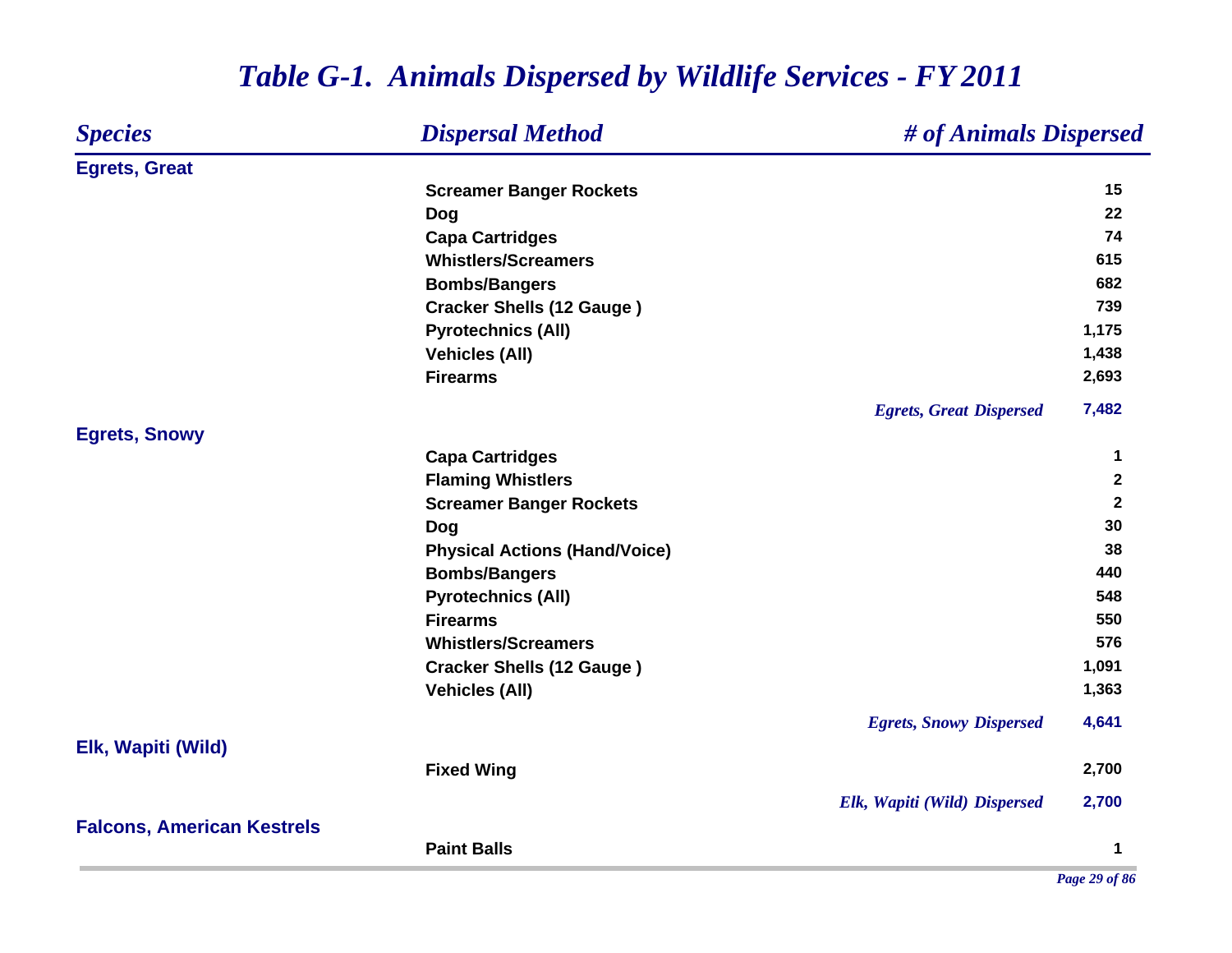| <b>Species</b>                    | <b>Dispersal Method</b>                      | # of Animals Dispersed                      |                  |
|-----------------------------------|----------------------------------------------|---------------------------------------------|------------------|
| <b>Falcons, American Kestrels</b> |                                              |                                             |                  |
|                                   | Dog                                          |                                             | $\boldsymbol{2}$ |
|                                   | <b>Pneumatics</b>                            |                                             | 11               |
|                                   | <b>Physical Actions (Hand/Voice)</b>         |                                             | 16               |
|                                   | <b>Electronic Harassment Devices (Other)</b> |                                             | 43               |
|                                   | <b>Whistlers/Screamers</b>                   |                                             | 50               |
|                                   | <b>Exploders, Gas (All)</b>                  |                                             | 55               |
|                                   | <b>Bombs/Bangers</b>                         |                                             | 121              |
|                                   | <b>Cracker Shells (12 Gauge)</b>             |                                             | 133              |
|                                   | <b>Car/Truck</b>                             |                                             | 325              |
|                                   | <b>Pyrotechnics (All)</b>                    |                                             | 1,047            |
|                                   | <b>Firearms</b>                              |                                             | 1,189            |
|                                   | <b>Vehicles (All)</b>                        |                                             | 1,288            |
|                                   |                                              | <b>Falcons, American Kestrels Dispersed</b> | 4,281            |
| <b>Falcons, Gyrfalcon</b>         |                                              |                                             |                  |
|                                   | <b>Pyrotechnics (All)</b>                    |                                             | $\mathbf{2}$     |
|                                   |                                              | <b>Falcons, Gyrfalcon Dispersed</b>         | $\mathbf{2}$     |
| <b>Falcons, Merlin</b>            |                                              |                                             |                  |
|                                   | <b>Bombs/Bangers</b>                         |                                             | 1                |
|                                   | <b>Cracker Shells (12 Gauge)</b>             |                                             |                  |
|                                   | <b>Firearms</b>                              |                                             | 1                |
|                                   | <b>Paint Balls</b>                           |                                             | $\boldsymbol{2}$ |
|                                   | <b>Vehicles (All)</b>                        |                                             | 12               |
|                                   | <b>Pyrotechnics (All)</b>                    |                                             | 39               |
|                                   |                                              | <b>Falcons, Merlin Dispersed</b>            | 56               |
| <b>Falcons, Peregrine</b>         |                                              |                                             |                  |
|                                   | <b>Screamer Banger Rockets</b>               |                                             | 1                |
|                                   | <b>Cracker Shells (12 Gauge)</b>             |                                             | 1                |
|                                   | <b>Physical Actions (Hand/Voice)</b>         |                                             | 1                |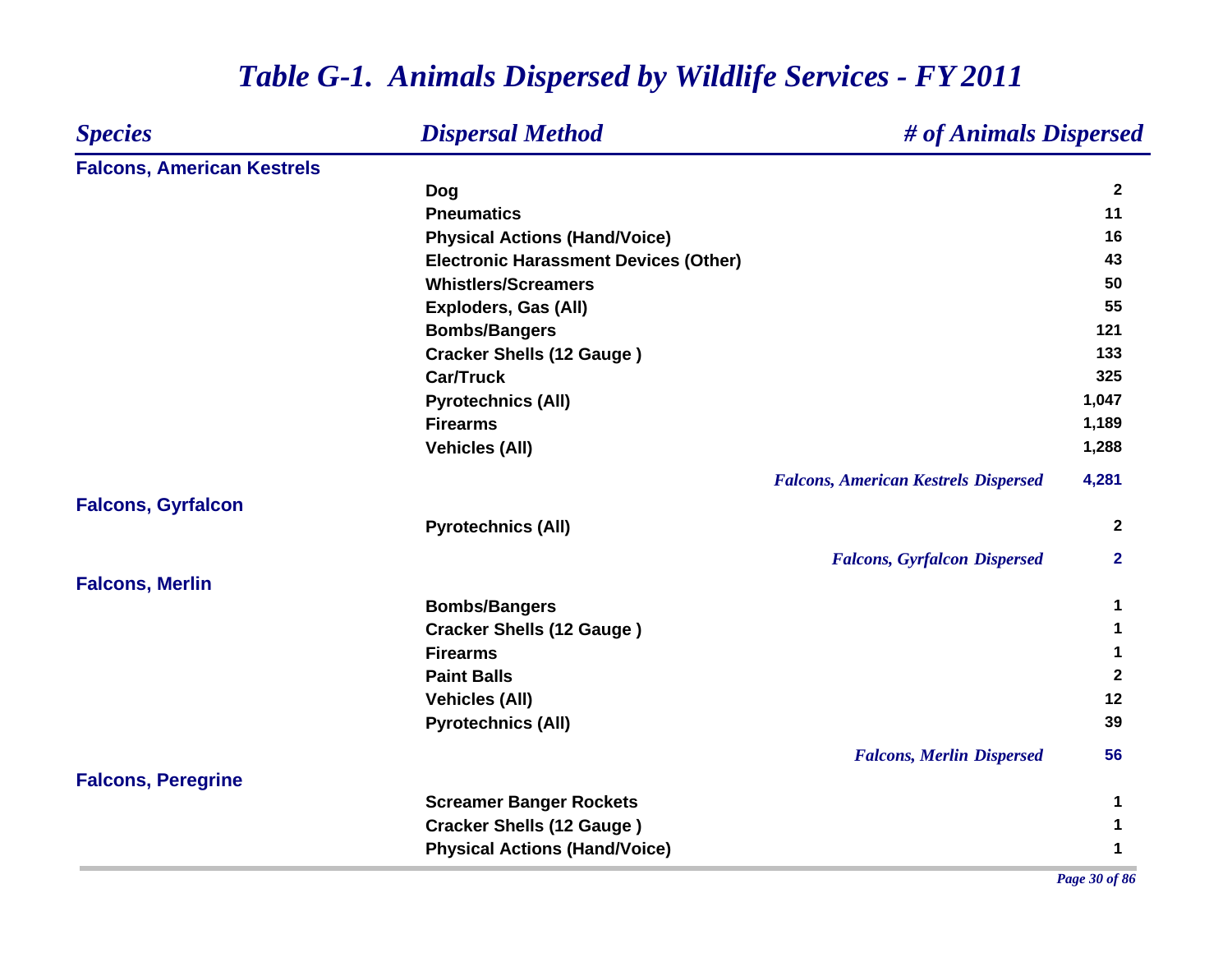#### *Species Dispersal Method # of Animals Dispersed* **Falcons, Peregrine Firearms 2 Whistlers/Screamers 6 Bombs/Bangers <sup>11</sup> Pyrotechnics (All) <sup>12</sup> Vehicles (All) 19 Car/Truck 42** *Falcons, Peregrine Dispersed* **95 Falcons, Prairie Pyrotechnics (All) <sup>1</sup> Car/Truck 2 Bombs/Bangers <sup>2</sup> Vehicles (All) <sup>2</sup> Whistlers/Screamers 3 Cracker Shells (12 Gauge ) <sup>3</sup> Firearms 5** *Falcons, Prairie Dispersed* **18 Finches, House Bombs/Bangers <sup>20</sup> Physical Actions (Hand/Voice) <sup>20</sup> Pneumatics5 37 Pyrotechnics (All) <sup>90</sup> Firearms 11,133 Vehicles (All) 41,253** *Finches, House Dispersed* **52,553 Flickers, Northern Pneumatics 1 Vehicles (All) <sup>2</sup>**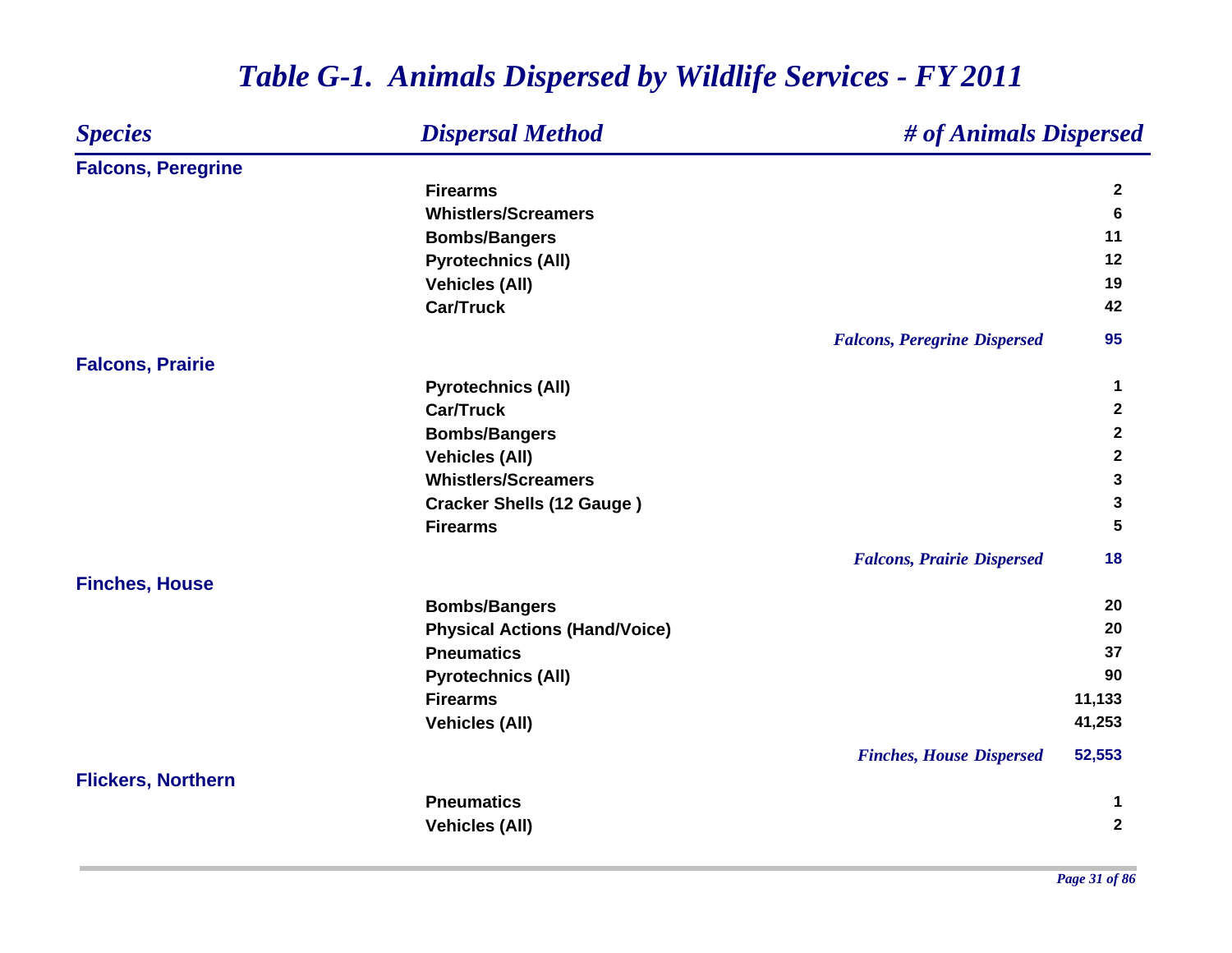| <b>Dispersal Method</b><br><b>Species</b> |                                              | # of Animals Dispersed                       |                         |
|-------------------------------------------|----------------------------------------------|----------------------------------------------|-------------------------|
| <b>Flickers, Northern</b>                 |                                              |                                              |                         |
|                                           |                                              | <b>Flickers, Northern Dispersed</b>          | $\mathbf{3}$            |
| <b>Flycatchers, Scissor-Tailed</b>        |                                              |                                              |                         |
|                                           | <b>Electronic Harassment Devices (Other)</b> |                                              | 30                      |
|                                           | <b>Pyrotechnics (All)</b>                    |                                              | 52                      |
|                                           | <b>Firearms</b>                              |                                              | 97                      |
|                                           | <b>Vehicles (All)</b>                        |                                              | 310                     |
|                                           | Exploders, Gas (All)                         |                                              | 361                     |
|                                           |                                              | <b>Flycatchers, Scissor-Tailed Dispersed</b> | 850                     |
| <b>Fowl, Pea</b>                          |                                              |                                              |                         |
|                                           | <b>Pyrotechnics (All)</b>                    |                                              | $\overline{\mathbf{r}}$ |
|                                           |                                              | <b>Fowl, Pea Dispersed</b>                   | 7                       |
| <b>Foxes, Arctic</b>                      |                                              |                                              |                         |
|                                           | <b>Pyrotechnics (All)</b>                    |                                              | 1                       |
|                                           | <b>Cracker Shells (12 Gauge)</b>             |                                              | 4                       |
|                                           | <b>Vehicles (All)</b>                        |                                              | 22                      |
|                                           |                                              | <b>Foxes, Arctic Dispersed</b>               | 27                      |
| <b>Foxes, Gray</b>                        |                                              |                                              |                         |
|                                           | <b>Vehicles (All)</b>                        |                                              | 4                       |
|                                           |                                              | <b>Foxes, Gray Dispersed</b>                 | 4                       |
| <b>Foxes, Red</b>                         |                                              |                                              |                         |
|                                           | <b>Bombs/Bangers</b>                         |                                              | 3                       |
|                                           | <b>Physical Actions (Hand/Voice)</b>         |                                              | 12                      |
|                                           | <b>Pyrotechnics (All)</b>                    |                                              | 14                      |
|                                           | <b>Paint Balls</b>                           |                                              | 18                      |
|                                           | <b>Firearms</b>                              |                                              | 42                      |
|                                           | <b>Cracker Shells (12 Gauge)</b>             |                                              | 49                      |
|                                           | <b>Vehicles (All)</b>                        |                                              | 198                     |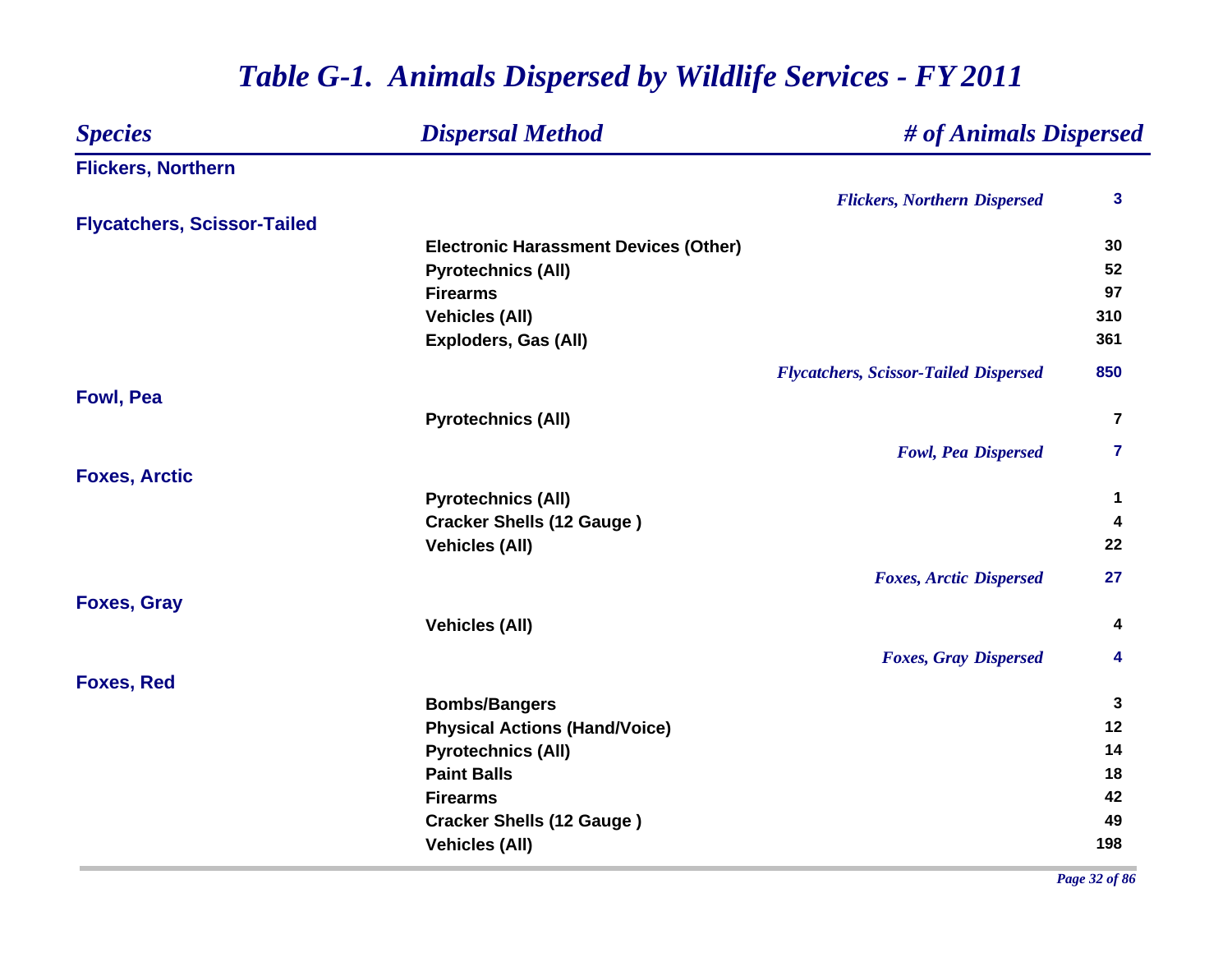### *Species Dispersal Method # of Animals Dispersed* **Foxes, Red** *Foxes, Red Dispersed* **336 Francolins, Black Physical Actions (Hand/Voice) 15 Firearms 146 Vehicles (All) 1,000** *Francolins, Black Dispersed* **1,161 Francolins, Erckel`s Firearms 32 Vehicles (All) 245** *Francolins, Erckel`s Dispersed* **277 Francolins, Gray Physical Actions (Hand/Voice) <sup>6</sup> Firearms 298 Vehicles (All) 1,968** *Francolins, Gray Dispersed* **2,272 Frigatebirds, Greater Vehicles (All) 128 Pyrotechnics (All) 855** *Frigatebirds, Greater Dispersed* **983 Frigatebirds, Magnificent Pyrotechnics (All) <sup>1</sup>** *Frigatebirds, Magnificent Dispersed* **1 Geese, Brant, Atlantic Whistlers/Screamers97 97 Bombs/Bangers <sup>546</sup> Firearms837 837**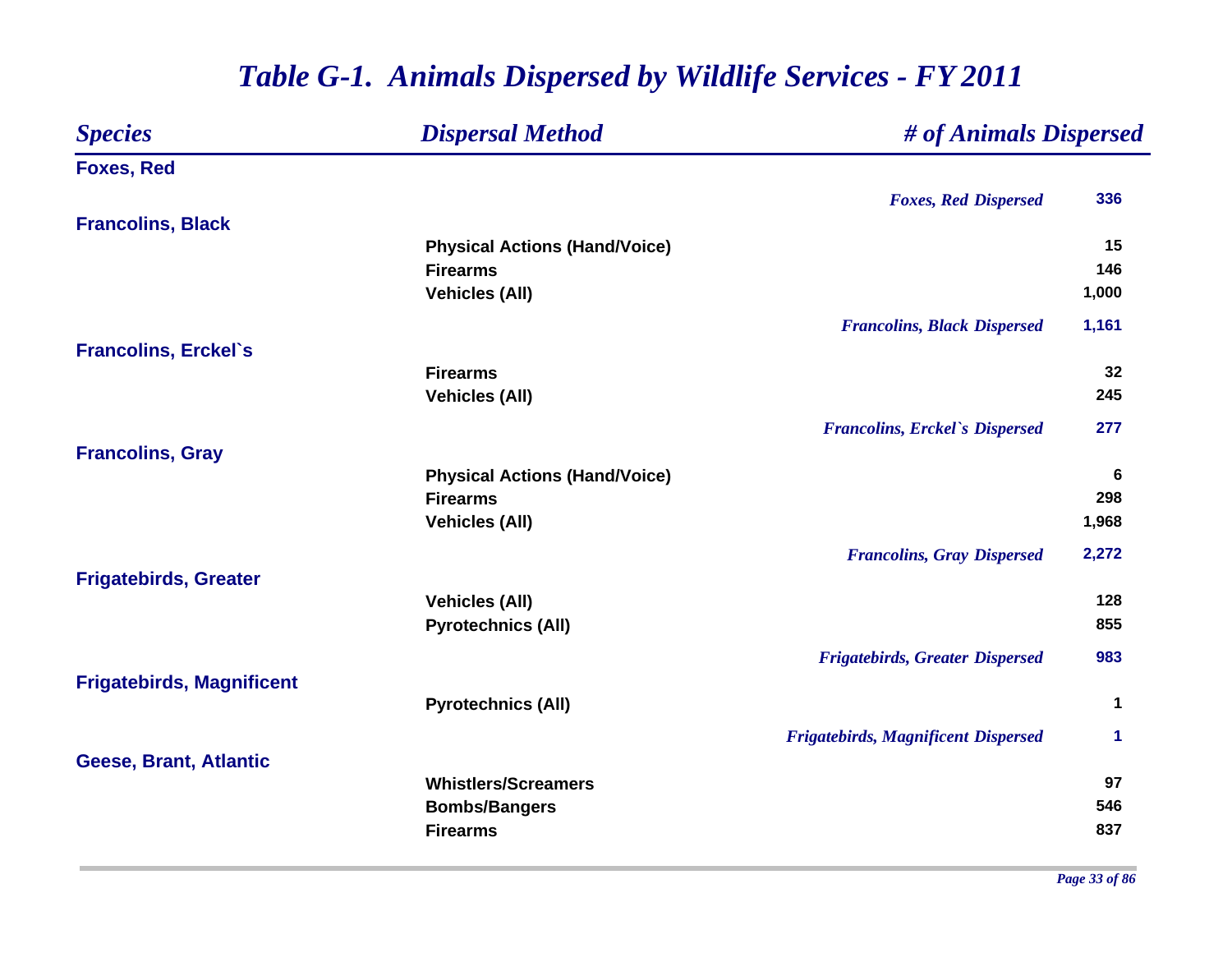### *Species Dispersal Method # of Animals Dispersed* **Geese, Brant, Atlantic Physical Actions (Hand/Voice) <sup>844</sup> Paint Balls 1,239 Pyrotechnics (All) 1,751 Car/Truck 8,075** *Geese, Brant, Atlantic Dispersed* **13,389 Geese, Brant, Black Pyrotechnics (All) <sup>12</sup>** *Geese, Brant, Black Dispersed* **12 Geese, Cackling Cracker Shells (12 Gauge ) <sup>8</sup>** *Geese, Cackling Dispersed* **8 Geese, Canada Scarecrows (All) (Owl, Snake, Silhouette <sup>14</sup> Nets, Other 14 Screamer Banger Rockets <sup>17</sup> Lights (All) <sup>22</sup> Flaming Whistlers <sup>32</sup> Nets, Cannon/Rocket 38 Hand Tools 53 Handcaught/Gathered <sup>64</sup> Spotlight <sup>170</sup> Capa Cartridges <sup>217</sup> Pneumatics 709 Nets, Gun** 803 **Boat 1,382 Electronic Harassment Devices (Other) 2,560 Bombs/Bangers 3,392 Cracker Shells (12 Gauge ) 4,186**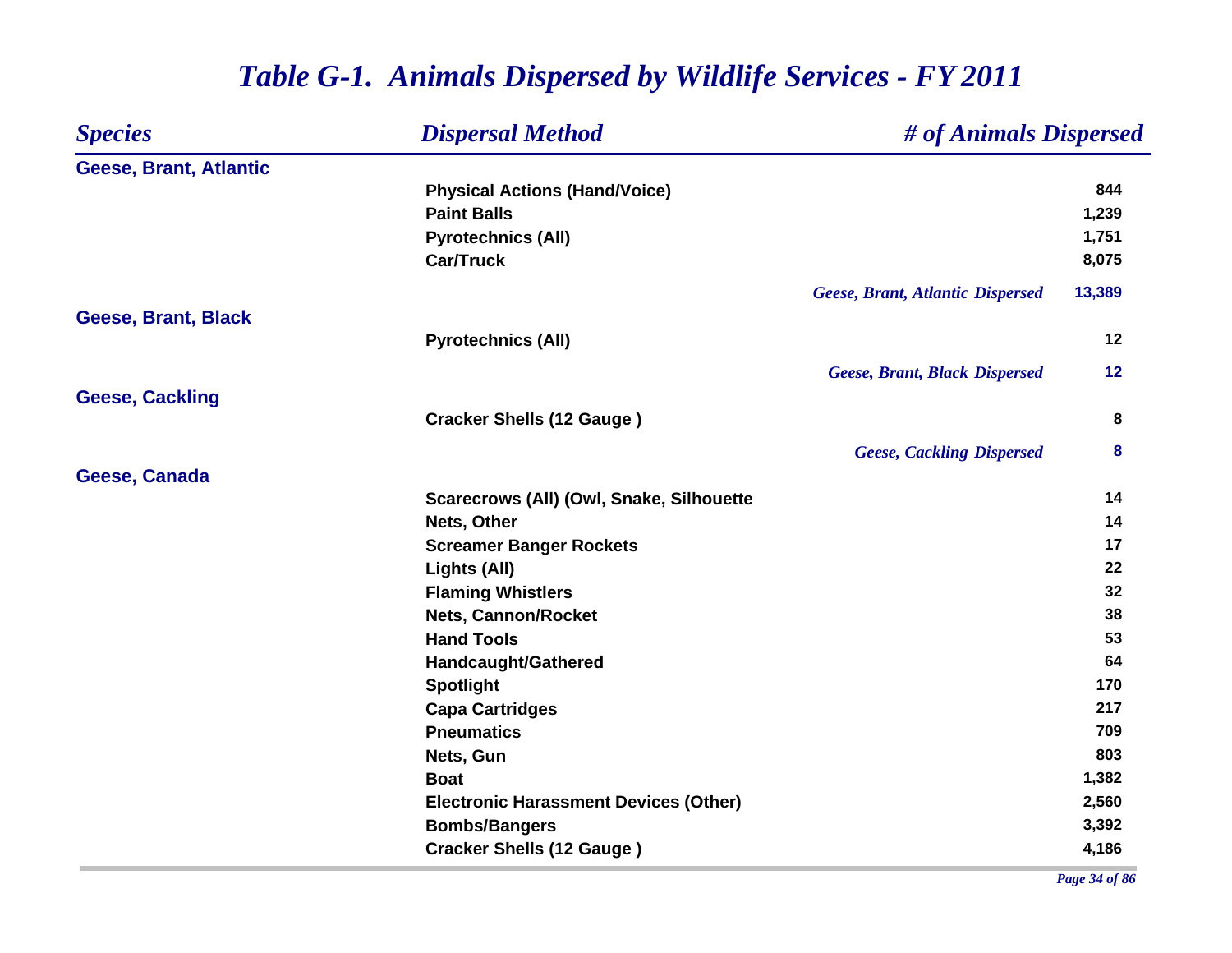### *Species Dispersal Method # of Animals Dispersed* **Geese, Canada Whistlers/Screamers5,261 Exploders, Gas (All) 7,451 Lasers (All) (Deterrent) 12,242 Physical Actions (Hand/Voice) 13,570 Car/Truck 14,241 Paint Balls 24,743 Dog 32,563 Vehicles (All) 65,550 Pyrotechnics (All) 156,650 Firearms 336,063** *Geese, Canada Dispersed* **682,007 Geese, Feral Pyrotechnics (All) <sup>1</sup> Physical Actions (Hand/Voice) 5** *Geese, Feral Dispersed* **6 Geese, Hawaiian (T/E) Dog <sup>28</sup> Vehicles (All) 1,307 Pyrotechnics (All) 1,415** *Geese, Hawaiian (T/E) Dispersed* **2,750 Geese, Ross`s Bombs/Bangers <sup>6</sup>** *Geese, Ross`s Dispersed* **6 Geese, Snow, Greater Pyrotechnics (All) 555** *Geese, Snow, Greater Dispersed* **555 Geese, Snow, Lesser**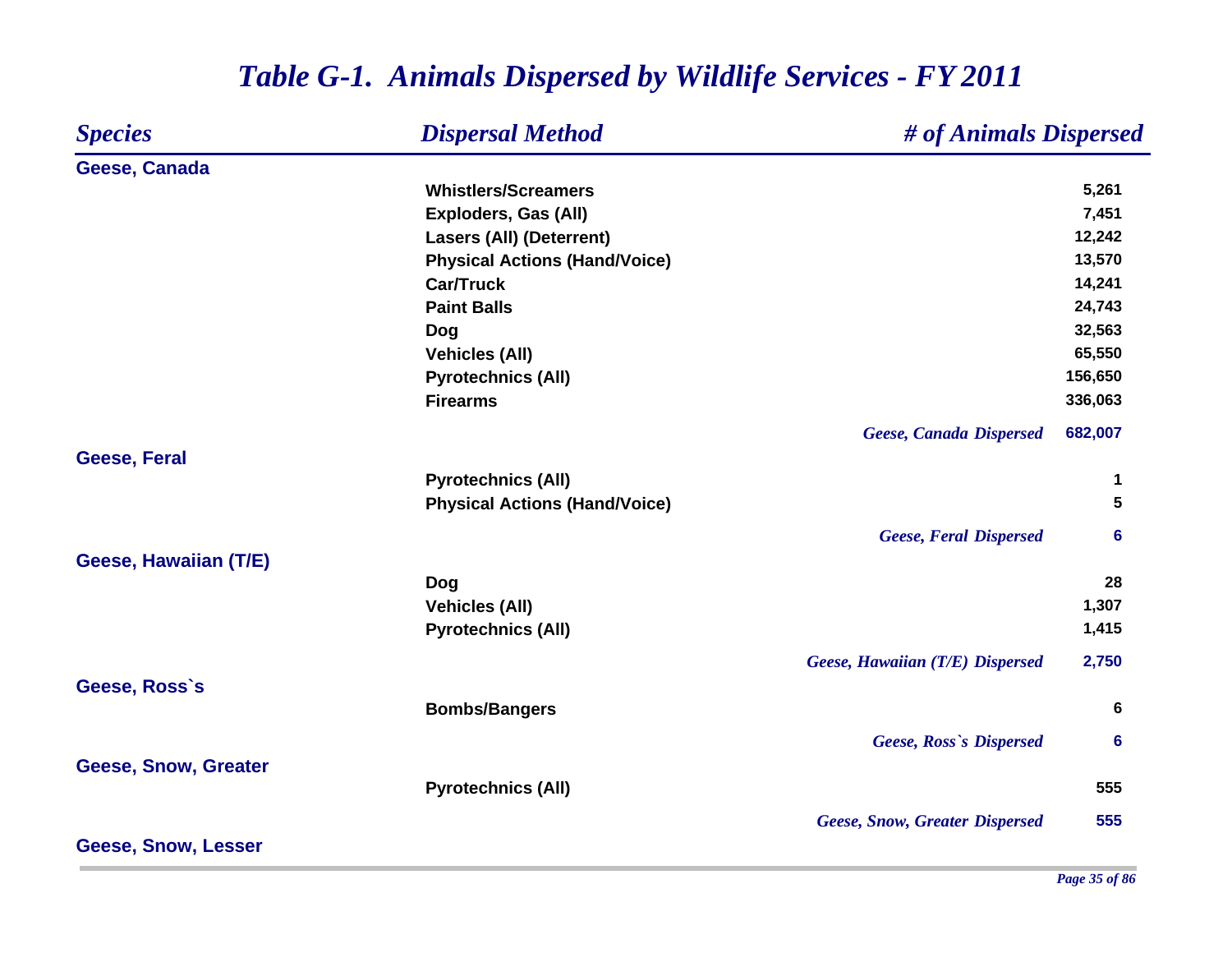| <b>Species</b>                | <b>Dispersal Method</b><br># of Animals Dispersed |                      |
|-------------------------------|---------------------------------------------------|----------------------|
| Geese, Snow, Lesser           |                                                   |                      |
|                               | Dog                                               | $\mathbf 1$          |
|                               | <b>Vehicles (All)</b>                             | 25                   |
|                               | <b>Cracker Shells (12 Gauge)</b>                  | 180                  |
|                               | <b>Bombs/Bangers</b>                              | 7,112                |
|                               | <b>Exploders, Gas (All)</b>                       | 8,400                |
|                               | <b>Pyrotechnics (All)</b>                         | 15,035               |
|                               | <b>Firearms</b>                                   | 17,912               |
|                               | <b>Whistlers/Screamers</b>                        | 34,421               |
|                               | <b>Geese, Snow, Lesser Dispersed</b>              | 83,086               |
| Geese, White-Fronted, Greater |                                                   |                      |
|                               | Dog                                               | $\overline{7}$<br>41 |
|                               | <b>Physical Actions (Hand/Voice)</b>              |                      |
|                               | <b>Bombs/Bangers</b>                              | 77<br>463            |
|                               | <b>Vehicles (All)</b>                             | 489                  |
|                               | <b>Firearms</b>                                   | 631                  |
|                               | <b>Whistlers/Screamers</b>                        |                      |
|                               | <b>Exploders, Gas (All)</b>                       | 1,000                |
|                               | <b>Pyrotechnics (All)</b>                         | 5,900                |
|                               | <b>Cracker Shells (12 Gauge)</b>                  | 32,258               |
|                               | <b>Geese, White-Fronted, Greater Dispersed</b>    | 40,866               |
| <b>Godwits, Marbled</b>       |                                                   |                      |
|                               | <b>Pyrotechnics (All)</b>                         | 1                    |
|                               | <b>Vehicles (All)</b>                             | 17                   |
|                               | <b>Cracker Shells (12 Gauge)</b>                  | 39                   |
|                               | <b>Dog</b>                                        | 200                  |
|                               | <b>Exploders, Gas (All)</b>                       | 450                  |
|                               | <b>Firearms</b>                                   | 450                  |
|                               | <b>Bombs/Bangers</b>                              | 1,707                |
|                               |                                                   |                      |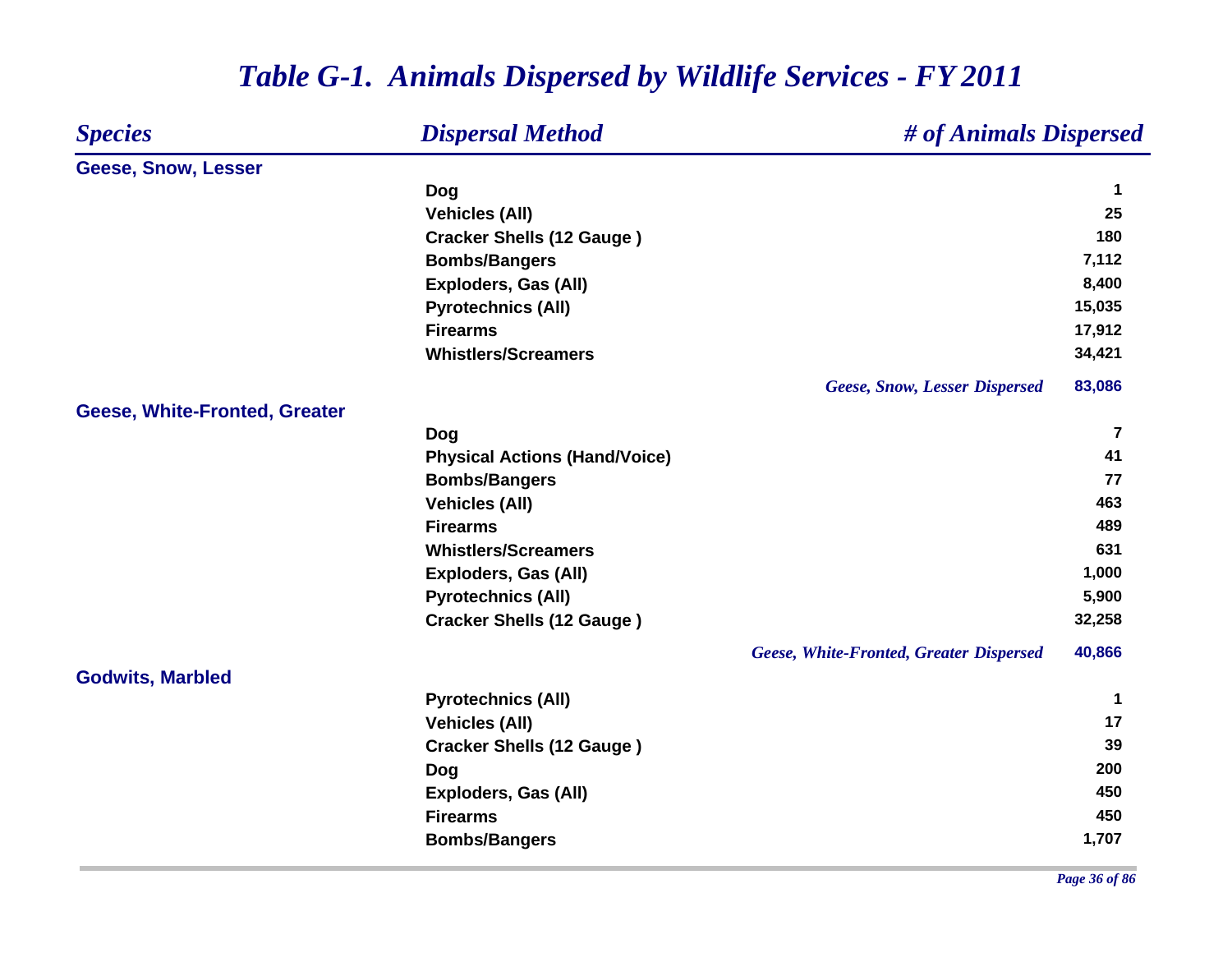| <b>Species</b>                | <b>Dispersal Method</b>                      | # of Animals Dispersed                 |              |
|-------------------------------|----------------------------------------------|----------------------------------------|--------------|
| <b>Godwits, Marbled</b>       |                                              |                                        |              |
|                               | <b>Whistlers/Screamers</b>                   |                                        | 1,712        |
|                               |                                              | <b>Godwits, Marbled Dispersed</b>      | 4,576        |
| <b>Goldfinches, American</b>  |                                              |                                        |              |
|                               | <b>Vehicles (All)</b>                        |                                        | $\mathbf{2}$ |
|                               |                                              | <b>Goldfinches, American Dispersed</b> | $\mathbf{2}$ |
| <b>Grackles, Boat-Tailed</b>  |                                              |                                        |              |
|                               | <b>Car/Truck</b>                             |                                        | 1            |
|                               | <b>Vehicles (All)</b>                        |                                        | 1            |
|                               | <b>Firearms</b>                              |                                        | 65           |
|                               | <b>Pyrotechnics (All)</b>                    |                                        | 119,680      |
|                               |                                              | <b>Grackles, Boat-Tailed Dispersed</b> | 119,747      |
| <b>Grackles, Common</b>       |                                              |                                        |              |
|                               | <b>Electronic Harassment Devices (Other)</b> |                                        | 47           |
|                               | <b>Bombs/Bangers</b>                         |                                        | 50           |
|                               | <b>Pneumatics</b>                            |                                        | 58           |
|                               | <b>Whistlers/Screamers</b>                   |                                        | 275          |
|                               | <b>Vehicles (All)</b>                        |                                        | 2,896        |
|                               | <b>Exploders, Gas (All)</b>                  |                                        | 3,502        |
|                               | <b>Pyrotechnics (All)</b>                    |                                        | 24,339       |
|                               | <b>Firearms</b>                              |                                        | 35,097       |
|                               |                                              | <b>Grackles, Common Dispersed</b>      | 66,264       |
| <b>Grackles, Great-Tailed</b> |                                              |                                        |              |
|                               | <b>Electronic Harassment Devices (Other)</b> |                                        | 155          |
|                               | <b>Bombs/Bangers</b>                         |                                        | 235          |
|                               | <b>Pyrotechnics (All)</b>                    |                                        | 255          |
|                               | <b>Vehicles (All)</b>                        |                                        | 528          |
|                               | <b>Car/Truck</b>                             |                                        | 1,570        |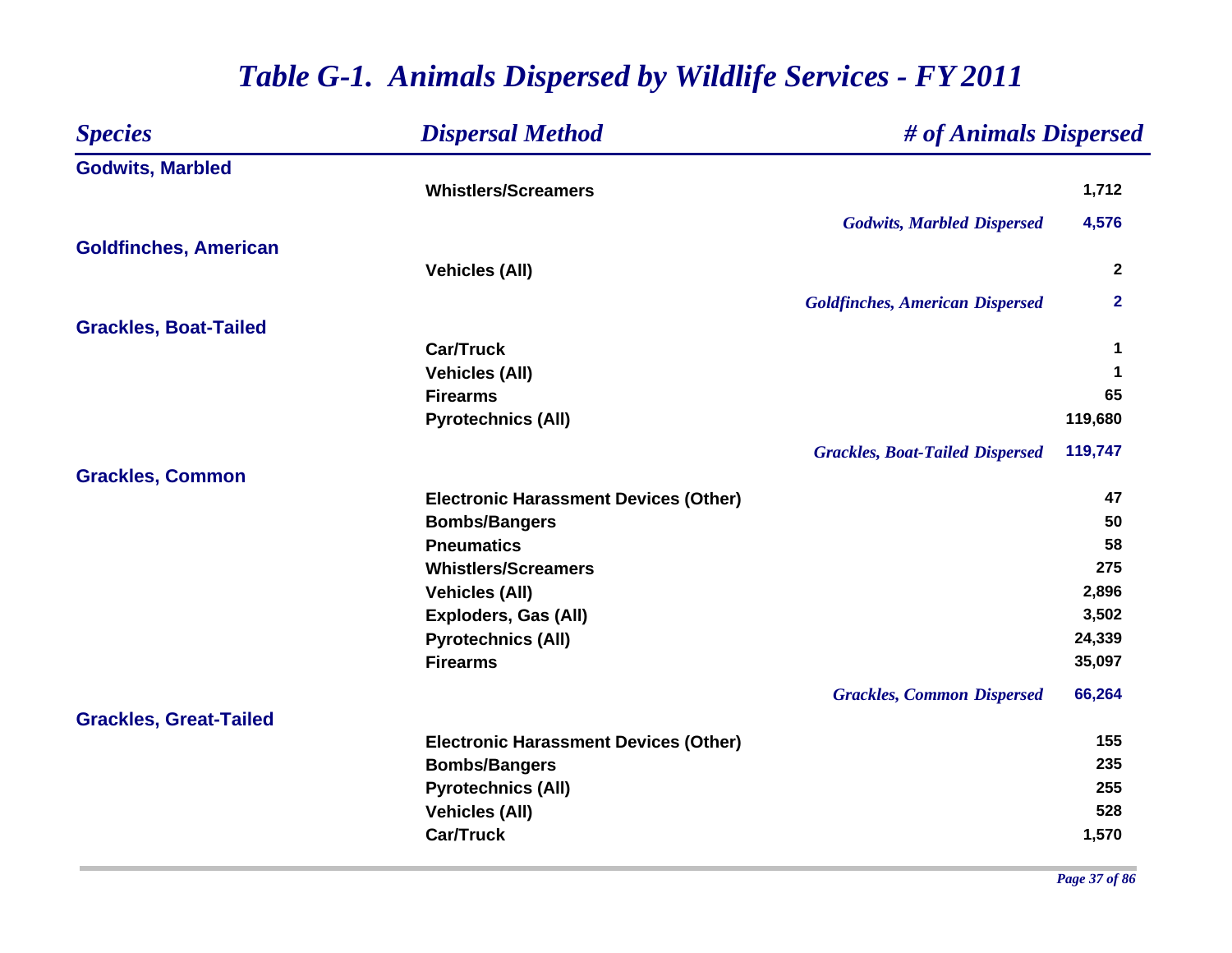| <b>Species</b>                | <b>Dispersal Method</b>              | # of Animals Dispersed                  |              |
|-------------------------------|--------------------------------------|-----------------------------------------|--------------|
| <b>Grackles, Great-Tailed</b> |                                      |                                         |              |
|                               | <b>Firearms</b>                      |                                         | 2,136        |
|                               | Exploders, Gas (All)                 |                                         | 5,694        |
|                               |                                      | <b>Grackles, Great-Tailed Dispersed</b> | 10,573       |
| <b>Grebes, Horned</b>         |                                      |                                         |              |
|                               | <b>Paint Balls</b>                   |                                         | 6            |
|                               | <b>Vehicles (All)</b>                |                                         | 14           |
|                               | <b>Physical Actions (Hand/Voice)</b> |                                         | 23           |
|                               | <b>Firearms</b>                      |                                         | 40           |
|                               | <b>Pyrotechnics (All)</b>            |                                         | 44           |
|                               | <b>Cracker Shells (12 Gauge)</b>     |                                         | 114          |
|                               |                                      | <b>Grebes, Horned Dispersed</b>         | 241          |
| <b>Grebes, Pied-Billed</b>    |                                      |                                         |              |
|                               | <b>Cracker Shells (12 Gauge)</b>     |                                         | $\mathbf 1$  |
|                               | <b>Firearms</b>                      |                                         | $\mathbf{2}$ |
|                               | <b>Physical Actions (Hand/Voice)</b> |                                         | $\mathbf{2}$ |
|                               | <b>Vehicles (All)</b>                |                                         | $\mathbf{2}$ |
|                               | <b>Car/Truck</b>                     |                                         | 3            |
|                               | <b>Bombs/Bangers</b>                 |                                         | 9            |
|                               | <b>Pyrotechnics (All)</b>            |                                         | 33           |
|                               |                                      | <b>Grebes, Pied-Billed Dispersed</b>    | 52           |
| <b>Grebes, Red-Necked</b>     |                                      |                                         |              |
|                               | <b>Physical Actions (Hand/Voice)</b> |                                         | $\mathbf 1$  |
|                               | <b>Paint Balls</b>                   |                                         | 5            |
|                               | <b>Pyrotechnics (All)</b>            |                                         | 13           |
|                               | <b>Firearms</b>                      |                                         | 23           |
|                               | <b>Vehicles (All)</b>                |                                         | 35           |
|                               | <b>Cracker Shells (12 Gauge)</b>     |                                         | 134          |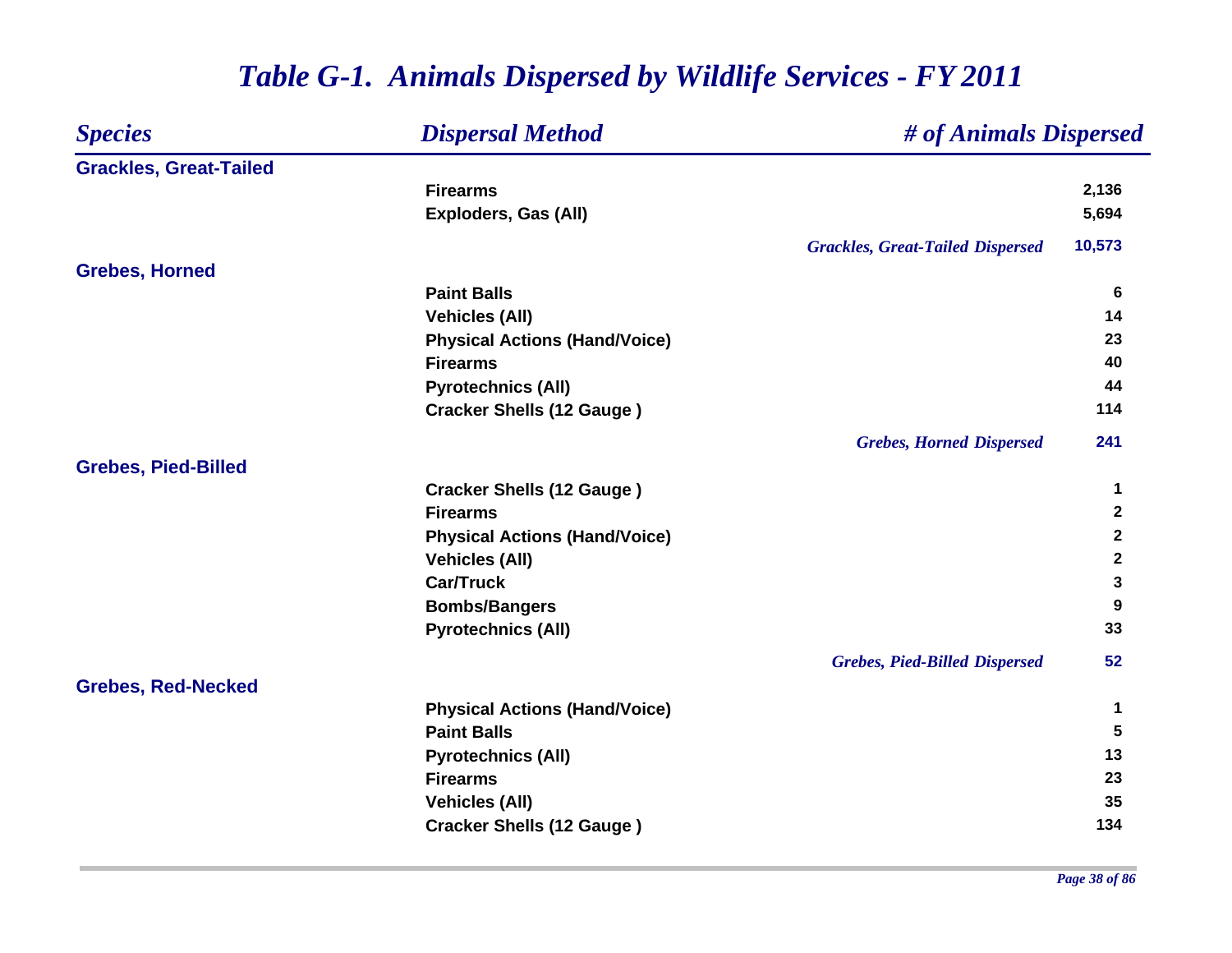### *Species Dispersal Method # of Animals Dispersed* **Grebes, Red-Necked** *Grebes, Red-Necked Dispersed* **211 Grebes, Western Pyrotechnics (All) <sup>190</sup> Detonator Rockets 729** *Grebes, Western Dispersed* **919 Grouse, Spruce Physical Actions (Hand/Voice) <sup>1</sup>** *Grouse, Spruce Dispersed* **1 Gulls, Black-Backed, Greater Physical Actions (Hand/Voice) <sup>7</sup> Car/Truck 48 Exploders, Gas (All) 90 Vehicles (All) 143 Cracker Shells (12 Gauge ) <sup>305</sup> Bombs/Bangers 1,211 Firearms 4,293 Whistlers/Screamers 5,373 Pyrotechnics (All) 165,145** *Gulls, Black-Backed, Greater Dispersed* **176,615 Gulls, Black-Backed, Lesser Pyrotechnics (All) <sup>7</sup>** *Gulls, Black-Backed, Lesser Dispersed* **7 Gulls, Bonaparte`s Physical Actions (Hand/Voice) <sup>2</sup> Dog <sup>4</sup> Cracker Shells (12 Gauge ) <sup>18</sup> Vehicles (All) 80**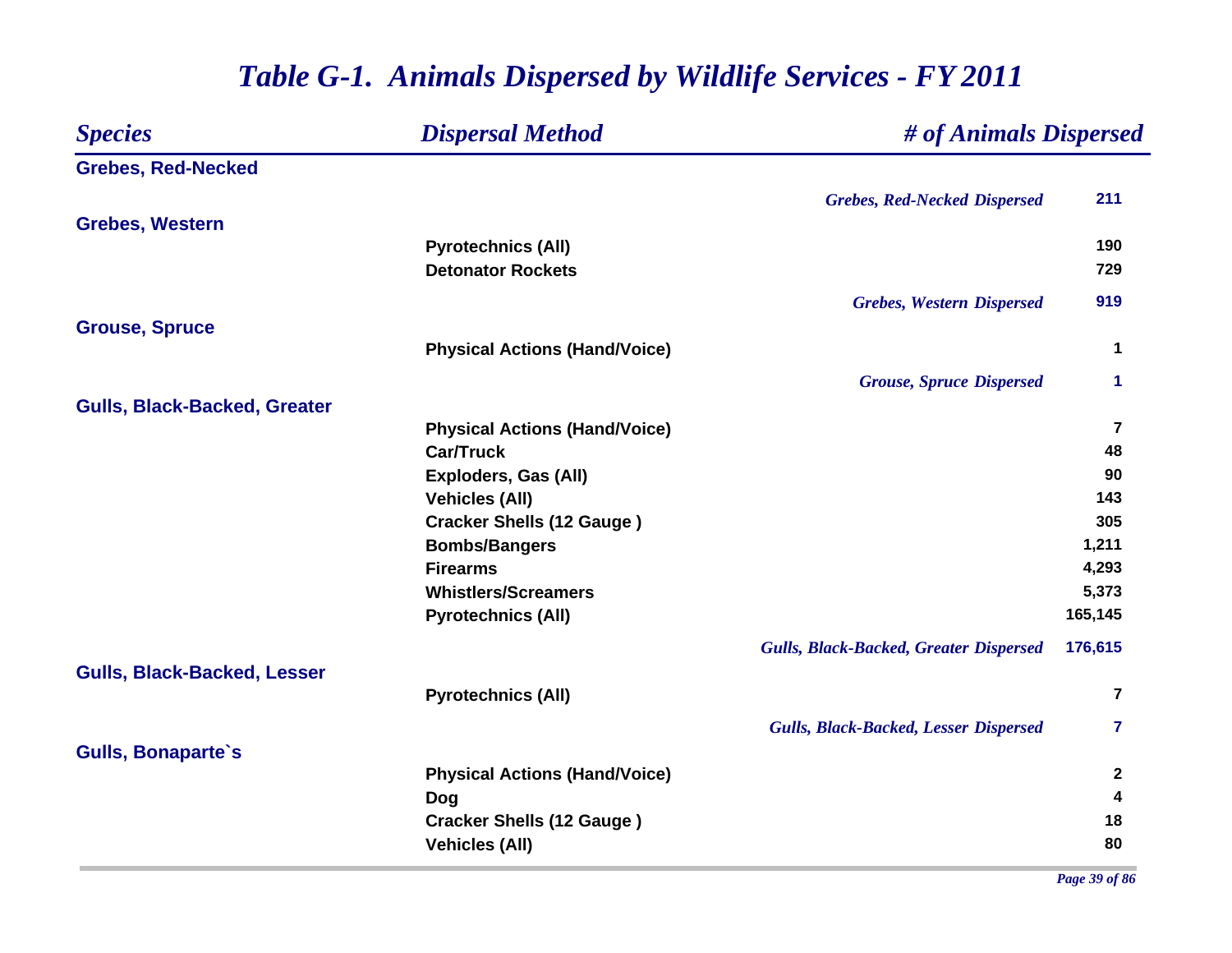#### *Species Dispersal Method # of Animals Dispersed* **Gulls, Bonaparte`s Bombs/Bangers <sup>150</sup> Pyrotechnics (All) 252 Whistlers/Screamers 345 Firearms 1,303** *Gulls, Bonaparte`s Dispersed* **2,154 Gulls, California Screamer Banger Rockets <sup>1</sup> Electronic Harassment Devices (Other) 10 Car/Truck 60 Pneumatics 61 Vehicles (All) 143 Capa Cartridges <sup>435</sup> Paint Balls 500 Bombs/Bangers <sup>558</sup> Physical Actions (Hand/Voice) 1,030 Whistlers/Screamers 1,596 Cracker Shells (12 Gauge ) 2,953 Detonator Rockets 7,730 Firearms 81,759 Pyrotechnics (All) 121,792** *Gulls, California Dispersed* **218,628 Gulls, Franklin`s Vehicles (All) 587 Firearms 840 Electronic Harassment Devices (Other) 2,050 Pyrotechnics (All) 4,482** *Gulls, Franklin`s Dispersed* **7,959**

## *Table G-1. Animals Dispersed by Wildlife Services - FY 2011*

**Gulls, Glaucous**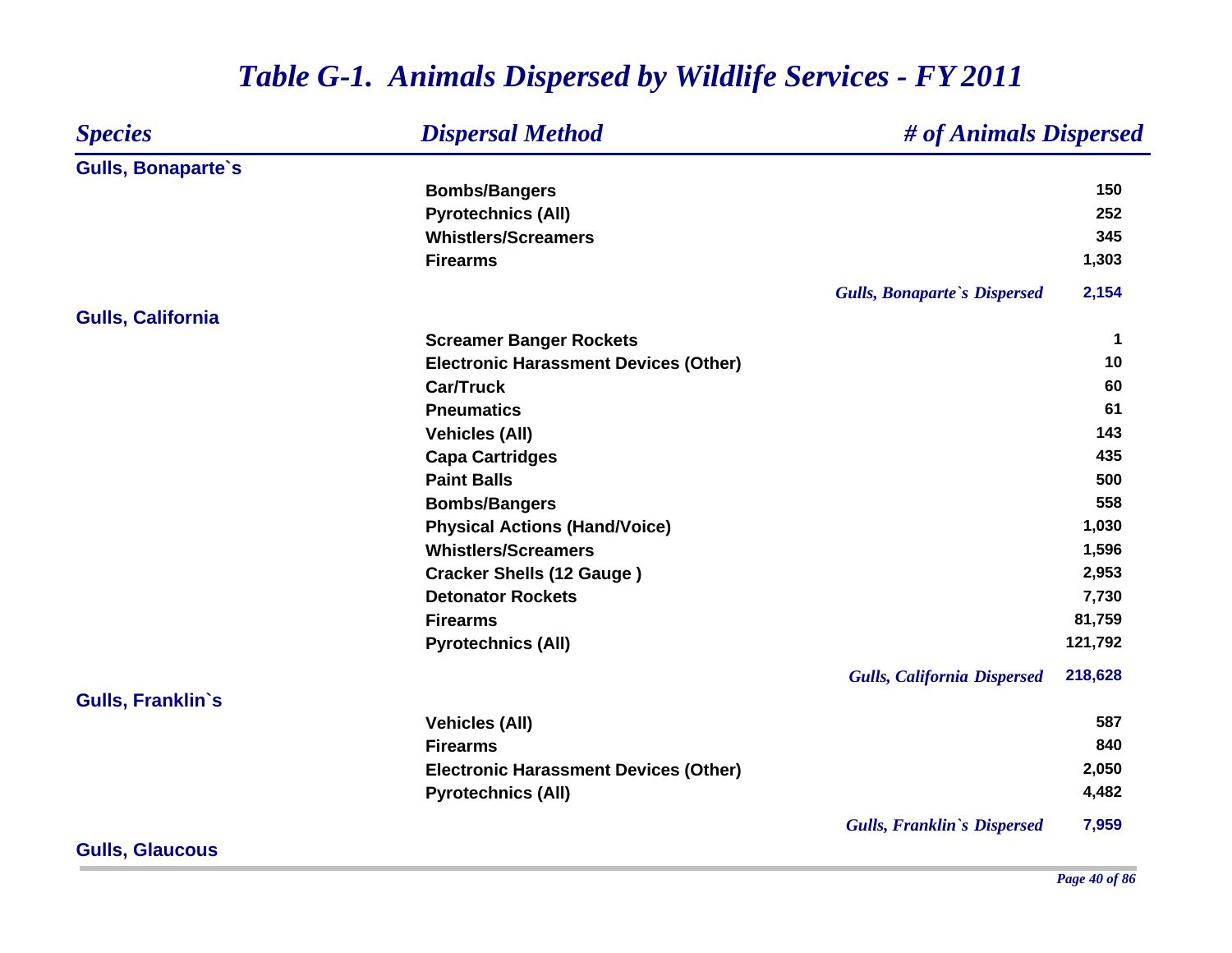#### *Species Dispersal Method # of Animals Dispersed* **Gulls, Glaucous Vehicles (All) <sup>7</sup> Cracker Shells (12 Gauge ) <sup>67</sup> Pyrotechnics (All) <sup>602</sup>** *Gulls, Glaucous Dispersed* **676 Gulls, Glaucous-Winged Capa Cartridges <sup>12</sup> Dog <sup>36</sup> Electronic Harassment Devices (Other) 275 Cracker Shells (12 Gauge ) 1,410 Vehicles (All) 6,033 Paint Balls 8,336 Physical Actions (Hand/Voice) 17,106 Pyrotechnics (All) 40,553 Firearms 286,560** *Gulls, Glaucous-Winged Dispersed* **360,321 Gulls, Heermann`s Bombs/Bangers <sup>70</sup> Vehicles (All) 80** *Gulls, Heermann`s Dispersed* **150 Gulls, Herring Lights (All) <sup>3</sup> Hand Tools 6 Electronic Harassment Devices (Other) 100 Boat 145 Effigy, Gull <sup>265</sup> Exploders, Gas (All) 373 Pneumatics650 650 Lasers (All) (Deterrent) 652**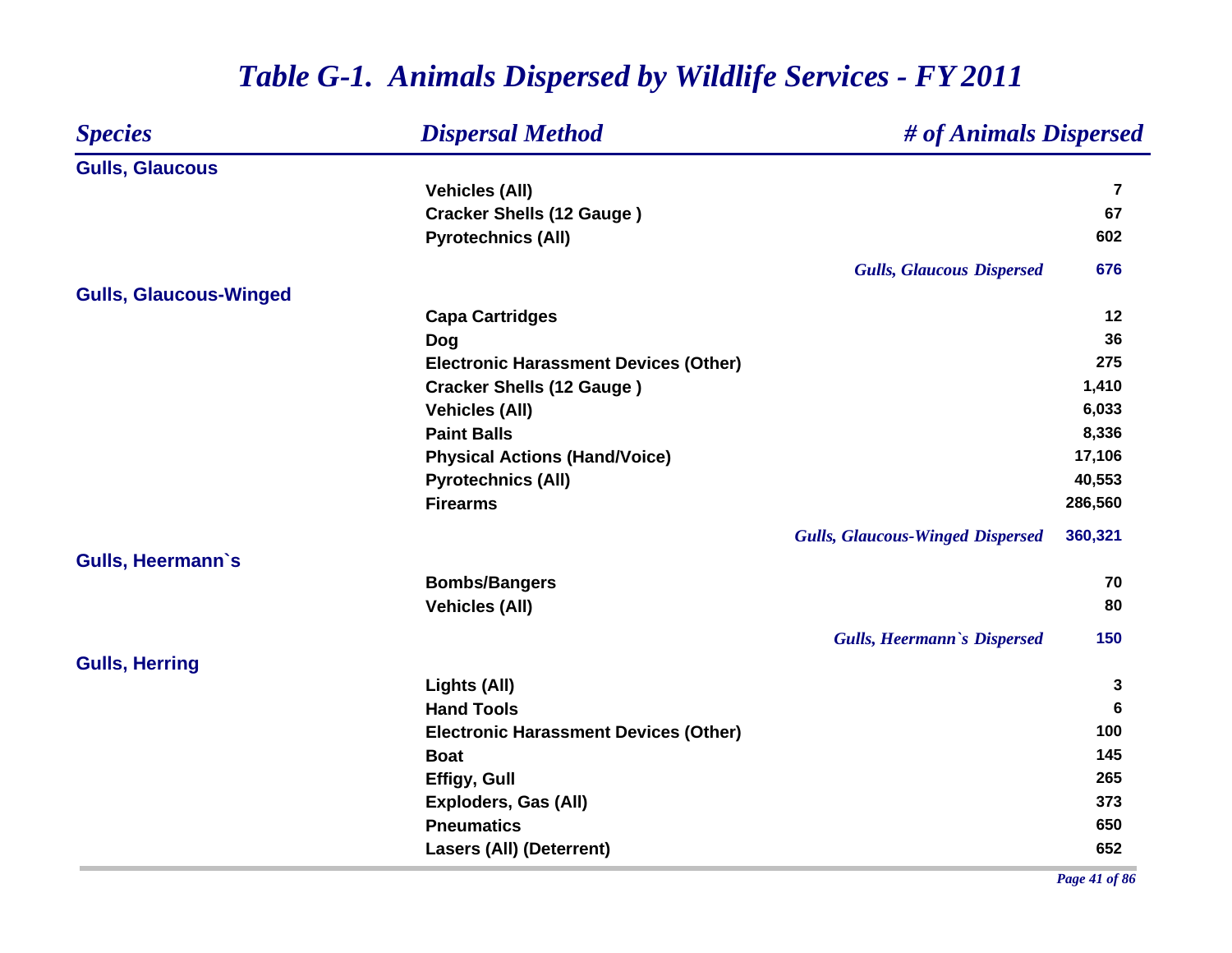| <b>Species</b>         | <b>Dispersal Method</b>              | # of Animals Dispersed                      |
|------------------------|--------------------------------------|---------------------------------------------|
| <b>Gulls, Herring</b>  |                                      |                                             |
|                        | <b>Physical Actions (Hand/Voice)</b> | 782                                         |
|                        | <b>Capa Cartridges</b>               | 1,355                                       |
|                        | <b>Vehicles (All)</b>                | 2,244                                       |
|                        | <b>Paint Balls</b>                   | 2,332                                       |
|                        | <b>Car/Truck</b>                     | 2,539                                       |
|                        | <b>Cracker Shells (12 Gauge)</b>     | 4,289                                       |
|                        | <b>Flaming Whistlers</b>             | 7,787                                       |
|                        | <b>Firearms</b>                      | 47,103                                      |
|                        | <b>Bombs/Bangers</b>                 | 51,735                                      |
|                        | <b>Whistlers/Screamers</b>           | 104,742                                     |
|                        | <b>Pyrotechnics (All)</b>            | 764,741                                     |
|                        |                                      | <b>Gulls, Herring Dispersed</b><br>991,843  |
| <b>Gulls, Laughing</b> |                                      |                                             |
|                        | <b>Effigy, Gull</b>                  | 30                                          |
|                        | <b>Car/Truck</b>                     | 184                                         |
|                        | <b>Lasers (All) (Deterrent)</b>      | 350                                         |
|                        | Rejex-It Tp-40 (Birds/Landfill)      | 500                                         |
|                        | <b>Cracker Shells (12 Gauge)</b>     | 509                                         |
|                        | <b>Bombs/Bangers</b>                 | 1,021                                       |
|                        | <b>Exploders, Gas (All)</b>          | 2,870                                       |
|                        | <b>Whistlers/Screamers</b>           | 5,984                                       |
|                        | <b>Vehicles (All)</b>                | 6,836                                       |
|                        | <b>Firearms</b>                      | 36,268                                      |
|                        | <b>Pyrotechnics (All)</b>            | 280,262                                     |
|                        |                                      | <b>Gulls, Laughing Dispersed</b><br>334,814 |
| <b>Gulls, Mew</b>      |                                      |                                             |
|                        | Dog                                  | $\overline{7}$                              |
|                        | <b>Paint Balls</b>                   | 57                                          |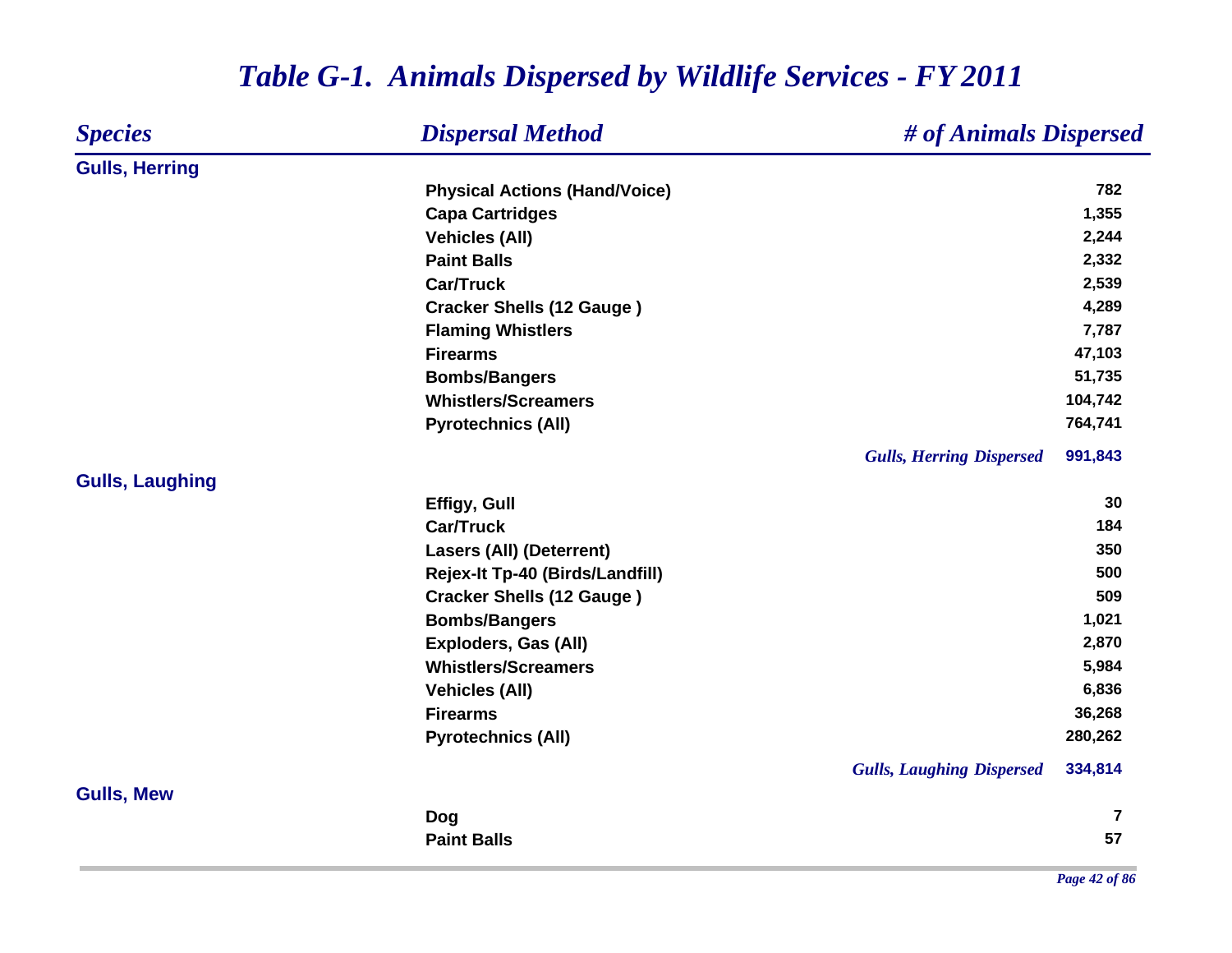#### *Species Dispersal Method # of Animals Dispersed* **Gulls, Mew Bombs/Bangers <sup>65</sup> Cracker Shells (12 Gauge ) <sup>196</sup> Physical Actions (Hand/Voice) <sup>360</sup> Vehicles (All) 487 Pyrotechnics (All) 751 Firearms 886** *Gulls, Mew Dispersed* **2,809 Gulls, Ring-Billed Hand Tools 5 Paint Balls5 35 Physical Actions (Hand/Voice) 151 Electronic Harassment Devices (Other) 281 Lasers (All) (Deterrent) 450 Car/Truck 511 Boat 800 Exploders, Gas (All) 1,499 Detonator Rockets 1,656 Pneumatics 1,900 Vehicles (All) 6,911 Cracker Shells (12 Gauge ) 12,806 Capa Cartridges 13,790 Flaming Whistlers 62,448 Firearms 121,060 Bombs/Bangers 258,893 Whistlers/Screamers 607,985 Pyrotechnics (All) 730,000**

## *Table G-1. Animals Dispersed by Wildlife Services - FY 2011*

*Gulls, Ring-Billed Dispersed* **1,821,181**

**Gulls, Thayer`s**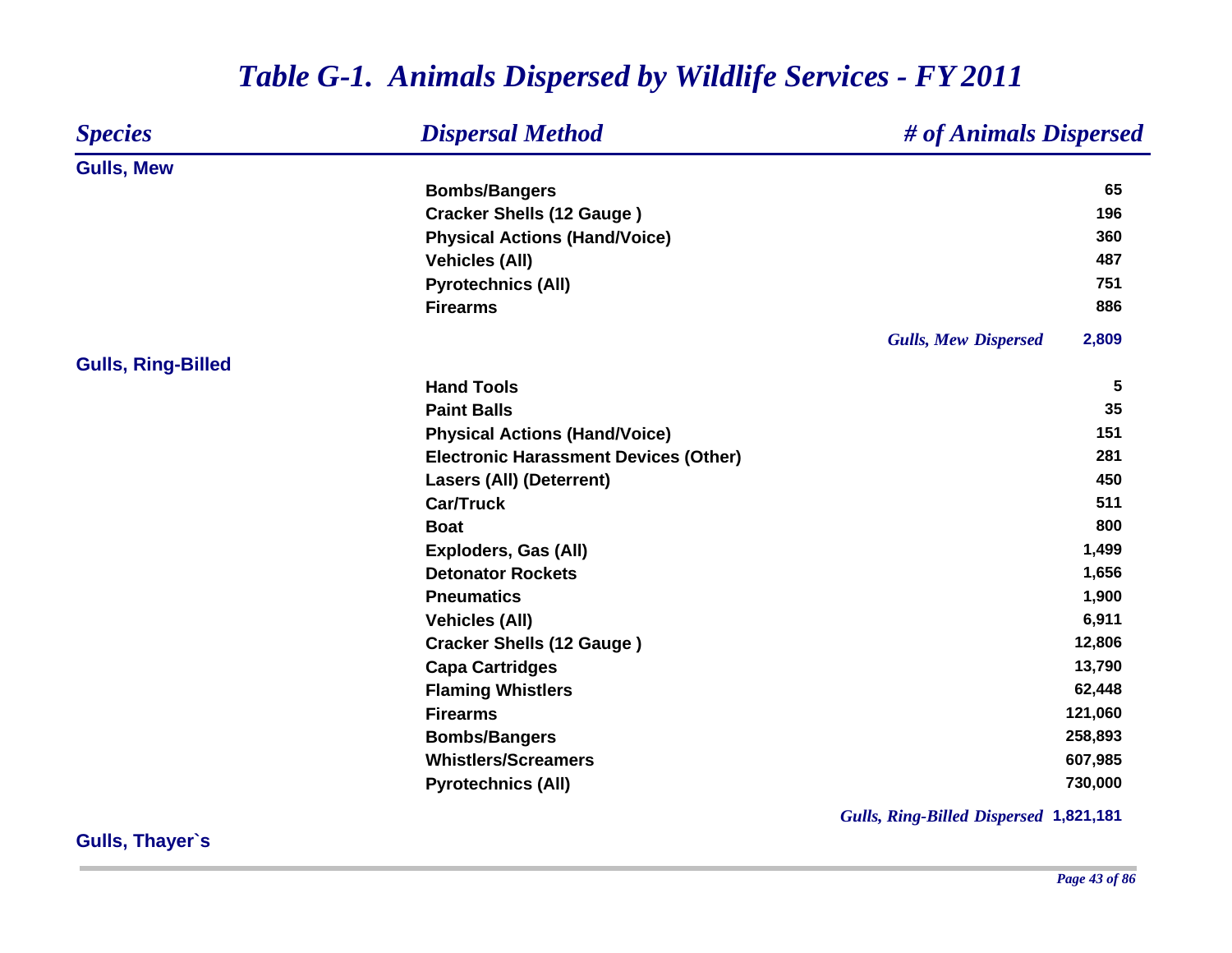### *Species Dispersal Method # of Animals Dispersed* **Gulls, Thayer`s Vehicles (All) <sup>1</sup> Firearms 5 Pyrotechnics (All) <sup>11</sup> Cracker Shells (12 Gauge ) <sup>13</sup>** *Gulls, Thayer`s Dispersed* **30 Gulls, Western Capa Cartridges <sup>19</sup> Flaming Whistlers <sup>25</sup> Pneumatics800 Pyrotechnics (All) 145 Whistlers/Screamers 235 Bombs/Bangers <sup>349</sup> Cracker Shells (12 Gauge ) <sup>435</sup> Vehicles (All) 626 Firearms 1,662** *Gulls, Western Dispersed* **3,576 Hares, Jackrabbits (Other) Vehicles (All) <sup>1</sup>** *Hares, Jackrabbits (Other) Dispersed* **1 Hawks, Broad-Winged Vehicles (All) <sup>1</sup> Pyrotechnics (All) 58** *Hawks, Broad-Winged Dispersed* **59 Hawks, Cooper`s Screamer Banger Rockets <sup>1</sup> Cracker Shells (12 Gauge ) <sup>1</sup> Bombs/Bangers <sup>2</sup>**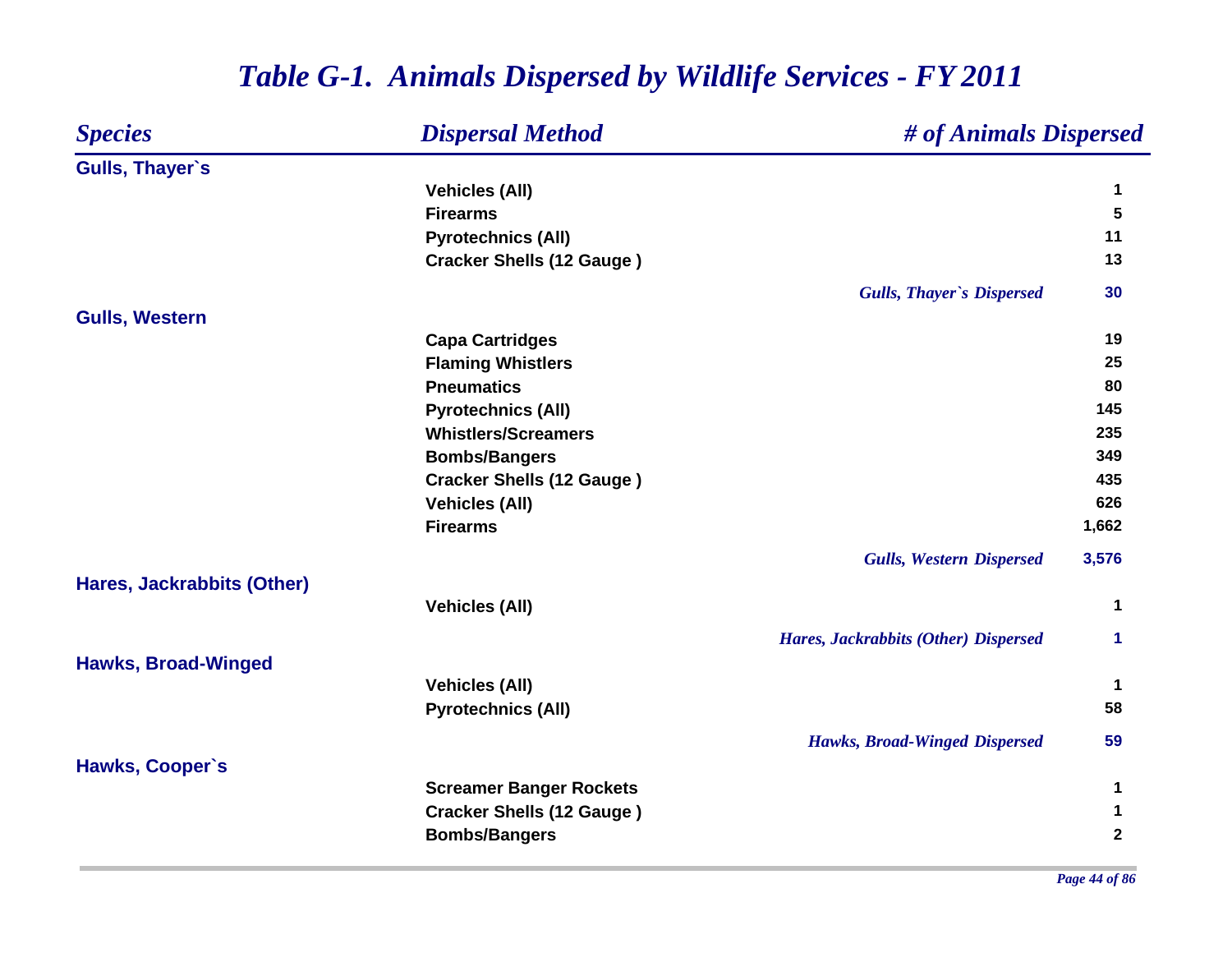#### *Species Dispersal Method # of Animals Dispersed* **Hawks, Cooper`s Car/Truck 2 Physical Actions (Hand/Voice) <sup>2</sup> Whistlers/Screamers 7 Pneumatics 7 Pyrotechnics (All) <sup>10</sup> Firearms 18 Vehicles (All) 20 Electronic Harassment Devices (Other) <sup>21</sup>** *Hawks, Cooper`s Dispersed* **91 Hawks, Ferruginous Car/Truck 2 Vehicles (All) <sup>4</sup> Whistlers/Screamers 4 Cracker Shells (12 Gauge ) <sup>11</sup> Bombs/Bangers <sup>14</sup> Pyrotechnics (All) <sup>109</sup> Firearms 1,581** *Hawks, Ferruginous Dispersed* **1,725 Hawks, Goshawk, Northern Pyrotechnics (All) <sup>1</sup> Cracker Shells (12 Gauge ) <sup>2</sup>** *Hawks, Goshawk, Northern Dispersed* **3 Hawks, Harrier, Northern (Marsh Hawks) Paint Balls 1 Capa Cartridges <sup>2</sup> Physical Actions (Hand/Voice) <sup>2</sup> Screamer Banger Rockets <sup>2</sup> Electronic Harassment Devices (Other) 6**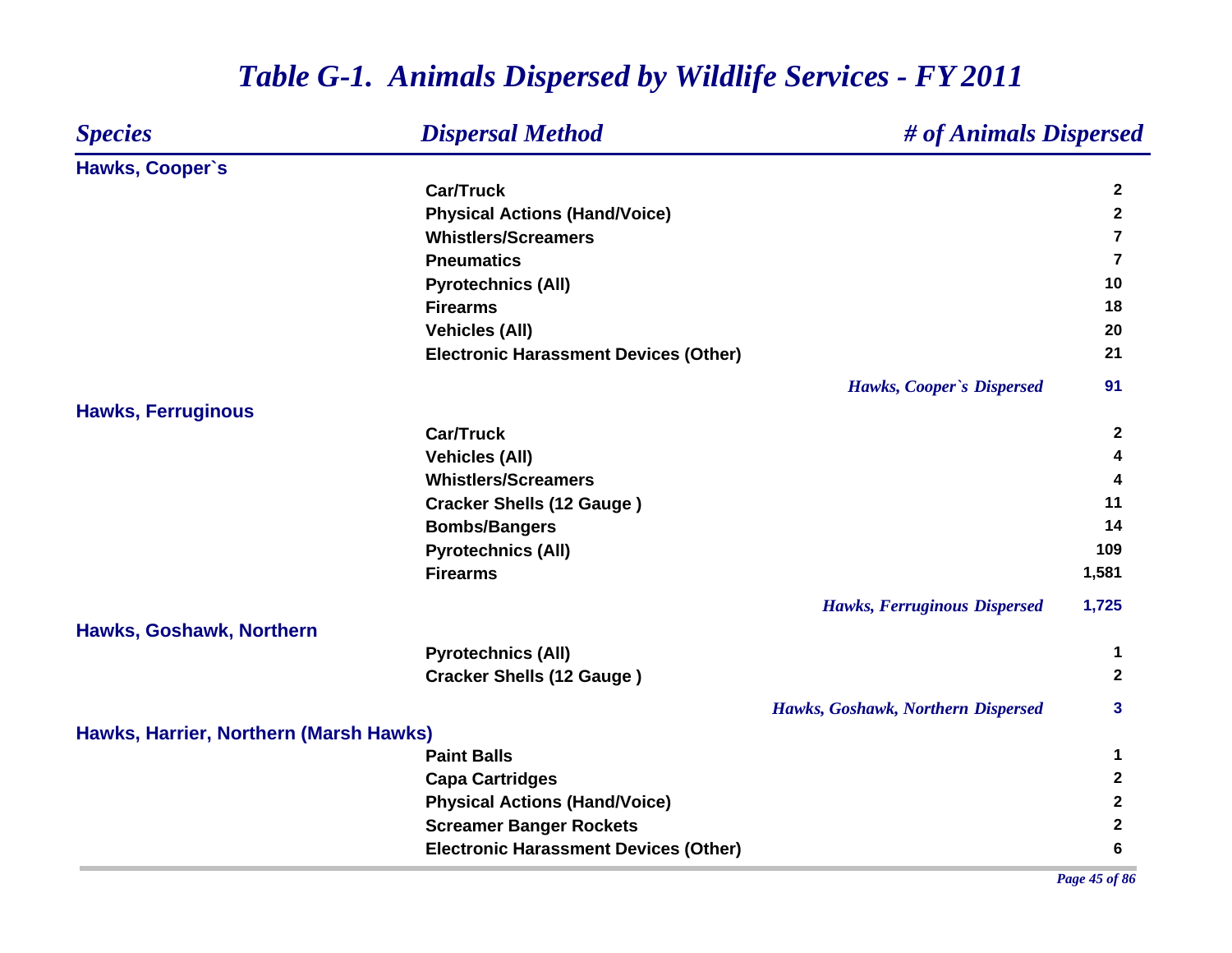| <b>Species</b>                         | <b>Dispersal Method</b>              | # of Animals Dispersed                           |                         |
|----------------------------------------|--------------------------------------|--------------------------------------------------|-------------------------|
| Hawks, Harrier, Northern (Marsh Hawks) |                                      |                                                  |                         |
|                                        | <b>Car/Truck</b>                     |                                                  | 20                      |
|                                        | <b>Exploders, Gas (All)</b>          |                                                  | 22                      |
|                                        | <b>Cracker Shells (12 Gauge)</b>     |                                                  | 39                      |
|                                        | <b>Whistlers/Screamers</b>           |                                                  | 63                      |
|                                        | <b>Bombs/Bangers</b>                 |                                                  | 112                     |
|                                        | <b>Vehicles (All)</b>                |                                                  | 290                     |
|                                        | <b>Pyrotechnics (All)</b>            |                                                  | 386                     |
|                                        | <b>Firearms</b>                      |                                                  | 2,290                   |
|                                        |                                      | Hawks, Harrier, Northern (Marsh Hawks) Dispersed | 3,235                   |
| <b>Hawks, Harris</b>                   |                                      |                                                  |                         |
|                                        | <b>Bombs/Bangers</b>                 |                                                  | $\mathbf{2}$            |
|                                        |                                      | <b>Hawks, Harris Dispersed</b>                   | $\overline{\mathbf{2}}$ |
| <b>Hawks, Red-Shouldered</b>           |                                      |                                                  |                         |
|                                        | <b>Physical Actions (Hand/Voice)</b> |                                                  | 3                       |
|                                        | <b>Car/Truck</b>                     |                                                  | 5                       |
|                                        | <b>Bombs/Bangers</b>                 |                                                  | 5                       |
|                                        | <b>Firearms</b>                      |                                                  | 10                      |
|                                        | <b>Vehicles (All)</b>                |                                                  | 17                      |
|                                        | <b>Pyrotechnics (All)</b>            |                                                  | 136                     |
|                                        |                                      | <b>Hawks, Red-Shouldered Dispersed</b>           | 176                     |
| <b>Hawks, Red-Tailed</b>               |                                      |                                                  |                         |
|                                        | Dog                                  |                                                  | $\boldsymbol{2}$        |
|                                        | <b>Hand Tools</b>                    |                                                  | 3                       |
|                                        | <b>Paint Balls</b>                   |                                                  | 5                       |
|                                        | Nets, Gun                            |                                                  | 5                       |
|                                        | <b>Screamer Banger Rockets</b>       |                                                  | 20                      |
|                                        | <b>Physical Actions (Hand/Voice)</b> |                                                  | 21                      |
|                                        | <b>Pneumatics</b>                    |                                                  | 25                      |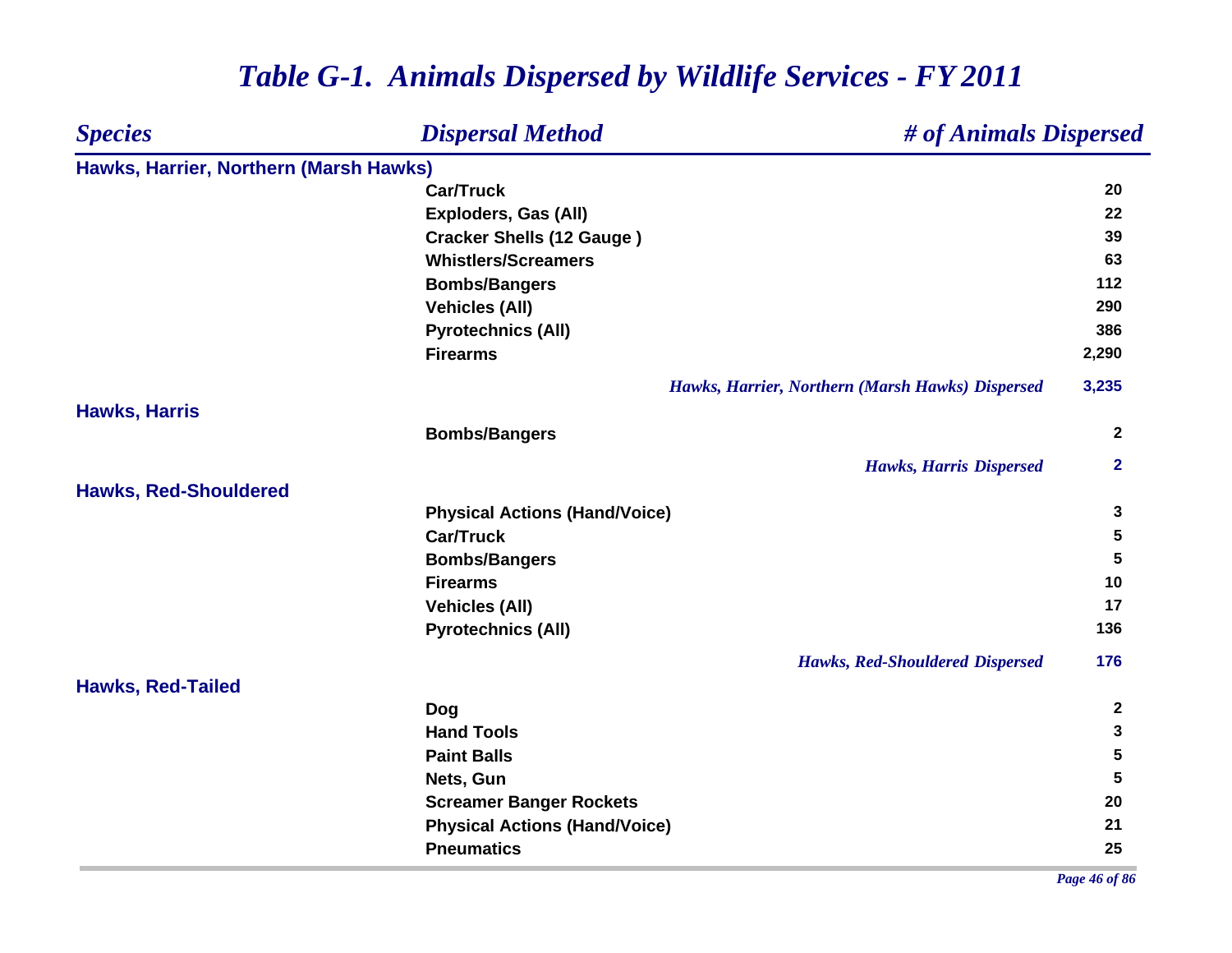#### *Species Dispersal Method # of Animals Dispersed* **Hawks, Red-Tailed Electronic Harassment Devices (Other) 28 Flaming Whistlers <sup>28</sup> Capa Cartridges <sup>32</sup> Car/Truck 60 Exploders, Gas (All) 73 Bombs/Bangers <sup>418</sup> Whistlers/Screamers 447 Cracker Shells (12 Gauge ) <sup>708</sup> Pyrotechnics (All) 1,098 Vehicles (All) 2,913 Firearms 5,038** *Hawks, Red-Tailed Dispersed* **10,924 Hawks, Rough-Legged Physical Actions (Hand/Voice) <sup>2</sup> Pyrotechnics (All) <sup>13</sup> Flaming Whistlers <sup>15</sup> Cracker Shells (12 Gauge ) <sup>15</sup> Whistlers/Screamers25 25 Vehicles (All) 52 Bombs/Bangers <sup>66</sup> Firearms 760** *Hawks, Rough-Legged Dispersed* **948 Hawks, Sharp-Shinned Electronic Harassment Devices (Other) <sup>2</sup> Pyrotechnics (All) <sup>4</sup> Firearms 6 Vehicles (All) 6** *Hawks, Sharp-Shinned Dispersed* **18**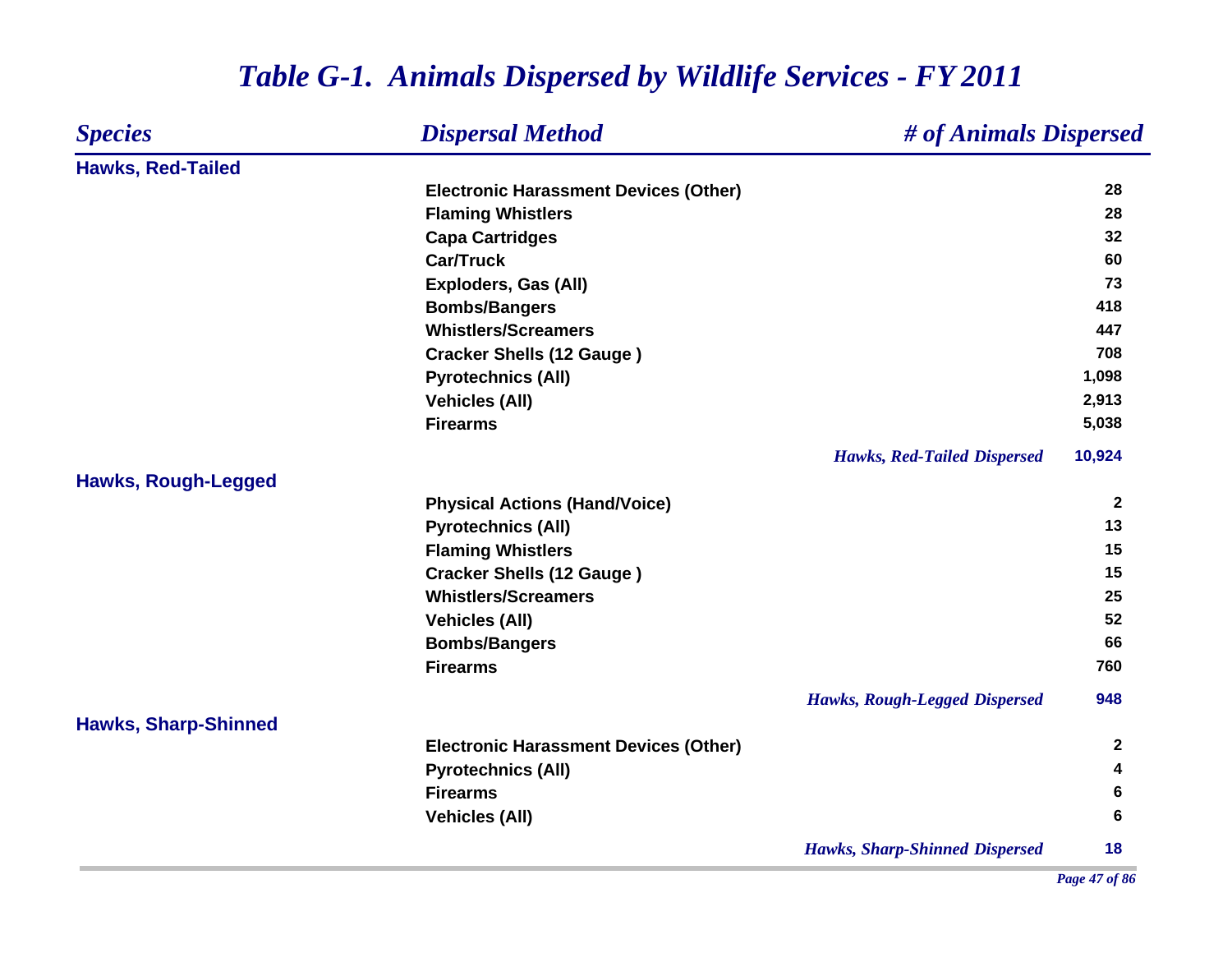#### *Species Dispersal Method # of Animals Dispersed* **Hawks, Swainson`s Car/Truck 2 Electronic Harassment Devices (Other) <sup>4</sup> Screamer Banger Rockets <sup>15</sup> Nets, Gun 27 Exploders, Gas (All) 33 Bombs/Bangers <sup>83</sup> Cracker Shells (12 Gauge ) <sup>114</sup> Pyrotechnics (All) <sup>139</sup> Vehicles (All) 483 Firearms 1,608** *Hawks, Swainson`s Dispersed* **2,508 Hawks, Zone Tailed Bombs/Bangers <sup>1</sup>** *Hawks, Zone Tailed Dispersed* **1 Herons, Great Blue Flaming Whistlers <sup>1</sup> Pneumatics 4 Electronic Harassment Devices (Other) 5 Capa Cartridges <sup>5</sup> Screamer Banger Rockets <sup>6</sup> Dog <sup>7</sup> Car/Truck 23 Cracker Shells (12 Gauge ) <sup>138</sup> Exploders, Gas (All) 225 Whistlers/Screamers247 247 Bombs/Bangers <sup>261</sup> Physical Actions (Hand/Voice) <sup>366</sup> Vehicles (All) 2,067**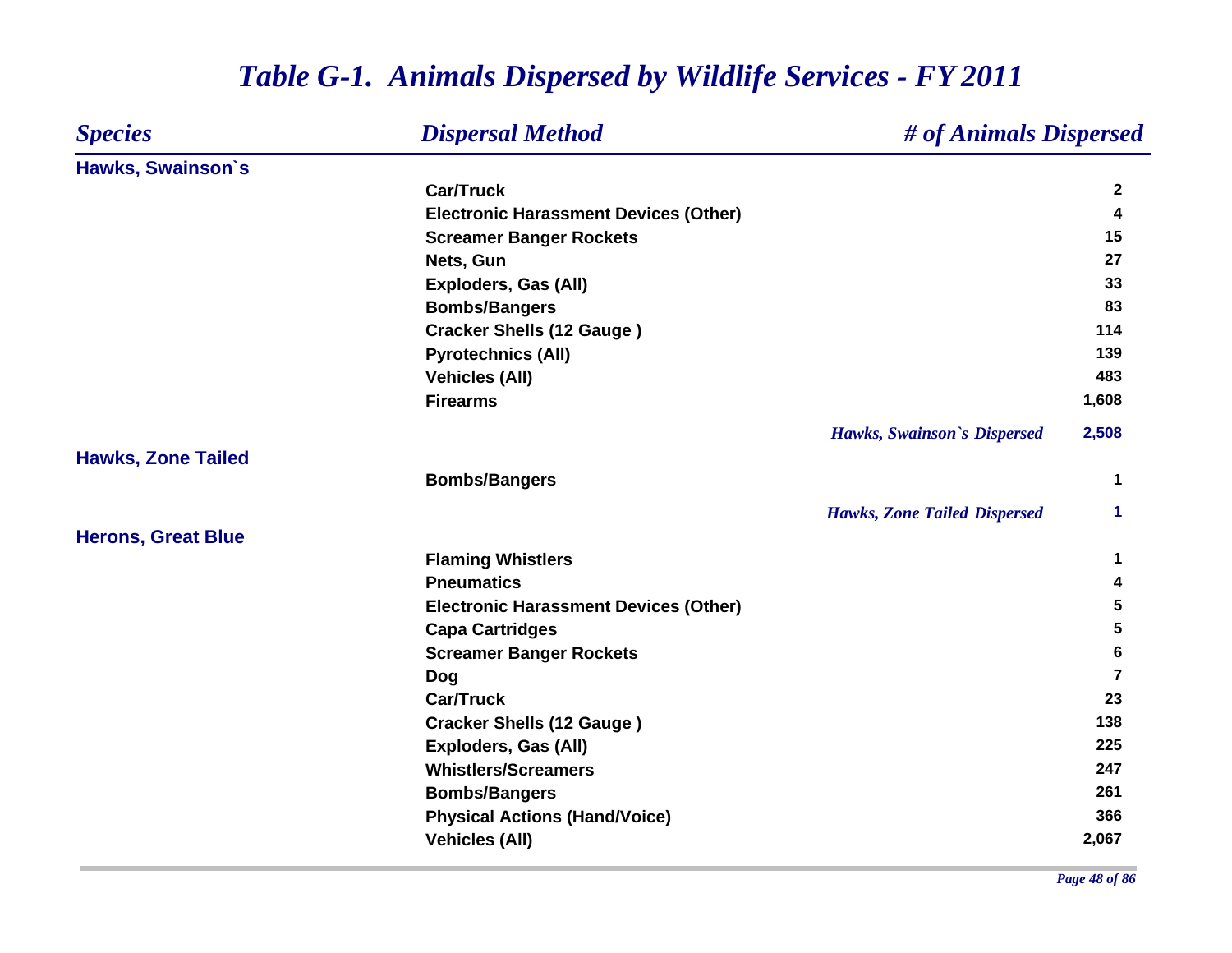| <b>Species</b>                      | <b>Dispersal Method</b>              | # of Animals Dispersed                        |             |  |
|-------------------------------------|--------------------------------------|-----------------------------------------------|-------------|--|
| <b>Herons, Great Blue</b>           |                                      |                                               |             |  |
|                                     | <b>Firearms</b>                      |                                               | 3,302       |  |
|                                     | <b>Pyrotechnics (All)</b>            |                                               | 3,996       |  |
|                                     |                                      | <b>Herons, Great Blue Dispersed</b>           | 10,653      |  |
| <b>Herons, Green</b>                |                                      |                                               |             |  |
|                                     | <b>Whistlers/Screamers</b>           |                                               | $\mathbf 1$ |  |
|                                     | <b>Physical Actions (Hand/Voice)</b> |                                               | 4           |  |
|                                     | <b>Vehicles (All)</b>                |                                               | 12          |  |
|                                     | <b>Firearms</b>                      |                                               | 16          |  |
|                                     | <b>Pyrotechnics (All)</b>            |                                               | 21          |  |
|                                     |                                      | <b>Herons, Green Dispersed</b>                | 54          |  |
| <b>Herons, Little Blue</b>          |                                      |                                               |             |  |
|                                     | <b>Vehicles (All)</b>                |                                               | 25          |  |
|                                     | <b>Firearms</b>                      |                                               | 43          |  |
|                                     | <b>Pyrotechnics (All)</b>            |                                               | 368         |  |
|                                     |                                      | <b>Herons, Little Blue Dispersed</b>          | 436         |  |
| <b>Herons, Night, Black-Crowned</b> |                                      |                                               |             |  |
|                                     | <b>Car/Truck</b>                     |                                               | $\mathbf 1$ |  |
|                                     | <b>Spotlight</b>                     |                                               | 1           |  |
|                                     | <b>Screamer Banger Rockets</b>       |                                               | 4           |  |
|                                     | <b>Cracker Shells (12 Gauge)</b>     |                                               | 7           |  |
|                                     | <b>Dog</b>                           |                                               | 10          |  |
|                                     | <b>Whistlers/Screamers</b>           |                                               | 35          |  |
|                                     | <b>Bombs/Bangers</b>                 |                                               | 45          |  |
|                                     | <b>Pyrotechnics (All)</b>            |                                               | 53          |  |
|                                     | <b>Firearms</b>                      |                                               | 123         |  |
|                                     | <b>Vehicles (All)</b>                |                                               | 446         |  |
|                                     |                                      | <b>Herons, Night, Black-Crowned Dispersed</b> | 725         |  |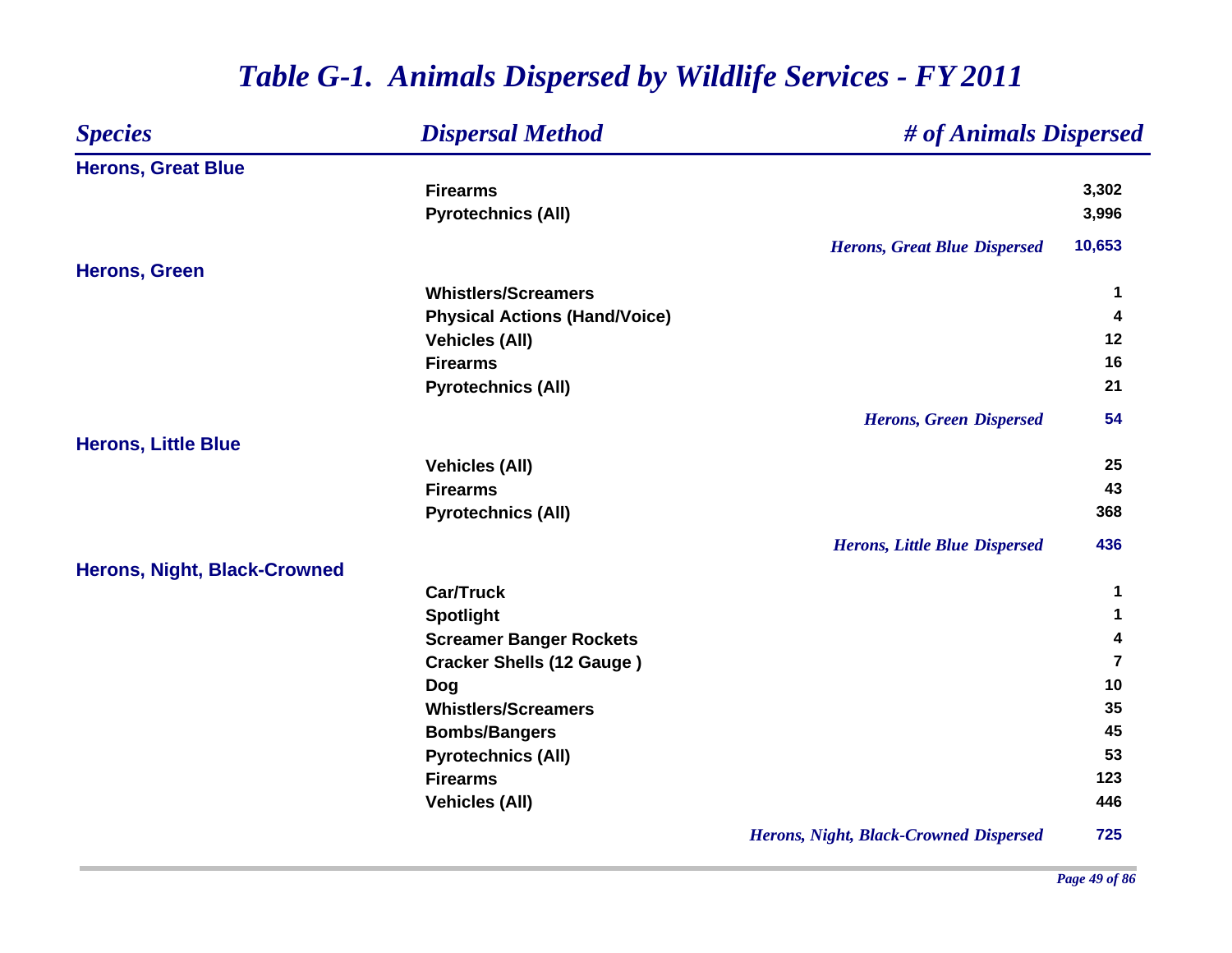#### *Species Dispersal Method # of Animals Dispersed* **Herons, Night, Yellow-Crowned Vehicles (All) <sup>1</sup> Firearms 11 Pyrotechnics (All) 15** *Herons, Night, Yellow-Crowned Dispersed* **27 Herons, Tricolored Pyrotechnics (All) <sup>109</sup>** *Herons, Tricolored Dispersed* **109 Ibises, Glossy Pyrotechnics (All) <sup>882</sup>** *Ibises, Glossy Dispersed* **882 Ibises, White Whistlers/Screamers 2 Car/Truck 15 Vehicles (All) <sup>221</sup> Firearms 934 Pyrotechnics (All) 39,140** *Ibises, White Dispersed* **40,312 Ibises, White-Faced Pyrotechnics (All) <sup>2</sup> Screamer Banger Rockets <sup>100</sup> Vehicles (All) 140 Firearms 174 Bombs/Bangers <sup>255</sup> Exploders, Gas (All) 315 Whistlers/Screamers 882 Dog <sup>909</sup> Cracker Shells (12 Gauge ) 1,065**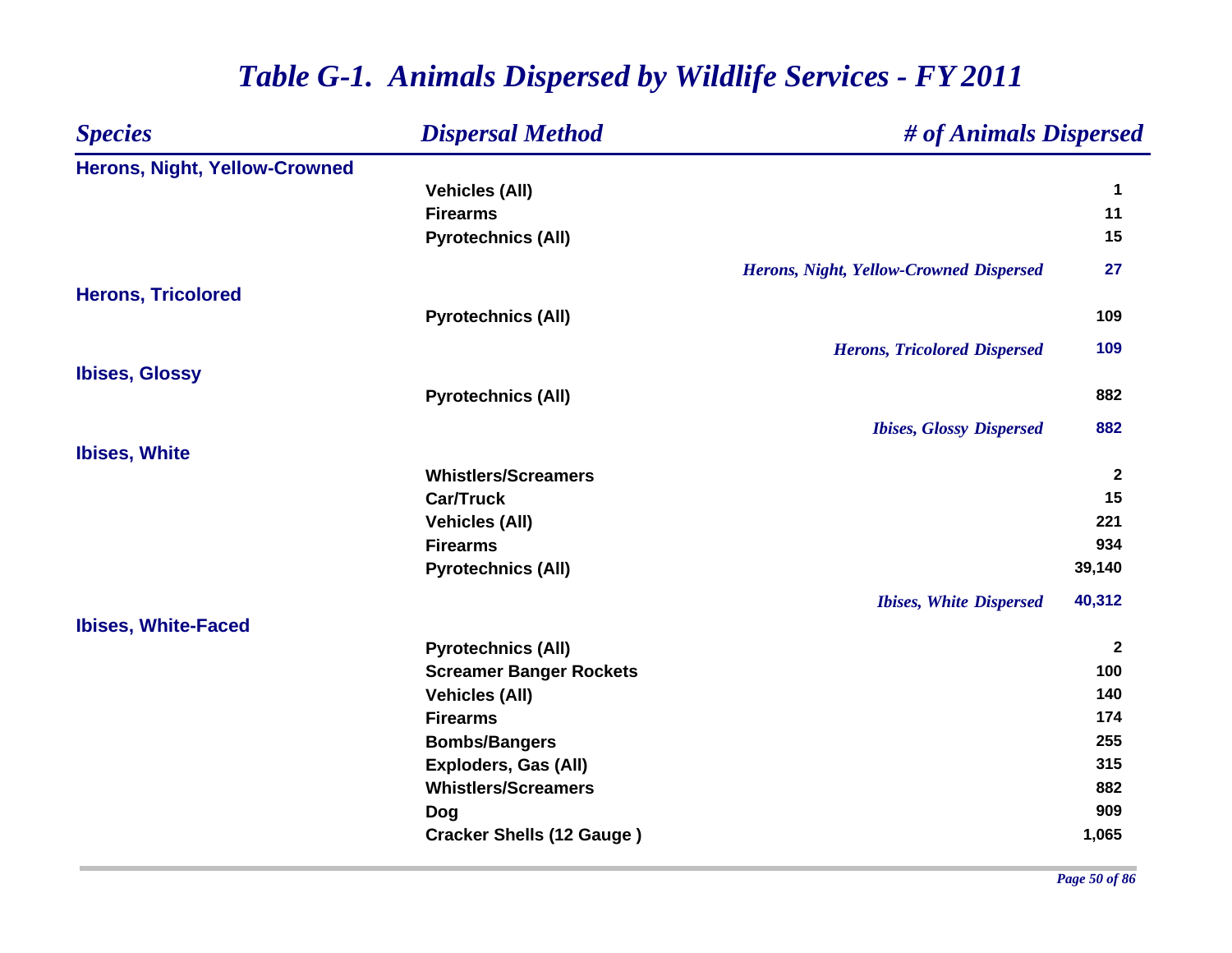### *Species Dispersal Method # of Animals Dispersed* **Ibises, White-Faced** *Ibises, White-Faced Dispersed* **3,842 Jackrabbits, Black Tailed Screamer Banger Rockets <sup>1</sup> Car/Truck 7 Spotlight <sup>10</sup> Firearms 18 Vehicles (All) 36** *Jackrabbits, Black Tailed Dispersed* **72 Jaegers, Long-Tailed Pyrotechnics (All) 5 Vehicles (All) 6 Cracker Shells (12 Gauge ) <sup>29</sup>** *Jaegers, Long-Tailed Dispersed* **40 Jaegers, Parasitic Pyrotechnics (All) <sup>3</sup> Vehicles (All) 3** *Jaegers, Parasitic Dispersed* **6 Jaegers, Pomarine Vehicles (All) <sup>4</sup> Pyrotechnics (All) <sup>7</sup> Cracker Shells (12 Gauge ) <sup>14</sup>** *Jaegers, Pomarine Dispersed* **25 Jays, Blue Firearms10 Electronic Harassment Devices (Other) <sup>14</sup>** *Jays, Blue Dispersed* **24**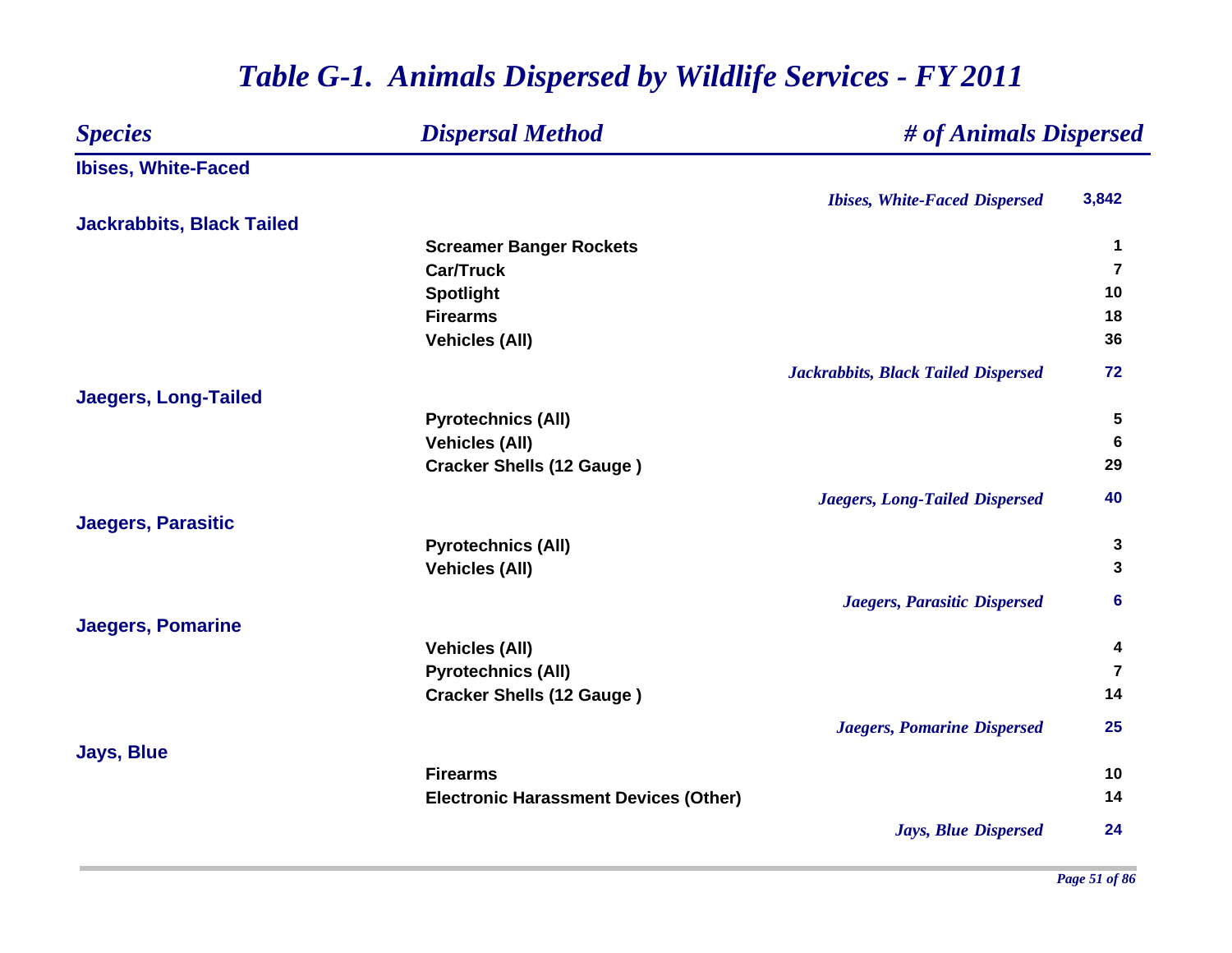#### *Species Dispersal Method # of Animals Dispersed* **Jays, Gray Vehicles (All) <sup>4</sup>** *Jays, Gray Dispersed* **4 Jays, Steller`s Vehicles (All) <sup>2</sup> Physical Actions (Hand/Voice) <sup>3</sup>** *Jays, Steller`s Dispersed* **5 Juncos, Dark-Eyed Firearms29 29 Vehicles (All) 54 Pyrotechnics (All) 125** *Juncos, Dark-Eyed Dispersed* **208 Junglefowl, Red Firearms 66 Vehicles (All) 715** *Junglefowl, Red Dispersed* **781 KilldeersHand Tools 2 Screamer Banger Rockets <sup>6</sup> Dog <sup>11</sup> Spotlight <sup>25</sup> Physical Actions (Hand/Voice) 25 Paint Balls5 30 Cracker Shells (12 Gauge ) <sup>93</sup> Electronic Harassment Devices (Other) 228 Pneumatics 404 Exploders, Gas (All) <sup>411</sup> Car/Truck458**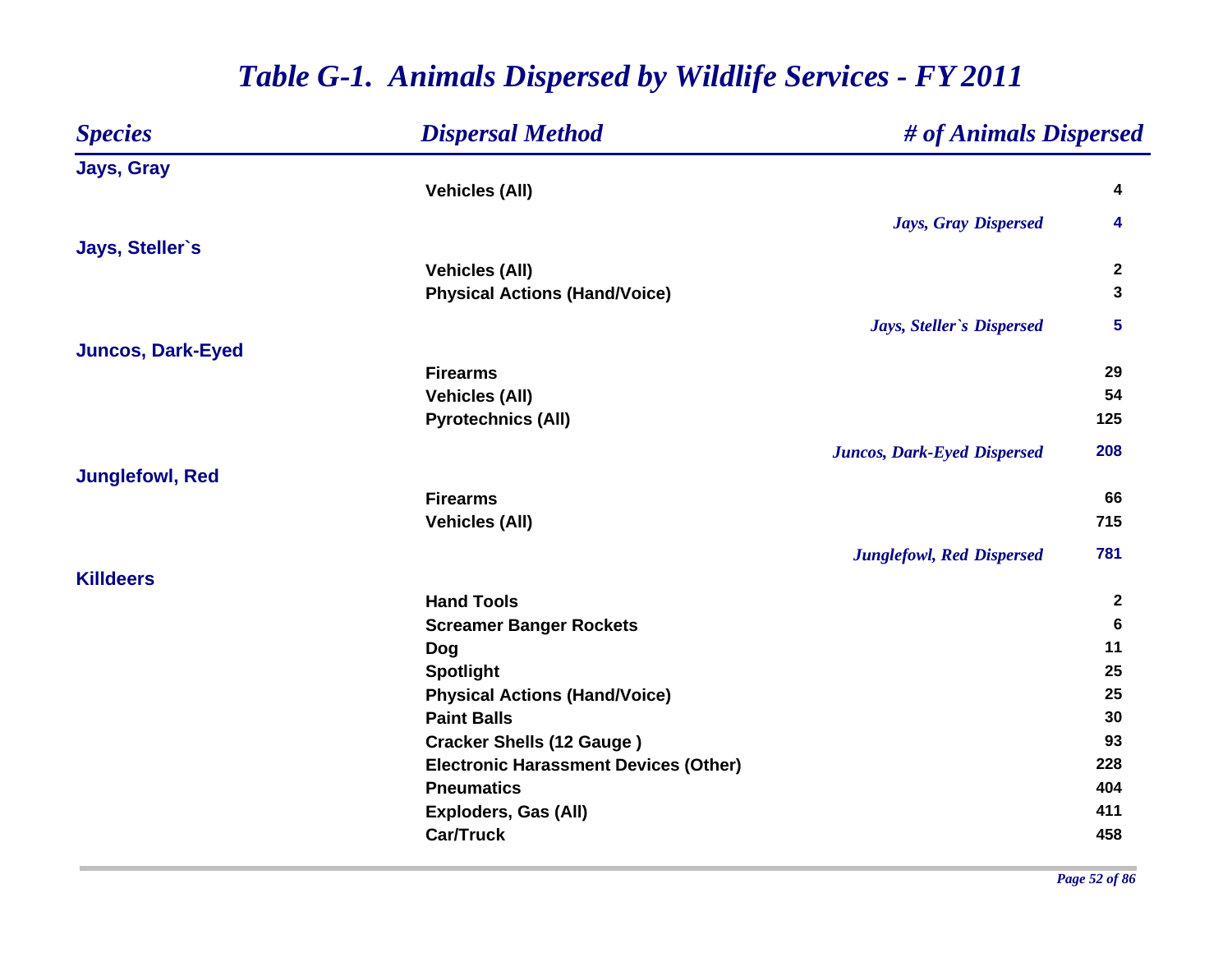#### *Species Dispersal Method # of Animals Dispersed* **KilldeersWhistlers/Screamers 532 Bombs/Bangers 1,385 Pyrotechnics (All) 3,207 Vehicles (All) 5,335 Firearms 6,481** *Killdeers Dispersed* **18,633 Kingbirds, Eastern Pyrotechnics (All) <sup>8</sup> Firearms 22 Vehicles (All) 25** *Kingbirds, Eastern Dispersed* **55 Kingbirds, Western Bombs/Bangers <sup>3</sup> Pneumatics 3 Cracker Shells (12 Gauge ) <sup>6</sup> Pyrotechnics (All) <sup>13</sup> Electronic Harassment Devices (Other) 30 Car/Truck 58 Exploders, Gas (All) <sup>212</sup> Vehicles (All) 545 Firearms 9,711** *Kingbirds, Western Dispersed* **10,581 Kingfishers, Belted Pyrotechnics (All) <sup>7</sup> Vehicles (All) <sup>7</sup>** *Kingfishers, Belted Dispersed* **14 Kites, Mississippi**

## *Table G-1. Animals Dispersed by Wildlife Services - FY 2011*

*Page 53 of 86*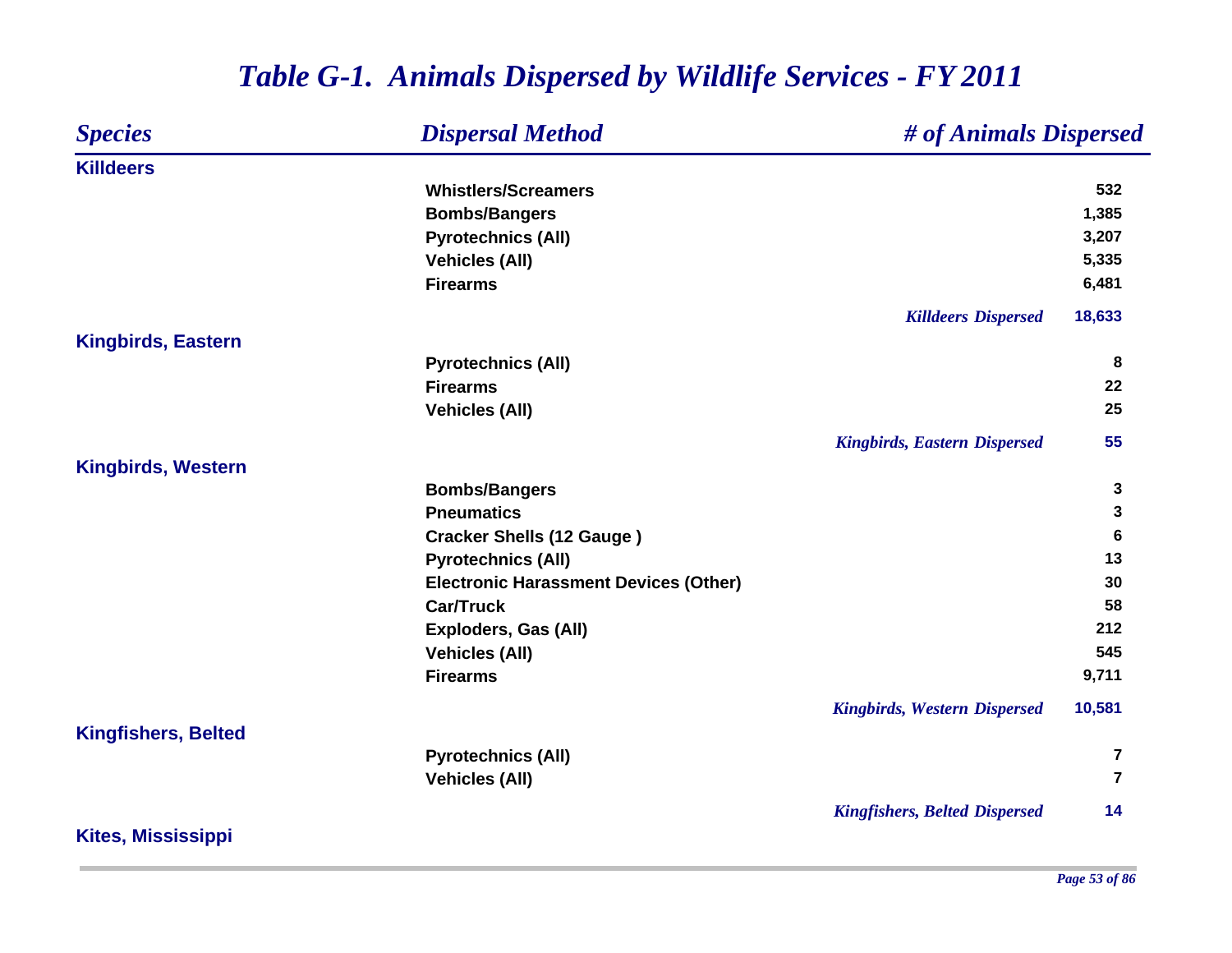### *Species Dispersal Method # of Animals Dispersed* **Kites, Mississippi Bombs/Bangers <sup>6</sup> Car/Truck10 Cracker Shells (12 Gauge ) <sup>11</sup> Capa Cartridges <sup>15</sup> Whistlers/Screamers25 25 Vehicles (All) 28 Electronic Harassment Devices (Other) 63 Firearms 66 Pyrotechnics (All) <sup>237</sup>** *Kites, Mississippi Dispersed* **461 Kites, White-Tailed Cracker Shells (12 Gauge ) <sup>7</sup> Whistlers/Screamers 14 Bombs/Bangers <sup>18</sup> Vehicles (All) 110** *Kites, White-Tailed Dispersed* **149 Kittiwakes, Black-Legged Vehicles (All) <sup>1</sup>** *Kittiwakes, Black-Legged Dispersed* **1 Kittiwakes, Red-Legged Pyrotechnics (All) <sup>4</sup> Cracker Shells (12 Gauge ) 25,755 Vehicles (All) 115,901** *Kittiwakes, Red-Legged Dispersed* **141,660 Larks, Horned Screamer Banger Rockets <sup>30</sup> Pneumatics5 30**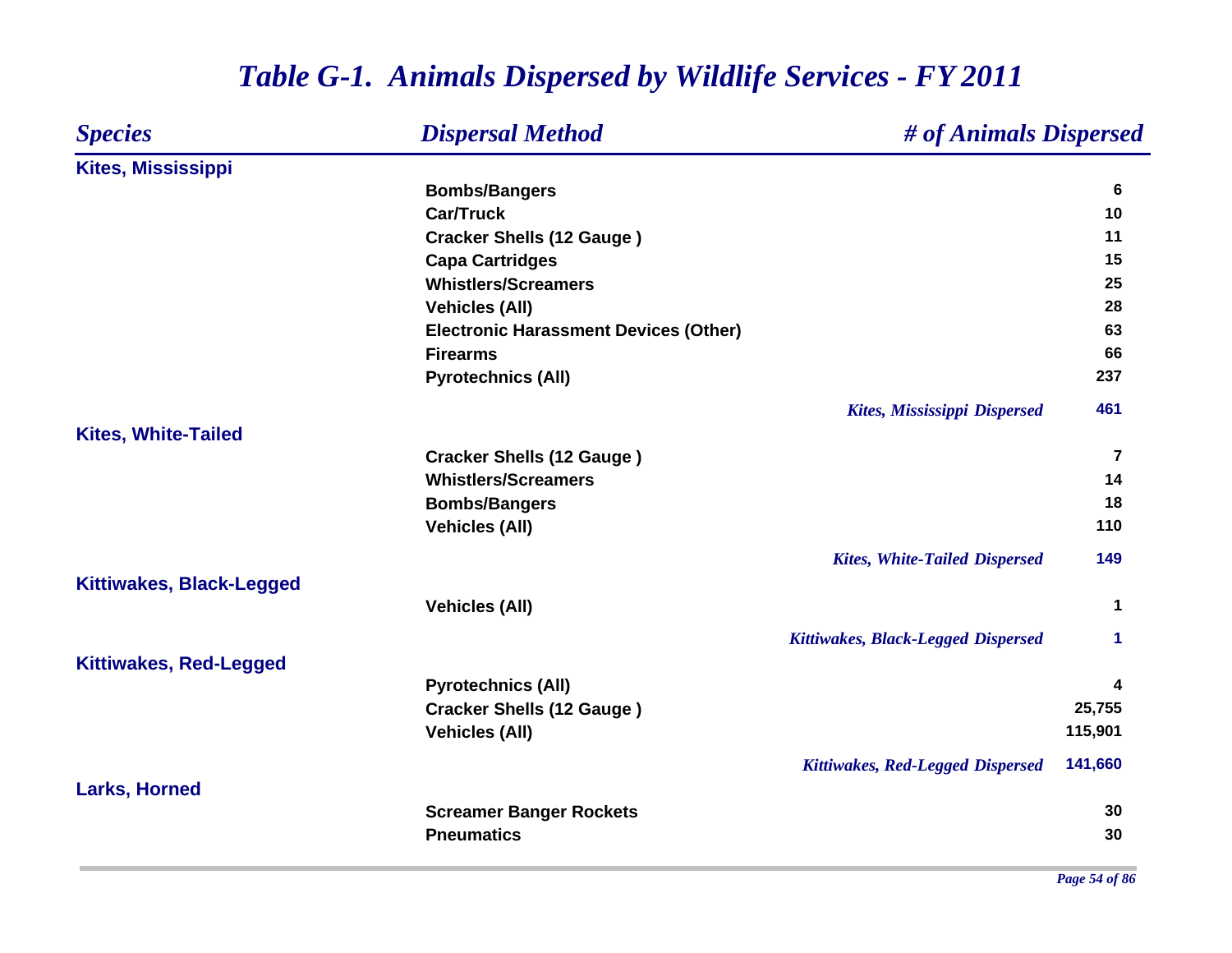### *Species Dispersal Method # of Animals Dispersed* **Larks, Horned Electronic Harassment Devices (Other) 70 Dog <sup>169</sup> Cracker Shells (12 Gauge ) <sup>260</sup> Car/Truck 276 Exploders, Gas (All) 664 Whistlers/Screamers 1,423 Bombs/Bangers 2,496 Pyrotechnics (All) 2,587 Vehicles (All) 5,134 Firearms 92,264** *Larks, Horned Dispersed* **105,403 Lions, Mountain (Cougar) Dog <sup>3</sup>** *Lions, Mountain (Cougar) Dispersed* **3 Lizards, (Other) Pyrotechnics (All) <sup>1</sup>** *Lizards, (Other) Dispersed* **1 Longspurs, Lapland Physical Actions (Hand/Voice) <sup>20</sup> Firearms150 150 Vehicles (All) 275 Pyrotechnics (All) <sup>410</sup> Cracker Shells (12 Gauge ) 1,308** *Longspurs, Lapland Dispersed* **2,163 Loons, Common Physical Actions (Hand/Voice) <sup>3</sup> Firearms4**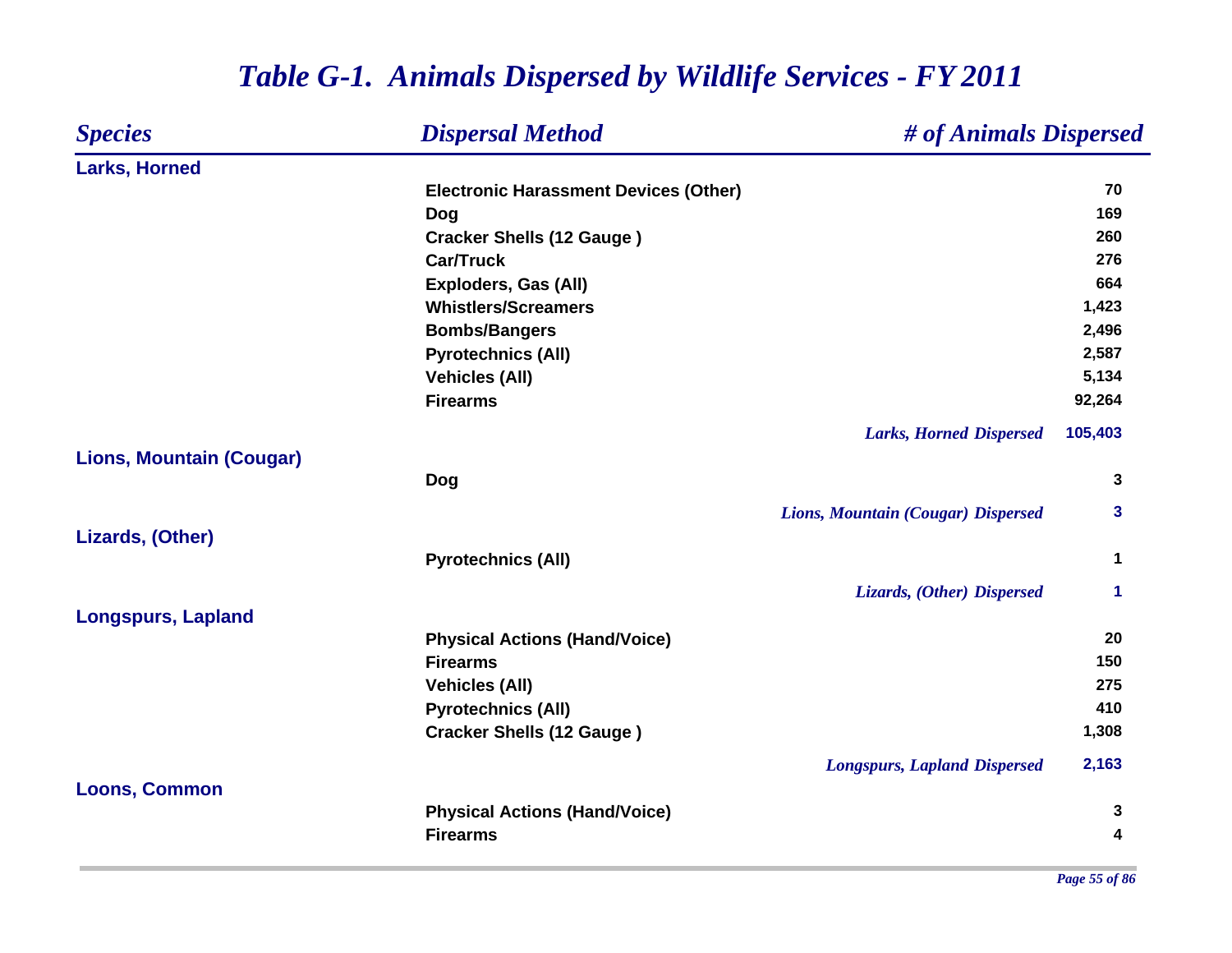### *Species Dispersal Method # of Animals Dispersed* **Loons, Common Vehicles (All) <sup>22</sup> Pyrotechnics (All) <sup>34</sup> Cracker Shells (12 Gauge ) <sup>39</sup>** *Loons, Common Dispersed* **102 Loons, Pacific Firearms 2 Paint Balls 2 Pyrotechnics (All) <sup>4</sup> Cracker Shells (12 Gauge ) <sup>13</sup> Vehicles (All) 18** *Loons, Pacific Dispersed* **39 Loons, Red-Throated Physical Actions (Hand/Voice) <sup>1</sup> Pyrotechnics (All) <sup>2</sup>** *Loons, Red-Throated Dispersed* **3 Magpies, Black-Billed Cracker Shells (12 Gauge ) <sup>4</sup> Car/Truck 8 Paint Balls 16 Physical Actions (Hand/Voice) <sup>110</sup> Vehicles (All) <sup>127</sup> Pyrotechnics (All) <sup>128</sup> Firearms 255** *Magpies, Black-Billed Dispersed* **648 Mannikins, Chestnut Pyrotechnics (All) 2,509 Vehicles (All) 100,125**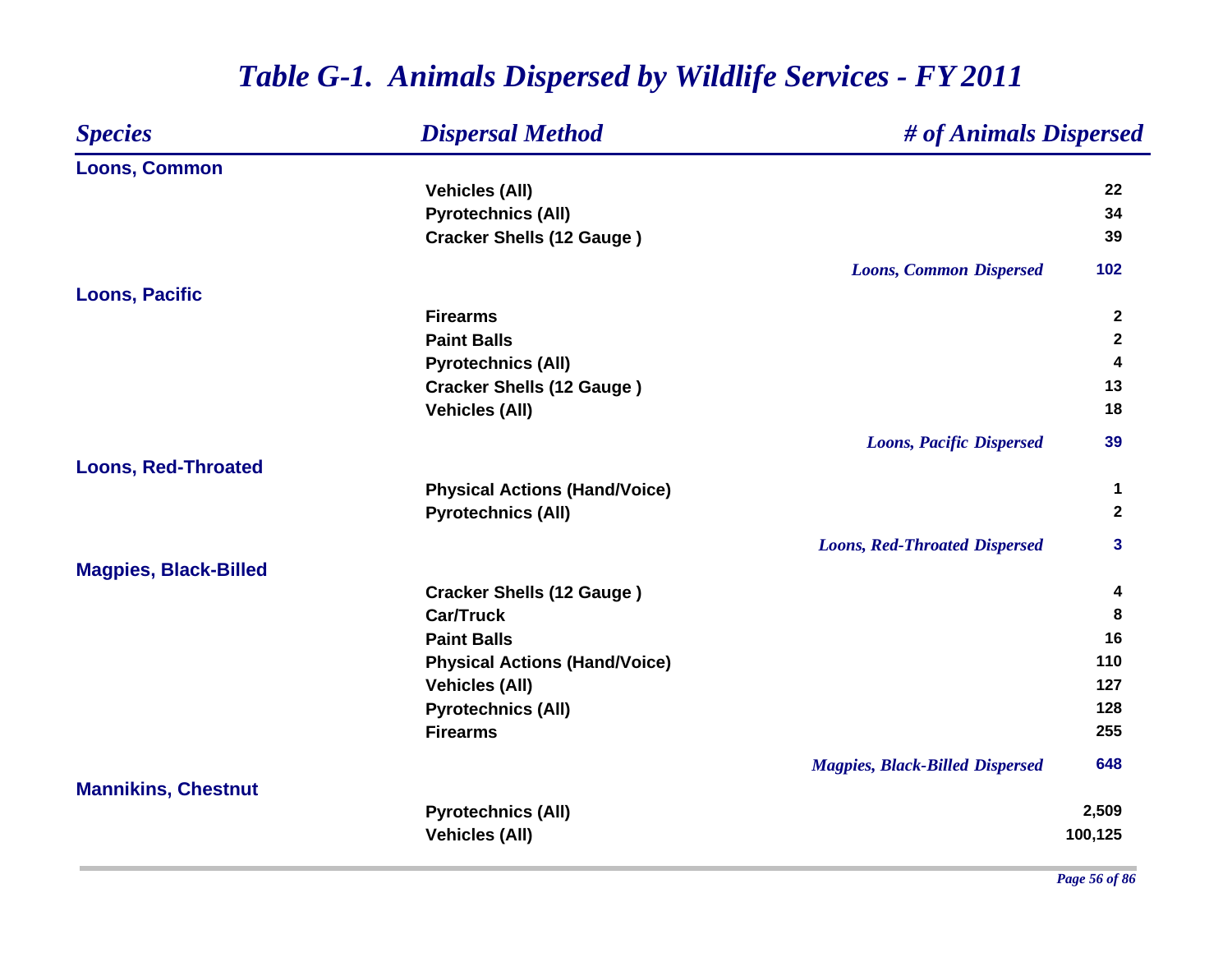| <b>Species</b>                  | <b>Dispersal Method</b>                      | # of Animals Dispersed                    |                  |
|---------------------------------|----------------------------------------------|-------------------------------------------|------------------|
| <b>Mannikins, Chestnut</b>      |                                              |                                           |                  |
|                                 | <b>Firearms</b>                              |                                           | 199,999          |
|                                 |                                              | <b>Mannikins, Chestnut Dispersed</b>      | 302,633          |
| <b>Mannikins, Nutmeg</b>        |                                              |                                           |                  |
|                                 | <b>Pyrotechnics (All)</b>                    |                                           | 125              |
|                                 | Dog                                          |                                           | 865              |
|                                 | <b>Vehicles (All)</b>                        |                                           | 45,764           |
|                                 | <b>Firearms</b>                              |                                           | 89,537           |
|                                 |                                              | <b>Mannikins, Nutmeg Dispersed</b>        | 136,291          |
| <b>Marmots/Woodchucks (All)</b> |                                              |                                           |                  |
|                                 | <b>Physical Actions (Hand/Voice)</b>         |                                           | $\boldsymbol{2}$ |
|                                 | <b>Firearms</b>                              |                                           | $\overline{7}$   |
|                                 | <b>Vehicles (All)</b>                        |                                           | 52               |
|                                 |                                              | <b>Marmots/Woodchucks (All) Dispersed</b> | 61               |
| <b>Martins, Purple</b>          |                                              |                                           |                  |
|                                 | <b>Pneumatics</b>                            |                                           | 10               |
|                                 | <b>Vehicles (All)</b>                        |                                           | 57               |
|                                 | <b>Firearms</b>                              |                                           | 369              |
|                                 | <b>Electronic Harassment Devices (Other)</b> |                                           | 381              |
|                                 | <b>Pyrotechnics (All)</b>                    |                                           | 2,013            |
|                                 |                                              | <b>Martins, Purple Dispersed</b>          | 2,830            |
| <b>Meadowlarks, Eastern</b>     |                                              |                                           |                  |
|                                 | <b>Pneumatics</b>                            |                                           | 1                |
|                                 | <b>Cracker Shells (12 Gauge)</b>             |                                           | 15               |
|                                 | <b>Physical Actions (Hand/Voice)</b>         |                                           | 15               |
|                                 | <b>Car/Truck</b>                             |                                           | 336              |
|                                 | <b>Electronic Harassment Devices (Other)</b> |                                           | 863              |
|                                 | <b>Exploders, Gas (All)</b>                  |                                           | 3,066            |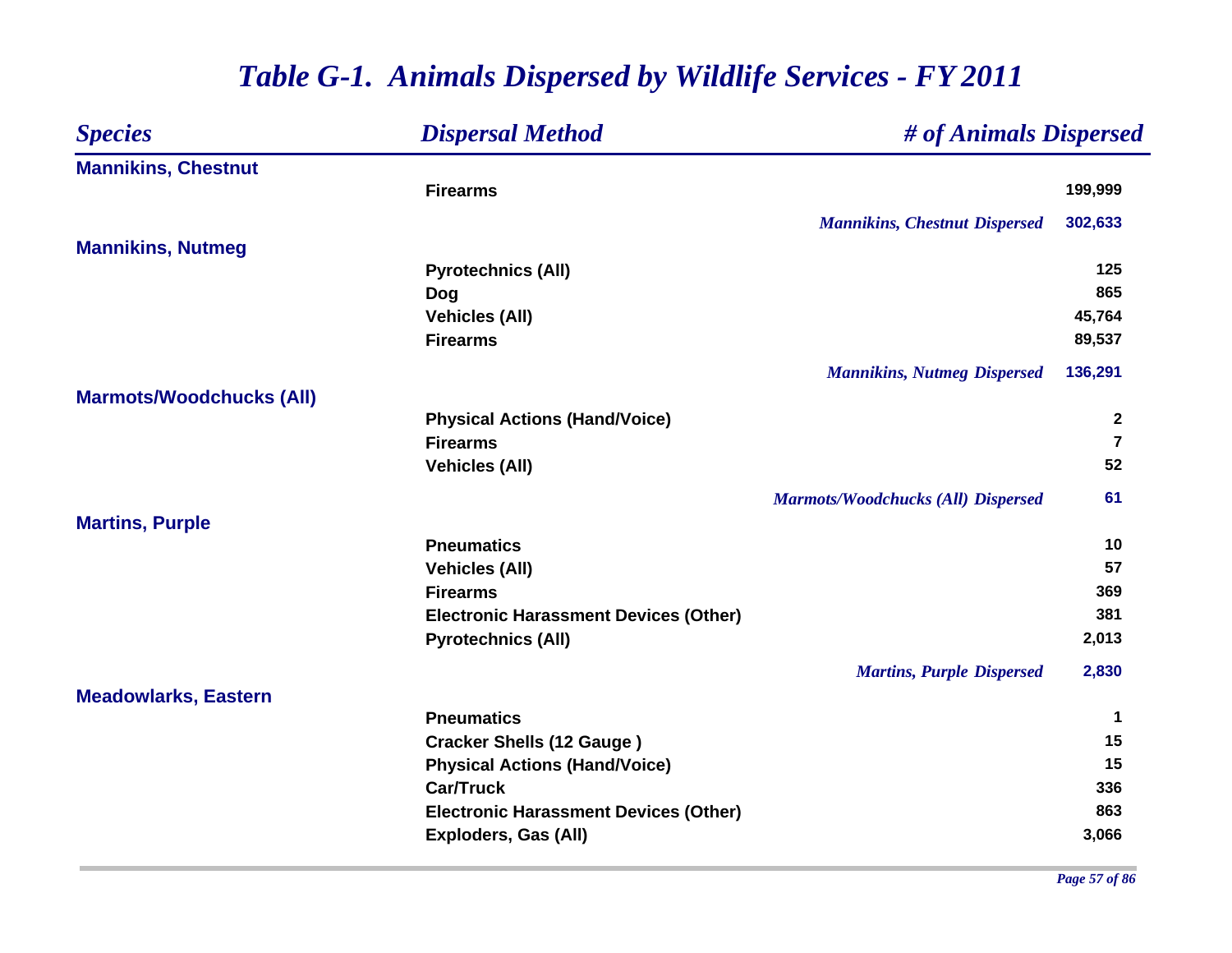#### *Species Dispersal Method # of Animals Dispersed* **Meadowlarks, Eastern Firearms 3,117 Vehicles (All) 3,787 Pyrotechnics (All) 5,260** *Meadowlarks, Eastern Dispersed* **16,460 Meadowlarks, Western Pneumatics 2 Dog <sup>28</sup> Electronic Harassment Devices (Other) 60 Cracker Shells (12 Gauge ) <sup>884</sup> Whistlers/Screamers 2,744 Car/Truckk** 3,319 **Pyrotechnics (All) 3,868 Exploders, Gas (All) 3,930 Bombs/Bangers 4,671 Vehicles (All) 10,883 Firearms 28,258** *Meadowlarks, Western Dispersed* **58,647 MinksVehicles (All) <sup>1</sup>** *Minks Dispersed* **1 Mockingbirds, Northern Bombs/Bangers <sup>2</sup> Pyrotechnics (All) <sup>9</sup> Firearms 17 Car/Truck 24 Vehicles (All) 476** *Mockingbirds, Northern Dispersed* **528**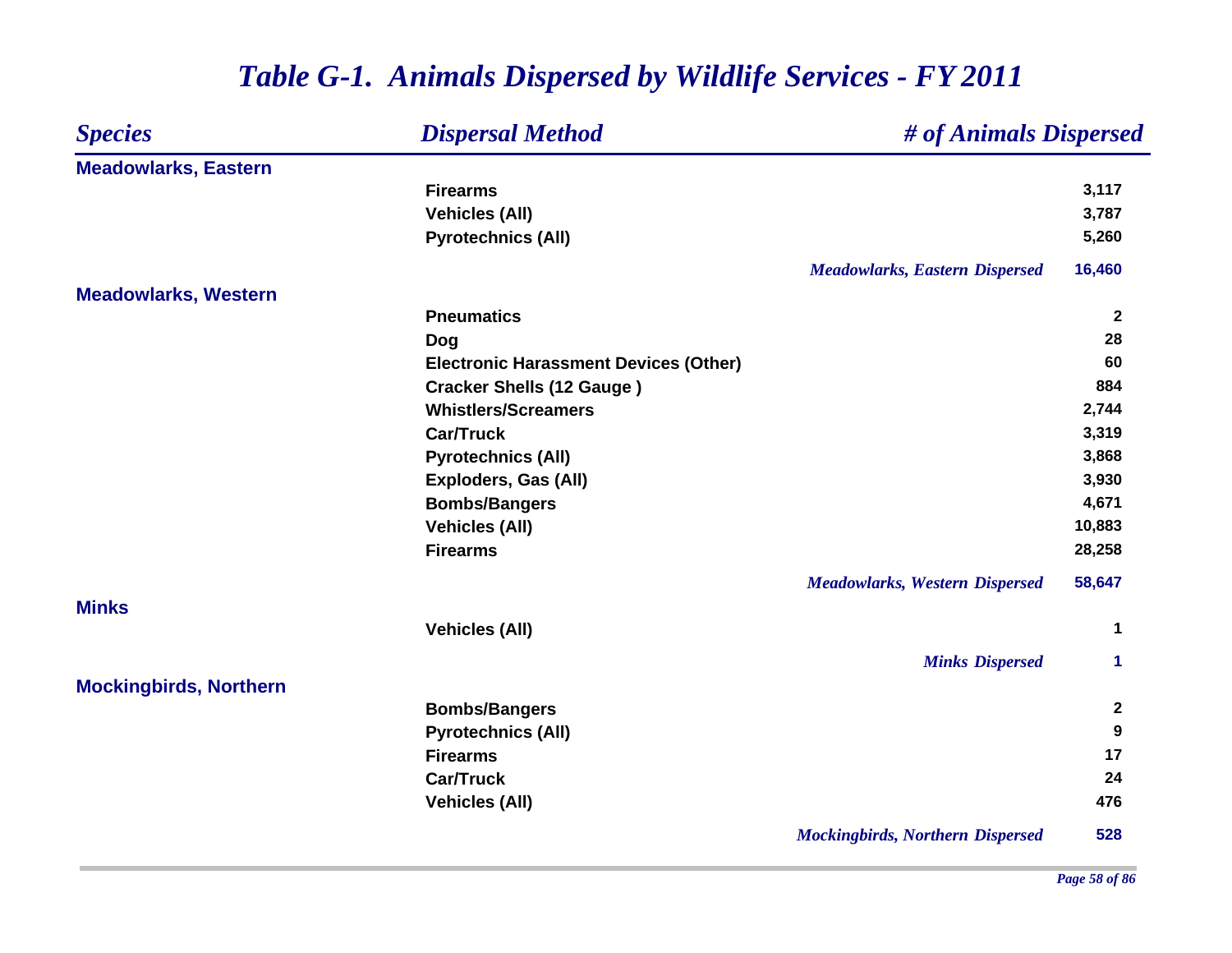| <b>Species</b>           | <b>Dispersal Method</b>              | # of Animals Dispersed             |                      |
|--------------------------|--------------------------------------|------------------------------------|----------------------|
| <b>Mongooses, Indian</b> |                                      |                                    |                      |
|                          | <b>Firearms</b>                      |                                    | $\mathbf 1$          |
|                          | <b>Vehicles (All)</b>                |                                    | 47                   |
|                          |                                      | <b>Mongooses, Indian Dispersed</b> | 48                   |
| <b>Moorhens, Common</b>  |                                      |                                    |                      |
|                          | <b>Pyrotechnics (All)</b>            |                                    | 8                    |
|                          |                                      | <b>Moorhens, Common Dispersed</b>  | 8                    |
| <b>Moose</b>             |                                      |                                    |                      |
|                          | <b>Pyrotechnics (All)</b>            |                                    | 14                   |
|                          | <b>Cracker Shells (12 Gauge)</b>     |                                    | 15                   |
|                          | <b>Physical Actions (Hand/Voice)</b> |                                    | 17                   |
|                          | <b>Vehicles (All)</b>                |                                    | 224                  |
|                          | <b>Paint Balls</b>                   |                                    | 367                  |
|                          |                                      | <b>Moose Dispersed</b>             | 637                  |
| <b>Muskrats</b>          |                                      |                                    |                      |
|                          | <b>Physical Actions (Hand/Voice)</b> |                                    | $\blacktriangleleft$ |
|                          | <b>Car/Truck</b>                     |                                    | $\mathbf{2}$         |
|                          | <b>Vehicles (All)</b>                |                                    | $\mathbf{2}$         |
|                          | <b>Firearms</b>                      |                                    | 22                   |
|                          |                                      | <b>Muskrats Dispersed</b>          | 27                   |
| <b>Mynas (All)</b>       |                                      |                                    |                      |
|                          | <b>Pneumatics</b>                    |                                    | 15                   |
|                          | <b>Pyrotechnics (All)</b>            |                                    | 787                  |
|                          | <b>Dog</b>                           |                                    | 1,212                |
|                          | <b>Firearms</b>                      |                                    | 9,091                |
|                          | <b>Vehicles (All)</b>                |                                    | 45,722               |
|                          |                                      | <b>Mynas (All) Dispersed</b>       | 56,827               |

**Nighthawks (All)**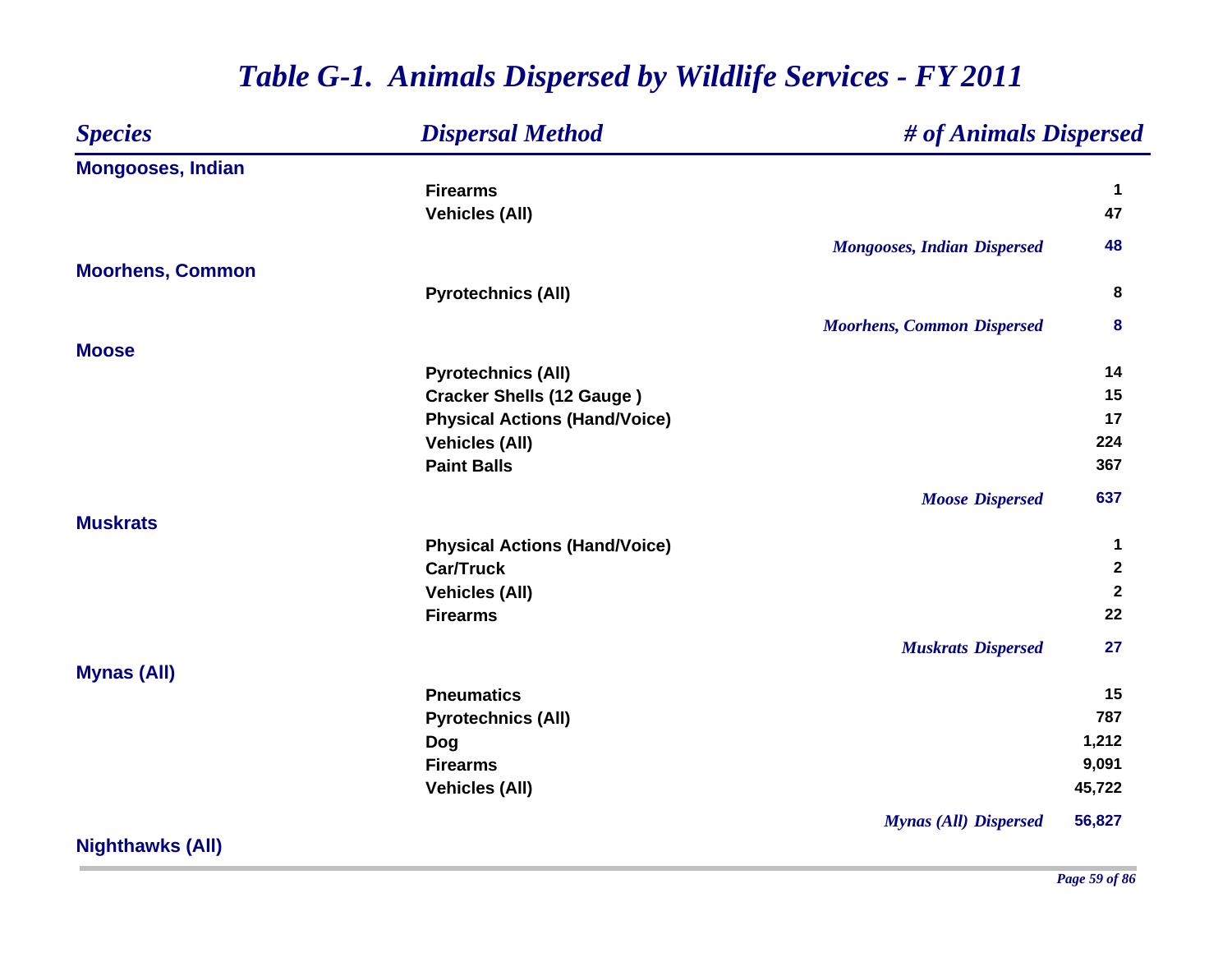#### *Species Dispersal Method # of Animals Dispersed* **Nighthawks (All) Vehicles (All) <sup>1</sup> Physical Actions (Hand/Voice) <sup>4</sup> Exploders, Gas (All) <sup>4</sup> Lights (All) <sup>4</sup> Firearms5 31 Pyrotechnics (All) <sup>487</sup>** *Nighthawks (All) Dispersed* **531 Opossums, Virginia Firearms 1 Vehicles (All) 3** *Opossums, Virginia Dispersed* **4 Ospreys Physical Actions (Hand/Voice) <sup>3</sup> Exploders, Gas (All) 6 Electronic Harassment Devices (Other) 6 Capa Cartridges <sup>8</sup> Bombs/Bangers <sup>18</sup> Whistlers/Screamers26 26 2010 Cracker Shells (12 Gauge ) <sup>28</sup> Firearms 35 Vehicles (All) 69 Car/Truck1998 - 1998 - 1999 - 1999 - 1999 - 1999 - 1999 - 1999 - 1999 - 1999 - 1999 - 1999 - 1999 - 1999 - 1999 - 1999 Pyrotechnics (All) <sup>623</sup>** *Ospreys Dispersed* **1,021 Otters, River Vehicles (All) 3 Pyrotechnics (All) <sup>4</sup> Firearms7**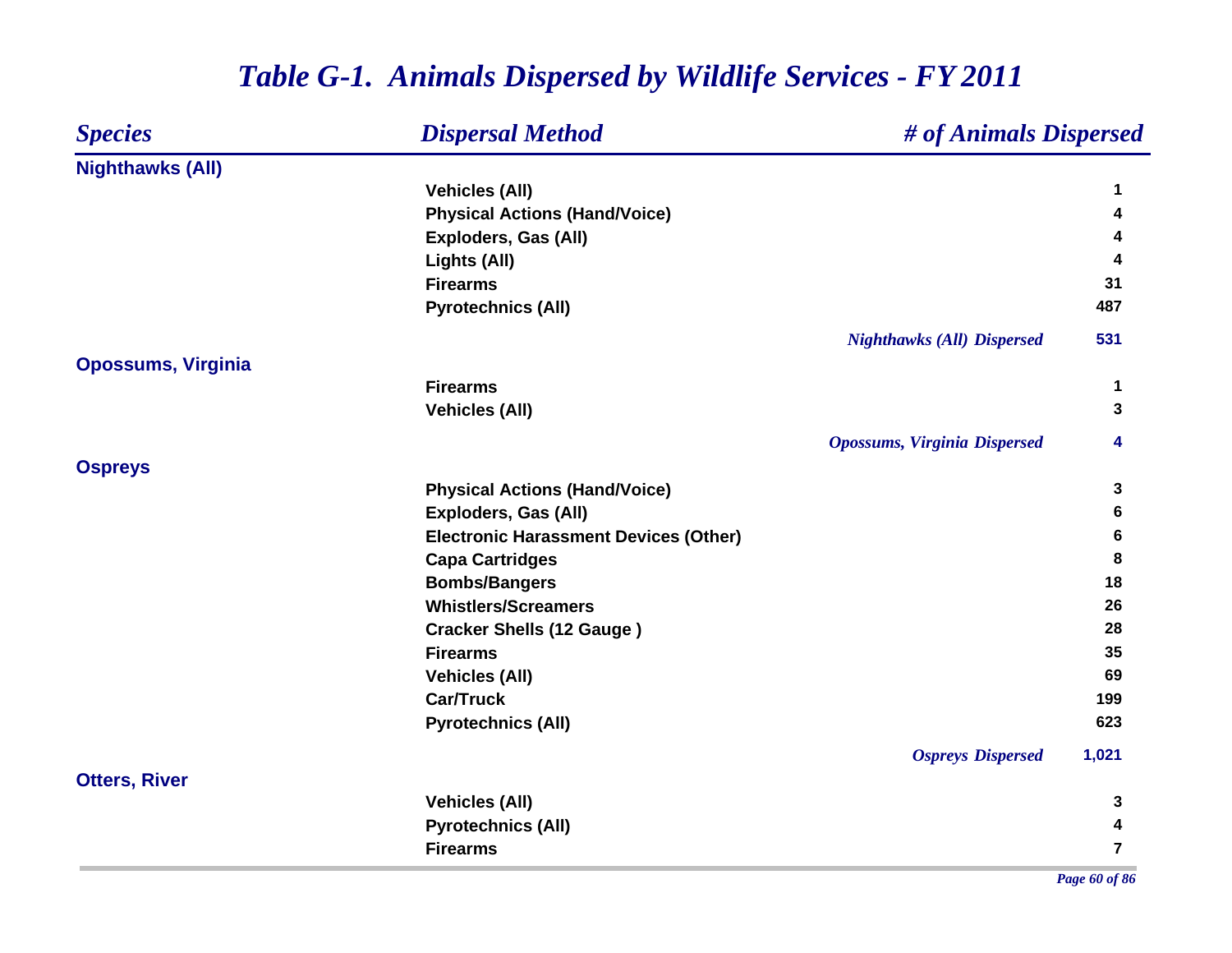| <b>Species</b>             | <b>Dispersal Method</b>              | # of Animals Dispersed              |                |
|----------------------------|--------------------------------------|-------------------------------------|----------------|
| <b>Otters, River</b>       |                                      |                                     |                |
|                            |                                      | <b>Otters, River Dispersed</b>      | 14             |
| <b>Owls, Barred</b>        |                                      |                                     |                |
|                            | <b>Vehicles (All)</b>                |                                     | 1              |
|                            | <b>Pyrotechnics (All)</b>            |                                     | $\overline{2}$ |
|                            | <b>Firearms</b>                      |                                     | 28             |
|                            |                                      | <b>Owls, Barred Dispersed</b>       | 31             |
| <b>Owls, Burrowing</b>     |                                      |                                     |                |
|                            | <b>Vehicles (All)</b>                |                                     | 1              |
|                            | <b>Firearms</b>                      |                                     | 11             |
|                            |                                      | <b>Owls, Burrowing Dispersed</b>    | 12             |
| <b>Owls, Common Barn</b>   |                                      |                                     |                |
|                            | <b>Pyrotechnics (All)</b>            |                                     | $\mathbf{2}$   |
|                            | <b>Firearms</b>                      |                                     | 68             |
|                            | <b>Vehicles (All)</b>                |                                     | 145            |
|                            |                                      | <b>Owls, Common Barn Dispersed</b>  | 215            |
| <b>Owls, Great Horned</b>  |                                      |                                     |                |
|                            | <b>Paint Balls</b>                   |                                     | $\mathbf 1$    |
|                            | <b>Car/Truck</b>                     |                                     | $\mathbf{2}$   |
|                            | <b>Bombs/Bangers</b>                 |                                     | 3              |
|                            | <b>Pyrotechnics (All)</b>            |                                     | 4              |
|                            | <b>Physical Actions (Hand/Voice)</b> |                                     | 5              |
|                            | <b>Vehicles (All)</b>                |                                     | 21             |
|                            | <b>Firearms</b>                      |                                     | 75             |
|                            |                                      | <b>Owls, Great Horned Dispersed</b> | 111            |
| <b>Owls, Northern Hawk</b> |                                      |                                     |                |
|                            | <b>Vehicles (All)</b>                |                                     | 1              |
|                            | <b>Physical Actions (Hand/Voice)</b> |                                     | $\mathbf 1$    |

*Page 61 of 86*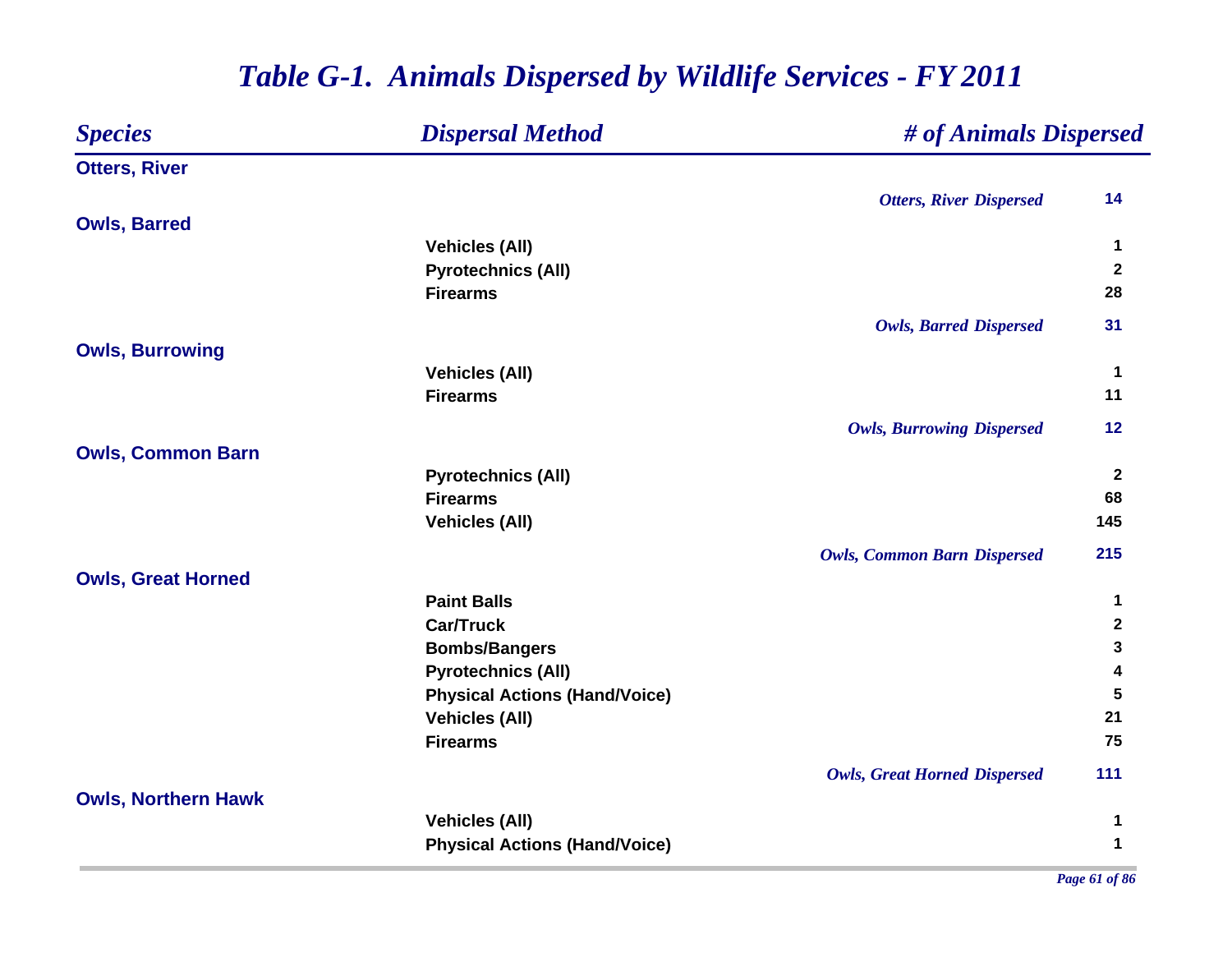### *Species Dispersal Method # of Animals Dispersed* **Owls, Northern Hawk Pyrotechnics (All) <sup>3</sup> Paint Balls 3** *Owls, Northern Hawk Dispersed* **8 Owls, Short-Eared Physical Actions (Hand/Voice) <sup>2</sup> Cracker Shells (12 Gauge ) <sup>3</sup> Spotlight <sup>3</sup> Dog <sup>4</sup> Flaming Whistlers <sup>6</sup> Paint Balls10 Whistlers/Screamers 11 Bombs/Bangers <sup>43</sup> Pyrotechnics (All) <sup>222</sup> Vehicles (All) 328** *Owls, Short-Eared Dispersed* **632 Owls, Snowy Pyrotechnics (All) <sup>1</sup> Cracker Shells (12 Gauge ) <sup>18</sup> Vehicles (All) <sup>21</sup>** *Owls, Snowy Dispersed* **40 Oystercatchers, American Car/Truck 1 Pyrotechnics (All) <sup>8</sup>** *Oystercatchers, American Dispersed* **9 Parakeets, Monk Car/Truck 2** *Parakeets, Monk Dispersed* **2**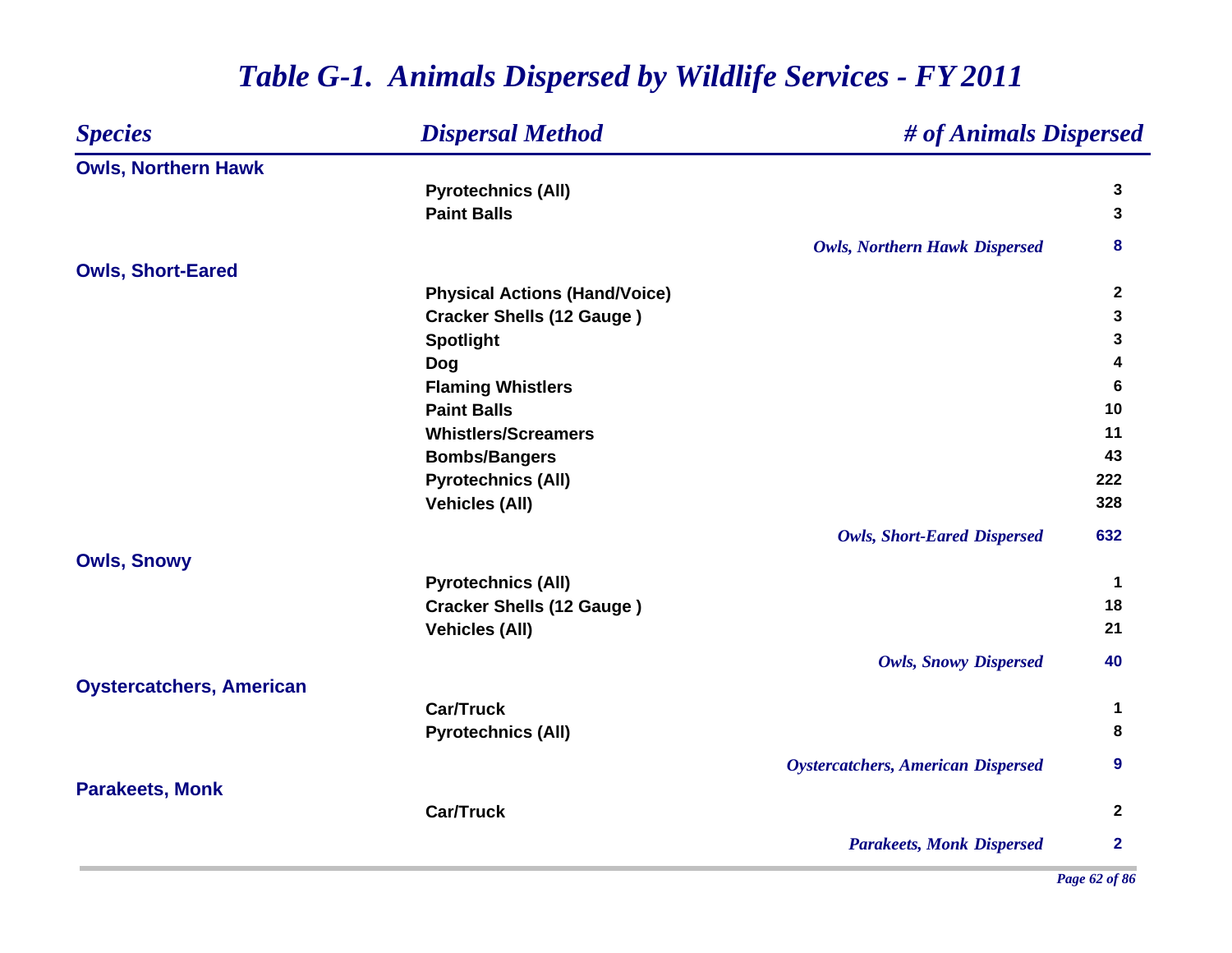#### *Species Dispersal Method # of Animals Dispersed* **Parakeets, Rose-Ringed Pyrotechnics (All) <sup>60</sup> Vehicles (All) 120 Firearms 4,570** *Parakeets, Rose-Ringed Dispersed* **4,750 Peccaries, Collared (Javelina) Paint Balls 18** *Peccaries, Collared (Javelina) Dispersed* **18 Pelicans, American White Bombs/Bangers <sup>19</sup> Capa Cartridges <sup>62</sup> Boat 75 Whistlers/Screamers159 Exploders, Gas (All) 250 Firearms 272 Cracker Shells (12 Gauge ) <sup>480</sup> Vehicles (All) 552 Detonator Rockets 766 Pyrotechnics (All) 5,553** *Pelicans, American White Dispersed* **8,188 Pelicans, Brown Bombs/Bangers <sup>5</sup> Vehicles (All) <sup>11</sup> Firearms 20 Cracker Shells (12 Gauge ) <sup>22</sup> Whistlers/Screamers 47 Pyrotechnics (All) <sup>940</sup>** *Pelicans, Brown Dispersed* **1,045**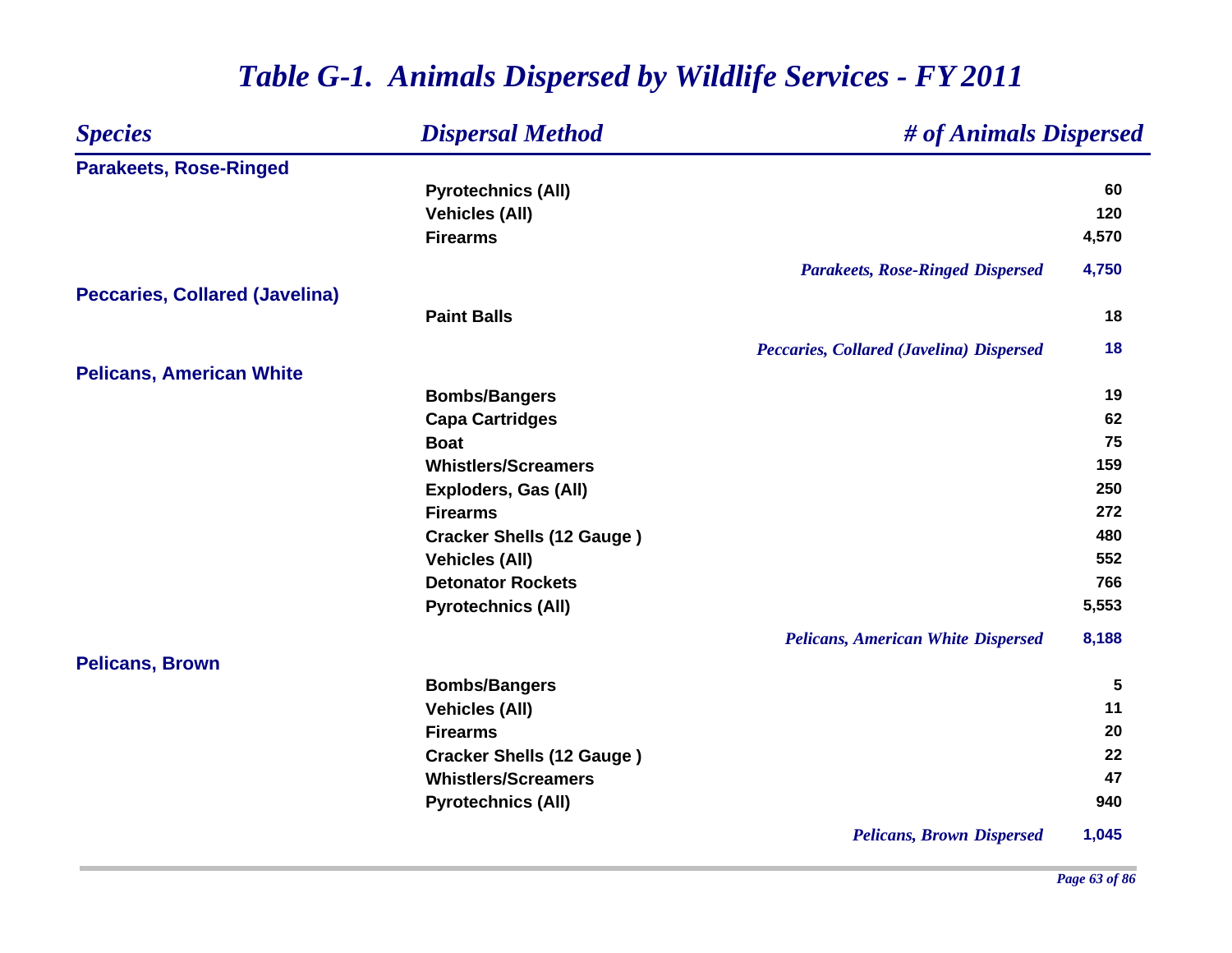| <b>Species</b>                | <b>Dispersal Method</b>                      | # of Animals Dispersed                  |              |
|-------------------------------|----------------------------------------------|-----------------------------------------|--------------|
| <b>Phalaropes, Red-Necked</b> |                                              |                                         |              |
|                               | <b>Pyrotechnics (All)</b>                    |                                         | 35           |
|                               |                                              | <b>Phalaropes, Red-Necked Dispersed</b> | 35           |
| <b>Pheasants, Ring-Necked</b> |                                              |                                         |              |
|                               | <b>Pyrotechnics (All)</b>                    |                                         | 1            |
|                               | <b>Bombs/Bangers</b>                         |                                         | 3            |
|                               | <b>Firearms</b>                              |                                         | 88           |
|                               | <b>Vehicles (All)</b>                        |                                         | 949          |
|                               |                                              | <b>Pheasants, Ring-Necked Dispersed</b> | 1,041        |
| Phoebes, Say's                |                                              |                                         |              |
|                               | <b>Cracker Shells (12 Gauge)</b>             |                                         | 1            |
|                               |                                              | <b>Phoebes, Say's Dispersed</b>         | 1            |
| <b>Pigeons, Feral (Rock)</b>  |                                              |                                         |              |
|                               | <b>Hand Tools</b>                            |                                         | $\mathbf{2}$ |
|                               | <b>Avitrol:-7 Whole Corn</b>                 |                                         | 10           |
|                               | <b>Electronic Harassment Devices (Other)</b> |                                         | 56           |
|                               | <b>Flaming Whistlers</b>                     |                                         | 144          |
|                               | <b>Paint Balls</b>                           |                                         | 160          |
|                               | <b>Car/Truck</b>                             |                                         | 636          |
|                               | <b>Cracker Shells (12 Gauge)</b>             |                                         | 1,009        |
|                               | <b>Physical Actions (Hand/Voice)</b>         |                                         | 3,276        |
|                               | <b>Whistlers/Screamers</b>                   |                                         | 3,335        |
|                               | <b>Bombs/Bangers</b>                         |                                         | 6,412        |
|                               | <b>Vehicles (All)</b>                        |                                         | 6,432        |
|                               | <b>Exploders, Gas (All)</b>                  |                                         | 6,682        |
|                               | <b>Lasers (All) (Deterrent)</b>              |                                         | 8,460        |
|                               | <b>Pyrotechnics (All)</b>                    |                                         | 11,843       |
|                               | <b>Pneumatics</b>                            |                                         | 36,695       |
|                               | <b>Firearms</b>                              |                                         | 69,335       |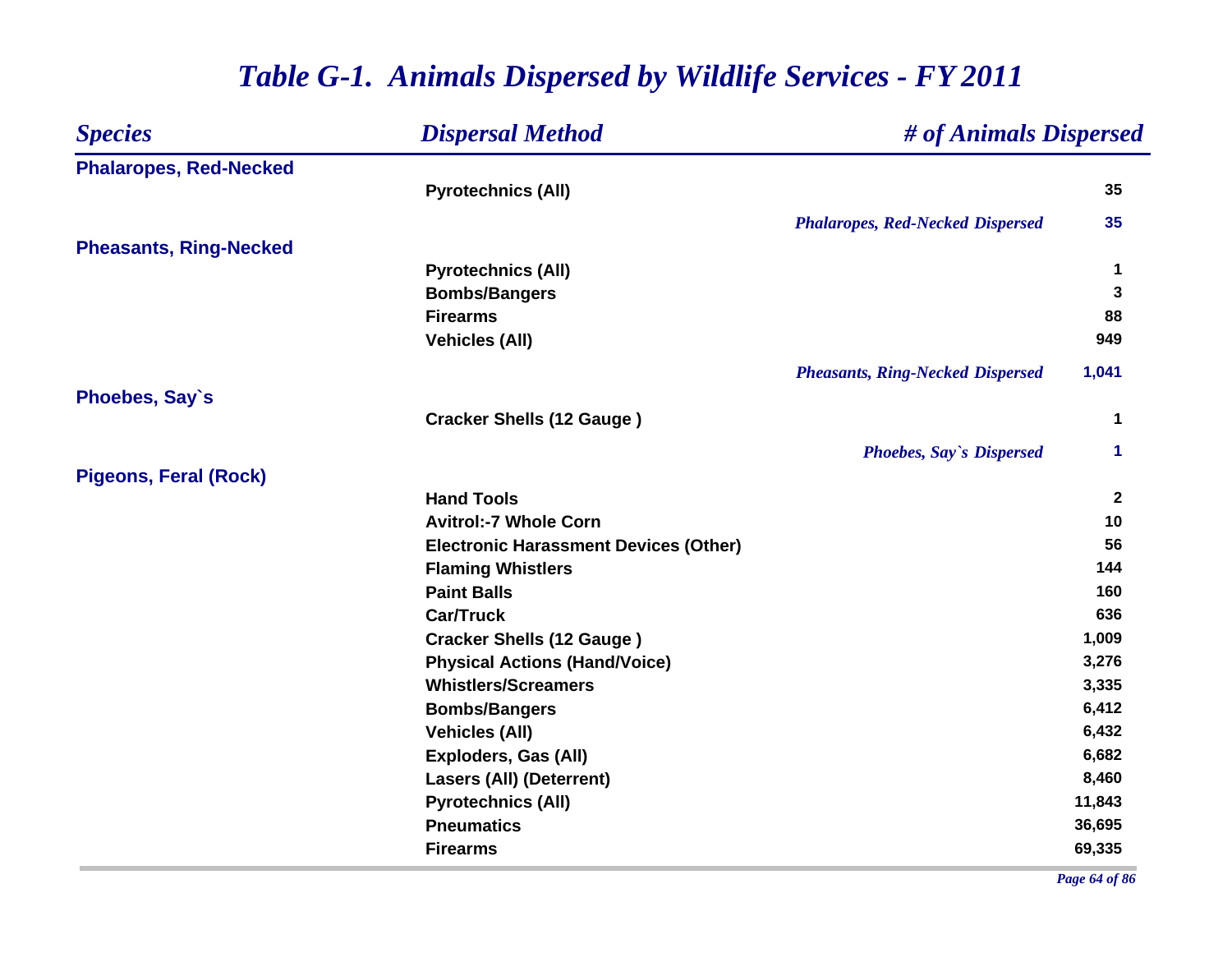#### *Species Dispersal Method # of Animals Dispersed* **Pigeons, Feral (Rock)** *Pigeons, Feral (Rock) Dispersed* **154,487 Pipits, American Vehicles (All) 13 Firearms5** 30 **Whistlers/Screamers 1,265 Cracker Shells (12 Gauge ) 1,300 Bombs/Bangers 5,563** *Pipits, American Dispersed* **8,171 Plovers, Black-Bellied Physical Actions (Hand/Voice) <sup>14</sup> Firearms 55 Whistlers/Screamers 68 Bombs/Bangers <sup>77</sup> Car/Truck 214 Vehicles (All) 665 Pyrotechnics (All) 856** *Plovers, Black-Bellied Dispersed* **1,949 Plovers, Golden, American Physical Actions (Hand/Voice) <sup>4</sup> Vehicles (All) 58 Firearms 66 Pyrotechnics (All) <sup>326</sup>** *Plovers, Golden, American Dispersed* **454 Plovers, Golden, Pacific Spotlight <sup>75</sup> Dog 1,709 Pyrotechnics (All) 107,773**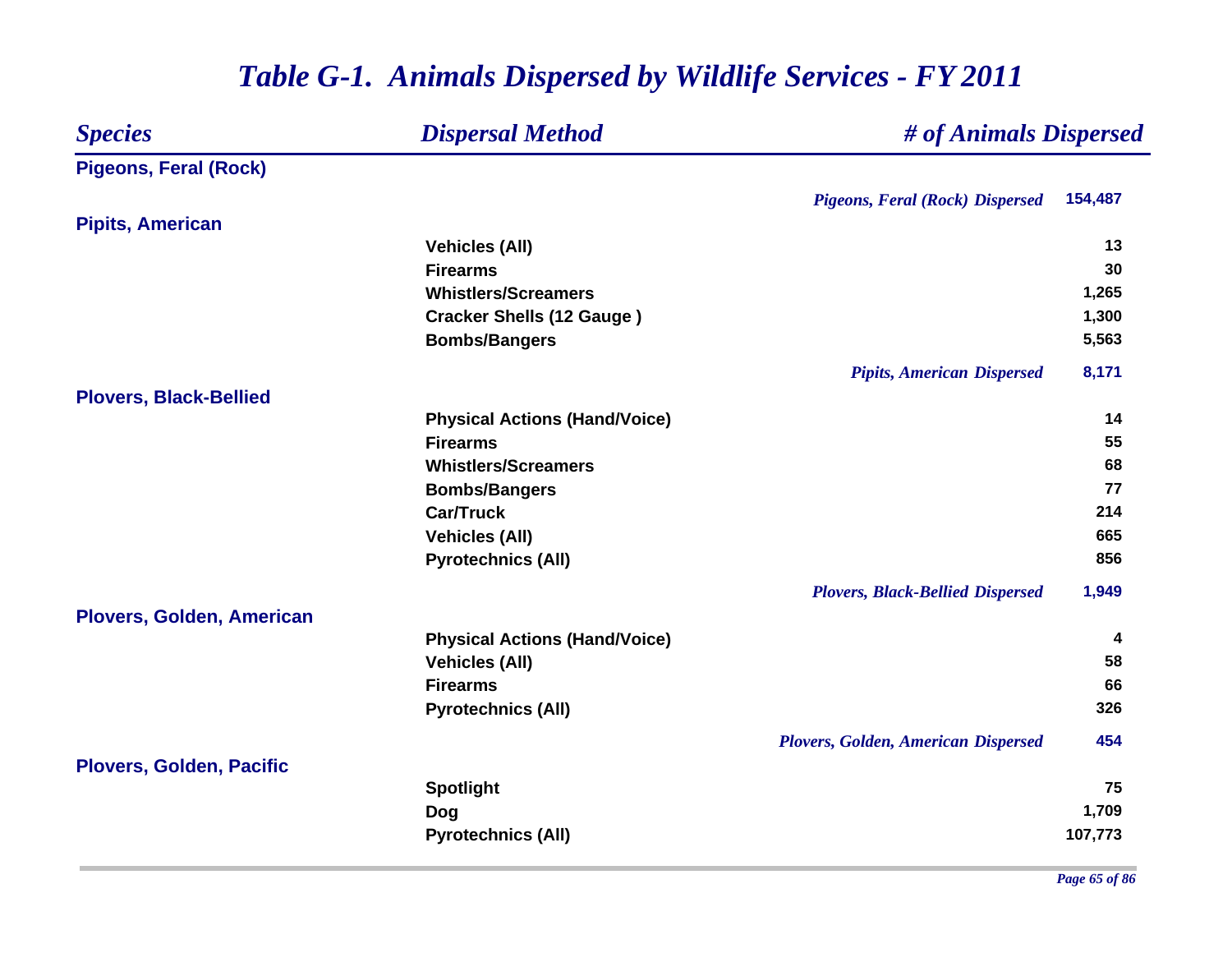| <b>Species</b>                  | <b>Dispersal Method</b>              | # of Animals Dispersed                    |         |
|---------------------------------|--------------------------------------|-------------------------------------------|---------|
| <b>Plovers, Golden, Pacific</b> |                                      |                                           |         |
|                                 | <b>Vehicles (All)</b>                |                                           | 153,300 |
|                                 |                                      | <b>Plovers, Golden, Pacific Dispersed</b> | 262,857 |
| <b>Plovers, Semipalmated</b>    |                                      |                                           |         |
|                                 | <b>Bombs/Bangers</b>                 |                                           | 17      |
|                                 | <b>Physical Actions (Hand/Voice)</b> |                                           | 22      |
|                                 | <b>Whistlers/Screamers</b>           |                                           | 30      |
|                                 | <b>Car/Truck</b>                     |                                           | 55      |
|                                 | <b>Firearms</b>                      |                                           | 74      |
|                                 | <b>Vehicles (All)</b>                |                                           | 173     |
|                                 | <b>Pyrotechnics (All)</b>            |                                           | 1,769   |
|                                 |                                      | <b>Plovers, Semipalmated Dispersed</b>    | 2,140   |
| <b>Plovers, Wilson's</b>        |                                      |                                           |         |
|                                 | <b>Car/Truck</b>                     |                                           | 1       |
|                                 |                                      | <b>Plovers, Wilson's Dispersed</b>        | 1       |
| <b>Porcupines</b>               |                                      |                                           |         |
|                                 | <b>Paint Balls</b>                   |                                           | 1       |
|                                 | <b>Physical Actions (Hand/Voice)</b> |                                           | 8       |
|                                 | <b>Vehicles (All)</b>                |                                           | 38      |
|                                 |                                      | <b>Porcupines Dispersed</b>               | 47      |
| <b>Pronghorns (Antelope)</b>    |                                      |                                           |         |
|                                 | <b>Paint Balls</b>                   |                                           | 8       |
|                                 | <b>Firearms</b>                      |                                           | 14      |
|                                 |                                      | <b>Pronghorns (Antelope) Dispersed</b>    | 22      |
| <b>Ptarmigan, Willow</b>        |                                      |                                           |         |
|                                 | <b>Vehicles (All)</b>                |                                           | 1       |
|                                 | <b>Physical Actions (Hand/Voice)</b> |                                           | 4       |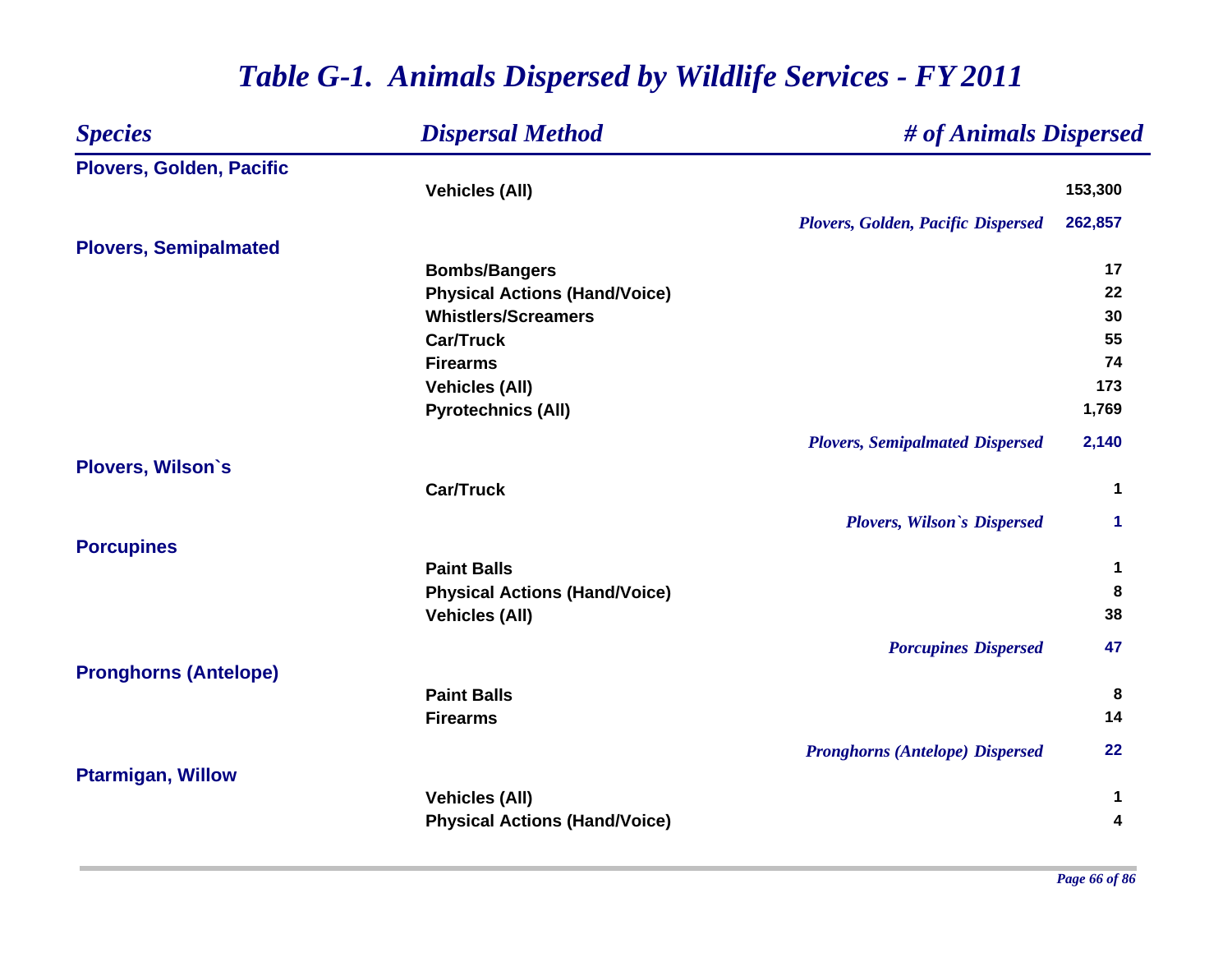| <b>Species</b>                    | <b>Dispersal Method</b>                      | # of Animals Dispersed                      |                |
|-----------------------------------|----------------------------------------------|---------------------------------------------|----------------|
| <b>Ptarmigan, Willow</b>          |                                              |                                             |                |
|                                   |                                              | <b>Ptarmigan, Willow Dispersed</b>          | 5              |
| <b>Quail (All)</b>                |                                              |                                             |                |
|                                   | <b>Pyrotechnics (All)</b>                    |                                             | 1              |
|                                   | <b>Vehicles (All)</b>                        |                                             | $5\phantom{1}$ |
|                                   | <b>Firearms</b>                              |                                             | 35             |
|                                   | <b>Dog</b>                                   |                                             | 52             |
|                                   |                                              | <b>Quail (All) Dispersed</b>                | 93             |
| <b>Quail, Gambels</b>             |                                              |                                             |                |
|                                   | <b>Firearms</b>                              |                                             | 100            |
|                                   | <b>Bombs/Bangers</b>                         |                                             | 100            |
|                                   |                                              | <b>Quail, Gambels Dispersed</b>             | 200            |
| <b>Rabbits, Cottontail</b>        |                                              |                                             |                |
|                                   | <b>Electronic Harassment Devices (Other)</b> |                                             | $\mathbf{2}$   |
|                                   | <b>Car/Truck</b>                             |                                             | 19             |
|                                   | <b>Firearms</b>                              |                                             | 21             |
|                                   | <b>Vehicles (All)</b>                        |                                             | 30             |
|                                   |                                              | <b>Rabbits, Cottontail Dispersed</b>        | 72             |
| <b>Rabbits, Desert Cottontail</b> |                                              |                                             |                |
|                                   | <b>Firearms</b>                              |                                             | 38             |
|                                   |                                              | <b>Rabbits, Desert Cottontail Dispersed</b> | 38             |
| <b>Raccoons</b>                   |                                              |                                             |                |
|                                   | <b>Physical Actions (Hand/Voice)</b>         |                                             | 1              |
|                                   | <b>Catch Pole</b>                            |                                             | 1              |
|                                   | <b>Electronic Harassment Devices (Other)</b> |                                             | 1              |
|                                   | <b>Pyrotechnics (All)</b>                    |                                             | 3              |
|                                   | <b>Car/Truck</b>                             |                                             | 5              |
|                                   | <b>Vehicles (All)</b>                        |                                             | 6              |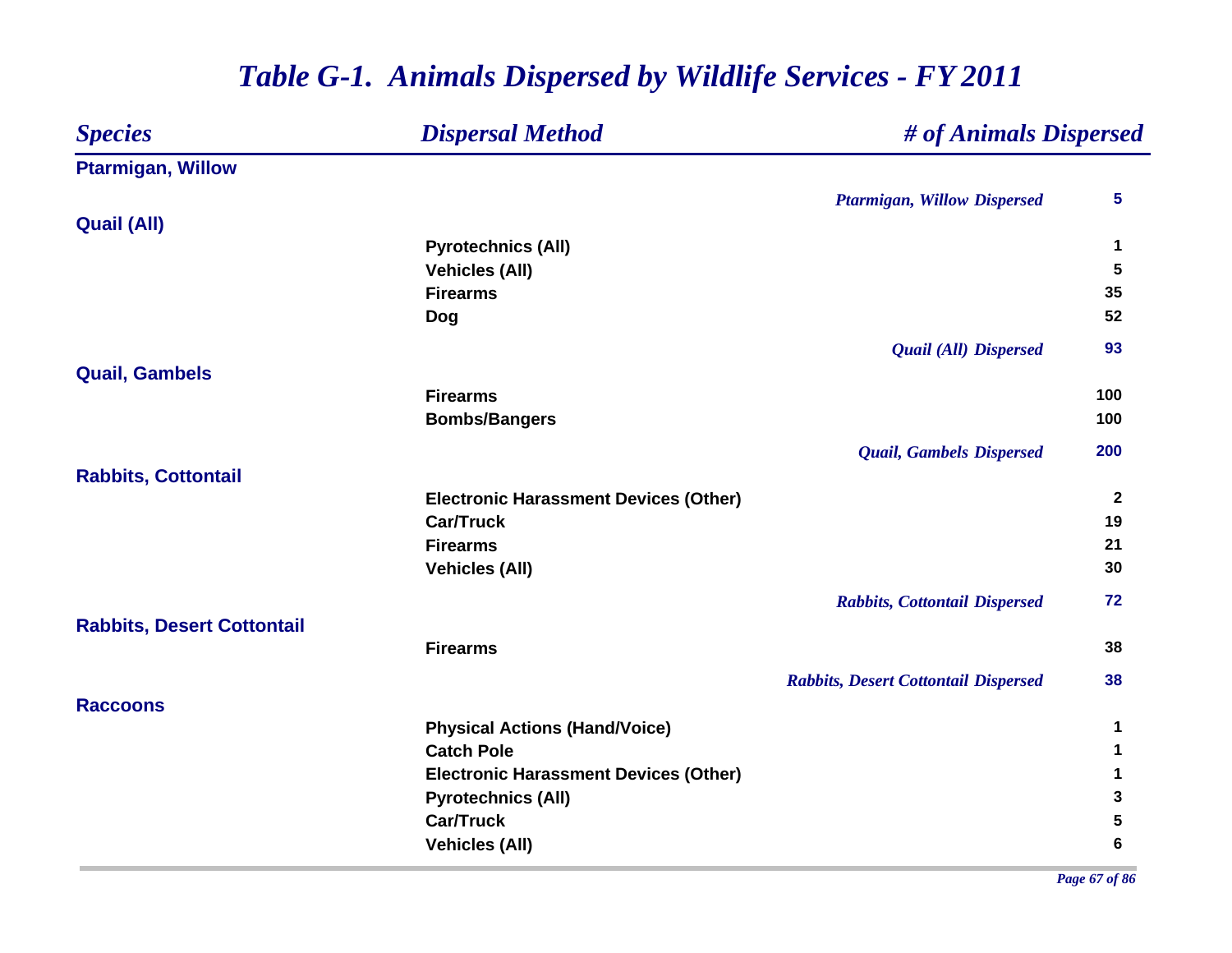#### *Species Dispersal Method # of Animals Dispersed* **RaccoonsTraps, Cage <sup>7</sup> Firearms 11** *Raccoons Dispersed* **35 Ravens, Common Calling Device, Electronic <sup>2</sup> Capa Cartridges <sup>3</sup> Car/Truck 3 Exploders, Gas (All) <sup>14</sup> Dog <sup>18</sup> Bombs/Bangers <sup>62</sup> Lasers (All) (Deterrent) 96 Whistlers/Screamers121 121 Physical Actions (Hand/Voice) 3,913 Paint Balls 5,223 Vehicles (All) 5,943 Firearms 8,452 Cracker Shells (12 Gauge )** 8,909 **Pyrotechnics (All) 29,111** *Ravens, Common Dispersed* **61,870 Redpolls, Common Vehicles (All) 81** *Redpolls, Common Dispersed* **81 Robins, American Cracker Shells (12 Gauge ) <sup>2</sup> Paint Balls 4 Whistlers/Screamers 15 Pneumatics 17 Flaming Whistlers <sup>20</sup>**

### *Table G-1. Animals Dispersed by Wildlife Services - FY 2011*

*Page 68 of 86*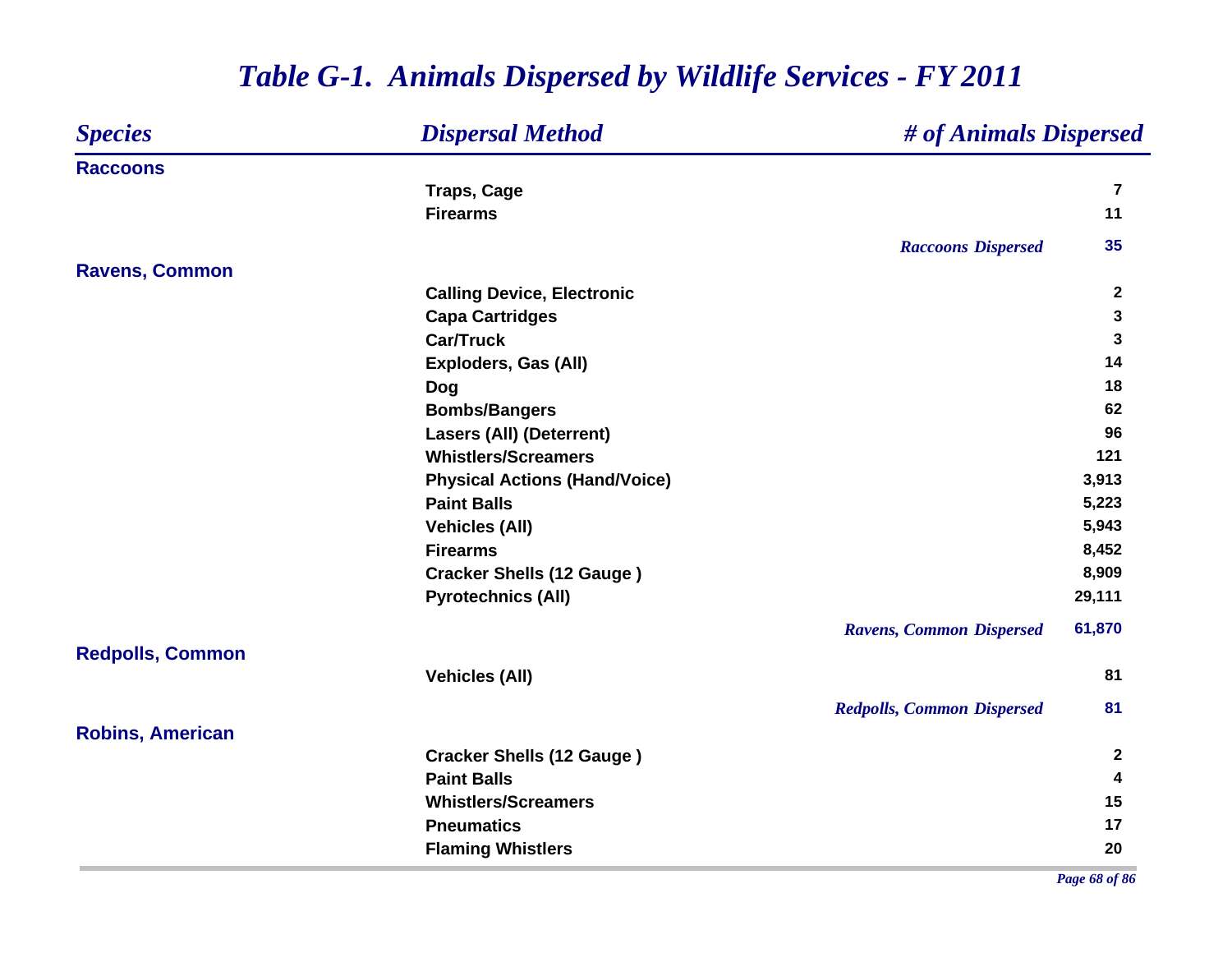| <b>Species</b>                   | <b>Dispersal Method</b>                      | # of Animals Dispersed                     |                |
|----------------------------------|----------------------------------------------|--------------------------------------------|----------------|
| <b>Robins, American</b>          |                                              |                                            |                |
|                                  | <b>Car/Truck</b>                             |                                            | 148            |
|                                  | <b>Bombs/Bangers</b>                         |                                            | 202            |
|                                  | <b>Exploders, Gas (All)</b>                  |                                            | 244            |
|                                  | <b>Electronic Harassment Devices (Other)</b> |                                            | 305            |
|                                  | <b>Vehicles (All)</b>                        |                                            | 1,175          |
|                                  | <b>Pyrotechnics (All)</b>                    |                                            | 1,654          |
|                                  | <b>Physical Actions (Hand/Voice)</b>         |                                            | 3,155          |
|                                  | <b>Firearms</b>                              |                                            | 4,730          |
|                                  |                                              | <b>Robins, American Dispersed</b>          | 11,671         |
| <b>Sanderlings</b>               |                                              |                                            |                |
|                                  | <b>Firearms</b>                              |                                            | $\mathbf{2}$   |
|                                  | <b>Exploders, Gas (All)</b>                  |                                            | 150            |
|                                  | <b>Car/Truck</b>                             |                                            | 164            |
|                                  | <b>Vehicles (All)</b>                        |                                            | 574            |
|                                  | <b>Pyrotechnics (All)</b>                    |                                            | 1,061          |
|                                  |                                              | <b>Sanderlings Dispersed</b>               | 1,951          |
| <b>Sandpipers, Buff-Breasted</b> |                                              |                                            |                |
|                                  | <b>Vehicles (All)</b>                        |                                            | 73             |
|                                  | <b>Pyrotechnics (All)</b>                    |                                            | 492            |
|                                  |                                              | <b>Sandpipers, Buff-Breasted Dispersed</b> | 565            |
| <b>Sandpipers, Common</b>        |                                              |                                            |                |
|                                  | <b>Pyrotechnics (All)</b>                    |                                            | 6              |
|                                  |                                              | <b>Sandpipers, Common Dispersed</b>        | 6              |
| <b>Sandpipers, Least</b>         |                                              |                                            |                |
|                                  | <b>Car/Truck</b>                             |                                            | $\overline{7}$ |
|                                  | <b>Bombs/Bangers</b>                         |                                            | 60             |
|                                  | <b>Electronic Harassment Devices (Other)</b> |                                            | 70             |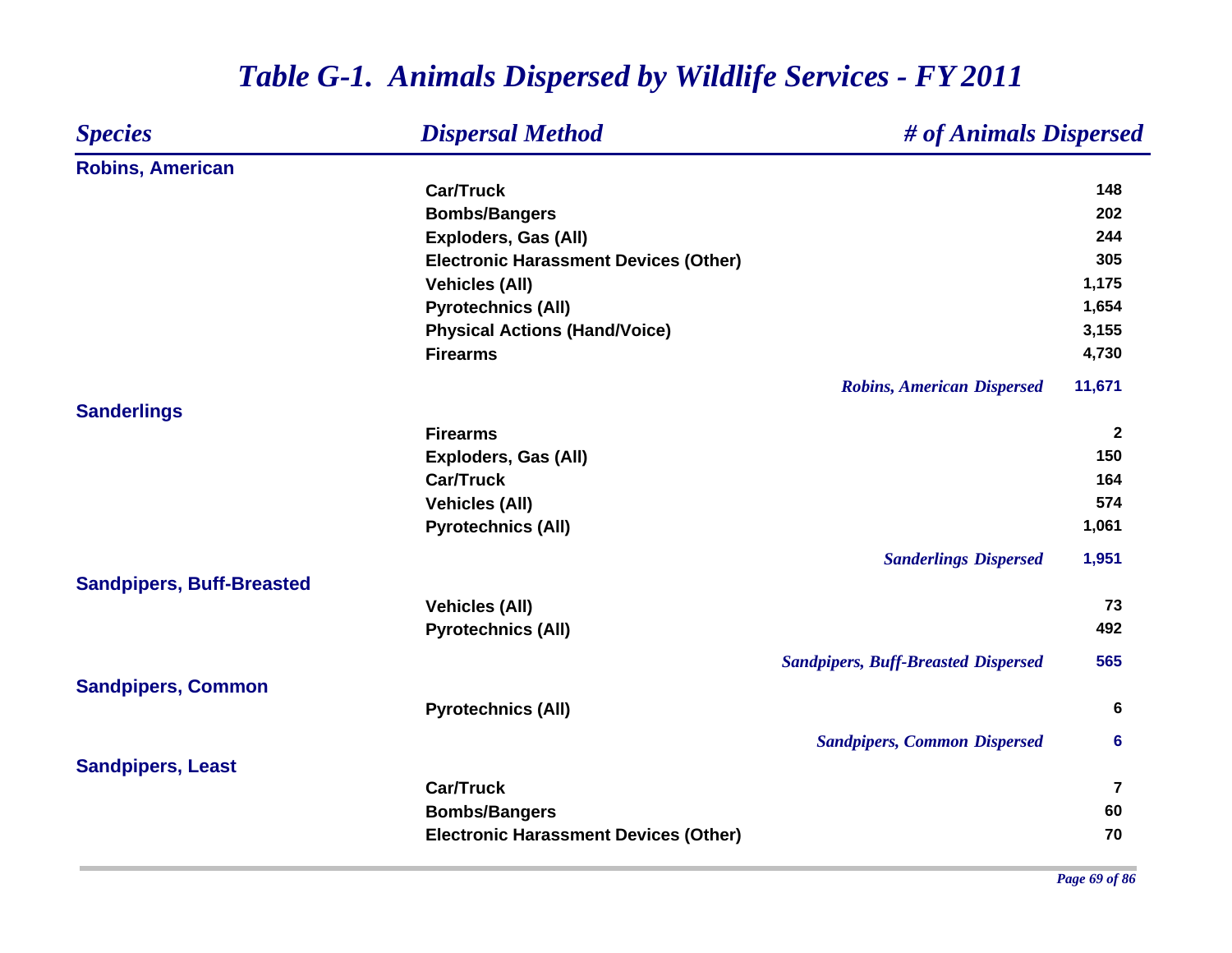| <b>Species</b>                  | <b>Dispersal Method</b>              | # of Animals Dispersed                    |                         |  |
|---------------------------------|--------------------------------------|-------------------------------------------|-------------------------|--|
| <b>Sandpipers, Least</b>        |                                      |                                           |                         |  |
|                                 | <b>Vehicles (All)</b>                |                                           | 367                     |  |
|                                 | <b>Firearms</b>                      |                                           | 507                     |  |
|                                 | <b>Pyrotechnics (All)</b>            |                                           | 968                     |  |
|                                 |                                      | <b>Sandpipers, Least Dispersed</b>        | 1,979                   |  |
| <b>Sandpipers, Pectoral</b>     |                                      |                                           |                         |  |
|                                 | <b>Vehicles (All)</b>                |                                           | 3                       |  |
|                                 | <b>Firearms</b>                      |                                           | $\overline{\mathbf{r}}$ |  |
|                                 | <b>Pyrotechnics (All)</b>            |                                           | 24                      |  |
|                                 |                                      | <b>Sandpipers, Pectoral Dispersed</b>     | 34                      |  |
| <b>Sandpipers, Rock</b>         |                                      |                                           |                         |  |
|                                 | <b>Paint Balls</b>                   |                                           | 4                       |  |
|                                 | <b>Vehicles (All)</b>                |                                           | 5                       |  |
|                                 | <b>Firearms</b>                      |                                           | $6\phantom{1}6$         |  |
|                                 | <b>Pyrotechnics (All)</b>            |                                           | 11                      |  |
|                                 |                                      | <b>Sandpipers, Rock Dispersed</b>         | 26                      |  |
| <b>Sandpipers, Semipalmated</b> |                                      |                                           |                         |  |
|                                 | <b>Car/Truck</b>                     |                                           | 30                      |  |
|                                 | <b>Vehicles (All)</b>                |                                           | 40                      |  |
|                                 | <b>Firearms</b>                      |                                           | 96                      |  |
|                                 | <b>Pyrotechnics (All)</b>            |                                           | 1,027                   |  |
|                                 |                                      | <b>Sandpipers, Semipalmated Dispersed</b> | 1,193                   |  |
| <b>Sandpipers, Solitary</b>     |                                      |                                           |                         |  |
|                                 | <b>Physical Actions (Hand/Voice)</b> |                                           | 1                       |  |
|                                 |                                      | <b>Sandpipers, Solitary Dispersed</b>     | 1                       |  |
| <b>Sandpipers, Spotted</b>      |                                      |                                           |                         |  |
|                                 | <b>Physical Actions (Hand/Voice)</b> |                                           | 1                       |  |
|                                 | <b>Paint Balls</b>                   |                                           | 3                       |  |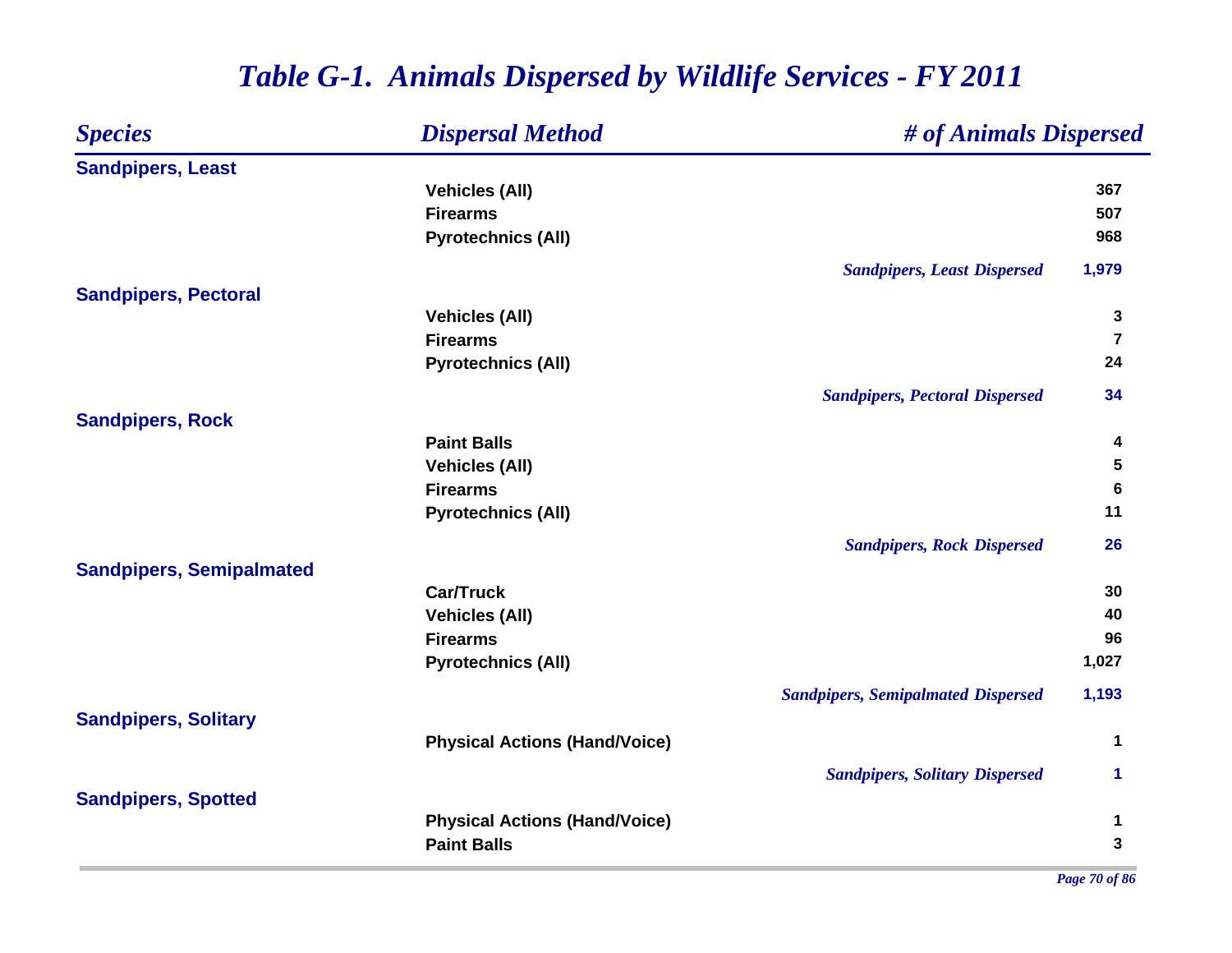| <b>Species</b>             | <b>Dispersal Method</b><br># of Animals Dispersed |                                      |              |  |
|----------------------------|---------------------------------------------------|--------------------------------------|--------------|--|
| <b>Sandpipers, Spotted</b> |                                                   |                                      |              |  |
|                            | <b>Firearms</b>                                   |                                      | $\mathbf{3}$ |  |
|                            | Dog                                               |                                      | 18           |  |
|                            | <b>Vehicles (All)</b>                             |                                      | 19           |  |
|                            | <b>Pyrotechnics (All)</b>                         |                                      | 46           |  |
|                            |                                                   | <b>Sandpipers, Spotted Dispersed</b> | 90           |  |
| <b>Sandpipers, Stilt</b>   |                                                   |                                      |              |  |
|                            | <b>Pyrotechnics (All)</b>                         |                                      | 5            |  |
|                            |                                                   | <b>Sandpipers, Stilt Dispersed</b>   | 5            |  |
| <b>Sandpipers, Upland</b>  |                                                   |                                      |              |  |
|                            | <b>Pyrotechnics (All)</b>                         |                                      | 75           |  |
|                            | <b>Vehicles (All)</b>                             |                                      | 195          |  |
|                            | <b>Electronic Harassment Devices (Other)</b>      |                                      | 221          |  |
|                            | <b>Firearms</b>                                   |                                      | 503          |  |
|                            | <b>Exploders, Gas (All)</b>                       |                                      | 879          |  |
|                            |                                                   | <b>Sandpipers, Upland Dispersed</b>  | 1,873        |  |
| <b>Sandpipers, Western</b> |                                                   |                                      |              |  |
|                            | <b>Firearms</b>                                   |                                      | $\sqrt{5}$   |  |
|                            | <b>Dog</b>                                        |                                      | 82           |  |
|                            | <b>Vehicles (All)</b>                             |                                      | 223          |  |
|                            | <b>Pyrotechnics (All)</b>                         |                                      | 265          |  |
|                            | <b>Whistlers/Screamers</b>                        |                                      | 413          |  |
|                            | <b>Bombs/Bangers</b>                              |                                      | 687          |  |
|                            | <b>Cracker Shells (12 Gauge)</b>                  |                                      | 5,715        |  |
|                            |                                                   | <b>Sandpipers, Western Dispersed</b> | 7,390        |  |
| Sea Lions, California      |                                                   |                                      |              |  |
|                            | <b>Detonator Rockets</b>                          |                                      | 17           |  |
|                            | <b>Pyrotechnics (All)</b>                         |                                      | 183          |  |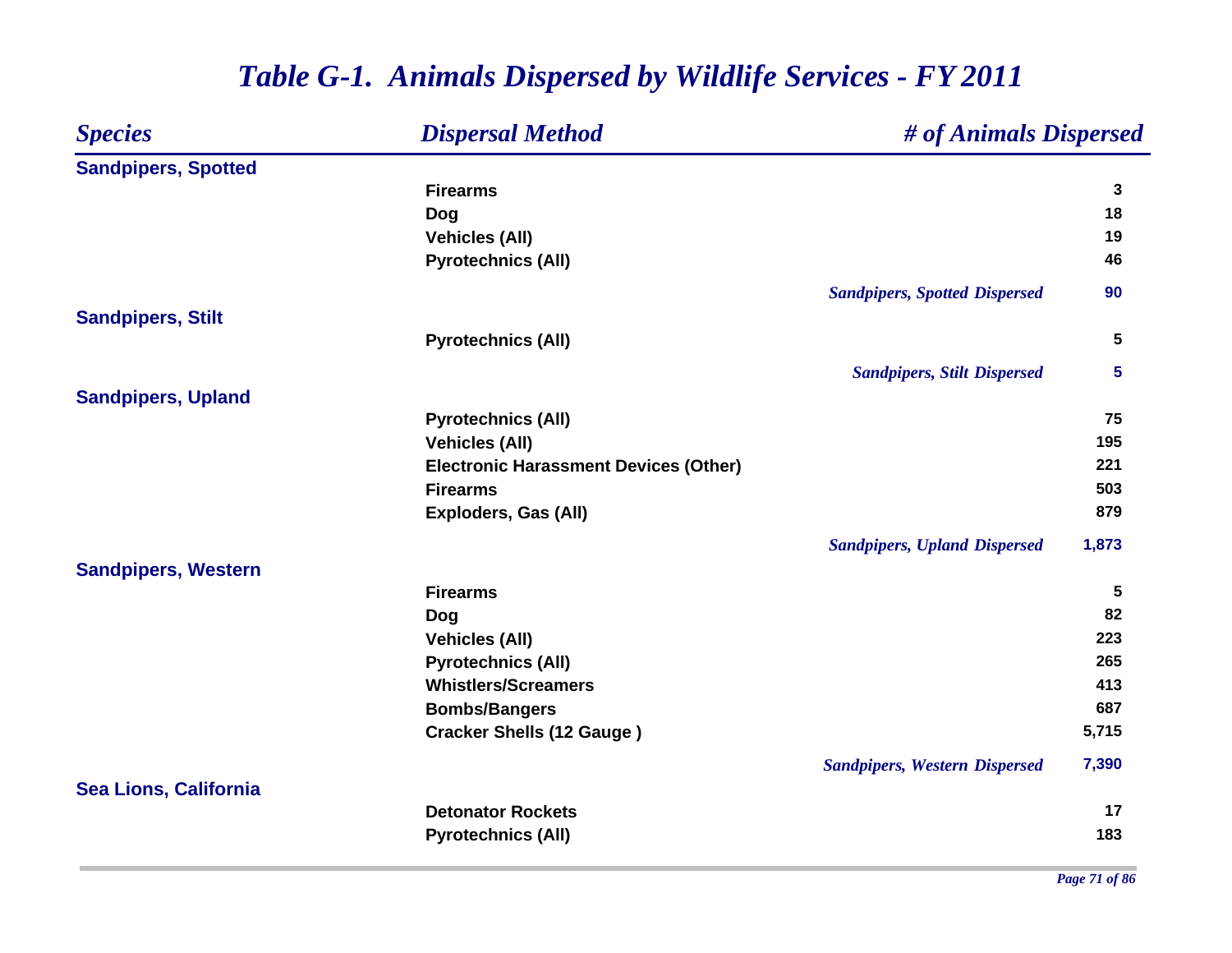| <b>Species</b>               | <b>Dispersal Method</b>              | # of Animals Dispersed                 |                |
|------------------------------|--------------------------------------|----------------------------------------|----------------|
| Sea Lions, California        |                                      |                                        |                |
|                              | <b>Cracker Shells (12 Gauge)</b>     |                                        | 818            |
|                              |                                      | <b>Sea Lions, California Dispersed</b> | 1,018          |
| <b>Sea Lions, Steller</b>    |                                      |                                        |                |
|                              | <b>Detonator Rockets</b>             |                                        | 17             |
|                              | <b>Pyrotechnics (All)</b>            |                                        | 206            |
|                              | <b>Cracker Shells (12 Gauge)</b>     |                                        | 717            |
|                              |                                      | <b>Sea Lions, Steller Dispersed</b>    | 940            |
| <b>Shearwaters (Other)</b>   |                                      |                                        |                |
|                              | <b>Vehicles (All)</b>                |                                        | $\overline{2}$ |
|                              |                                      | <b>Shearwaters (Other) Dispersed</b>   | $\mathbf{2}$   |
| <b>Shrikes (Other)</b>       |                                      |                                        |                |
|                              | <b>Spotlight</b>                     |                                        | 1              |
|                              | <b>Physical Actions (Hand/Voice)</b> |                                        | 1              |
|                              | <b>Vehicles (All)</b>                |                                        | 4              |
|                              |                                      | <b>Shrikes (Other) Dispersed</b>       | 6              |
| <b>Shrikes, Loggerhead</b>   |                                      |                                        |                |
|                              | <b>Car/Truck</b>                     |                                        | 3              |
|                              | <b>Bombs/Bangers</b>                 |                                        | 6              |
|                              | <b>Pyrotechnics (All)</b>            |                                        | 21             |
|                              | <b>Firearms</b>                      |                                        | 26             |
|                              | <b>Vehicles (All)</b>                |                                        | 173            |
|                              |                                      | <b>Shrikes, Loggerhead Dispersed</b>   | 229            |
| <b>Silverbills, Warbling</b> |                                      |                                        |                |
|                              | <b>Firearms</b>                      |                                        | 34             |
|                              | <b>Vehicles (All)</b>                |                                        | 480            |
|                              |                                      | <b>Silverbills, Warbling Dispersed</b> | 514            |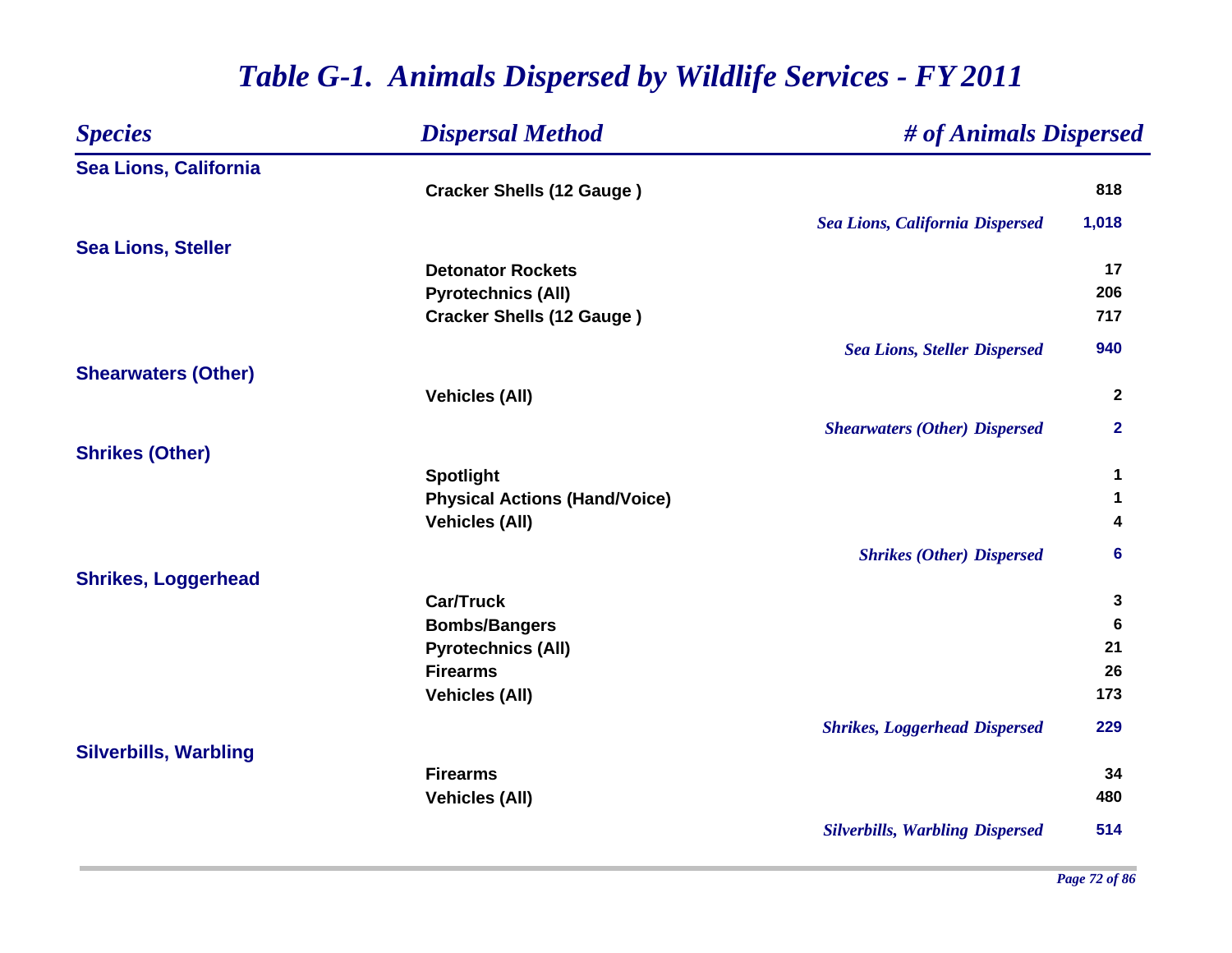| <b>Species</b>                      | <b>Dispersal Method</b>              | # of Animals Dispersed                        |             |
|-------------------------------------|--------------------------------------|-----------------------------------------------|-------------|
| <b>Skimmers, Black</b>              |                                      |                                               |             |
|                                     | <b>Pyrotechnics (All)</b>            |                                               | 4           |
|                                     |                                      | <b>Skimmers, Black Dispersed</b>              | 4           |
| <b>Skunks, Striped</b>              |                                      |                                               |             |
|                                     | <b>Car/Truck</b>                     |                                               | 1           |
|                                     | <b>Physical Actions (Hand/Voice)</b> |                                               | 1           |
|                                     | <b>Spotlight</b>                     |                                               | 1           |
|                                     | <b>Vehicles (All)</b>                |                                               | 5           |
|                                     | <b>Firearms</b>                      |                                               | 7           |
|                                     |                                      | <b>Skunks, Striped Dispersed</b>              | 15          |
| <b>Skylarks, Eurasian</b>           |                                      |                                               |             |
|                                     | <b>Pneumatics</b>                    |                                               | 12          |
|                                     | <b>Spotlight</b>                     |                                               | 52          |
|                                     | <b>Pyrotechnics (All)</b>            |                                               | 94          |
|                                     | <b>Firearms</b>                      |                                               | 1,471       |
|                                     | <b>Vehicles (All)</b>                |                                               | 35,748      |
|                                     |                                      | <b>Skylarks, Eurasian Dispersed</b>           | 37,377      |
| <b>Snakes, Non-Venomous (Other)</b> |                                      |                                               |             |
|                                     | <b>Pyrotechnics (All)</b>            |                                               | 1           |
|                                     |                                      | <b>Snakes, Non-Venomous (Other) Dispersed</b> | 1           |
| <b>Snipes, Wilson's</b>             |                                      |                                               |             |
|                                     | <b>Paint Balls</b>                   |                                               | 1           |
|                                     | <b>Bombs/Bangers</b>                 |                                               | $\mathbf 2$ |
|                                     | <b>Physical Actions (Hand/Voice)</b> |                                               | 3           |
|                                     | <b>Car/Truck</b>                     |                                               | 4           |
|                                     | <b>Vehicles (All)</b>                |                                               | 67          |
|                                     | <b>Pyrotechnics (All)</b>            |                                               | 85          |
|                                     | <b>Firearms</b>                      |                                               | 151         |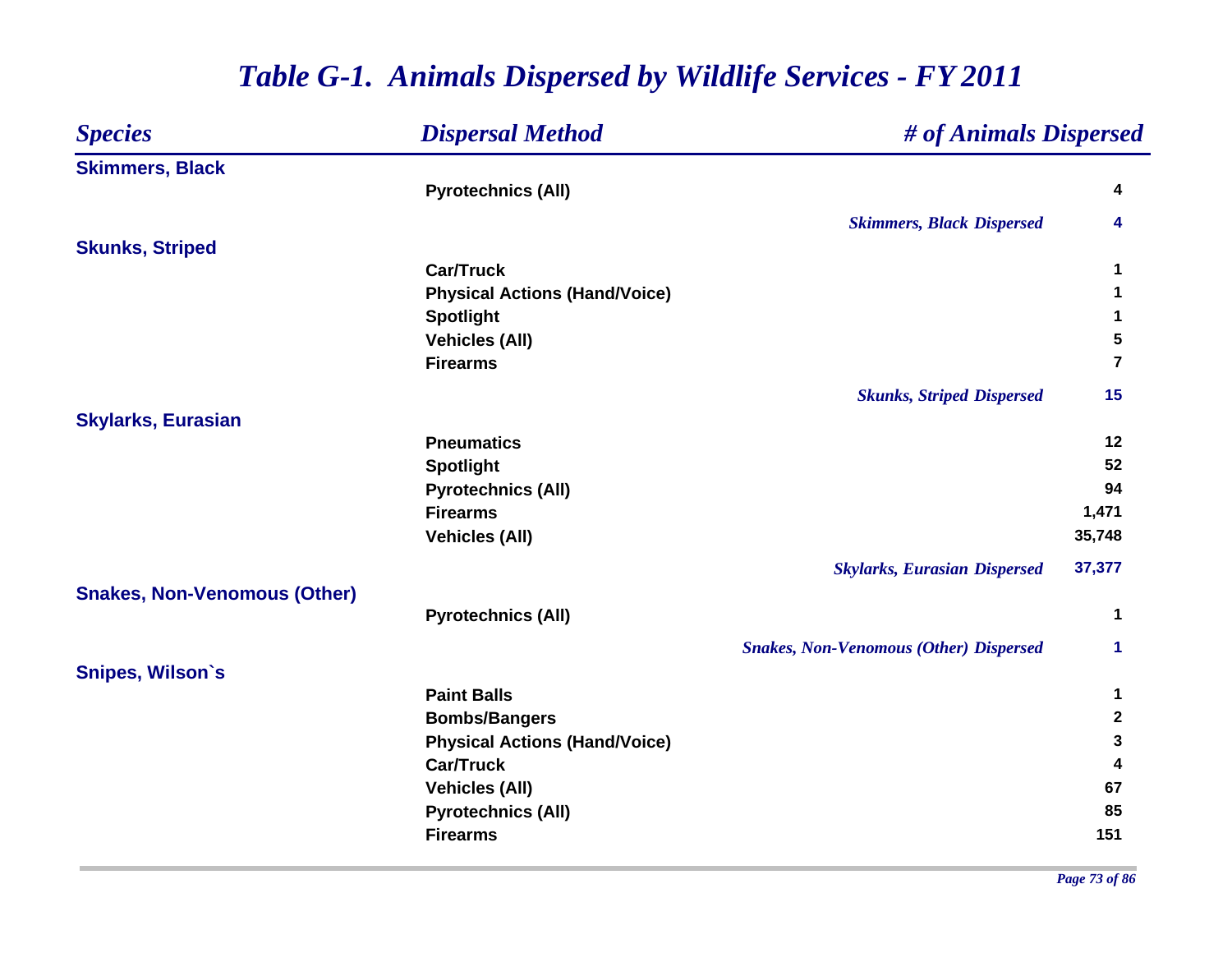### *Species Dispersal Method # of Animals Dispersed* **Snipes, Wilson`s** *Snipes, Wilson`s Dispersed* **313 Sparrows, Field Pyrotechnics (All) <sup>33</sup>** *Sparrows, Field Dispersed* **33 Sparrows, House/English Car/Truck 73 Avitrol:-4 Mixed Grains108 108 Cracker Shells (12 Gauge ) <sup>111</sup> Flaming Whistlers <sup>281</sup> Pyrotechnics (All) <sup>293</sup> Physical Actions (Hand/Voice) 725 Pneumatics 819 Whistlers/Screamers 1,266 Bombs/Bangers 1,950 Firearms 3,586 Vehicles (All) 7,511** *Sparrows, House/English Dispersed* **16,723 Sparrows, Java Vehicles (All) 4,798 Firearms 5,898** *Sparrows, Java Dispersed* **10,696 Sparrows, Lincoln`s Firearms 2 Pyrotechnics (All) <sup>223</sup>** *Sparrows, Lincoln`s Dispersed* **225 Sparrows, Savannah Paint Balls1**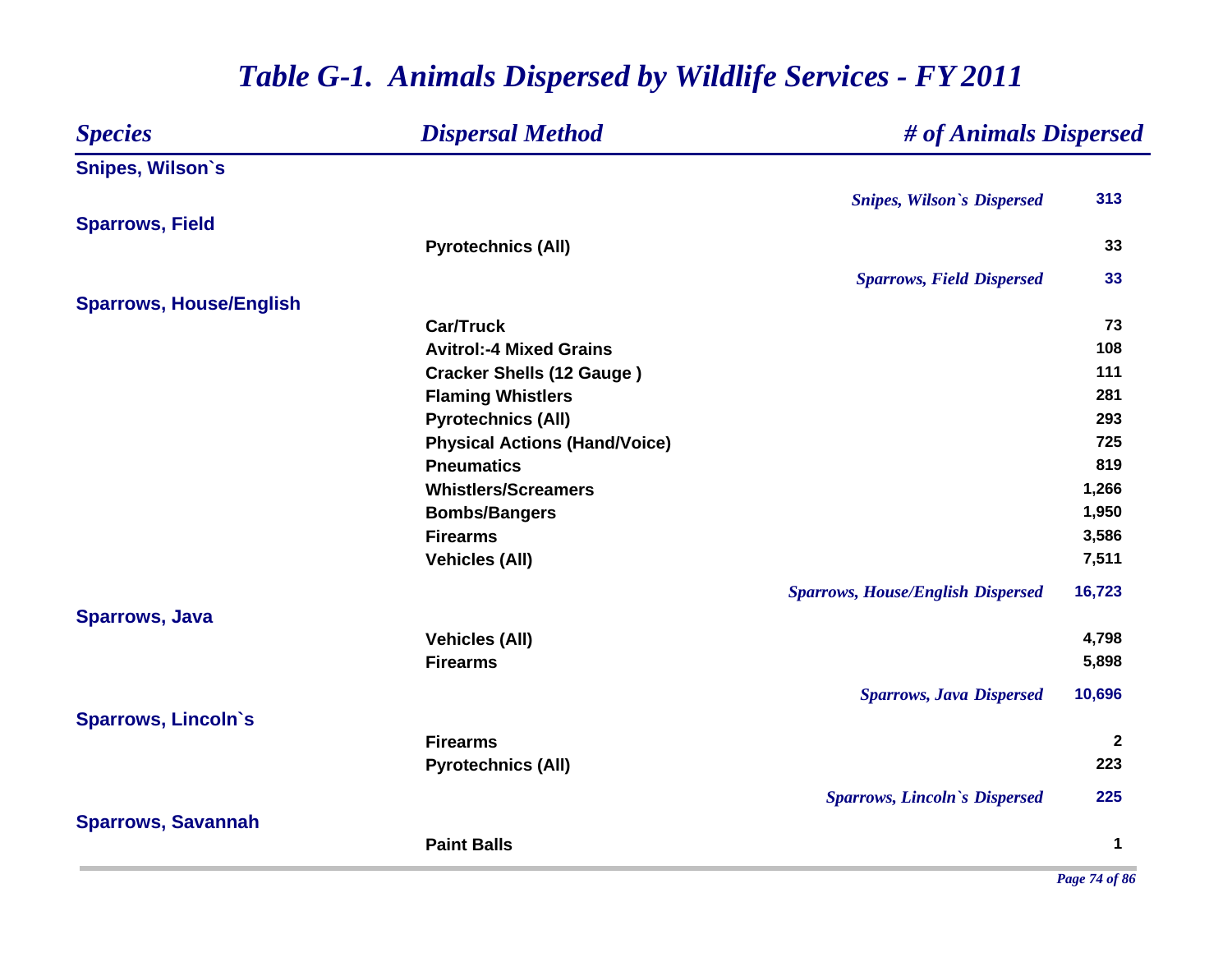| <b>Species</b>                  | <b>Dispersal Method</b>              | # of Animals Dispersed                    |       |
|---------------------------------|--------------------------------------|-------------------------------------------|-------|
| <b>Sparrows, Savannah</b>       |                                      |                                           |       |
|                                 | <b>Cracker Shells (12 Gauge)</b>     |                                           | 40    |
|                                 | <b>Bombs/Bangers</b>                 |                                           | 60    |
|                                 | <b>Exploders, Gas (All)</b>          |                                           | 70    |
|                                 | <b>Whistlers/Screamers</b>           |                                           | 100   |
|                                 | <b>Firearms</b>                      |                                           | 162   |
|                                 | <b>Vehicles (All)</b>                |                                           | 561   |
|                                 | <b>Pyrotechnics (All)</b>            |                                           | 4,081 |
|                                 |                                      | <b>Sparrows, Savannah Dispersed</b>       | 5,075 |
| <b>Sparrows, Song</b>           |                                      |                                           |       |
|                                 | <b>Vehicles (All)</b>                |                                           | 49    |
|                                 |                                      | <b>Sparrows, Song Dispersed</b>           | 49    |
| <b>Sparrows, White-Crowned</b>  |                                      |                                           |       |
|                                 | <b>Physical Actions (Hand/Voice)</b> |                                           | 4     |
|                                 | <b>Vehicles (All)</b>                |                                           | 42    |
|                                 |                                      | <b>Sparrows, White-Crowned Dispersed</b>  | 46    |
| <b>Squirrels, Fox</b>           |                                      |                                           |       |
|                                 | <b>Car/Truck</b>                     |                                           | 1     |
|                                 | <b>Vehicles (All)</b>                |                                           | 13    |
|                                 |                                      | <b>Squirrels, Fox Dispersed</b>           | 14    |
| <b>Squirrels, Ground, Other</b> |                                      |                                           |       |
|                                 | <b>Firearms</b>                      |                                           | 20    |
|                                 |                                      | <b>Squirrels, Ground, Other Dispersed</b> | 20    |
| <b>Squirrels, Red</b>           |                                      |                                           |       |
|                                 | <b>Vehicles (All)</b>                |                                           | 1     |
|                                 |                                      | <b>Squirrels, Red Dispersed</b>           | 1     |
| <b>Starlings, European</b>      |                                      |                                           |       |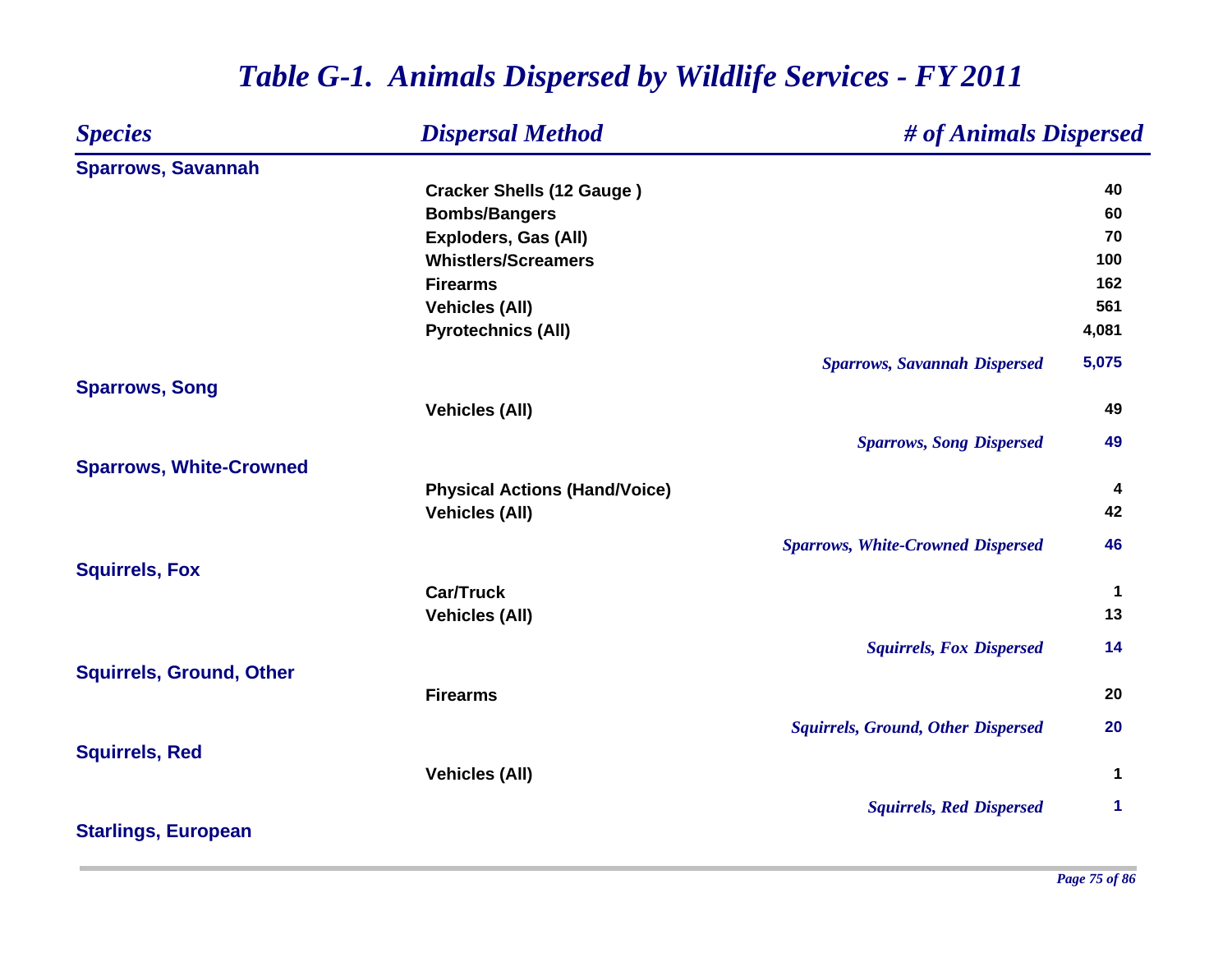#### *Species Dispersal Method # of Animals Dispersed* **Starlings, European Traps, Decoy <sup>3</sup> Avitrol:-5 Corn Chops (Dble) 10 Avitrol:-4 Mixed Grains 435 Dog <sup>772</sup> Avitrol:-6 Corn Chops 1,050 Hand Tools 6,177 Rejex-It Tp-40 (Birds/Landfill) 10,800 Screamer Banger Rockets 12,400 Nets, Cannon/Rocket 15,000 Electronic Harassment Devices (Other) 21,431 Car/Truck 37,982 Pneumatics 49,071 Cracker Shells (12 Gauge ) 70,235 Paint Balls 75,825 Physical Actions (Hand/Voice) 112,842 Vehicles (All) 120,935 Lasers (All) (Deterrent) 132,868 Exploders, Gas (All) 149,177 Flaming Whistlers 201,050 Firearms 993,700 Bombs/Bangers 1,766,466 Whistlers/Screamers 3,830,498 Pyrotechnics (All) 4,809,268** *Starlings, European Dispersed* **12,417,995 Stilts, Black-Necked Dog <sup>6</sup> Firearms103 103 Pyrotechnics (All) <sup>122</sup>**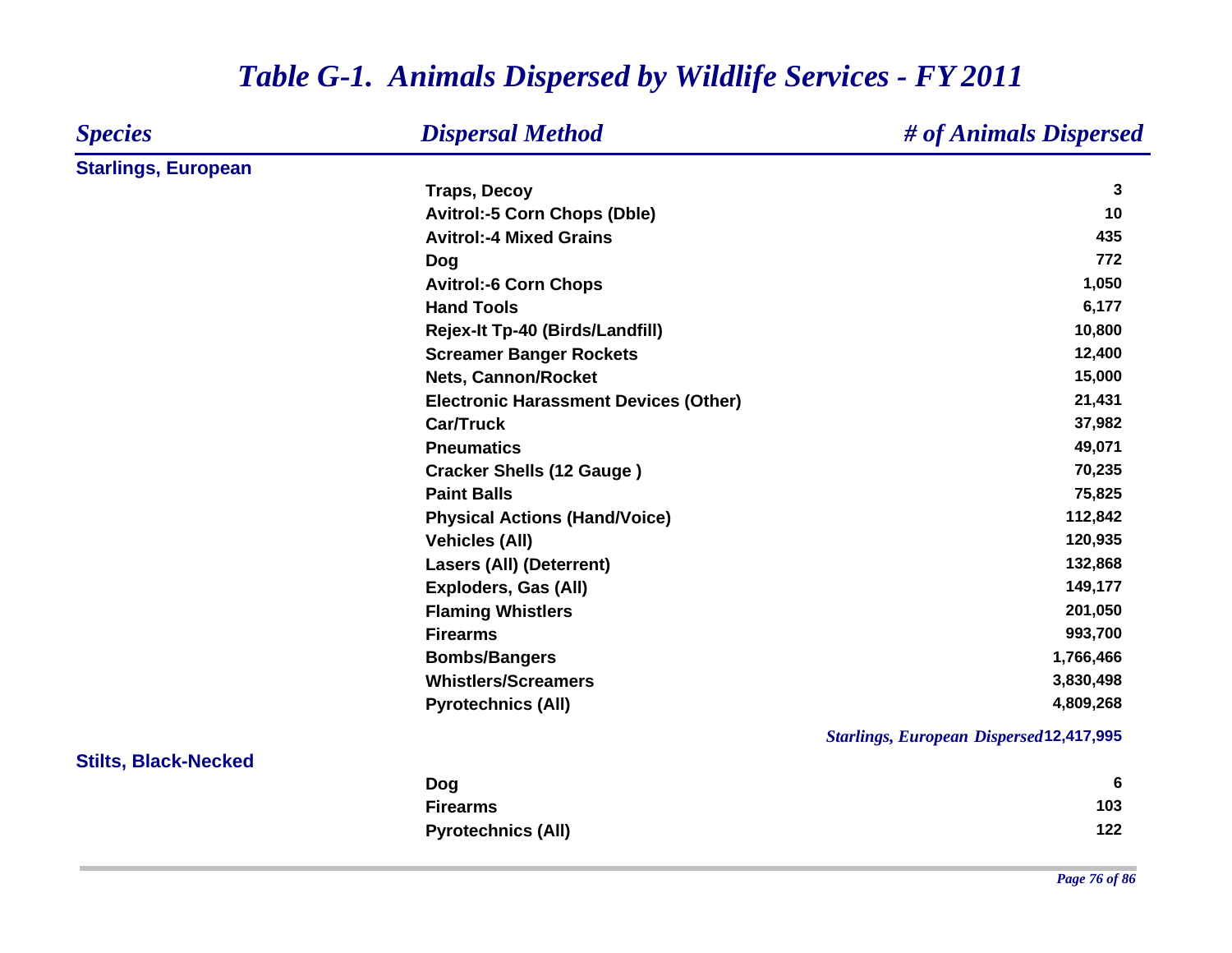| <b>Species</b>                | <b>Dispersal Method</b>                      | # of Animals Dispersed                  |        |
|-------------------------------|----------------------------------------------|-----------------------------------------|--------|
| <b>Stilts, Black-Necked</b>   |                                              |                                         |        |
|                               | <b>Whistlers/Screamers</b>                   |                                         | 219    |
|                               | <b>Bombs/Bangers</b>                         |                                         | 312    |
|                               | <b>Vehicles (All)</b>                        |                                         | 467    |
|                               | <b>Cracker Shells (12 Gauge)</b>             |                                         | 2,404  |
|                               |                                              | <b>Stilts, Black-Necked Dispersed</b>   | 3,633  |
| <b>Stilts, Hawaiian (T/E)</b> |                                              |                                         |        |
|                               | <b>Pyrotechnics (All)</b>                    |                                         | 560    |
|                               | <b>Vehicles (All)</b>                        |                                         | 611    |
|                               |                                              | <b>Stilts, Hawaiian (T/E) Dispersed</b> | 1,171  |
| <b>Storks, Wood</b>           |                                              |                                         |        |
|                               | <b>Pyrotechnics (All)</b>                    |                                         | 40     |
|                               |                                              | <b>Storks, Wood Dispersed</b>           | 40     |
| <b>Swallows, Bank</b>         |                                              |                                         |        |
|                               | <b>Hand Tools</b>                            |                                         | 85     |
|                               | <b>Vehicles (All)</b>                        |                                         | 245    |
|                               | <b>Firearms</b>                              |                                         | 250    |
|                               | <b>Whistlers/Screamers</b>                   |                                         | 600    |
|                               | <b>Pyrotechnics (All)</b>                    |                                         | 20,173 |
|                               |                                              | <b>Swallows, Bank Dispersed</b>         | 21,353 |
| <b>Swallows, Barn</b>         |                                              |                                         |        |
|                               | <b>Cracker Shells (12 Gauge)</b>             |                                         | 20     |
|                               | <b>Water, High Pressure Spray</b>            |                                         | 25     |
|                               | <b>Physical Actions (Hand/Voice)</b>         |                                         | 43     |
|                               | <b>Pneumatics</b>                            |                                         | 55     |
|                               | Lights (All)                                 |                                         | 200    |
|                               | <b>Car/Truck</b>                             |                                         | 578    |
|                               | <b>Electronic Harassment Devices (Other)</b> |                                         | 625    |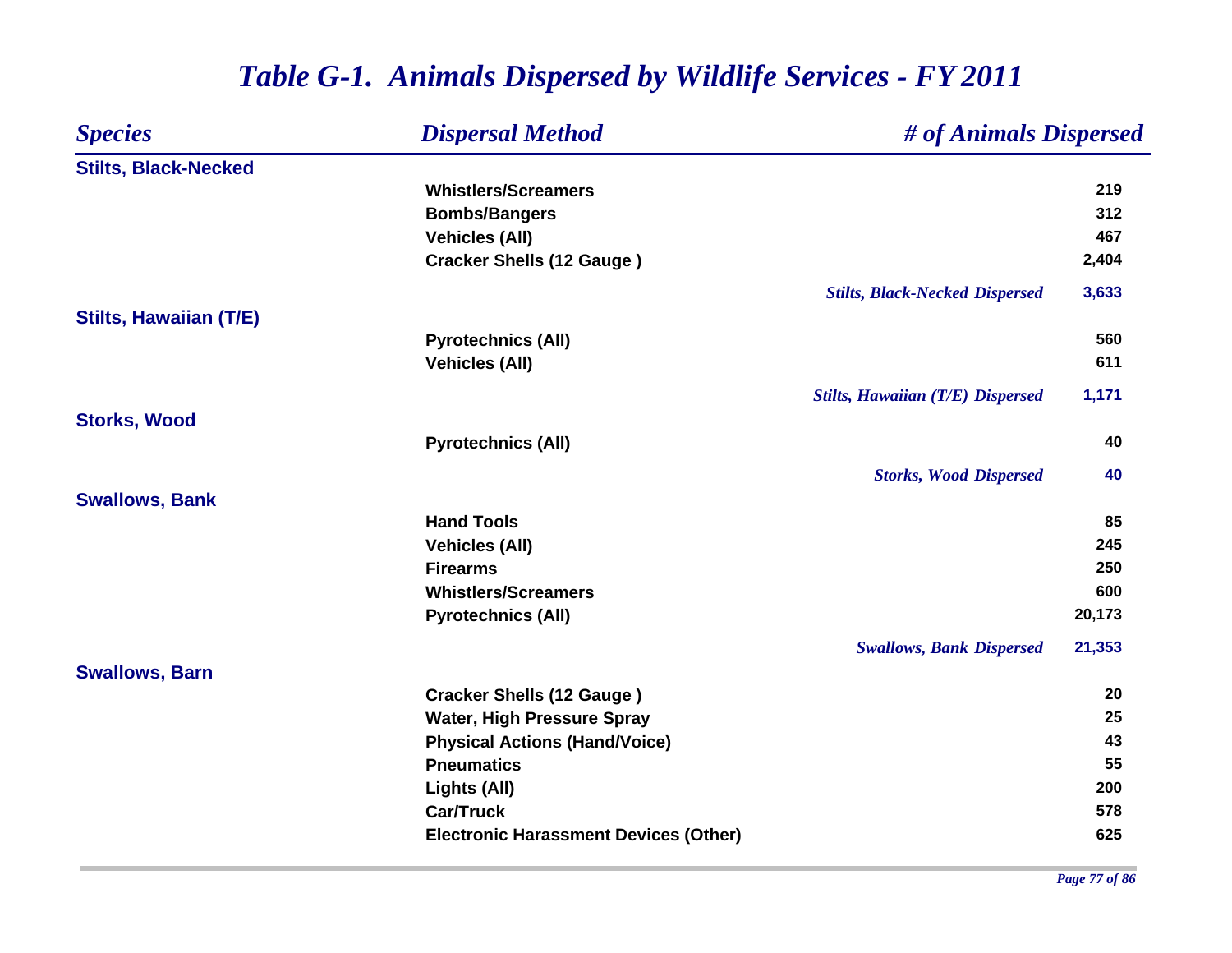### *Species Dispersal Method # of Animals Dispersed* **Swallows, Barn Whistlers/Screamers 1,080 Bombs/Bangers 1,698 Vehicles (All) 3,506 Firearms 5,964 Exploders, Gas (All) 50,816 Pyrotechnics (All) 91,898** *Swallows, Barn Dispersed* **156,508 Swallows, Cliff Physical Actions (Hand/Voice) <sup>9</sup> Electronic Harassment Devices (Other) 10 Screamer Banger Rockets <sup>20</sup> Lights (All) <sup>200</sup> Cracker Shells (12 Gauge ) <sup>700</sup> Car/Truck 1,211 Vehicles (All) 1,440 Whistlers/Screamers 3,966 Bombs/Bangers 4,411 Exploders, Gas (All) 4,450 Pyrotechnics (All) 23,784 Firearms 41,608** *Swallows, Cliff Dispersed* **81,809 Swallows, Northern Rough-Winged Vehicles (All) <sup>7</sup> Whistlers/Screamers5** 51 *Swallows, Northern Rough-Winged Dispersed* **58 Swallows, Tree Car/Truck 3 Exploders, Gas (All) 50**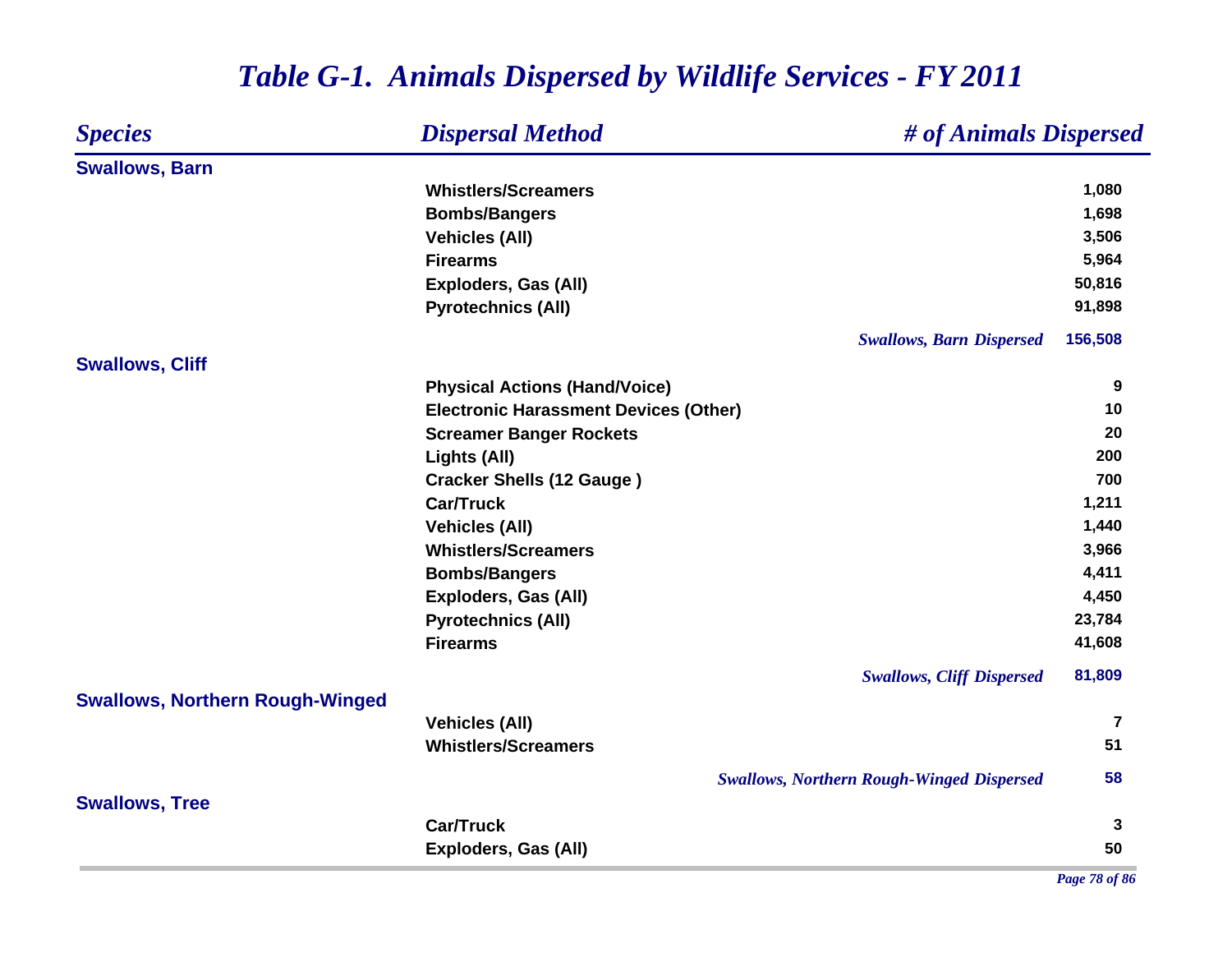#### *Species Dispersal Method # of Animals Dispersed* **Swallows, Tree Vehicles (All) 380 Cracker Shells (12 Gauge ) <sup>455</sup> Firearms 1,167 Whistlers/Screamers 2,936 Pyrotechnics (All) 4,378 Bombs/Bangers 4,598** *Swallows, Tree Dispersed* **13,967 Swallows, Violet-Green Physical Actions (Hand/Voice) <sup>2</sup> Firearms 20 Cracker Shells (12 Gauge ) <sup>30</sup> Pyrotechnics (All) <sup>73</sup> Vehicles (All) 155 Whistlers/Screamers 1,785 Bombs/Bangers 1,934** *Swallows, Violet-Green Dispersed* **3,999 Swans, Mute Car/Truck 1 Bombs/Bangers <sup>2</sup> Pyrotechnics (All) <sup>2</sup> Vehicles (All) <sup>2</sup> Whistlers/Screamers 8 Firearms 56** *Swans, Mute Dispersed* **71 Swans, Trumpeter Firearms 2 Physical Actions (Hand/Voice) <sup>4</sup> Vehicles (All) 16**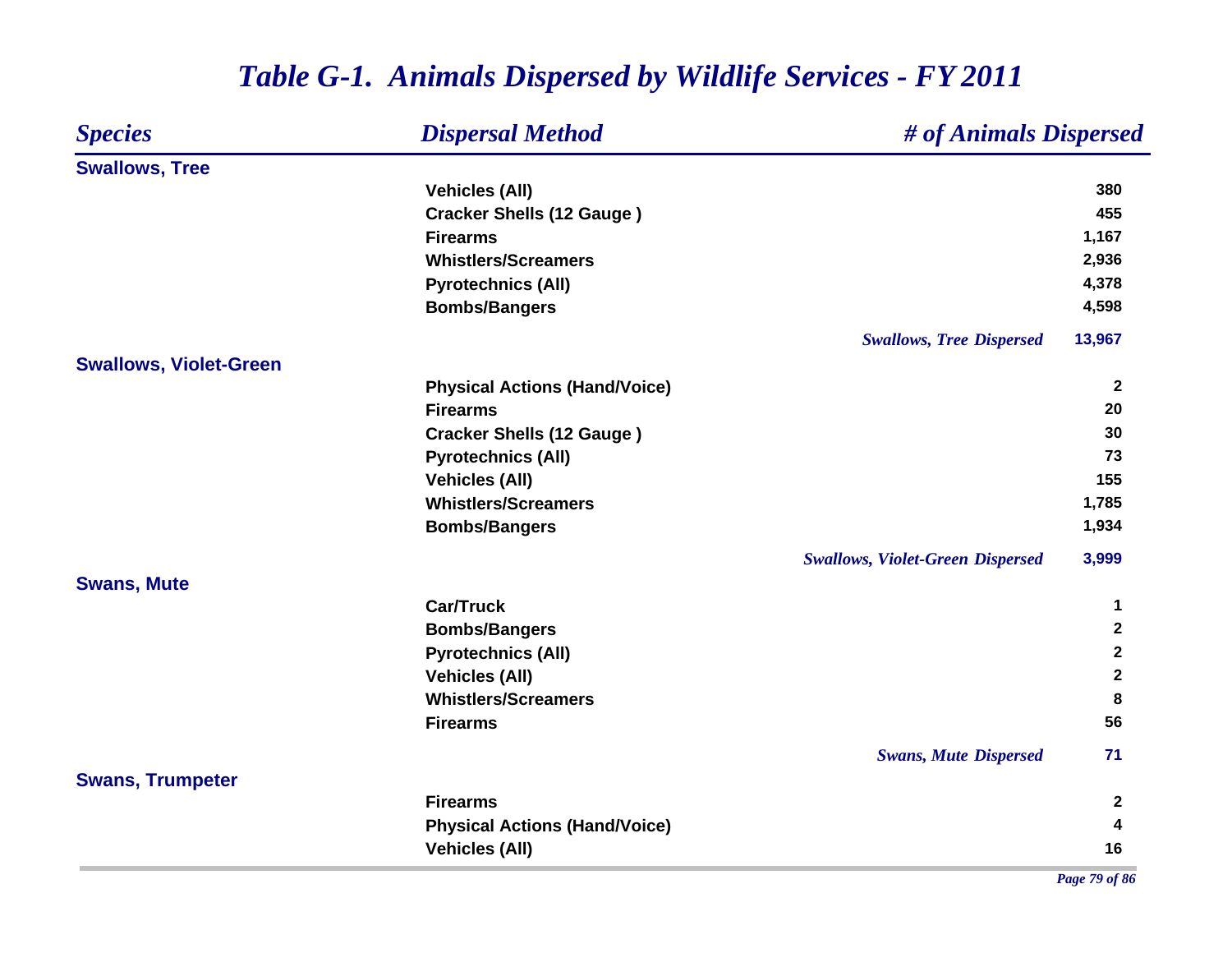| <b>Swans, Trumpeter</b>              | 23           |
|--------------------------------------|--------------|
|                                      |              |
| <b>Paint Balls</b>                   |              |
| <b>Cracker Shells (12 Gauge)</b>     | 47           |
| <b>Pyrotechnics (All)</b>            | 131          |
| <b>Swans, Trumpeter Dispersed</b>    | 223          |
| <b>Swans, Tundra</b>                 |              |
| <b>Paint Balls</b>                   | $\mathbf{3}$ |
| <b>Bombs/Bangers</b>                 | 23           |
| <b>Vehicles (All)</b>                | 31           |
| <b>Firearms</b>                      | 46           |
| <b>Pyrotechnics (All)</b>            | 55           |
| <b>Cracker Shells (12 Gauge)</b>     | 363          |
| <b>Swans, Tundra Dispersed</b>       | 521          |
| <b>Swifts (All)</b>                  |              |
| <b>Firearms</b>                      | 19           |
| <b>Vehicles (All)</b>                | 25           |
| <b>Swifts (All) Dispersed</b>        | 44           |
| <b>Swine, Feral</b>                  |              |
| <b>Pyrotechnics (All)</b>            | $\mathbf 1$  |
| <b>Vehicles (All)</b>                | 47           |
| <b>Firearms</b>                      | 224          |
| <b>Swine, Feral Dispersed</b>        | 272          |
| <b>Tattlers, Wandering</b>           |              |
| <b>Vehicles (All)</b>                | $\mathbf{3}$ |
| <b>Tattlers, Wandering Dispersed</b> | $\mathbf{3}$ |
| <b>Terns, Arctic</b>                 |              |
| <b>Pyrotechnics (All)</b>            | 3            |
| <b>Cracker Shells (12 Gauge)</b>     | 4            |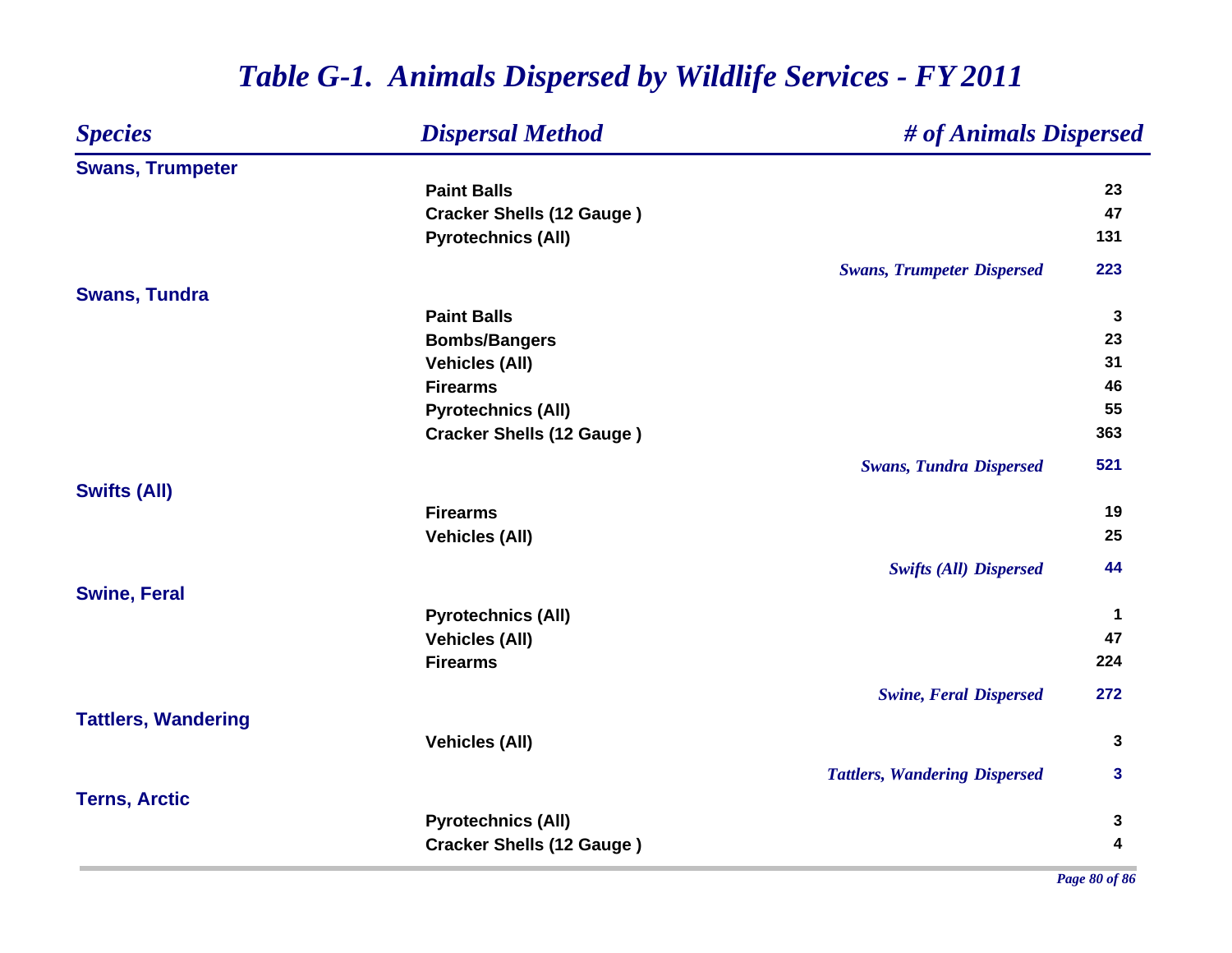### *Species Dispersal Method # of Animals Dispersed* **Terns, Arctic** *Terns, Arctic Dispersed* **7 Terns, Black Firearms 15 Pyrotechnics (All) <sup>29</sup>** *Terns, Black Dispersed* **44 Terns, Caspian Electronic Harassment Devices (Other) <sup>2</sup> Vehicles (All) <sup>4</sup> Flaming Whistlers <sup>36</sup> Firearms 85 Bombs/Bangers <sup>117</sup> Whistlers/Screamers 305 Detonator Rockets 1,140 Pyrotechnics (All) 6,654** *Terns, Caspian Dispersed* **8,343 Terns, Common Car/Truck 1 Whistlers/Screamers 2 Bombs/Bangers <sup>26</sup> Vehicles (All) 57 Pyrotechnics (All) 571** *Terns, Common Dispersed* **657 Terns, Common Fairy Vehicles (All) 98** *Terns, Common Fairy Dispersed* **98 Terns, Forster`s Screamer Banger Rockets <sup>2</sup>**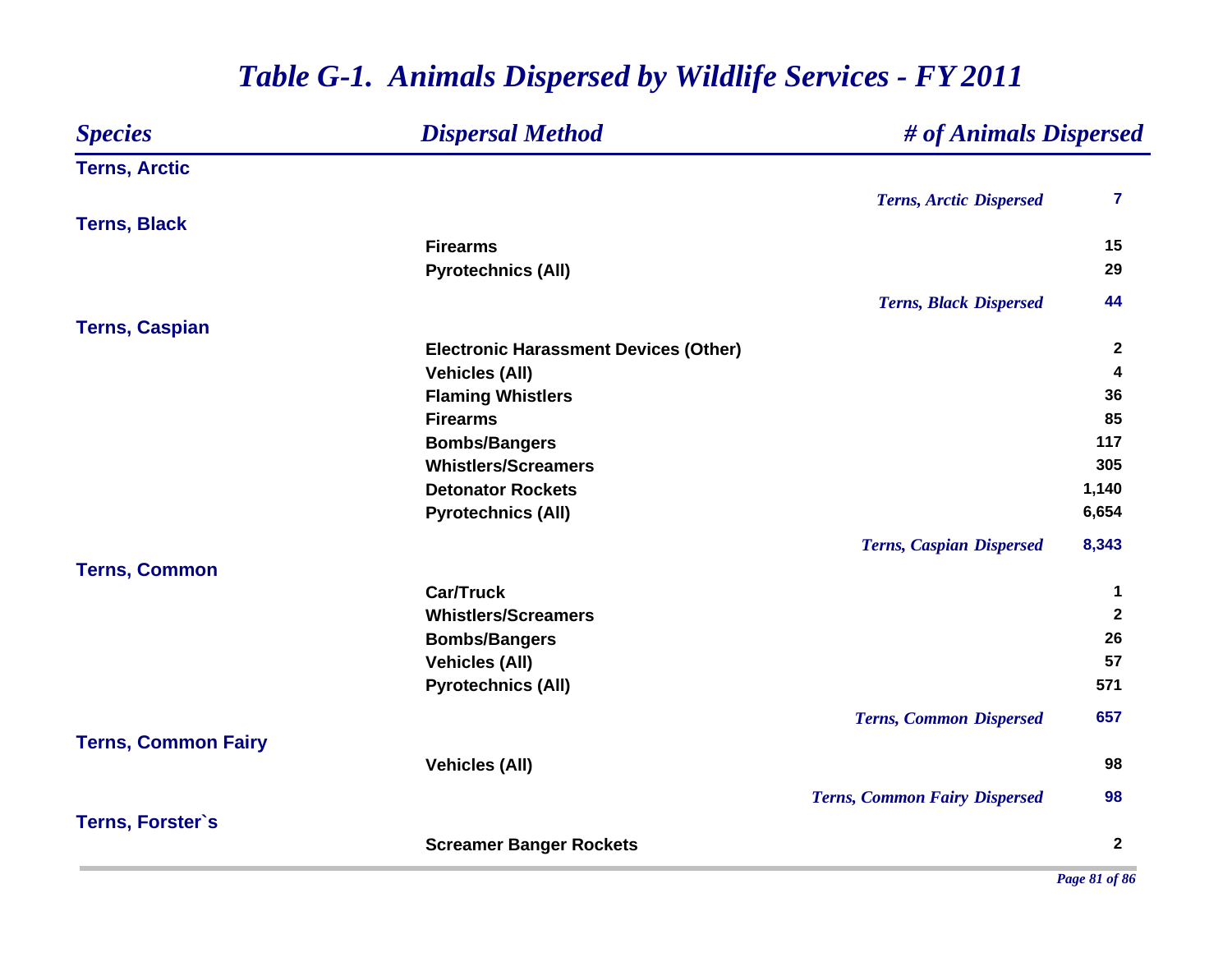#### *Species Dispersal Method # of Animals Dispersed* **Terns, Forster`s Vehicles (All) <sup>21</sup> Firearms5** 30 **Cracker Shells (12 Gauge ) <sup>133</sup> Bombs/Bangers <sup>223</sup> Whistlers/Screamers 227** *Terns, Forster`s Dispersed* **636 Terns, Gull-Billed Pyrotechnics (All) <sup>4</sup> Car/Truck 6 Firearms 22** *Terns, Gull-Billed Dispersed* **32 Terns, Least Vehicles (All) 18 Whistlers/Screamers 24 Pyrotechnics (All) <sup>298</sup>** *Terns, Least Dispersed* **340 Terns, Royal Whistlers/Screamers 1 Bombs/Bangers <sup>13</sup> Vehicles (All) 46 Pyrotechnics (All) <sup>92</sup>** *Terns, Royal Dispersed* **152 Turkeys, Wild Physical Actions (Hand/Voice) <sup>9</sup> Paint Balls 9 Car/Truck10 Whistlers/Screamers5** 37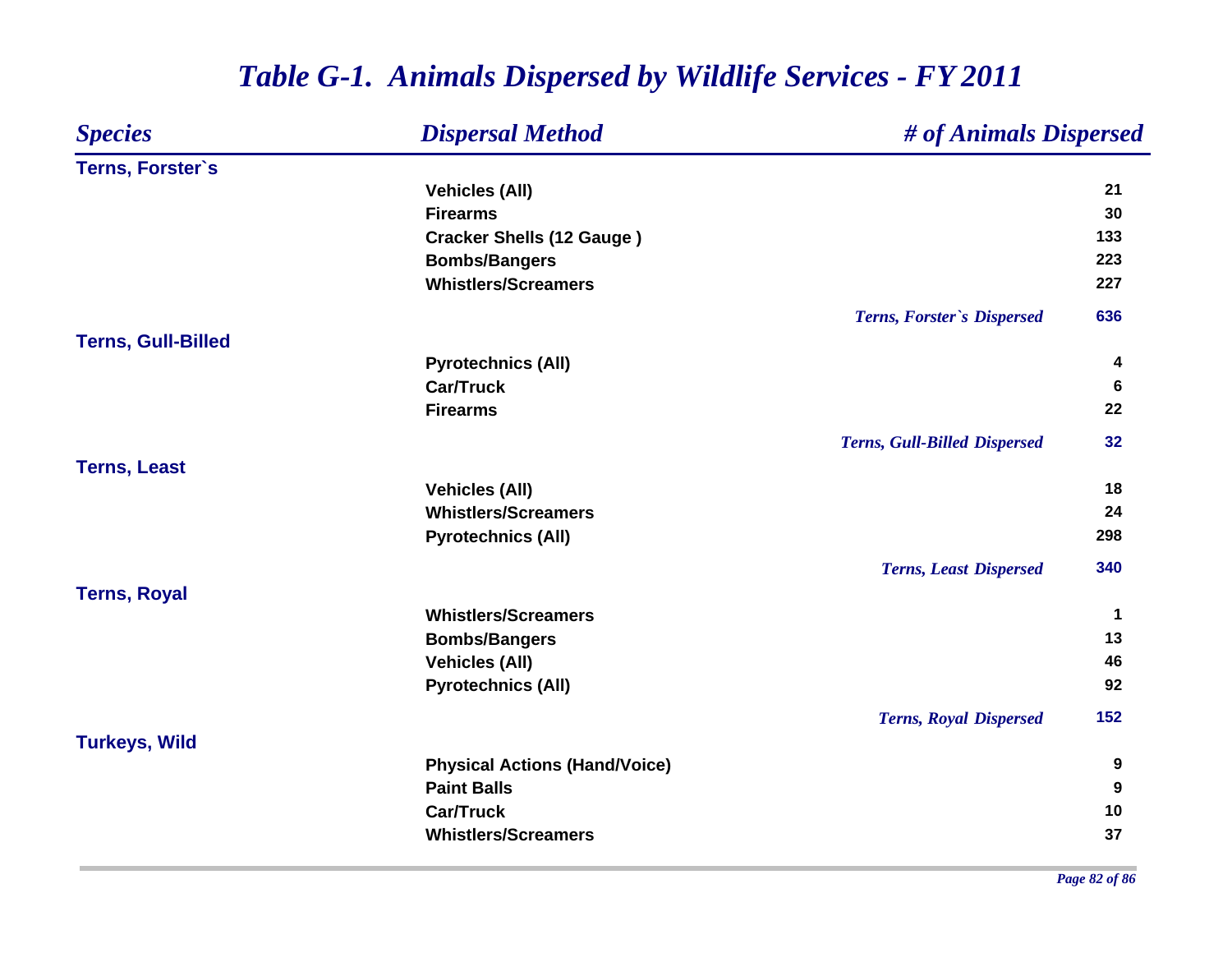| <b>Species</b>           | <b>Dispersal Method</b>                      | # of Animals Dispersed             |        |
|--------------------------|----------------------------------------------|------------------------------------|--------|
| <b>Turkeys, Wild</b>     |                                              |                                    |        |
|                          | <b>Cracker Shells (12 Gauge)</b>             |                                    | 49     |
|                          | <b>Electronic Harassment Devices (Other)</b> |                                    | 57     |
|                          | <b>Bombs/Bangers</b>                         |                                    | 207    |
|                          | <b>Pyrotechnics (All)</b>                    |                                    | 629    |
|                          | <b>Firearms</b>                              |                                    | 819    |
|                          | <b>Vehicles (All)</b>                        |                                    | 998    |
|                          |                                              | <b>Turkeys, Wild Dispersed</b>     | 2,824  |
| <b>Turnstones, Ruddy</b> |                                              |                                    |        |
|                          | Dog                                          |                                    | 397    |
|                          | <b>Pyrotechnics (All)</b>                    |                                    | 6,601  |
|                          | <b>Vehicles (All)</b>                        |                                    | 9,910  |
|                          |                                              | <b>Turnstones, Ruddy Dispersed</b> | 16,908 |
| <b>Voles (All)</b>       |                                              |                                    |        |
|                          | <b>Physical Actions (Hand/Voice)</b>         |                                    | 1      |
|                          |                                              | <b>Voles (All) Dispersed</b>       | 1      |
| <b>Vultures, Black</b>   |                                              |                                    |        |
|                          | <b>Pneumatics</b>                            |                                    | 1      |
|                          | <b>Capa Cartridges</b>                       |                                    | 56     |
|                          | Exploders, Gas (All)                         |                                    | 67     |
|                          | <b>Electronic Harassment Devices (Other)</b> |                                    | 68     |
|                          | <b>Cracker Shells (12 Gauge)</b>             |                                    | 74     |
|                          | Lights (All)                                 |                                    | 102    |
|                          | <b>Calling Device, Electronic</b>            |                                    | 150    |
|                          | <b>Vehicles (All)</b>                        |                                    | 174    |
|                          | <b>Lasers (All) (Deterrent)</b>              |                                    | 238    |
|                          | <b>Bombs/Bangers</b>                         |                                    | 624    |
|                          | <b>Whistlers/Screamers</b>                   |                                    | 676    |
|                          | <b>Effigy, Vulture</b>                       |                                    | 2,476  |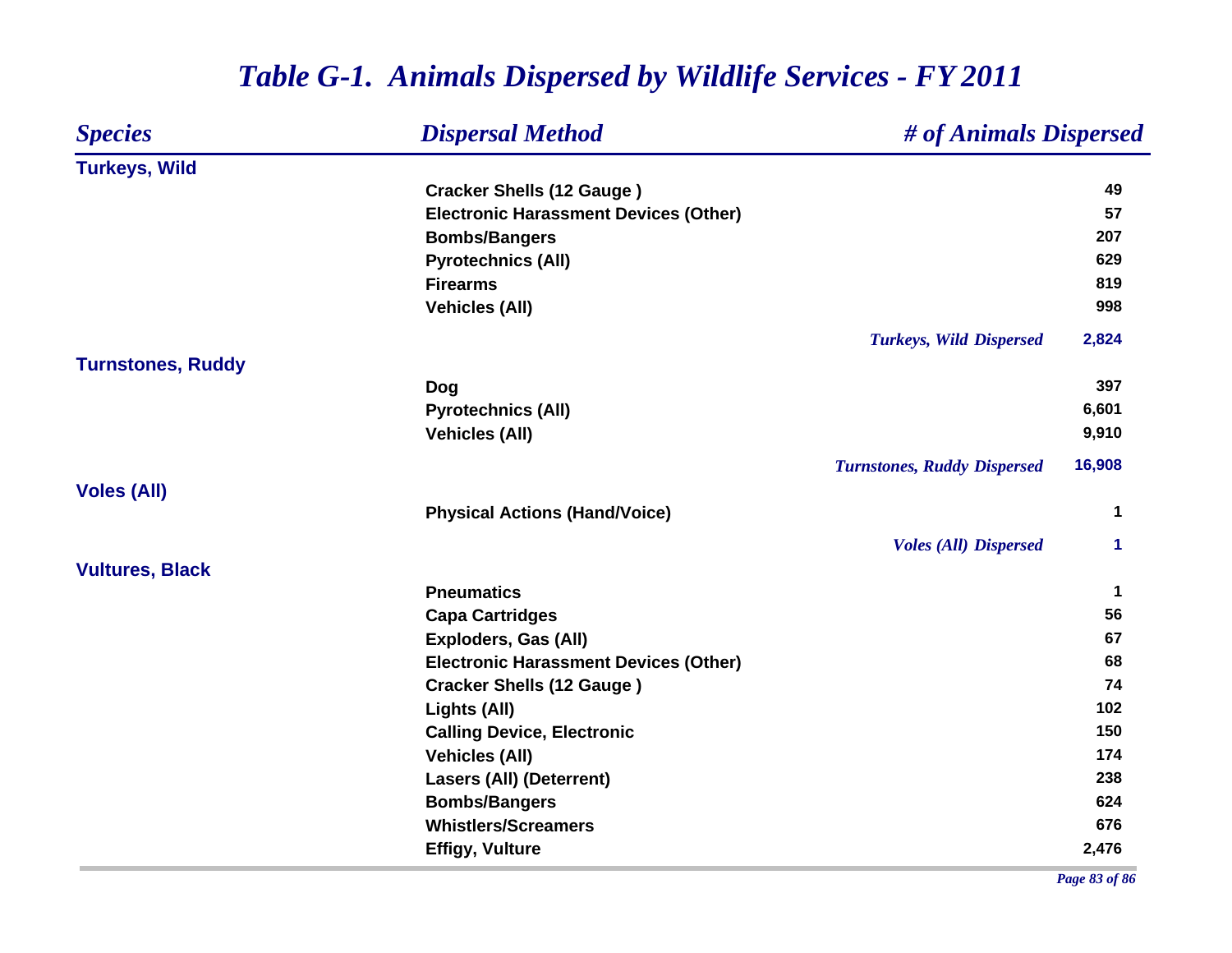| <b>Dispersal Method</b><br><b>Species</b> |                                              |                                   | # of Animals Dispersed |  |
|-------------------------------------------|----------------------------------------------|-----------------------------------|------------------------|--|
| <b>Vultures, Black</b>                    |                                              |                                   |                        |  |
|                                           | <b>Firearms</b>                              |                                   | 11,071                 |  |
|                                           | <b>Pyrotechnics (All)</b>                    |                                   | 35,033                 |  |
|                                           |                                              | <b>Vultures, Black Dispersed</b>  | 50,810                 |  |
| <b>Vultures, Turkey</b>                   |                                              |                                   |                        |  |
|                                           | <b>Calling Device, Electronic</b>            |                                   | 1                      |  |
|                                           | <b>Physical Actions (Hand/Voice)</b>         |                                   | 6                      |  |
|                                           | <b>Flaming Whistlers</b>                     |                                   | 10                     |  |
|                                           | <b>Screamer Banger Rockets</b>               |                                   | 27                     |  |
|                                           | <b>Electronic Harassment Devices (Other)</b> |                                   | 28                     |  |
|                                           | <b>Lasers (All) (Deterrent)</b>              |                                   | 30                     |  |
|                                           | Lights (All)                                 |                                   | 40                     |  |
|                                           | <b>Car/Truck</b>                             |                                   | 72                     |  |
|                                           | <b>Pneumatics</b>                            |                                   | 174                    |  |
|                                           | <b>Capa Cartridges</b>                       |                                   | 349                    |  |
|                                           | <b>Exploders, Gas (All)</b>                  |                                   | 577                    |  |
|                                           | <b>Effigy, Vulture</b>                       |                                   | 760                    |  |
|                                           | <b>Vehicles (All)</b>                        |                                   | 775                    |  |
|                                           | <b>Cracker Shells (12 Gauge)</b>             |                                   | 2,169                  |  |
|                                           | <b>Bombs/Bangers</b>                         |                                   | 4,440                  |  |
|                                           | <b>Firearms</b>                              |                                   | 5,283                  |  |
|                                           | <b>Whistlers/Screamers</b>                   |                                   | 5,366                  |  |
|                                           | <b>Pyrotechnics (All)</b>                    |                                   | 64,391                 |  |
|                                           |                                              | <b>Vultures, Turkey Dispersed</b> | 84,498                 |  |
| <b>Waxbills, Common</b>                   | <b>Pyrotechnics (All)</b>                    |                                   | 40                     |  |
|                                           | <b>Firearms</b>                              |                                   | 4,881                  |  |
|                                           |                                              |                                   | 15,010                 |  |
|                                           | <b>Vehicles (All)</b>                        |                                   |                        |  |
|                                           |                                              | <b>Waxbills, Common Dispersed</b> | 19,931                 |  |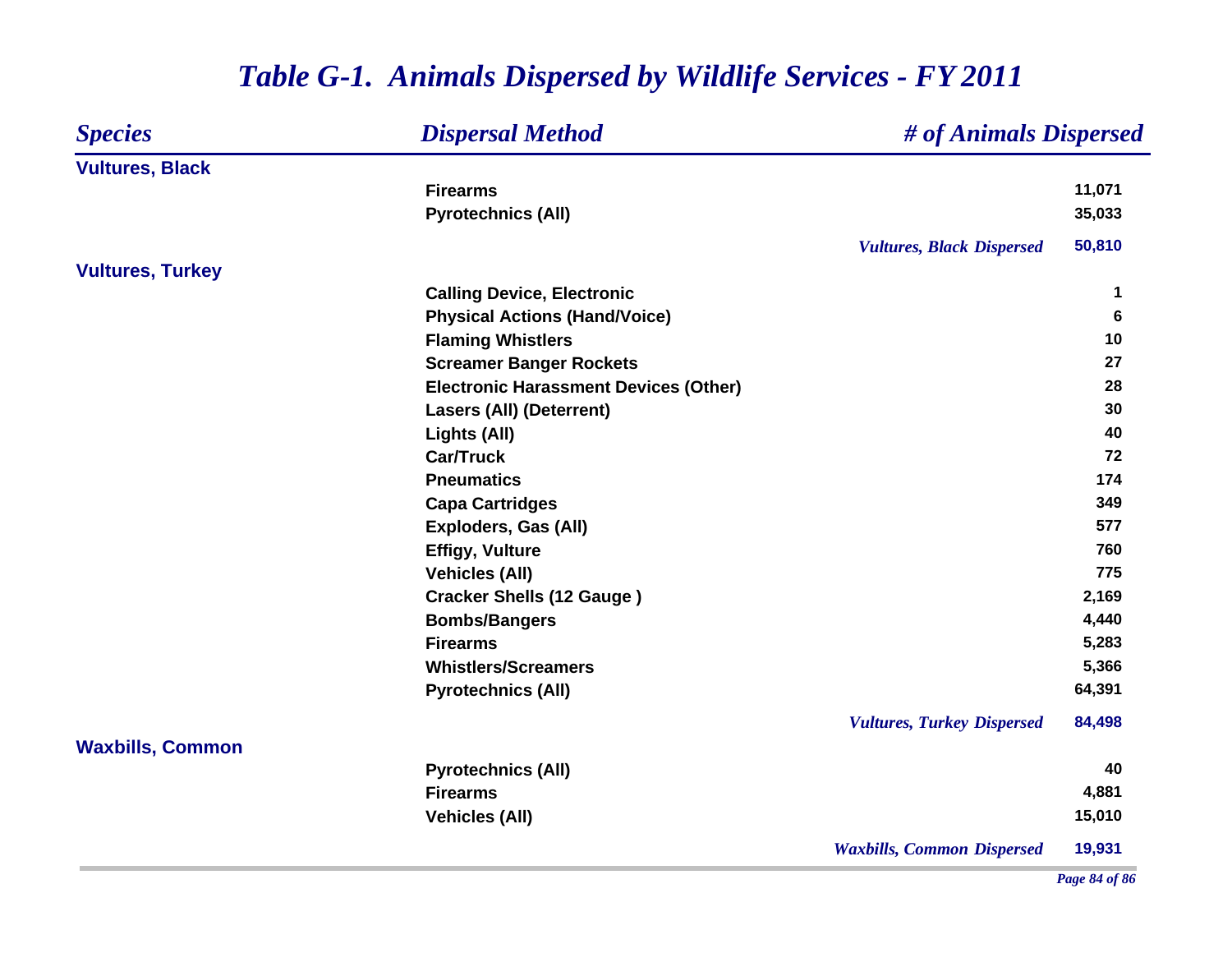| <b>Species</b>              | <b>Dispersal Method</b>                       | # of Animals Dispersed                |                |
|-----------------------------|-----------------------------------------------|---------------------------------------|----------------|
| <b>Waxwings, Bohemian</b>   |                                               |                                       |                |
|                             | <b>Vehicles (All)</b>                         |                                       | 3,250          |
|                             |                                               | <b>Waxwings, Bohemian Dispersed</b>   | 3,250          |
| <b>Waxwings, Cedar</b>      |                                               |                                       |                |
|                             | <b>Pyrotechnics (All)</b>                     |                                       | 150            |
|                             |                                               | <b>Waxwings, Cedar Dispersed</b>      | 150            |
| <b>Whimbrels</b>            |                                               |                                       |                |
|                             | <b>Car/Truck</b>                              |                                       | $\overline{2}$ |
|                             | <b>Vehicles (All)</b>                         |                                       | 36             |
|                             | <b>Pyrotechnics (All)</b>                     |                                       | 59             |
|                             |                                               | <b>Whimbrels Dispersed</b>            | 97             |
| <b>White-Eyes, Japanese</b> |                                               |                                       |                |
|                             | <b>Vehicles (All)</b>                         |                                       | 8              |
|                             |                                               | <b>White-Eyes, Japanese Dispersed</b> | 8              |
| <b>Willets</b>              |                                               |                                       |                |
|                             | <b>Car/Truck</b>                              |                                       | 10             |
|                             | <b>Firearms</b>                               |                                       | 42             |
|                             | <b>Whistlers/Screamers</b>                    |                                       | 47             |
|                             | <b>Cracker Shells (12 Gauge)</b>              |                                       | 105<br>114     |
|                             | <b>Vehicles (All)</b><br><b>Bombs/Bangers</b> |                                       | 195            |
|                             | <b>Pyrotechnics (All)</b>                     |                                       | 308            |
|                             |                                               |                                       |                |
|                             |                                               | <b>Willets Dispersed</b>              | 821            |
| <b>Woodcock, American</b>   | <b>Vehicles (All)</b>                         |                                       | 1              |
|                             | <b>Firearms</b>                               |                                       | $\overline{2}$ |
|                             |                                               |                                       |                |
|                             |                                               | <b>Woodcock, American Dispersed</b>   | $\mathbf{3}$   |